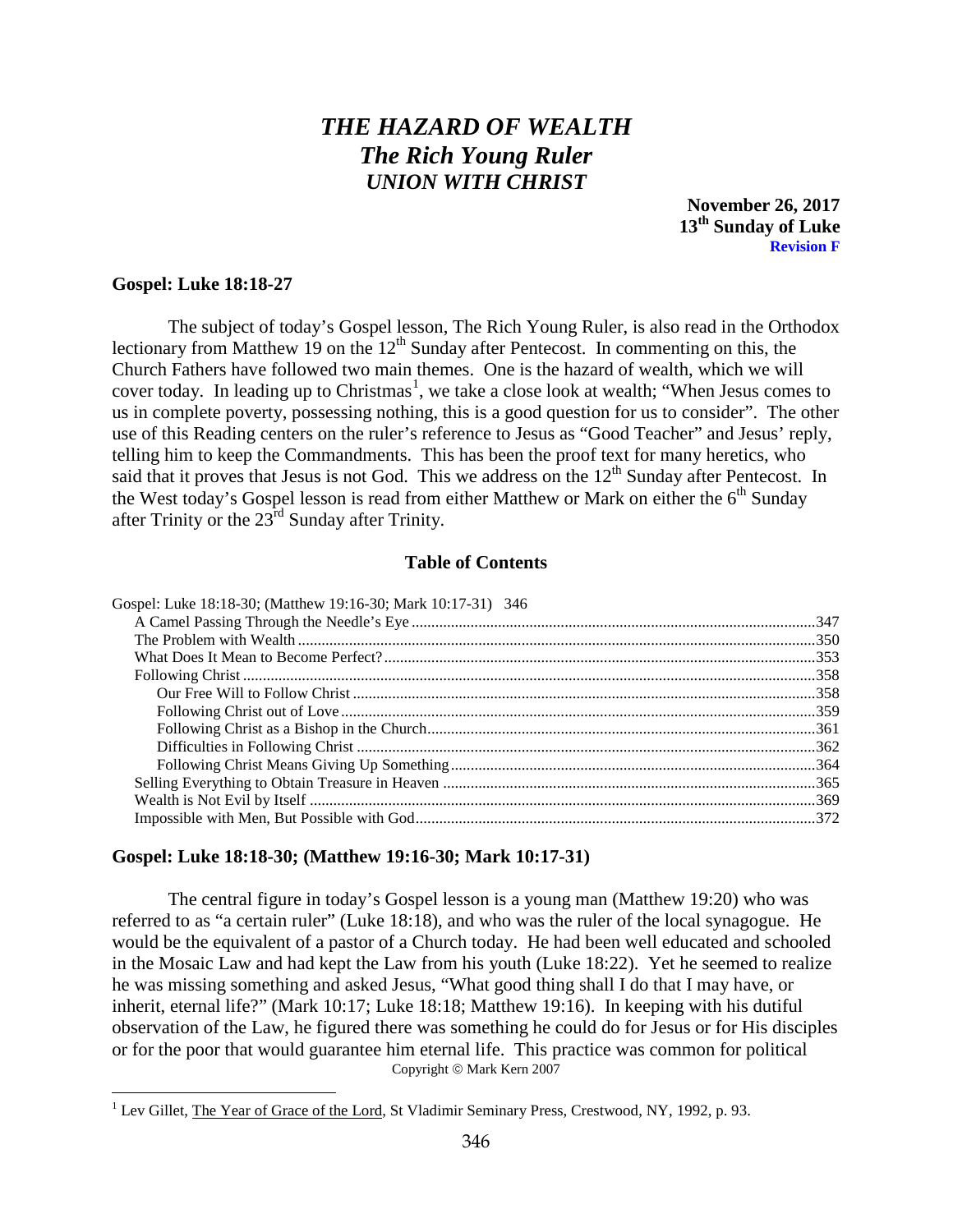leaders then (today, also!!). For example, King Herod, whom the Jews despised, spent many years rebuilding the Temple into the ornate structure it was in Jesus' day. All this Herod did to curry the Jews' favor, even though they still despised him.

Jesus' first response struck at the heart of the matter. The young ruler addressed Jesus as "Good Teacher" as if Jesus was merely another man whose influence was important. Jesus pointed out that no one was good but God alone. [This was the whole point of the Old Testament sacrificial system: to atone for the sins of the priest first, then for all the people since no one was good]. If the rich young ruler could accept Jesus as good, then here is the Word from the Good One: Keep the commandments. From his youth the young ruler had learned the Greatest Commandment (Matthew 22:37-40) as a Creed as had all Jewish boys. He knew the Ten Commandments by heart as well as a great deal of commentary and interpretation on the Law.

## <span id="page-1-0"></span>**A Camel passing Through the Needle's Eye**

Jesus said to His disciples, "Assuredly, I say to you that it is hard for a rich man to enter the kingdom of heaven. And again I say to you, it is easier for a camel to go through the eye of a needle than for a rich man to enter the kingdom of God." When His disciples heard it, they were greatly astonished, saying, "Who then can be saved?" (Matthew 19:23-25) This is a difficult saying to interpret. One might argue that since it is impossible for a camel to go through the eye of a needle, and this has never happened in the history of mankind, this implies that no rich man has ever entered the kingdom of  $\text{God}^2$  $\text{God}^2$ . Yet Abraham and Job were very wealthy, and they are referred to as saints and as models for the righteous to imitate.

The illustration that Jesus used of camels and needles needs explanation. The main gates of most cities in ancient times were huge wooden structures set in an archway and often overlaid with brass for strength and flame proofing. At night, the gates were closed and locked with a bar on the inside and they were not opened until morning. Travelers that arrived late in the day after the gates were closed were forced to spend the night outside the city unless there was some provision for them to get into the city. Outside the city, law and order did not exist at night and travelers were at the mercy of outlaws. This is still the case today in some third world countries.

To deal with this situation, many ancient cities had a "needle's eye gate" which was a small, low door beside the main gate. Such a feature existed on at least one of the gates of Jerusalem and Damascus<sup>[3](#page-1-2)</sup>. A man could fit easily through the "needle's eye gate", but a camel, being a large animal, could not fit easily. If the camel's pack (which could weight up to 1,000 pounds) were removed and the camel were made to kneel, the camel could just barely crawl through the "needle's eye gate."

The statement Jesus made, that it is easier for a camel to go through the needle's eye gate than for a rich man to enter the Kingdom of God, made use of the above imagery. Like the camel, the rich man first needs to unload his pack or burden. The Parable of the Sower refers to

<span id="page-1-2"></span>

<span id="page-1-1"></span><sup>&</sup>lt;sup>2</sup> Jerome, <u>Against the Pelagians</u>, I, 10.<br><sup>3</sup> G. Christian Weiss, <u>Insight into Bible Times and Customs</u>, Good News Broadcasting Association, Lincoln NE, 1972, pp. 24-25.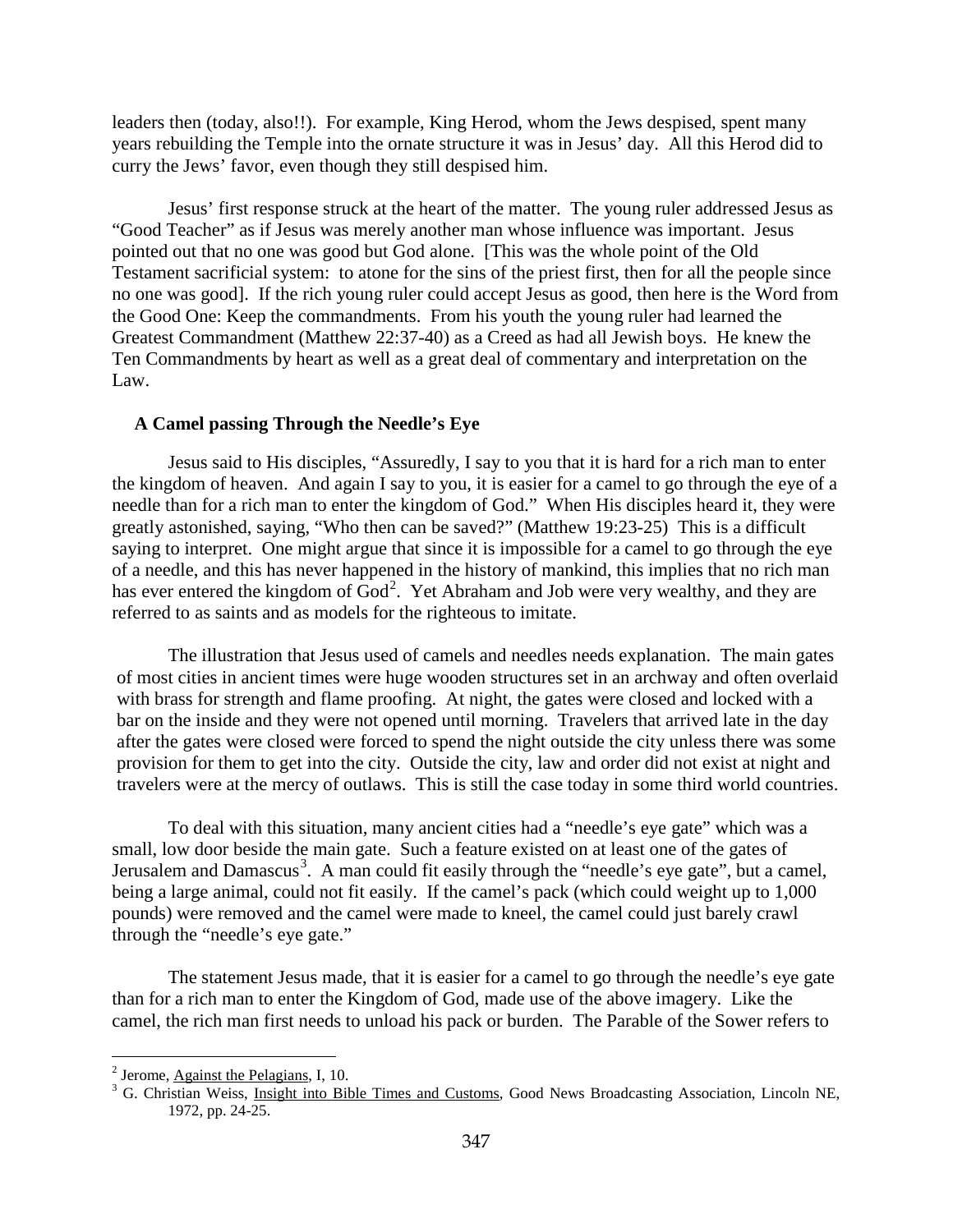this pack as "the cares of this world, the deceit of riches, the desire for other things" (Mark 4:19) and the pleasures of life (Luke 8:14). These are things that appeal to our flesh and which can lead us away from God. Some of the early disciples, like Barnabas (one of the Seventy) sold a large amount of property and brought the entire proceeds to the Twelve (Acts 4:34-37). Everyone else in the Early Church did the same, except the price of their property wasn't as much as that of Barnabas. Ananias and Sapphira on the other hand, were caught in the deceit of riches and held back part of the proceeds – and paid dearly (Acts 5:1-10).

This does not mean that no Christian can be rich. The Patriarch Job was very wealthy (Job 1:1-3, 42:12-17), yet the Lord referred to him as a blameless and upright man who had no peers in his righteousness (Job 1:8, 2:3). The Patriarch Abraham was also very wealthy, and was referred to as "a Friend of God" (2 Chronicles 20:7, James 2:23). Although Job and Abraham were rich, they entered the Kingdom of God because they spent their riches on good works. In doing so, they ceased to be rich for themselves, but were stewards of their wealth for God in helping others.

Jerome noted $4$  that wealthy men have entered the Kingdom of Heaven, just as camels can pass through the needle's eye when they have laid down their packs.

"As the preacher says, 'wisdom is a defense and money is a defense' (Ecclesiastes 7:12). We must not hastily conclude that this statement conflicts with that of the Lord, 'How hard it is for those who have riches to enter the kingdom of God! It is easier for a camel to go through the eye of a needle than for a rich man to enter the kingdom of God' (Luke 18:24-25). Were it so, the salvation of Zacchaeus the publican, described as a man of great wealth, would contradict the Lord's declaration. But what is impossible with men is possible with God (Mark 10:27), and we are taught by Paul, 'Command those who are rich in this present age not to be haughty, nor to trust in uncertain riches but in the living God, who gives us richly all things to enjoy. *Let them* do good, that they be rich in good works, ready to give, willing to share, storing up for themselves a good foundation for the time to come, that they may lay hold on eternal life' (1 Timothy 6:17-19). We have learned how a camel can pass through a needle's eye, how an animal with a hump on its back, when it has laid down its packs, can take to itself the wings of a dove (Psalm 55:6) and rest in the branches of the tree which has grown from a grain of mustard seed" (Matthew 13:31-32).

In Jesus' illustration, nothing is said about the camel's pack being loaded back up once the camel is inside. The key here is discerning the deceitfulness of wealth and the strength of its pull on one's heart. Job was able to let his pack be taken off without remorse. He said, "Naked I came from my mother's womb and naked I shall return there. The Lord gave and the Lord has taken away. Blessed be the Name of the Lord" (Job 1:21; also Job 2:9-10). Many Christians throughout the ages have been unable or unwilling to continue fighting this pull and have taken oaths of poverty to thrust a sword (so to speak) into the heart of the demon of wealth.

The early Church Fathers made a connection between the life of the Early Church after Pentecost and the Lord's words, "If you want to be perfect, go, sell what you have and give to

<span id="page-2-0"></span><sup>4</sup> Jerome, Letter to Salvina, LXXIX, 3.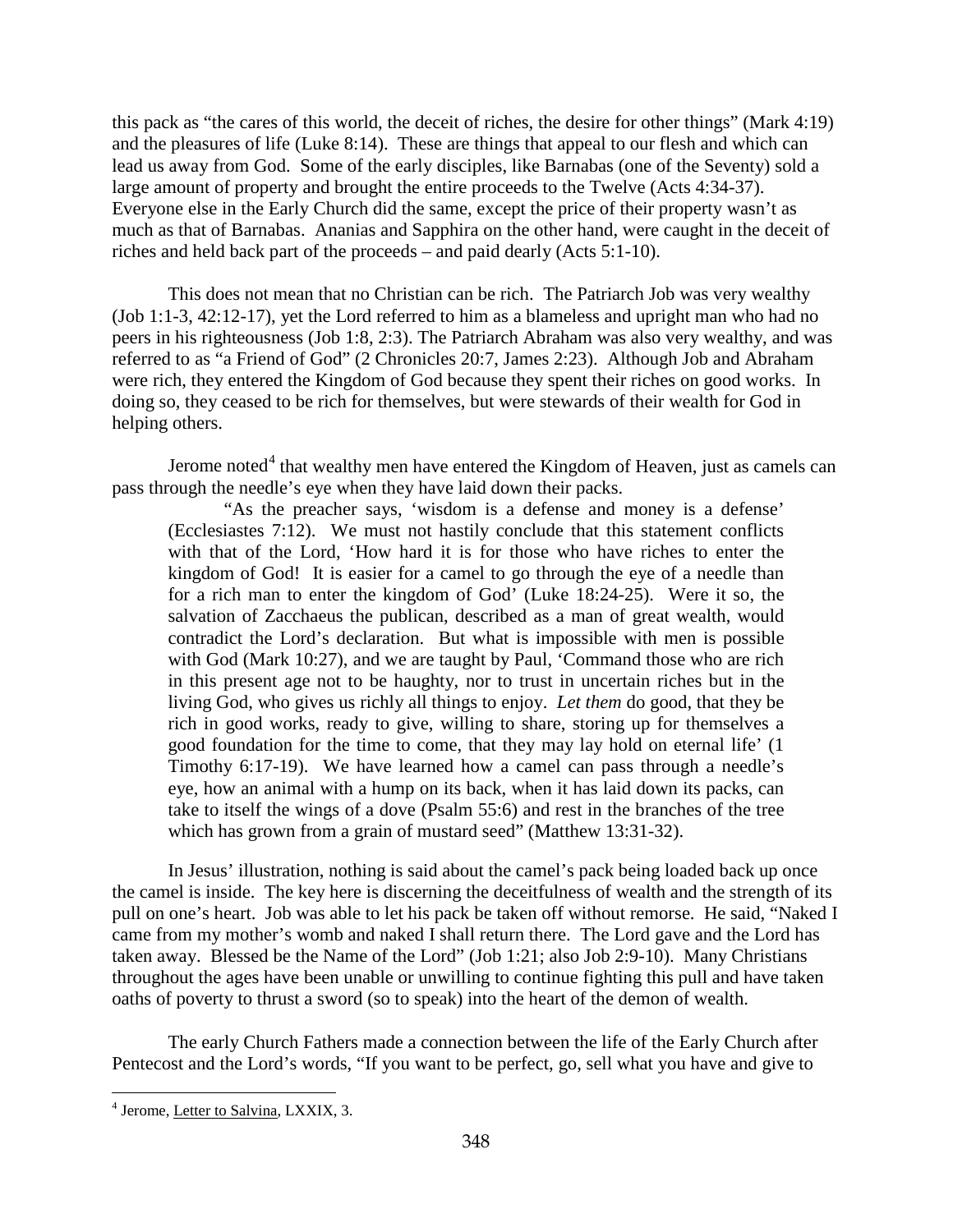the poor, and you will have treasure in heaven; and come, follow Me" (Matthew 19:21). The Early Church after Pentecost exhibited one method regarding how to sell everything they had and follow Christ; there are other methods also. In most cases in the Early Church, "wanting to be perfect", meant some form of monasticism. There are many aspects to this also, and they are overlapping and interconnected. In the following pages, we will try to separate them a little to examine what this subject meant from the perspective of the Early Church.

John Chrysostom stated<sup>[5](#page-3-0)</sup> that wealth is a major impediment to the Kingdom of Heaven, like a needle's eye is an impediment to a camel. Poverty is not such an impediment, but is actually conducive to obtaining Life.

"The advantages which we gain from riches include drunkenness, gluttony and kinky pleasures. If we were so minded, we could win heaven itself for our inheritance by our riches. 'So then riches are good'. It is not riches, but the will of the possessor that accomplishes this; it is the will that does this, it is in the power even of a poor man to win heaven. God does not regard the amount of the gifts, but the will of the givers; it is possible even for one in poverty, who has given little, to surpass everyone. Since God requires a measure proportioned to our ability, riches won't secure heaven to us, nor will poverty secure hell; but a good will can obtain heaven. These then let us correct; this let us repossess; this let us regulate, and everything will be easy for us."

"As the craftsman works the wood the same, whether his axe is made of iron or of gold, or rather he does it the better with an implement of iron, so the straight path of virtue is more easily kept in a state of poverty. Regarding riches we read, 'It is easier for a camel to go through a needle's eye, than for a rich man to enter the kingdom of Heaven' (Matthew 19:24). But God has made no such declarations about poverty; in fact, the opposite. 'Sell your goods, and give to the poor, and come follow Me' (Matthew 19:21); as if the act of following were to spring from the selling of one's goods."

"Never then let us flee from poverty as an evil, for we can use it to obtain heaven. Again, let us never follow riches as a good; for they are the ruin of such as walk unwarily. In everything let us direct our eyes to God, let us, as occasion requires, use those gifts which He has granted us, both strength of body, and abundance of money, and every other gift."

John Chrysostom also stated<sup>[6](#page-3-1)</sup> that affliction and poverty can be good things in that they keep us off the broad way that leads to destruction, and on the narrow way that leads to Life (Matthew 7:13-14). Paul took this path. On the other hand, great evils have arisen from wealth. Just as a true father might send his son's mistress into exile rather than allow her to lead the son astray, so our heavenly Father might choose to send our wealth into exile.

"Affliction is a great good. 'Narrow is the way' (Matthew 7:14), so that affliction shoves us into the narrow way. He who is not pressed by affliction has difficulty entering. Notice how Paul enters into this narrow way. He 'disciplines his body and brings it into subjection' (1 Corinthians 9:27), so as to be able to enter. Therefore, in all his afflictions, he continued giving thanks to God. Have

<span id="page-3-1"></span><span id="page-3-0"></span> $<sup>5</sup>$  John Chrysostom, Homilies on Philippians, X.  $<sup>6</sup>$  John Chrysostom, Homilies on Hebrews, XXXIII, 9.</sup></sup>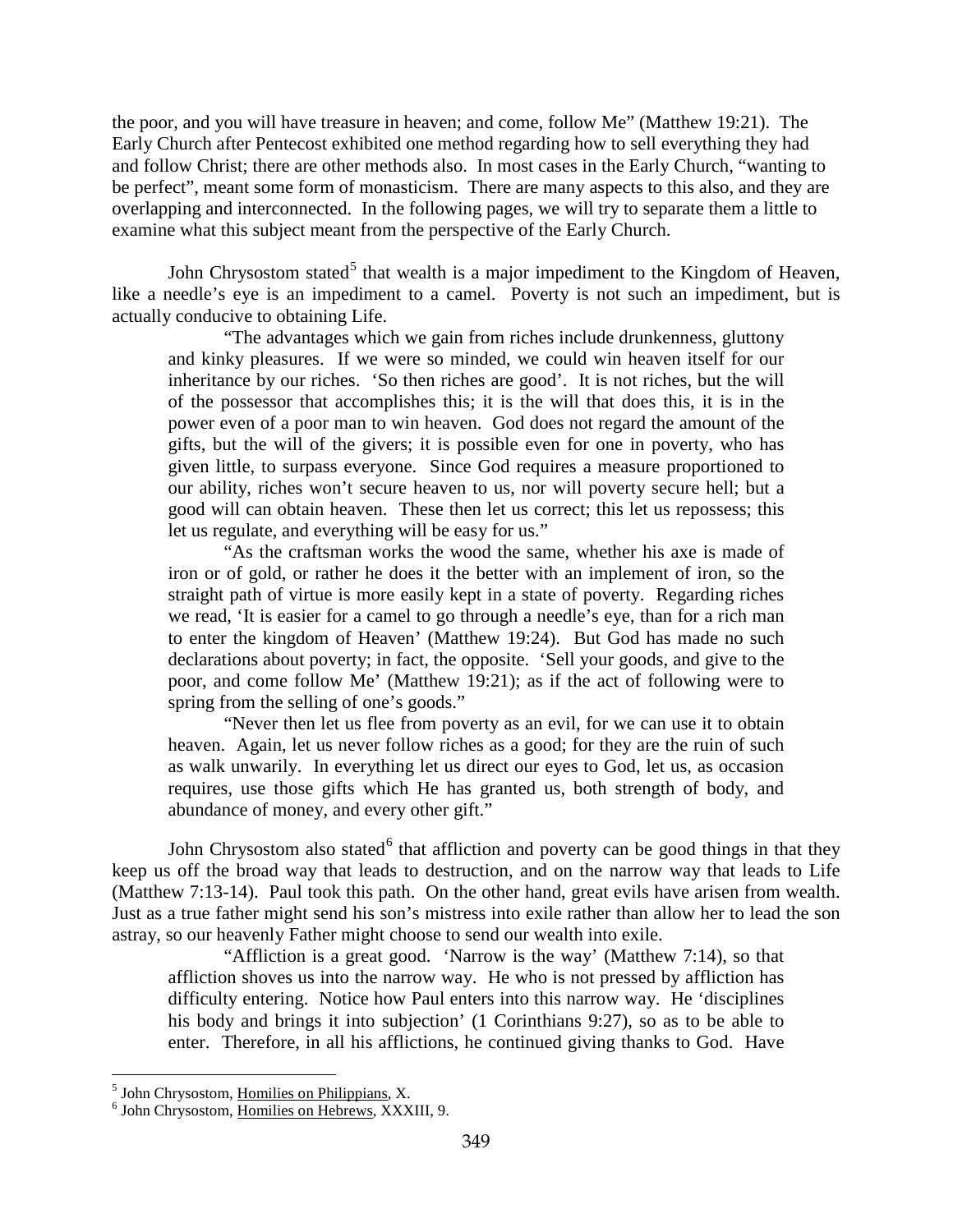you lost your property? This has lightened you of the most of your wideness. Have you fallen from glory? This is another sort of wideness. Have you been falsely accused? Have the things said against you, of which you are not aware, been believed? 'Rejoice and leap for joy'. For 'blessed are you when they revile and persecute you, and say all kinds of evil against you falsely for My sake. Rejoice and be exceedingly glad, for great *is* your reward in heaven'" (Matthew 5:11, 12).

"Do you wish to be set free from temptations? Paul wished to be set free, and often requested of God, but did not obtain. 'Three time for this I sought the Lord, and He said to me, My grace is sufficient for you, for My strength is made perfect in weakness' (2 Corinthians 12:8-9). By 'weakness', he means 'afflictions'. When Paul heard this he received it thankfully, and said, 'I take pleasure in infirmities' (2 Corinthians 12:10); that is, I am pleased, I rest in my afflictions. Let us give thanks, both for comfort, and for affliction. 'Naked I came out of my mother's womb, naked shall I depart also' (Job 1:21). You were brought to life naked, penniless, having no glory, and no honorable name. Consider how great evils have often arisen from wealth. 'It is easier for a camel to go through the eye of a needle, than for a rich man to enter into the kingdom of Heaven' (Luke 18:25). Wealth is a hindrance for many good things, and do you still seek to be rich? So narrow is the way, which leads to the Kingdom; broad is the way of wealth. Therefore Christ said, 'Sell what you have' (Matthew 19:21), that the narrow way may receive you. Why do you yearn for wealth? For this cause He took it away from you, that He might free you from slavery. When a mistress corrupts a son, and his father can't talk him out of parting with her, true fathers send the mistress into exile. Abundance of wealth is a mistress for some of us. Because the Lord cares for us, he delivers us from the harm, by taking wealth away from us. Let us not then think poverty is an evil: sin is the only evil. Wealth is not a good thing by itself; to be well pleasing to God is the only good. Let us seek poverty; by doing so, we shall we lay hold on heaven."

## <span id="page-4-0"></span>**The Problem with Wealth**

 $\overline{a}$ 

The young man said to Jesus, 'All these things I have kept from my youth. What do I still lack?' Jesus said to him, "If you want to be perfect, go, sell what you have and give to the poor, and you will have treasure in heaven; and come, follow Me". But when the young man heard that saying, he went away sorrowful, for he had great possessions (Matthew 19:20-22).

The young man seemed to have a desire for the things of God, and his keeping of the Commandments was an indication that he had prepared himself to receive the things Christ asked. Jesus didn't ask the rich young ruler to do anything that the Twelve Apostles hadn't already done. Each of the Twelve had not only left their jobs and their worldly wealth, but they had also given up worldly pleasures<sup>[7](#page-4-1)</sup> with their spouses (Matthew 19:29).

<span id="page-4-1"></span> $<sup>7</sup>$  The Twelve lived as celibates the rest of their lives; those who were already married often traveled with their</sup> families, but living as brother and sister with their wives.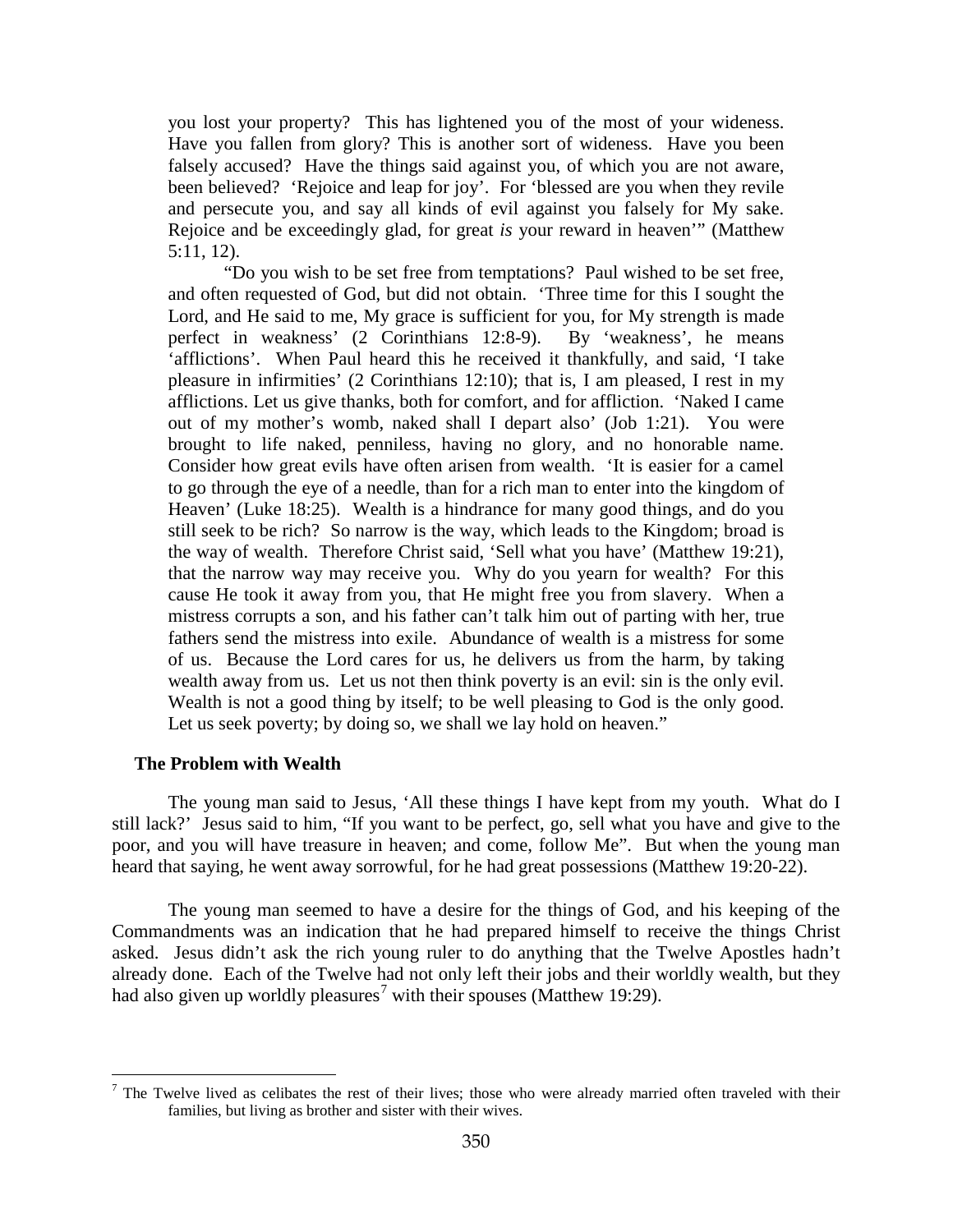Clement of Alexandria noted $8$  that the rich young ruler was confident about the things of the Law, but he realized he lacked something. Jesus did not charge him with violating the Law, since the Law was meant to lead one to Christ (Galatians 3:24). As a free man, Jesus gave him a choice, in order that he might take ownership of his own salvation. The choice Jesus offered was similar to that illustrated in the example of Mary and Martha<sup>[9](#page-5-1)</sup>.

"The rich young ruler was perfectly persuaded that nothing was lacking to him regarding righteousness, but yet he felt himself entirely destitute of life. Therefore, he asked Him who alone is able to give it. With reference to the Law, he carries confidence; but the Son of God he addresses in supplication. He is transferred from faith to faith. As perilously tossing on the waves and occupying a dangerous anchorage in the Law, he goes to Jesus to find a haven."

"Jesus does not charge him with violating all things out of the  $Law<sup>10</sup>$  $Law<sup>10</sup>$  $Law<sup>10</sup>$ , but loves him, and fondly welcomes his obedience in what he had learned. He says that he is not perfect regarding eternal life; that is, he had not fulfilled what is perfect, and that he was a doer indeed of the Law, but ignorant of true life. The things of the Law are good, for 'the commandment is holy' (Romans 7:12), as far as a sort of training with fear and preparatory discipline goes, leading as it did to the culmination of grace. But Christ is the end 'of the Law for righteousness to everyone that believes' (Romans 10:4); not as a slave making slaves, but as sons, brethren, and fellow-heirs, who perform the Father's will."

"Consequently, he was not yet perfect. The expression 'if you want' showed the self-determination of the soul speaking with Him in a divine manner. The choice depended on the man as being free; but the gift depended on God as the Lord. God gives to those who are willing, those who are eager, and those who ask, so that their salvation may become their own. For God does not compel us, for compulsion is repugnant to God, but He supplies to those who seek, grants to those who ask, and opens to those who knock. If you want, then, if you really want, and are not deceiving yourself, acquire what you lack. One thing the rich young ruler lacked, the one thing which lasts, the good, that which is above the Law, which the Law does not give, which the Law does not contain, which is the special right of those who live. He who had fulfilled all the demands of the Law from his youth, was not able to complete this one thing, which the Lord asked, so as to receive the eternal life he desired. He departed sad, bothered at the commandment of the life, which he sought. He did not truly want life, as he claimed, but aimed at the mere reputation of having made the good choice. He was capable of doing many things; but the one thing, the work of life, he was powerless and unable to accomplish. This is similar to what the Lord said to Martha, who was occupied with many things, and distracted and troubled with serving. She blamed her sister, who quit serving, and set herself at His feet, devoting her time to learning. 'You are troubled about many things, but Mary has chosen the good part, which shall not be taken away from her' (Luke 10:39-42).

<span id="page-5-1"></span>

<span id="page-5-0"></span><sup>&</sup>lt;sup>8</sup> Clement of Alexandria, Salvation of the Rich Man, 8-10.<br><sup>9</sup> That is, Jesus offered the rich young ruler the choice of leaving the busy life pursuing worldly things for the life as an apostle.<br><sup>10</sup> Jesus did not charge the rich young ruler with violating the 1<sup>st</sup> Commandment, although that may very well have

<span id="page-5-2"></span>been the case with his fixation on his wealth.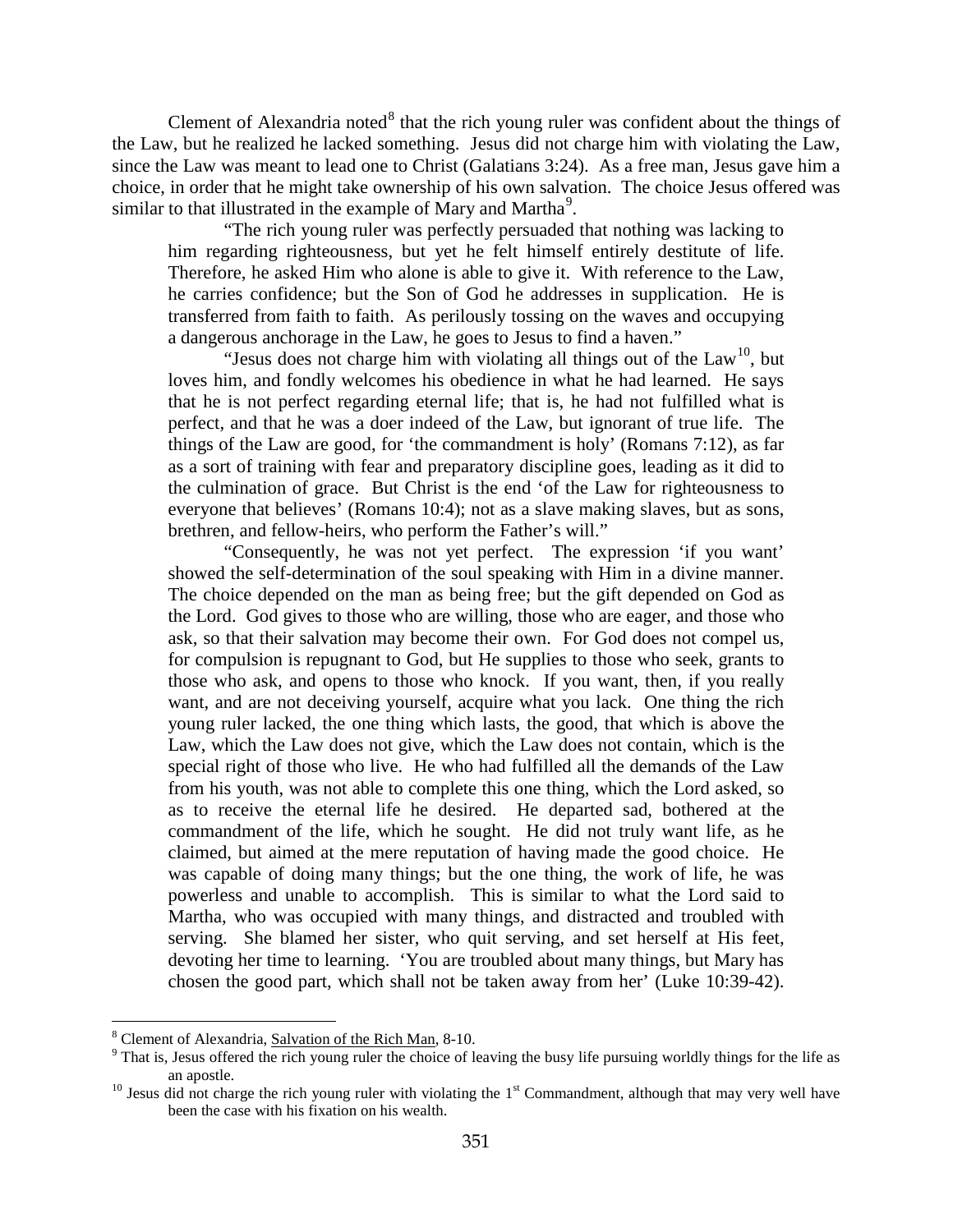Similarly, Jesus asked the rich young ruler to leave his busy life, cling to Him and adhere to the grace of Him who offered everlasting life."

John Chrysostom stated<sup>[11](#page-6-0)</sup> that Christ advised the rich young ruler to "strip himself of his money, not that he would lose what he had, but that he would add to his possessions. Christ would give him more than He required him to give up; and not only more, but as much greater as Heaven is greater than earth. He called it a treasure, showing the plenteousness of the recompense, its permanency, its security, so far as was possible by human examples to convey to the hearer."

"For they that have little are not equally held in subjection, as they that are overflowed with great affluence; for then the love of it becomes more tyrannical. The increase of acquisitions kindles the flame more and renders the consumers poorer, inasmuch as it puts them in greater desire, and makes them have more feeling of their want".

John Cassian stated<sup>[12](#page-6-1)</sup> that the Lord tests people's faith, examining our faith in two methods, those in prosperity and those in adversity, and these come about in three ways. The three ways are (1) proving our faith, (2) improving our life to rid it of minor sins and (3) discipline because our sins deserve it. Cassian went into great detail regarding the  $2^{nd}$  and  $3^{rd}$ ways. We don't normally think of prosperity as a method of examining our faith, but it can be just exactly that, if our love of our goods overpowers our love for God. We don't usually think of great prosperity as a time when God is testing us, but that is exactly what He did with Israel (Deuteronomy 8:2, 11-18) when they became prosperous after the Conquest.

When His disciples heard Jesus' statement about the difficulties of a rich man entering the Kingdom of God, they were astonished (Matthew 19:25, Mark 10:26) and said, "Who then can be saved?" (Luke 18:26) As part of their culture, their concept of a rich man was someone who was blessed by God more than most people. If he's more blessed than most<sup>[13](#page-6-2)</sup> and still he can't be saved, who can? Cyril of Alexandria comments<sup>[14](#page-6-3)</sup> on this as follows:

"But what does the Lord reply? 'The things that are impossible with men, are possible with God.' He has reserved, therefore, for those who possess wealth, the possibility of being counted worthy. Yet it is possible for them in another way to obtain honor. Christ Himself has shown us how this can happen, 'Make to yourselves friends of the unrighteous mammon; that when it has failed, they may receive you in an everlasting house' (Luke 16:9). There is nothing to prevent the rich, if they will, from making the poor partakers and sharers of the abundance, which they possess."

At the end of today's Gospel reading, Jesus addressed this in the lives of the Twelve. Peter asked, "See, we have left all and followed You. Therefore what shall we have?" (Luke 18:28). Jesus answered:

<span id="page-6-0"></span><sup>&</sup>lt;sup>11</sup> John Chrysostom, Homilies on Matthew, LXIII, 2.

<span id="page-6-2"></span>

<span id="page-6-1"></span><sup>&</sup>lt;sup>12</sup> John Cassian, <u>Conferences</u>, VI, xi.  $^{13}$  For more details on their cultural understanding of a rich man's blessings, see the Gospel lesson for the 9<sup>th</sup> Sunday of Luke.<br><sup>14</sup> Cyril of Alexandria, <u>Commentary on Gospel of Luke</u>, Chapter 18, Homily 123, Studion Publishers, 1983, p. 491.

<span id="page-6-3"></span>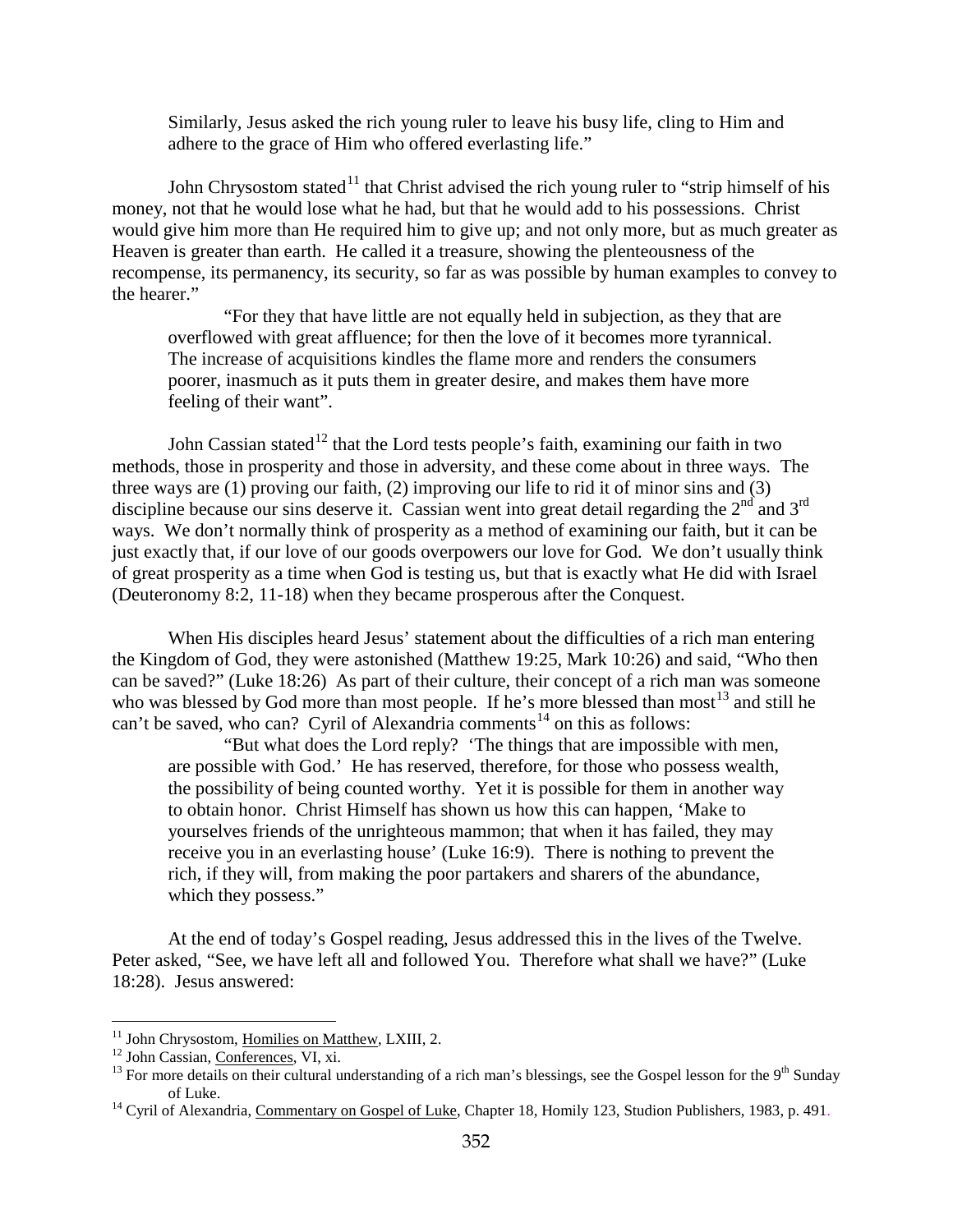- You, the Twelve, will sit on 12 thrones and judge the 12 tribes of Israel (Matthew 19:28)
- Everyone who has given up riches or relationships for My Name's sake will receive a hundredfold in this life (i.e. spiritual gifts) along with persecutions<sup>[15](#page-7-1)</sup>, and in the age to come, eternal life (Mark 10:30).
- Many who are first will be last and the last first (Mark 10:31). That is, those taking oaths of poverty may do quite well on their investment after all!

Another aspect to the question, "Who then can be saved?" is found in Old Testament Law. Being rich under the Old Testament Law meant being blessed by the Lord (Deuteronomy 28:1-12). But there were strings attached to these blessings: those that were blessed were expected to be very generous with their wealth (Deuteronomy 14:28-29, 15:7-11, 26:12-15). But the Law by itself cannot legislate conditions of the heart. The Law was meant to bring the believer to Christ (John 5:39-40, 45-47), for with God all things are possible (Luke 18:27).

While the direct subject matter in this Gospel lesson was riches, by extension it can be applied to other worldly endeavors. Isaac of Nineveh wrote<sup>16</sup>:

"The mind of a man engaged in spiritual endeavor who enters into a relationship with the world, is like a navigator who is calmly sailing the sea, but suddenly finds himself amidst submerged rocks and suffers shipwreck. You must first learn and understand the term 'world' in its purely inward significance; you will be able to learn about your soul, how far is it removed from the world and what is it mixed with that is of the world. 'World' is a collective name, embracing what are called passions, carnal life and minding of the flesh".

## <span id="page-7-0"></span>**What Does It Mean to Become Perfect?**

Jesus said to the rich young ruler, "If you want to be perfect, go, sell what you have and give to the poor, and you will have treasure in heaven; and come, follow Me" (Matthew 19:21). Jesus' advice is not a command; it is a call. We don't have to do this; but we can if we want to. If we want to be perfect, we are invited to follow Christ and do as He and the Apostles and the Early Church did. The means to doing this is to sell what we have, such that we will have treasure in heaven.

Ambrose of Milan summarized<sup>[17](#page-7-3)</sup> this in his treatise "Concerning Widows", where his subject was whether widows should remain celibate. The same advice applies here: we have the opportunity of going beyond the precepts and Commandments if we want to. The rewards for doing so are immeasurably greater.

"You will see the difference between precept and advice. The Law commanded us not to murder, commit adultery or bear false witness; that is a Commandment, which has a penalty for its transgression. But when the young man said that he had fulfilled all the Commandments of the Law, he is given advice that he should sell all that he had and follow the Lord, for these things are not imposed as commands, but are offered as advice. There are two ways of

<span id="page-7-1"></span><sup>&</sup>lt;sup>15</sup> For more details of this, see the study under the Special Feast Days for the Unmercenary Healers. <sup>16</sup> Isaac of Syria, <u>Directions of Spiritual Training</u>, Texts 59, 22, 23  $17$  Ambrose of Milan, Concerning Widows, XI

<span id="page-7-2"></span>

<span id="page-7-3"></span>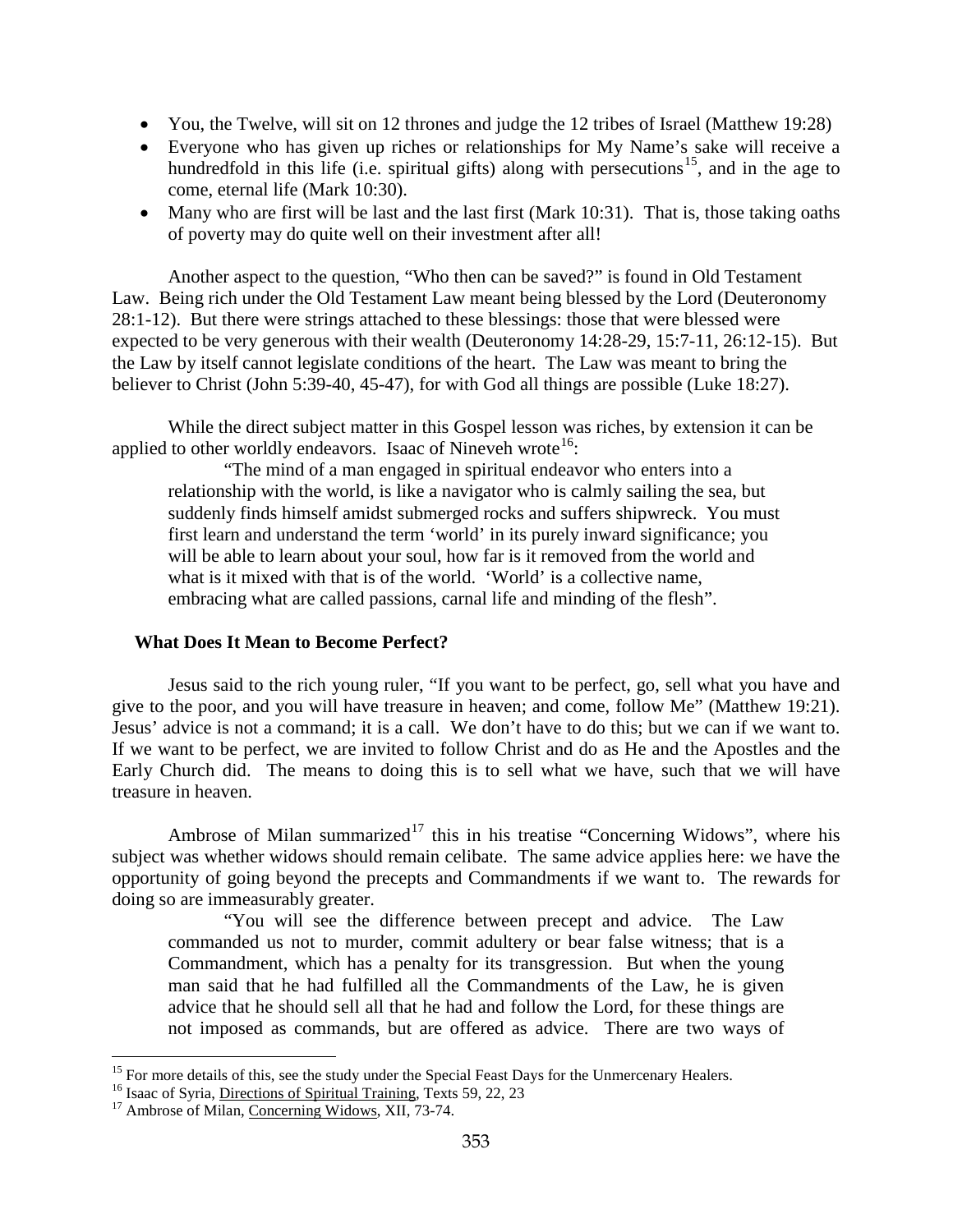commanding things, one by way of precept, the other by way of advice. And so the Lord in one way says, 'You shall not kill', where He gives a Commandment; in the other He says, 'If you want to be perfect, sell all that you have' (Matthew 19:21). He is, then, not bound by a Commandment to whom the choice<sup>[18](#page-8-0)</sup> is left."

"Those who have fulfilled the Commandments are able to say, 'We are unprofitable servants, we have done that which was our duty to do' (Luke 17:10). The virgin does not say this, nor does he who sold all his goods. Instead they await the stored-up rewards like the holy Apostle who says, 'See, we have left all and followed You. Therefore, what shall we have?' (Matthew 19:27). He doesn't say, like the unprofitable servant, that he has done that which was his duty to do, but he has been profitable to his Master. He has multiplied the talents entrusted to him by the increase he has gained, having a good conscience; without anxiety as to his merits, he expects the reward of his faith and virtue. And so, it is said to him and the others, 'In the regeneration, when the Son of Man sits on the throne of His glory, you who have followed Me will also sit on twelve thrones, judging the twelve tribes of Israel' (Matthew 19:28). And to those who had faithfully preserved their talents, He promises rewards indeed, though smaller saying, 'Because you have been faithful over a few things, I will make you ruler over many things. Good faith, then, is due, but mercy is in the rewards. He who has kept good faith has deserved that good faith should be kept with him. He who has made good profit, because he has not sought his own benefit, has gained a claim to a heavenly reward."

Cyprian of Carthage stated<sup>[19](#page-8-1)</sup> that a blind love of material things is like a chain that anchors us to this world, possesses us and leaves us as food for the serpent. By contrast, everyone in the Early Church sold what they had and laid the proceeds at the Apostles' feet.

"The truth, brethren, must not be disguised; nor must the cause of our wound be concealed. A blind love of one's own property has deceived many; they could not be prepared for their departure, when their wealth fettered them like a chain. By those bonds virtue was retarded, faith was burdened, the spirit was bound, and the soul was hindered. Those, who were involved in earthly things, become food for the serpent, which, according to God's sentence, feeds upon earth. Therefore, the Lord the teacher of good things, warning about the future, says, 'If you want to be perfect, go, sell all that you have, and give to the poor, and you shall have treasure in heaven; and come follow me' (Matthew 19:21). If rich men did this, they would not perish by their riches; if they laid up treasure in heaven, they would not have a domestic enemy. Heart and mind and feeling would be in heaven, if their treasure were in heaven. He could not be overcome by the world if he had nothing in the world whereby he could be overcome. He would follow the Lord loose and free, as did the Apostles, and many in the times of the Apostles. Many left both their means and their relatives<sup>[20](#page-8-2)</sup>, and clung to Christ with undivided ties."

<span id="page-8-0"></span><sup>&</sup>lt;sup>18</sup> This implies that the rich young ruler was, in fact, capable of making this choice.<sup>19</sup> Cyprian, Treatises, III, 11-12.

<span id="page-8-1"></span>

<span id="page-8-2"></span> $^{20}$  It is more difficult for us to do this today since the support structure that was present in the Church after Pentecost is missing today. The only practical way to do this today is in a monastic community.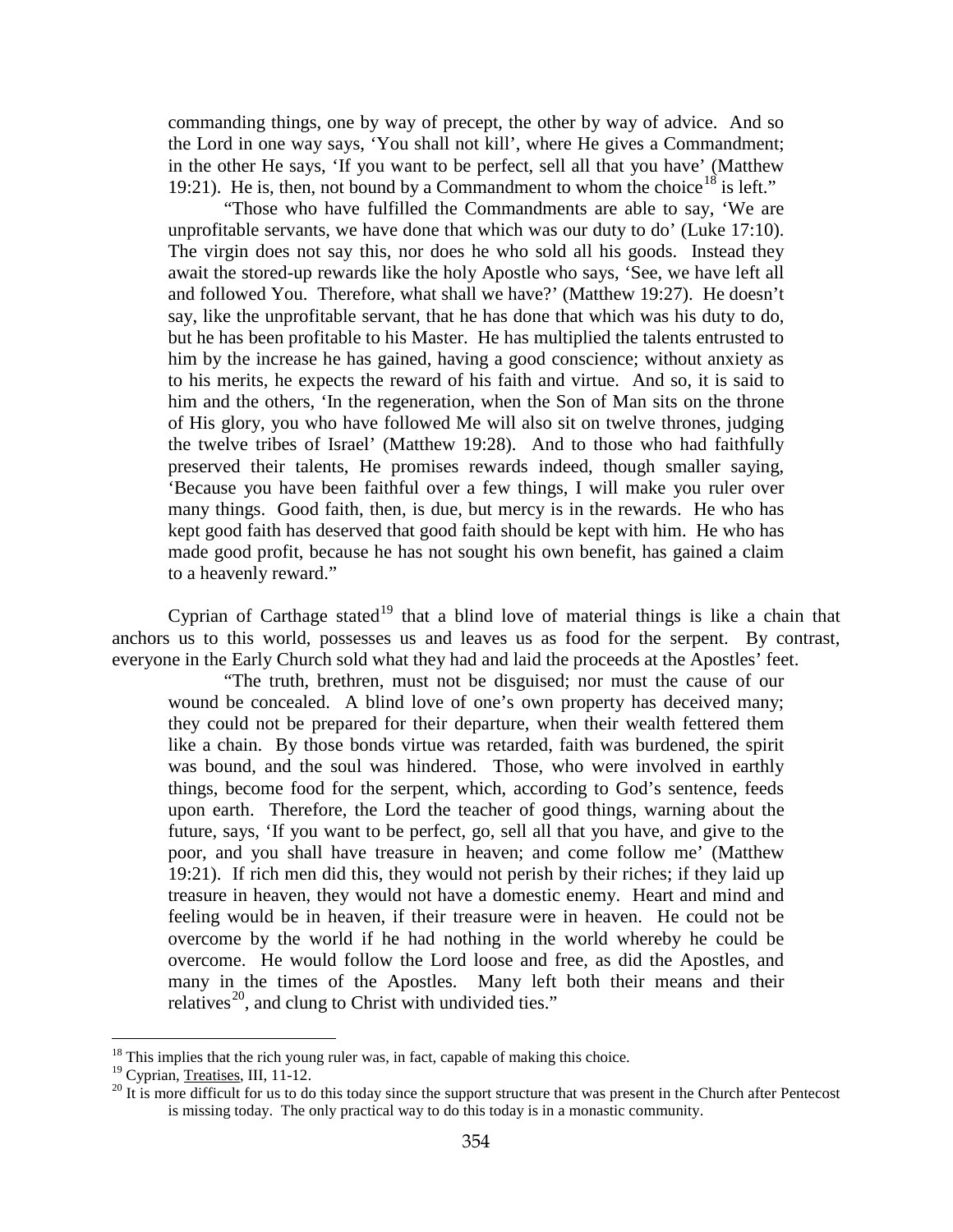"How can they follow Christ, who are held back by the chain of their wealth? Or how can they seek heaven, and climb to lofty heights, who are weighed down by earthly desires? They think that they possess, when they are rather possessed; they are slaves of their profit, and not lord of their own money. Paul indicts these men, when he says, 'But those that will be rich, fall into temptation, and a snare, and into many foolish and hurtful lusts, which drown men in destruction and in perdition. For the root of all evil is the love of money, which, while some have coveted, they have wandered from the Faith, and pierced themselves through with many sorrows' (1 Timothy 6:10). With what rewards does the Lord invite us to contempt of worldly wealth? 'There is no one who has left house or parents or brothers or wife or children, for the sake of the kingdom of God, who shall not receive many times more in this present time, and in the age to come eternal life' (Luke 18:29-30). If we know these things, from the truth of the Lord who promises, not only is this loss not to be feared, but even to be desired. The Lord Himself announces to us, 'Blessed are you when men shall persecute you, and when they shall separate you from their company, and shall cast you out, and shall speak of your name as evil, for the Son of man's sake! Rejoice in that day, and leap for joy; for, behold, your reward is great in heaven'" (Matthew 5:11-12 loosely).

Jerome wrote<sup>[21](#page-9-0)</sup> to a priest-monk who had abandoned the solitary life in the desert to return to clerical duties in Aquileia. Jerome called the celibate life "perfect", in that it was an imitation of the life of the Apostles.

"See how Peter left his net; see how the publican (i.e. Matthew 9:9) rose from the receipt of custom. In a moment, he became an Apostle. 'The Son of man has nowhere to lay his head' (Matthew 8:20), and do you plan wide porticos and spacious halls? If you look to inherit the good things of the world you can no longer be a joint-heir with Christ. You are called a monk, and has the name 'monk' no meaning?"

"Listen to the words of the Lord, 'If you want to be perfect, go, sell what you have and give to the poor, and come, follow Me' (Matthew 19:21). You have already promised to be perfect. For when you left the army and made yourself a celibate for the kingdom of heaven's sake, you did so that you might follow the perfect life. Now the perfect servant of Christ has nothing beside Christ. If he has anything besides Christ he is not perfect. If he is not perfect when he has promised God to be so, his profession is a lie. 'The mouth that lies slays the soul' (Wisdom 1:11 LXX). To conclude, then, if you are perfect you will not set your heart on your father's goods; and if you are not perfect you have deceived the Lord. The Gospel thunders forth its divine warning, 'You cannot serve two masters' (Luke 16:13), and does anyone dare to make Christ a liar by serving both God and Mammon? Repeatedly does He proclaim, 'If anyone desires to come after Me, let him deny himself, and take up his cross, and follow Me' (Matthew 16:24). If I load myself with gold can I think that I am following Christ? Surely not! 'He that said he abides in Him ought to walk even as He walked.'"

<span id="page-9-0"></span><sup>21</sup> Jerome, Letter to Heliodorus, XIV, 6.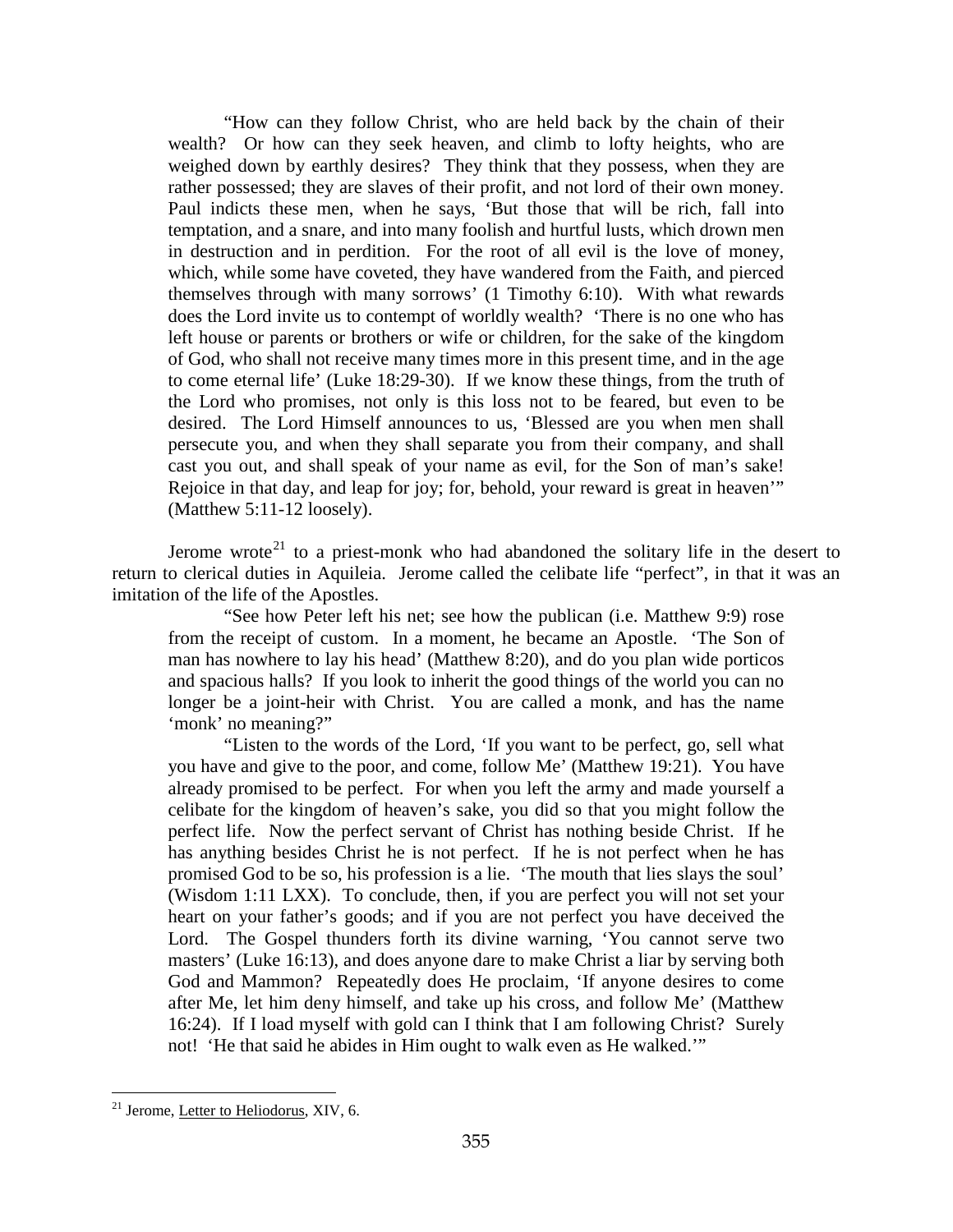Jerome also wrote<sup>[22](#page-10-0)</sup> to Demetrias, a highborn Roman lady, who had recently taken up the celibate life, to help guide her on her new mode of living. He advised her that we can choose to be perfect, just as Jesus advised the rich young ruler to choose. This is what the Apostles and the Early Church chose to do.

"I think it is unnecessary to warn you against covetousness, since it is the way of your family both to have riches and to despise them. Paul tells us that covetousness is idolatry (Ephesians 5:5), and there was one who asked the Lord, 'Good Master, what good thing shall I do that I may have eternal life?' He thus replied, 'If you want to be perfect, go and sell what you have and give to the poor, and you shall have treasure in heaven; and come and follow me' (Matthew 19:21). Such is the climax of complete apostolic virtue — to sell all that one has and to distribute to the poor (Luke 18:22) and thus freed from all earthly burdens to fly up to the heavenly realms with Christ. To us, or I should rather say to you, a careful stewardship is entrusted, although in such matters full freedom of choice is left to every individual, whether old or young. Christ's words are 'if you want to be perfect'. I do not compel you, He seems to say, I do not command you, but I set the palm before you, I show you the prize; it is for you to choose whether you will enter the arena and win the crown. Let us consider how wisely Wisdom has spoken. 'Sell what you have'! To whom is the command given? Why, to him to whom it was said, 'if you want to be perfect'. Don't sell just a part of your goods but 'all that you have'. And when you have sold them, what then? 'Give to the poor'. Not to the rich, not to your kinsfolk, not to minister to selfindulgence; but to relieve need. It does not matter whether a man is a priest, a relative or an acquaintance; you must think of nothing but his poverty. Let your praises come from the stomachs of the hungry and not from the rich banquets of the overfed. We read in the Acts of the Apostles how, while the blood of the Lord was still warm and believers were in the fervor of their first faith, they all sold their possessions and laid the price of them at the Apostles' feet (to show that money ought to be trampled underfoot) and 'distribution was made to every man according as he had need' (Acts 4:34-35). But Ananias and Sapphira proved timid stewards, and deceitful ones; therefore, they brought on themselves condemnation. For having made a vow, they offered their money to God as if it was their own and not His to whom they had vowed it. Keeping back for their own use a part of that which belonged to another, through fear of famine, which true faith never fears, they drew down on themselves suddenly the avenging stroke, which was meant not in cruelty towards them but as a warning to others. In fact the Apostle Peter by no means called down death upon them, but he merely announced God's judgment by the spirit of prophecy, that the doom of two persons might be a lesson to many (Acts 5:1-10).

Jerome wrote<sup>[23](#page-10-1)</sup> to Pammachius, a Roman Senator, whose wife and daughter had passed away, and who had become a monk, encouraging Pammachius to continue what he had started.

"If you want to be perfect', the Lord says, 'go and sell what you have and give to the poor and come and follow me' (Matthew 19:21). Great enterprises are

<span id="page-10-0"></span> $22$  Jerome, Letter to Demetrias, CXXX, 14.

<span id="page-10-1"></span> $23$  Jerome, Letter to Pammachius, LXVI, 8.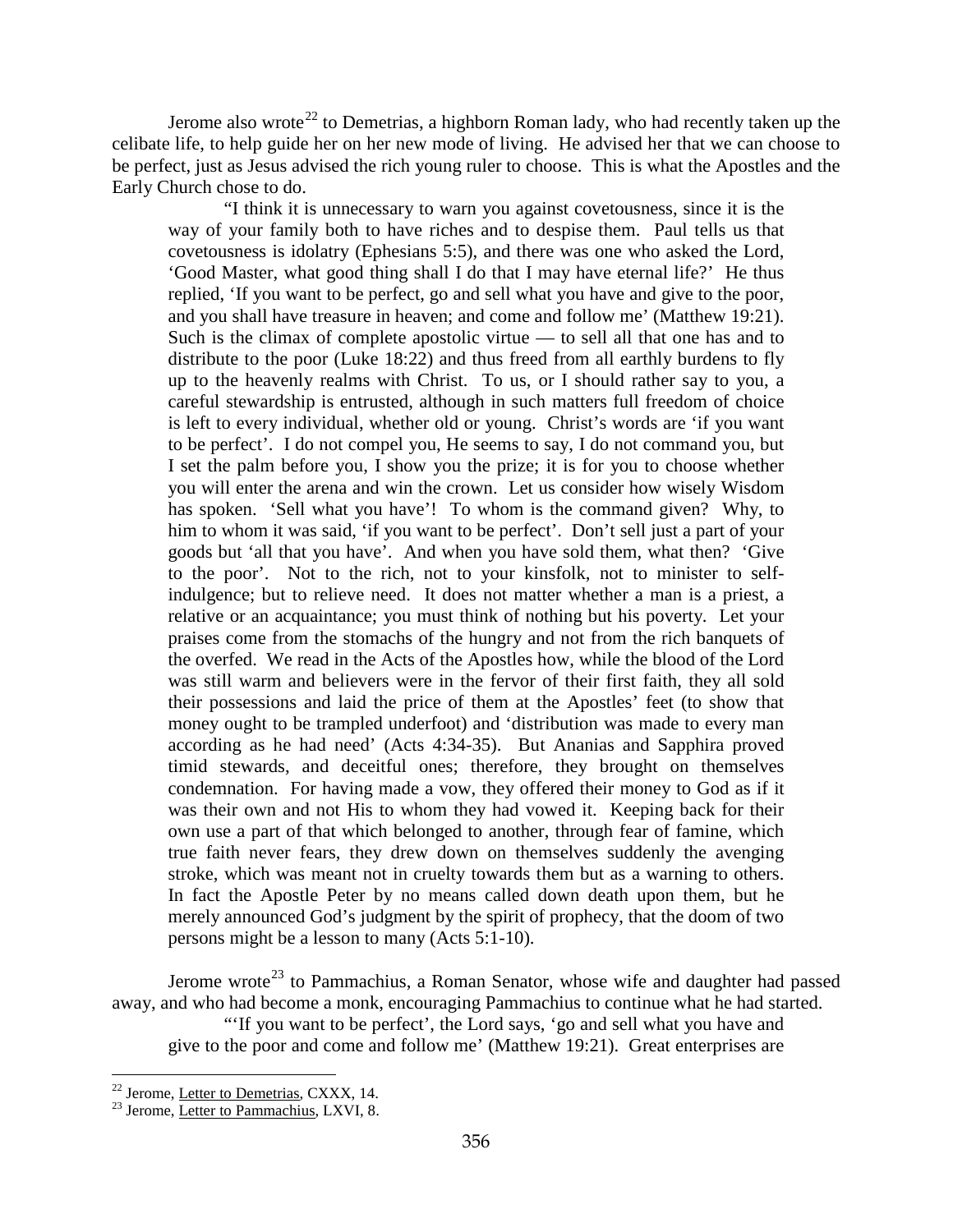always left to the free choice of those who hear them. Paul refrains from making virginity a positive duty, because the Lord in speaking of celibates, who had made themselves such for the kingdom of heaven's sake, finally said, 'He who is able to accept *it,* let him accept *it*' (Matthew 19:12). 'It is not of him that wills, nor of him that runs, but of God that shows mercy' (Romans 9:16). If you want to be perfect! There is no compulsion laid upon you; if you are to win the prize, it must be by the exercise of your own free will. If therefore you want to be perfect and desire to be as the Prophets, as the Apostles, as Christ Himself, don't sell a part of your wealth, but all that you have, lest the fear of want become an occasion of unfaithfulness, and you perish with Ananias and Sapphira (Acts 5:1-10). And when you have sold everything, give the proceeds not to the wealthy or to the haughty but to the poor. Give each man enough for his immediate need, but do not give money to swell what a man has already. 'You shall not muzzle an ox while it treads out the grain' (1 Corinthians 9:9), and 'the laborer is worthy of his wages' (1 Timothy 5:18). Again 'those who serve at the altar partake of *the offerings of* the altar'" (1 Corinthians 9:13).

John Chrysostom noted<sup>[24](#page-11-0)</sup> that just because something is permitted by the Law, doesn't mean that we ought to do it or stop short at what the Law commands. To the rich young ruler, Jesus didn't say, "Sell what you have", but "If you want to be perfect, sell". This leaves much to our own desire regarding how blessed we want to be.

"Let us not despise the poor or the weak, beloved, 'lest we hinder the Gospel of Christ' (1 Corinthians 9:12); that we may not betray our own salvation. Do not say when your brother is offended, 'this or that, whereby he is offended, has not been forbidden; it is permitted'. I have something greater to say to you, 'Even though Christ Himself has permitted it, yet if you see anyone injured, stop and do not use the permission' (1 Corinthians 8, 10:23-33 loosely). Paul did this; when he might have received, Christ having granted permission, he chose not to receive. Thus our Lord in His mercy has mixed much gentleness with His precepts that everything might not be merely of commandment, but that we might do much also of our own mind. It was in His power to extend the Commandments further to say, 'he who doesn't fast continually, let him be chastised; he who doesn't keep his virginity, let him be punished; he that doesn't strip himself of all that he has, let him suffer the severest penalty'. But he didn't do so, giving you occasion, if you will, to be forward in doing more. When He was speaking about virginity, He said, 'He who is able to accept *it,* let him accept *it*' (Matthew 19:12). In the case of the rich man, some things He commanded, but some He left to the determination of his mind. He didn't say, 'Sell what you have', but, 'If you want to be perfect, sell' (Matthew 19:21). Not only do we refuse to do more, and to go beyond the precepts, but we fall very short even of the measure of things commanded. Whereas Paul suffered hunger that he might not hinder the Gospel; we don't have the heart even to spend what is in our own accounts, though we see innumerable souls destitute."

<span id="page-11-0"></span> $^{24}$  John Chrysostom, Homilies on 1 Corinthians, XXI, 8.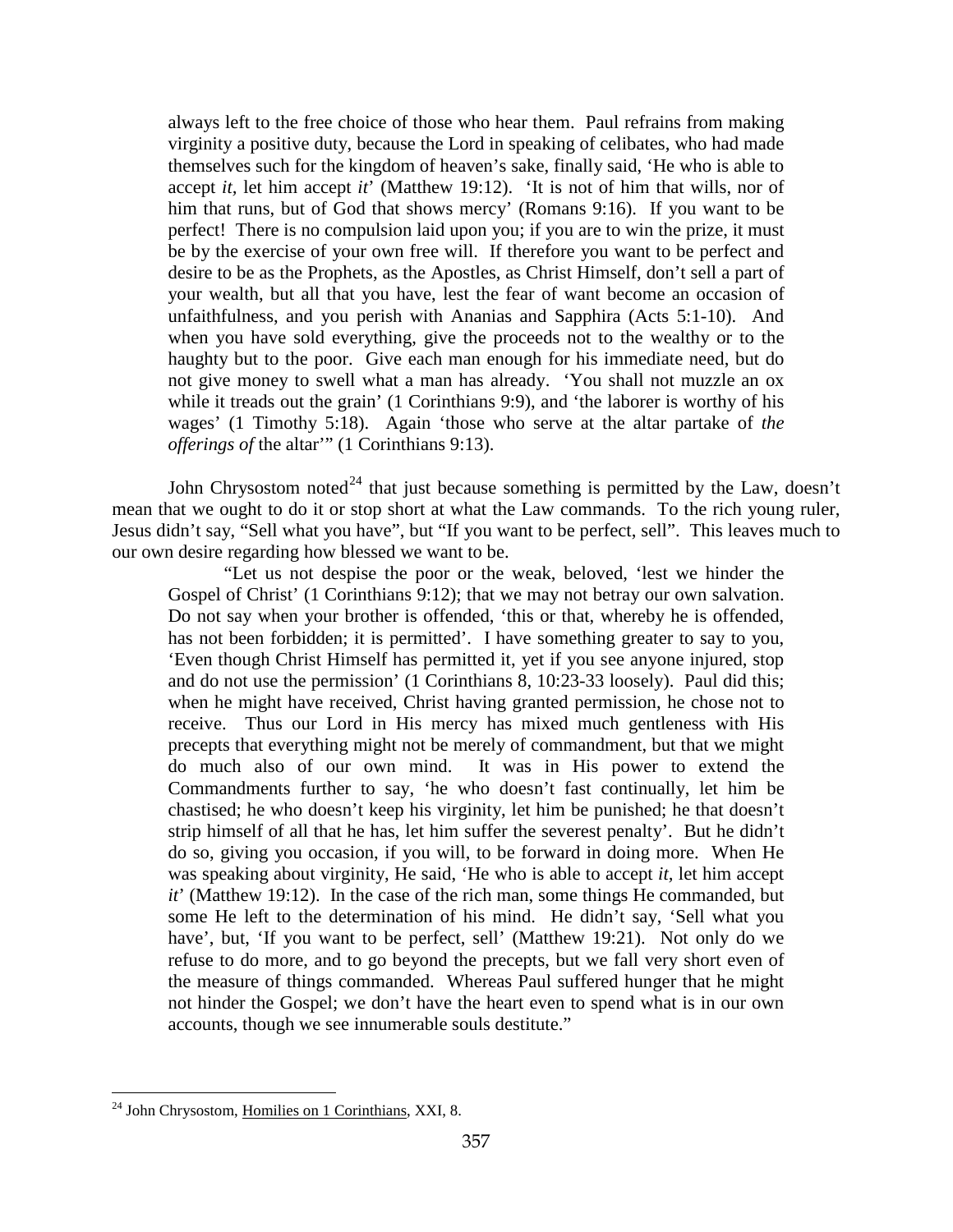## <span id="page-12-0"></span>**Following Christ**

Jesus said to the rich young ruler, "If you want to be perfect, go, sell what you have and give to the poor, and you will have treasure in heaven; and come, follow Me" (Matthew 19:21). But just what does He mean by "following Him"? There are several aspects to this.

#### **Our Free Will to Follow Christ**

<span id="page-12-1"></span>Irenaeus stated<sup>[25](#page-12-2)</sup> that all things are possible for us, since we are in the image of God, have freedom and a free will, and it is in our power to do what we want. Christ advises us to do some things and abstain from others. If we choose right, all things are possible for us. Thus, Jesus spoke at several occasions, "According to your faith, let it be done to you", where it is our own faith that does this.

"It is in man's power to disobey God, and to forfeit what is good; but such conduct brings no small amount of injury. On this account Paul says, 'All things are lawful to me, but not all things are helpful' (1 Corinthians 6:12). Referring to man's liberty, in which respect 'all things are lawful', God does not force anyone to do anything; by the expression 'not helpful', Paul pointed out that we 'should not use our liberty as a cloak of maliciousness' (1 Peter 2:16), for this is not helpful. Again he says, 'Every man speak the truth with his neighbor' (Ephesians 4:25). And, 'Let no corrupt word proceed out of your mouth' (Ephesians 4:29), not filthiness, foolish talking, or dirty jokes, which are not helpful, but rather let us speak the giving of thanks. 'For you were sometimes darkness, but now you light in the Lord'; 'walk honestly as children of the light' (Ephesians 5:8), not in carousing and drunkenness, not in bed-hopping with no moral restraint, not in strife and envy' (Romans 13:13). 'And such were some of you. You were washed, but you were sanctified, but you were justified in the name of the Lord Jesus' (1 Corinthians 6:11). If then it were not in our power to do or not to do these things, what reason had the Apostle, and much more the Lord Himself, to advise us to do some things, and to abstain from others? Because man possessed free will from the beginning, and God possesses free will, in whose likeness man was created. Advice is always given to man to hold onto the good, which is done by obedience to God."

"In works, and in faith, has God preserved the will of man free and under his own control, saying, 'According to your faith let it be to you' (Matthew 9:29); thus showing that there is a faith especially belonging to man, since he has an opinion especially his own. Again, 'All things are possible to him that believes' (Mark 9:23); and, 'Go your way; and as you have believed, so let it be done to you' (Matthew 8:13); and 'O woman, great *is* your faith! Let it be to you as you desire' (Matthew 15:28). Now all such expressions demonstrate that man is in his own power with respect to faith. And for this reason, 'He who believes in the Son has everlasting life; and he who does not believe the Son shall not see life, but the wrath of God shall remain upon him' (John 3:36). In the same manner the Lord, both showing His own goodness, and indicating that man is in his own free will and his own power, said to Jerusalem, 'How often I wanted to gather your

<span id="page-12-2"></span><sup>25</sup> Irenaeus, Against Heresies, IV, xxxvii, 4-5.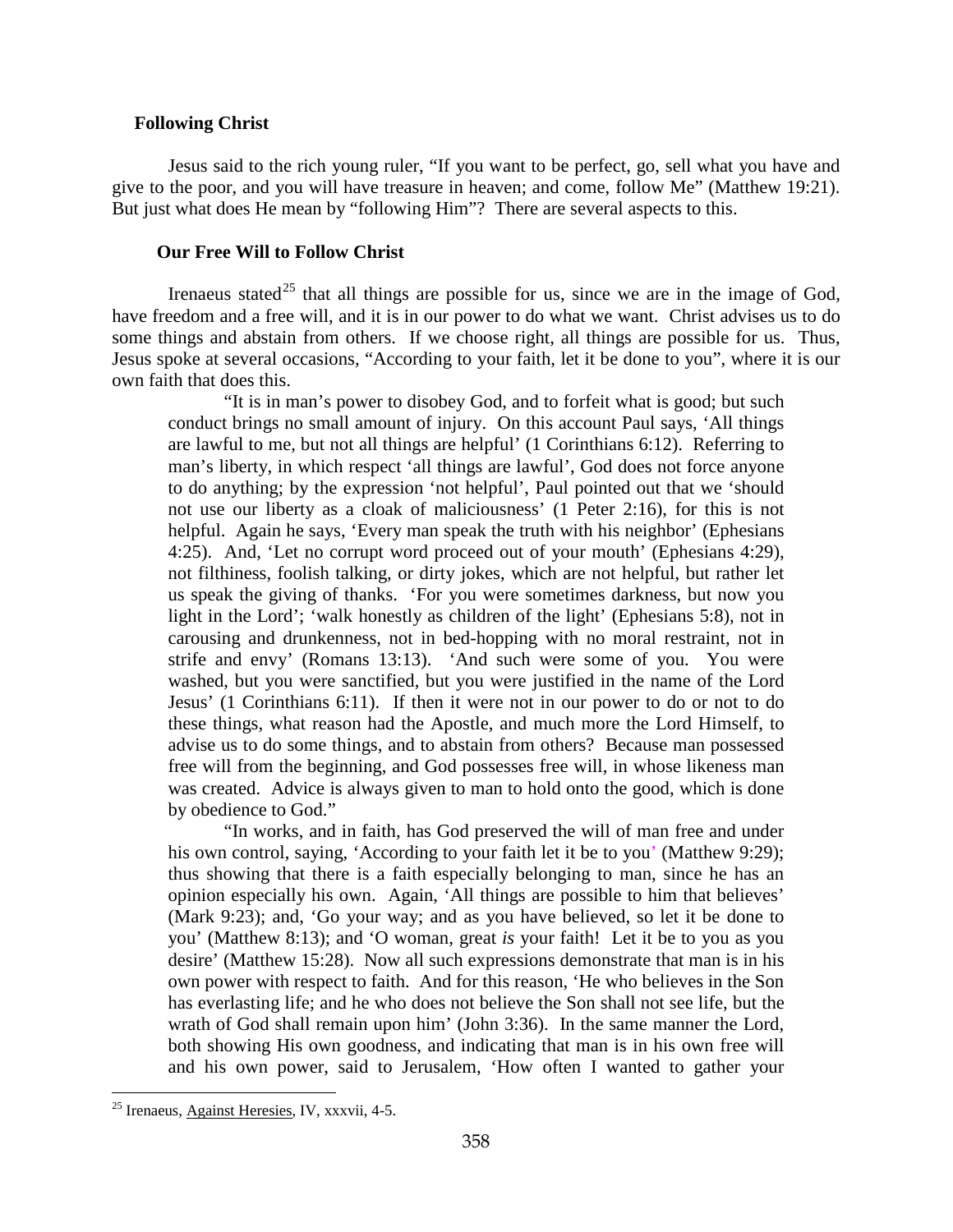children together, as a hen gathers her chicks under *her* wings, but you were not willing! Therefore, your house shall be left to you desolate" (Matthew 23:37-38).

#### **Following Christ out of Love**

 $\overline{a}$ 

<span id="page-13-0"></span>John Chrysostom noted<sup>[26](#page-13-1)</sup> Paul's words, "Though I bestow all my goods to feed *the poor*, and though I give my body to be burned, but have not love, it profits me nothing" (1 Corinthians 13:3). This implies that there were some in Corinth, who had given up all their goods to feed the poor (the ascetics), and that some were being martyred by being burned alive (the martyrs). Jesus spoke to this regarding what rewards the ascetics and the martyrs can expect. Paul spoke to this pointing out that loving one's neighbor is also crucial, and that this is implied in Jesus' words to the rich young ruler, when He said, "come follow Me".

"Paul didn't say 'if I die', but he names the most terrible of all deaths, the being burned alive (1 Corinthians 13:3), and said that even this without love is no great thing."

"To the rich man Jesus said, 'If you want to be perfect, sell what you have and give to the poor, and come, follow me' (Matthew 19:21). Speaking of love for one's neighbor, He said, 'Greater love has no man than this, that a man may lay down his life for his friends' (John 15:13). Even before God this is greatest of all. Even if we should lay down our life for God's sake, and not merely lay it down, but so as even to be burned, we shall have no great advantage if we don't love our neighbor. That the gifts are of no great profit without love is no marvel, since our gifts are a secondary consideration to our way of life. Many have displayed gifts, and yet on becoming vicious have been punished, such as those who 'prophesied in His name, and cast out many demons, and performed many mighty works' (Matthew 7:22). An example is Judas the traitor; others, exhibiting a pure life as believers, have needed nothing else in order to obtain their salvation."

"That the gifts should require love is no marvel. But Christ appears to announce His great rewards to both the ascetics and the martyrs. To the rich man He said, 'If you want to be perfect, sell your goods, and give to the poor, and come, follow me' (Matthew 19:21). Speaking to the disciples about martyrdom He said, 'Whoever shall lose his life for My sake, shall find it' (Matthew 10:39); and, 'Whoever shall confess Me before men, him will I also confess before My Father who is in heaven' (Matthew 10:32). For great indeed is the labor of this achievement, and nearly surpassing nature itself; this is well known to such as have had these crowns granted to them. No language can set it before us; so noble a soul does the deed belong to and so exceedingly wonderful is it."

"But how, after Christ had said that both the ascetics and the martyrs belong to perfection, does Paul state that these without love are imperfect? Paul is not contradicting Jesus, but harmonizing with Him. In the case of the rich man, Jesus said not merely, 'sell your goods, and give to the poor', but He added, 'and

<span id="page-13-1"></span><sup>&</sup>lt;sup>26</sup> John Chrysostom, Homilies on 1 Corinthians, XXXII, 8, 10. For similar arguments, see John Cassian, Conference of Abbot Paphnutius, I, iii, 7.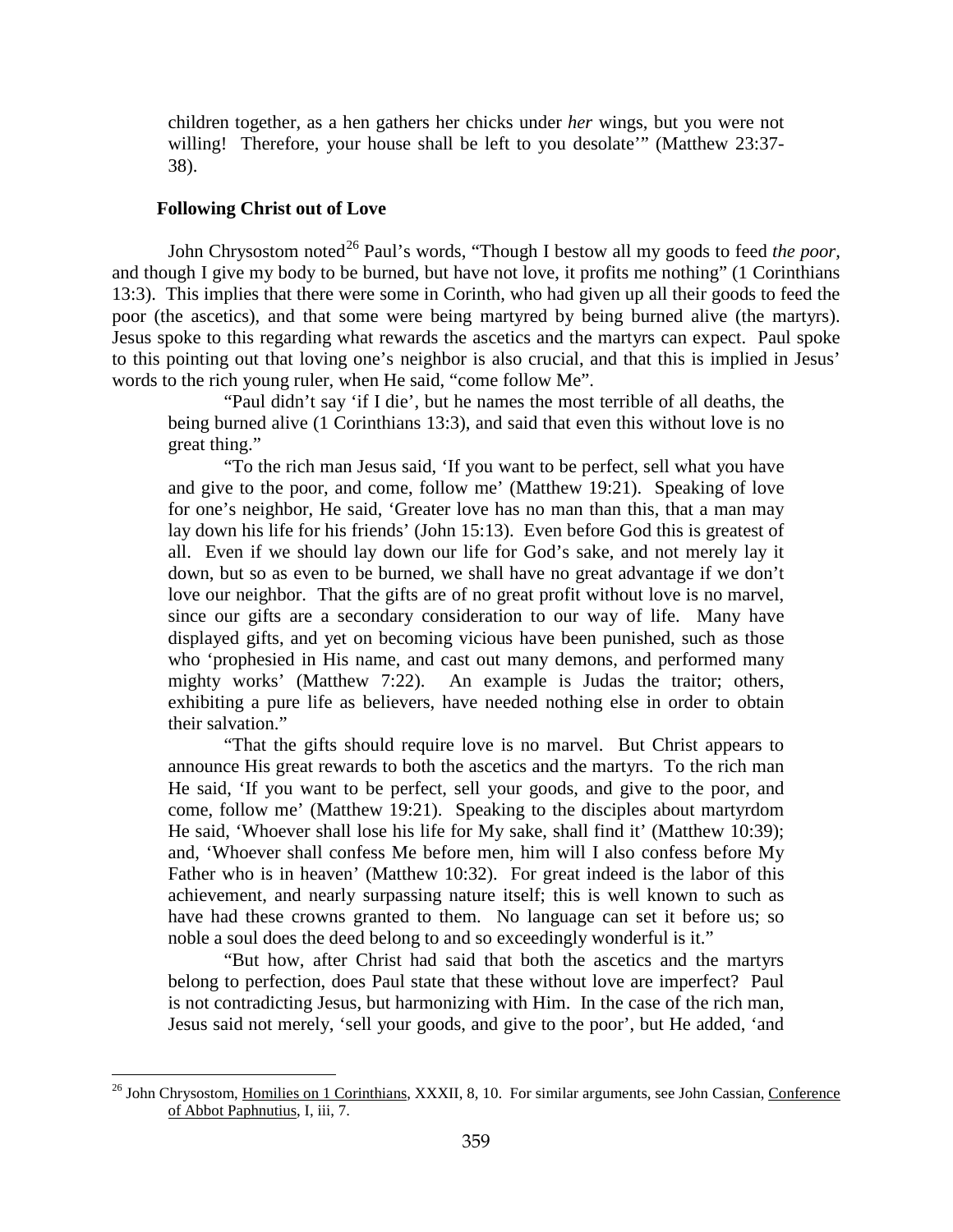come, follow Me'. Not even the following Him proves any man a disciple of Christ so completely as the loving one another."

Chrysostom also stated<sup>[27](#page-14-0)</sup> that almsgiving is at the center of the hearts of those who follow Christ. This was true of the Church following Pentecost, and Daniel even advised King Nebuchadnezzar to embrace it in Babylon.

"For what reason was Christ maintained by women (Luke 8:2-3), since women followed Him and served Him (Mark 15:40-41)? This was to teach us from the first that He is concerned for those who do good. Could not Paul, who supported others by his own hands, have maintained himself without assistance from others? But you see him receiving and requesting aid. Hear the reason for it: 'Not that I seek the gift, but I seek the fruit that abounds to your account' (Philippians 4:17). At the beginning too, when men sold all their possessions and laid them at the Apostles' feet, the Apostles were more concerned for the givers than for those who received their alms. For if their concern had only been that the poor might be relieved by any means, they would not have judged so severely the sin of Ananias and Sapphira, when they kept back their money. Paul would not have charged men to give 'not grudgingly or of necessity' (2 Corinthians 9:7) either if he was discouraging giving to the poor. No, but he considers the good of those who give. When Daniel gave that excellent advice to Nebuchadnezzar, he did not merely consider the poor. He did not just say, 'Give to the poor'; but 'Break off your sins by almsgiving, and your iniquities by showing mercy to the poor' (Daniel 4:27). Part with your wealth, not that others may be fed, but that you may escape punishment. Christ again says, 'Go, sell what you have, and give to the poor, and come and follow Me' (Matthew 19:21). The commandment was given to the rich young ruler that he might be induced to follow Christ. Riches are an impediment; therefore, he commands them to be given to the poor, instructing the soul to be pitiful and merciful, to despise wealth, and to flee from covetousness. Doing this makes men like God. Yet celibacy, fasting, and sleeping on the ground<sup>[28](#page-14-1)</sup>, are more difficult than this, but nothing is so strong and powerful to extinguish the fire of our sins as almsgiving. It is greater than all other virtues. It places its adherents by the side of the King Himself, and justly so. The effect of celibacy, fasting, and sleeping on the ground, is confined to those who practice them, and no one besides the celibate is saved thereby. But almsgiving extends to everyone, and embraces the members of Christ; actions that extend their effects to many are far greater than those which are confined to one."

"Almsgiving is the mother of love, which is the characteristic of Christianity, which is greater than all miracles, and by which the disciples of Christ are recognized. It is the medicine of our sins, the cleansing of the filth of our souls, the ladder fixed to heaven; it binds together the body of Christ. In the time of the Apostles, men sold their possessions and brought them to the Apostles, and they were distributed. 'Distribution was made to every man according to his need' (Acts 4:35). Setting aside the future, let us see who in the present life gains: those who received, or those who gave. The ones who received

<span id="page-14-0"></span><sup>&</sup>lt;sup>27</sup> John Chrysostom, Homilies on Titus, VI, Moral.

<span id="page-14-1"></span><sup>&</sup>lt;sup>28</sup> This refers to the practice of monks, in their very simple lifestyle, sleeping on the ground on a bed of straw.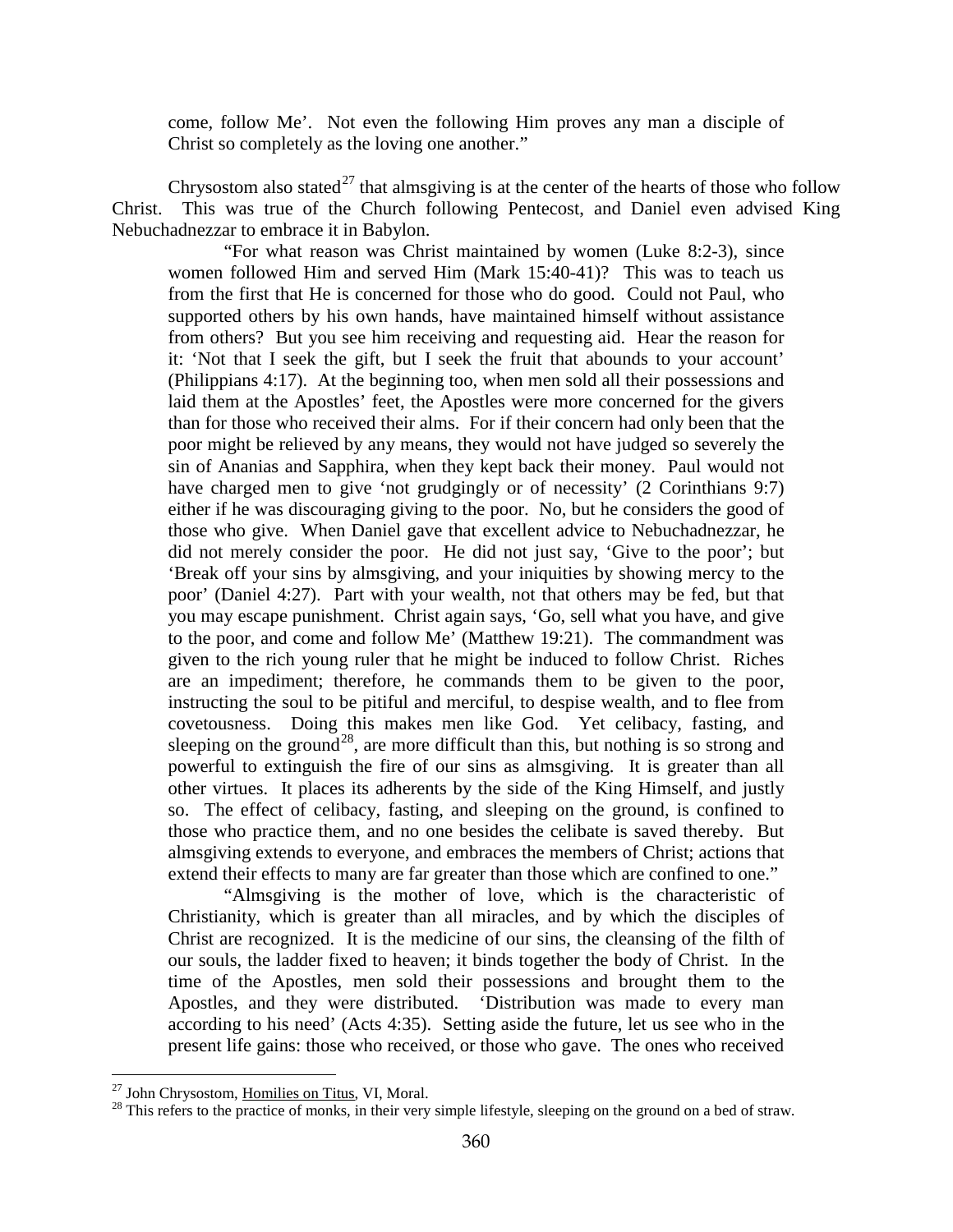murmured and quarreled with each other. The ones who gave had one soul. 'They were of one heart, and of one soul, and grace was upon them all' (Acts 4:32). And they lived in great simplicity! Do you see that they were the ones who gained, even by thus giving? With whom would you wish to be numbered, with those who gave away their possessions, and had nothing, or with those who murmured and received the goods of others?"

## **Following Christ as a Bishop in the Church**

<span id="page-15-0"></span>There are some of the Lord's Commandments that apply to Bishops in the Church that don't apply to others. John Chrysostom mentioned<sup>[29](#page-15-1)</sup> that if the government of the Church has been entrusted to Bishops or Apostles, they do not have an option; they must direct the people in godliness, and they will have to answer for it. The Bishop does not have a choice in this matter.

"The preaching committed to Paul included the Gospel, things present, things future, life, godliness, and faith. As a herald proclaims in the theater in the presence of all, so also Paul preached, adding nothing, but declaring the things that he had heard. The excellence of a herald consists in proclaiming to all what has really happened, not in adding or taking away anything. If therefore it is necessary to preach, it is necessary to do it with boldness of speech; otherwise, it is not preaching. On this account Christ did not say, tell it 'on the housetops', but 'preach on the housetops' (Matthew 10:27); showing both by the place and by the manner what was to be done."

"The expressions, 'committed to me', and 'according to the commandment' (Titus 1:3), show the matter to be worthy of credit, so that no one should think it discreditable, hesitate about it, or be discontented. If then it is a commandment, it is not Paul's option. He fulfilled what was commanded. Of things to be done, some are in our power; others are not. What Christ commands, that is not in our power; what He permits, is left to our choice. For instance, 'Whoever shall say to his brother, You fool, shall be in danger of hell fire' (Matthew 5:22). This is a commandment. And again, 'If you bring your gift to the altar, and there remember that your brother has something against you, leave your gift there before the altar, and go; first be reconciled to your brother, and then come and offer your gift' (Matthew 5:23, 24). This also is a command. But when He says, 'If you want to be perfect, go and sell all that you have' (Matthew 19:21); and, 'He that is able to accept it, let him accept it' (Matthew 19:12); this is not a command, for He gives His hearer the option, and leaves him the choice, whether he will do it or not. But Commandments are not left to our choice; we must either perform them, or be punished for not doing so. This is implied when he says, 'Necessity is laid upon me; yes, woe is me if I do not preach the Gospel!' (1 Corinthians 9:16). This I will state more plainly, that it may be clear. He that is entrusted with the government of the Church, and honored with the office of a Bishop will have to answer for it, if he does not declare to the people what they ought to do. But the layman is under no such obligation. On this account Paul said, 'According to the commandment of God our Savior, I do this' (1 Timothy 1:1, Titus 1:3).

<span id="page-15-1"></span><sup>&</sup>lt;sup>29</sup> John Chrysostom, Homilies on Titus, I, vv. 1-4.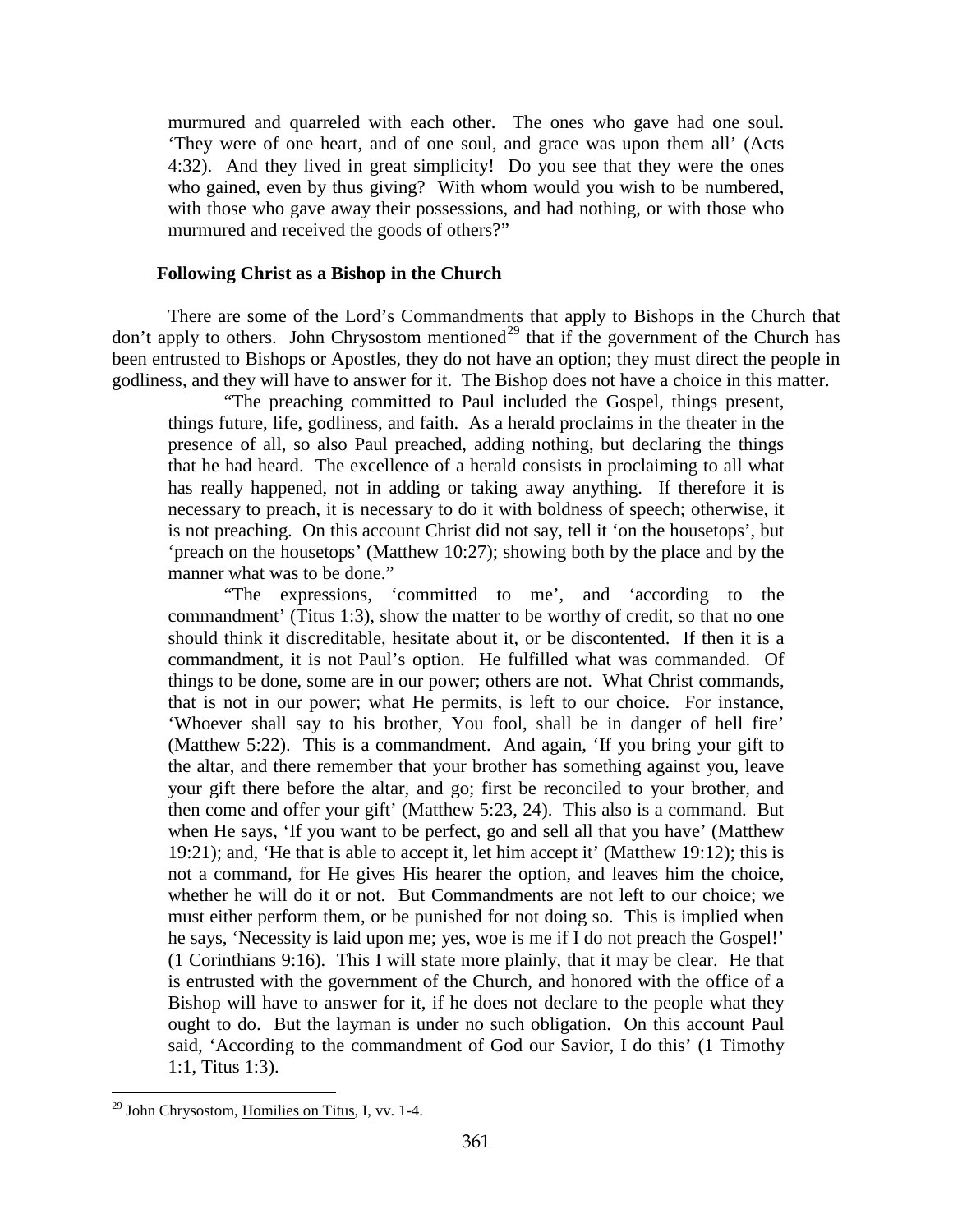#### **Difficulties in Following Christ**

<span id="page-16-0"></span>John Cassian pointed out<sup>[30](#page-16-1)</sup> that following Christ with His light and easy burden sometimes seems neither light nor easy due to our own perverseness. The devil uses our possessions and our corrupt desires to torment us with worldly cares like an executioner. Instead of walking in the right paths, we find ourselves in dark trackless places, littered with brambles and occupied by snakes.

"Sometimes Christ's yoke seems neither light nor easy, when it is supposed to be easy (Matthew 11:30); this must be ascribed to our perverseness, as we are downcast by unbelief and lack of faith. We fight with foolish obstinacy against His advice, 'If you want to be perfect, go sell (or get rid of) all that you have, and come follow Me' (Matthew 19:21), for we keep the substance of our worldly goods. The devil holds our soul tight in these worldly labors. When he wants to sever us from spiritual delight, he bothers us by diminishing these and depriving us of them, using his crafty wiles. When the lightness of Christ's burden become grievous to us through the evil of a corrupt desire, when we are caught in the chains of that property and substance, which we kept for our comfort, he torments us with the scourges of worldly cares, and we end up torturing ourselves. 'Each one is caught in the cords of his own sins' (Proverbs 5:22), and again, 'You all kindle a fire, and feed a flame; walk in the light of your fire, and in the flame which you have kindled' (Isaiah 50:11 LXX). Solomon witnesses, 'Each man shall be punished, according to how he has sinned' (Wisdom 11:16 LXX). The pleasures, which we enjoy, become a torment to us, and the delights and enjoyments of this flesh, turn like executioners upon their originator. One who is supported by his former wealth and property is sure not to admit perfect humility of heart. We endure all the trials of this present life, and whatever losses the enemy can contrive, not only with the utmost patience, but with real pleasure, because all these implements of goodness help us. When they are lacking, a pride springs up that we are actually wounded by the deadly strokes of impatience at the slightest reproach. It may be said to us by the prophet Jeremiah, 'why take the road to Egypt, to drink the troubled water? And why take the road to Assyria, to drink the water of the River? Your own wickedness will correct you, and your apostasy shall rebuke you. Know and see that it is an evil and a bitter thing that you have forsaken the Lord your God, and that the fear of Me *is* not in you, says the Lord' (Jeremiah 2:18-19). We feel the wondrous sweetness of the Lord's yoke to be bitter, because the bitterness of our repugnance injures it. The exceeding lightness of the Divine burden becomes heavy, because in our obstinate presumption we despise Him. 'Had they gone in good paths, they would have found the paths of righteousness easy' (Proverbs 2:20 LXX). It is plain that we make rough the right and smooth paths of the Lord with the nasty and hard stones of our desires. With our wedding garment torn, we seek trackless and thorny places; blinded by the enticements of present delights, we tear our way with torn legs through dark paths. We are overrun with the briars of sins, so as not only to be pierced by the sharp thorns of the brambles but actually struck

<span id="page-16-1"></span><sup>&</sup>lt;sup>30</sup> John Cassian, Conference of Abbot Abraham, XXIV, 24.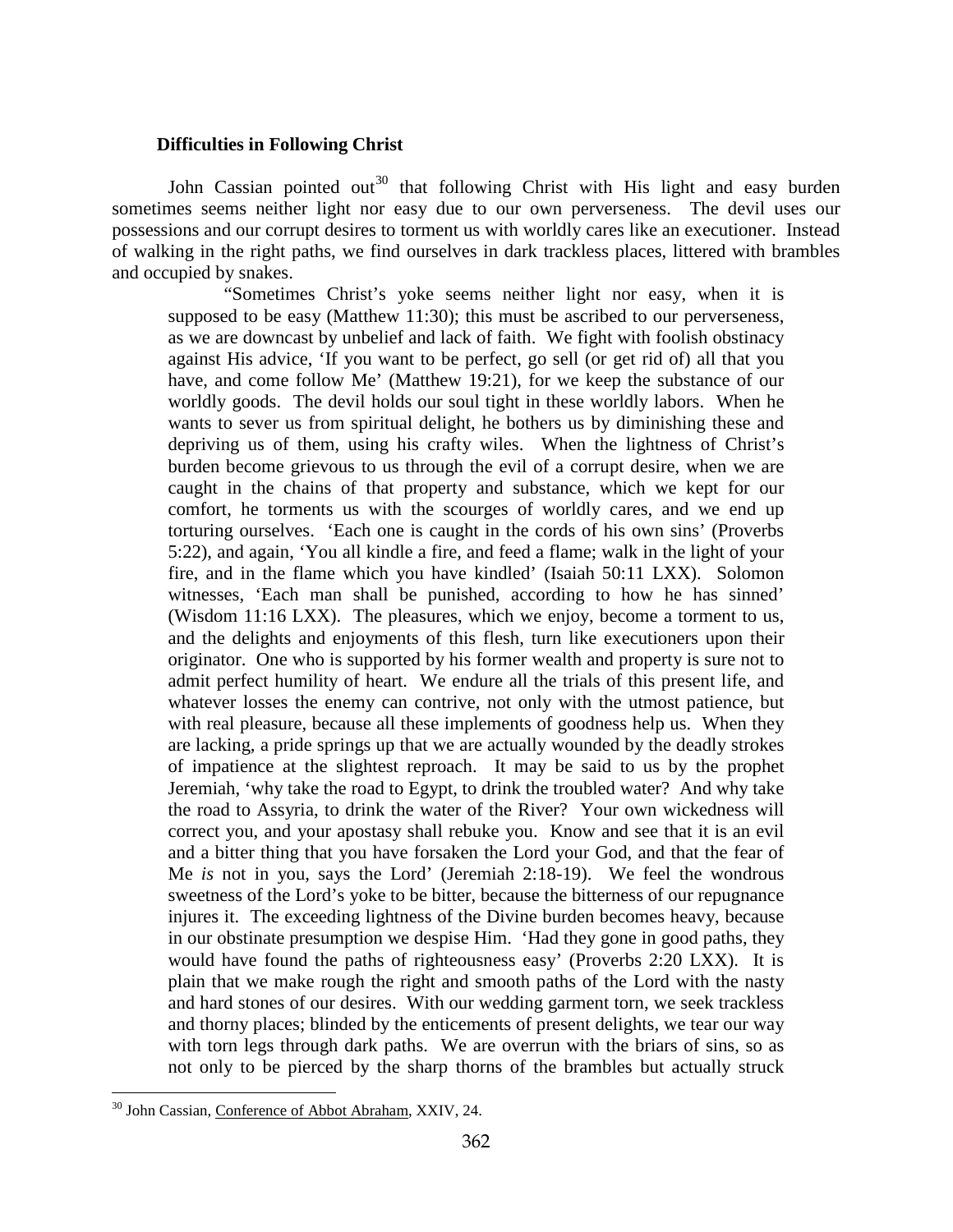down by the bites of deadly serpents and scorpions lurking there. Solomon said, 'Thorns *and* snares *are* in the way of the perverse; He who guards his soul will be far from them' (Proverbs 22:5). Jeremiah added, 'My people have forgotten me; they have offered incense in vain, stumbling in their ways, *leaving* the ancient paths, to enter upon impassable paths' (Jeremiah 18:15 LXX). 'The ways of those, who do not work, are strewn with thorns, but those of the diligent are made smooth' (Proverbs 15:19 LXX). And thus wandering from the king's highway, they can never arrive at that metropolis, where our course should always be directed without swerving. Solomon also said this, 'The labor of fools wearies those who don't even know how to go to the city' (Ecclesiastes 10:15); that is, that 'heavenly Jerusalem, which is the mother of us all' (Galatians 4:26). But whoever truly gives up this world and takes up Christ's yoke, learns from Him, and is trained in the daily practice of suffering wrong, for He is 'gentle and lowly of heart' (Matthew 11:29). He will always remain undisturbed by all temptations, and 'all things will work together for good to him' (Romans 8:28). The words of God are 'good to him that walks uprightly' (Micah 2:7); and again, 'The ways of the Lord are straight, and the righteous shall walk in them; but the ungodly shall fall in them"" (Hosea 14:9).

John Chrysostom pointed out<sup>[31](#page-17-0)</sup> that the poor have the advantage over the rich regarding entry into the Kingdom of God. Poor men have far fewer impediments than rich men, and thus are much more likely to enter. This is apparent in the story of Lazarus and the rich man, and the Lord calls us to become poor in order to become perfect. Some common notions are that the rich and poor will enter the Kingdom equally, and that the poor man is subjected to many evils because of his poverty. Chrysostom refutes these notions and shows that the rich have a much more difficult time in this life.

"The poor have the advantage over the rich in the things of this life; and not in the things of this life only, but also in those that are higher. What leads us to the kingdom of God: riches or poverty? Let us hear the Lord Himself saying that 'It is easier for a camel to go through the eye of a needle than for a rich man to enter the kingdom of heaven' (Matthew 19:24). But of the poor the contrary, 'If you want to be perfect, sell what you have, and give to the poor; and come, follow Me; and you shall have treasure in heaven' (Matthew 19:21). But if you will, let us see what is said on either side. 'Narrow is the gate and difficult is the way which leads to life, and there are few who find it' (Matthew 7:14). Who then enters by the narrow way, he that is in luxury, or he that is in poverty; he that is independent, or he that carries ten thousand burdens; the lax and debauched, or the thoughtful and anxious? Consider the example of the beggar Lazarus! Lazarus was very poor; and he that passed him by as he lay at his gate was rich. Which then entered into the kingdom, and was in delight in Abraham's bosom? Which of them was scorched, with not even a drop of water at his command? But, said one, 'many poor will be lost, and many rich will enjoy those unspeakable goods'. Rather, one may see the contrary; few rich will be saved, but of the poor there will be far more. Consider making accurate measurements of the hindrances of riches and the defects of poverty. 'The love of money is a root

<span id="page-17-0"></span> $\overline{a}$ <sup>31</sup> John Chrysostom, Homilies on 2 Corinthians, XIII, vv. 11-12.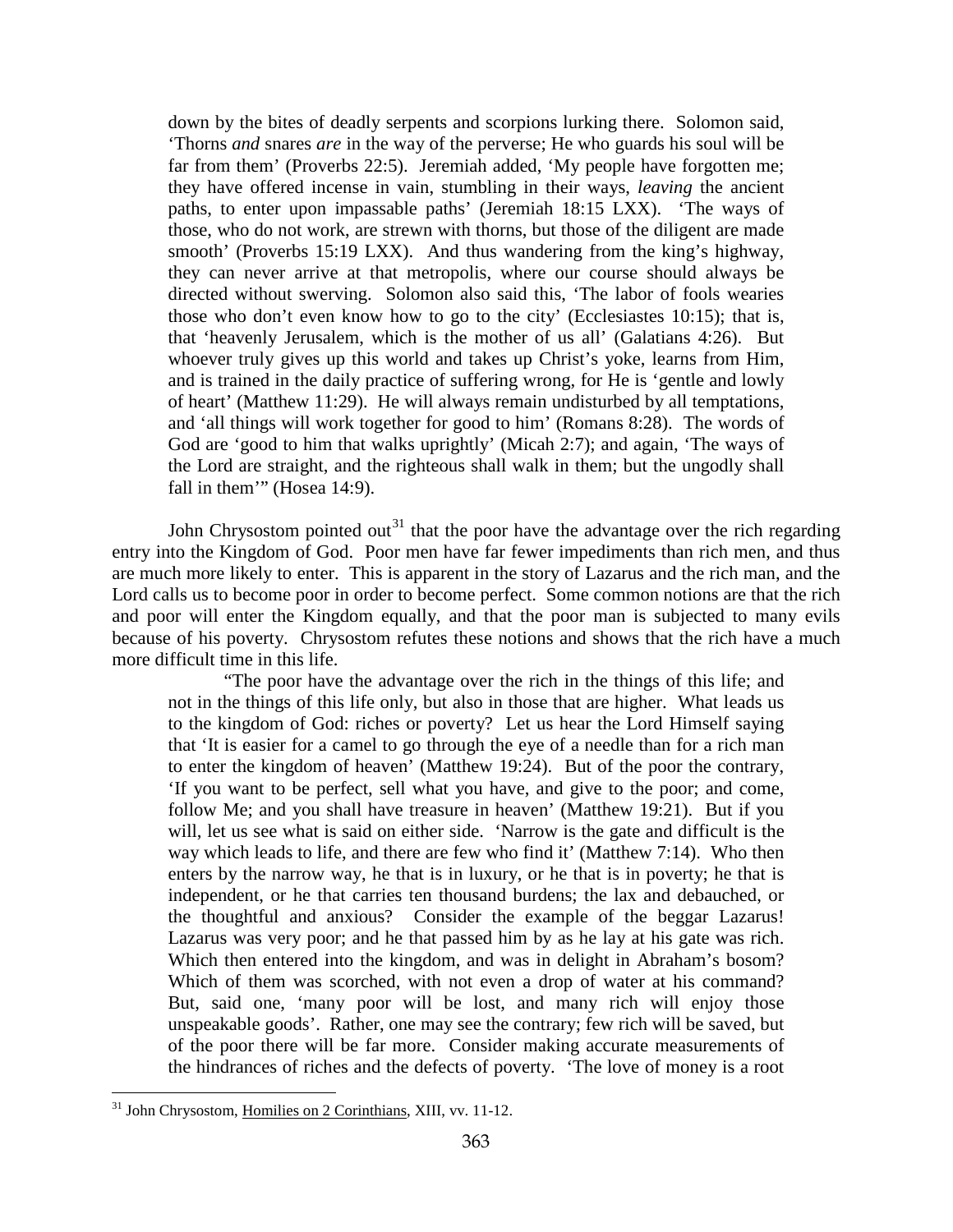of all kinds of evil' (1 Timothy 6:10). Who stands close to this root of all kinds of evils, the rich man, or the poor man? Is it not very plainly the rich? For the more things anyone surrounds himself with, the more he desires more. Vainglory also damages many good deeds, and close to this again the rich man has his dwelling. 'But', said one, 'you don't mention the evils of the poor man, his affliction, his difficulty'. This is both common to the rich and the poor, and is more a problem for the rich man than the poor man. Those, that appear to be evils from poverty, are common to either; while those that appear to be evils from riches are problems for rich men only. 'But', said one, 'for lack of necessities the poor man commits many horrible things'. No poor man commits as many horrible things from lack, as do the rich for the sake of surrounding themselves with more, and of not losing what belongings they have. The poor man does not so eagerly desire necessities as the rich does luxuries; nor has the poor man as much strength to put wickedness in practice as the rich man has. If then the rich man is both more willing and able, it is quite plain that he will rather commit such, and more of them. Nor is the poor man so much afraid with respect to hunger, as the rich man is anxious with respect to the loss of what he has. Since the rich man is close to vainglory, arrogance and the love of money, the root of all evils, what hope of salvation does he have except he displays much wisdom? And how shall he walk the narrow way? Let us not carry about vague notions of the multitude, but examine the facts. Here is something absurd! Respecting money, we do not trust others, but refer to figures and calculations. But in calculating about facts, we are easily drawn away by the opinions of others; even though we possess an exact balance for all things; that is, the divine Laws. I exhort you all, disregard what the multitude thinks about these things, and inquire from the Scriptures; and having learned what true riches are, let us pursue them that we may obtain also the eternal good things."

# **Following Christ Means Giving Up Something**

<span id="page-18-0"></span>John Chrysostom asked<sup>[32](#page-18-1)</sup> what it was that made Peter and John stand out when they raised up the lame man (Acts 3:1-11). It was the giving up of their possessions that Christ commended, not the working of miracles. Christ doesn't ask us to perform miracles; He does ask us to retreat from a concentration on worldly possessions.

"Which sort of thing then made Peter glorious and blessed, the raising up of the lame man (Acts 3:1-11), or the casting away his money (Acts 3:6)? This we may learn from the Master Himself. What does He Himself say to the rich man seeking eternal life? He did not say, 'raise up the lame', but, 'Sell your goods, and give to the poor, and come and follow me, and you shall have treasure in Heaven' (Matthew 19:21). Peter again did not say, 'Behold, in Your Name we cast out demons'; although he was casting them out, but, 'Behold, we have left everything and followed You; what shall we have?' (Matthew 19:27). Christ again, in answering Peter did not say, 'If any man raises up the lame', but, 'whoever has left houses or lands, shall receive a hundredfold in this world, and shall inherit everlasting life'" (Matthew 19:29).

<span id="page-18-1"></span><sup>&</sup>lt;sup>32</sup> John Chrysostom, Homilies on Matthew, XC, 4.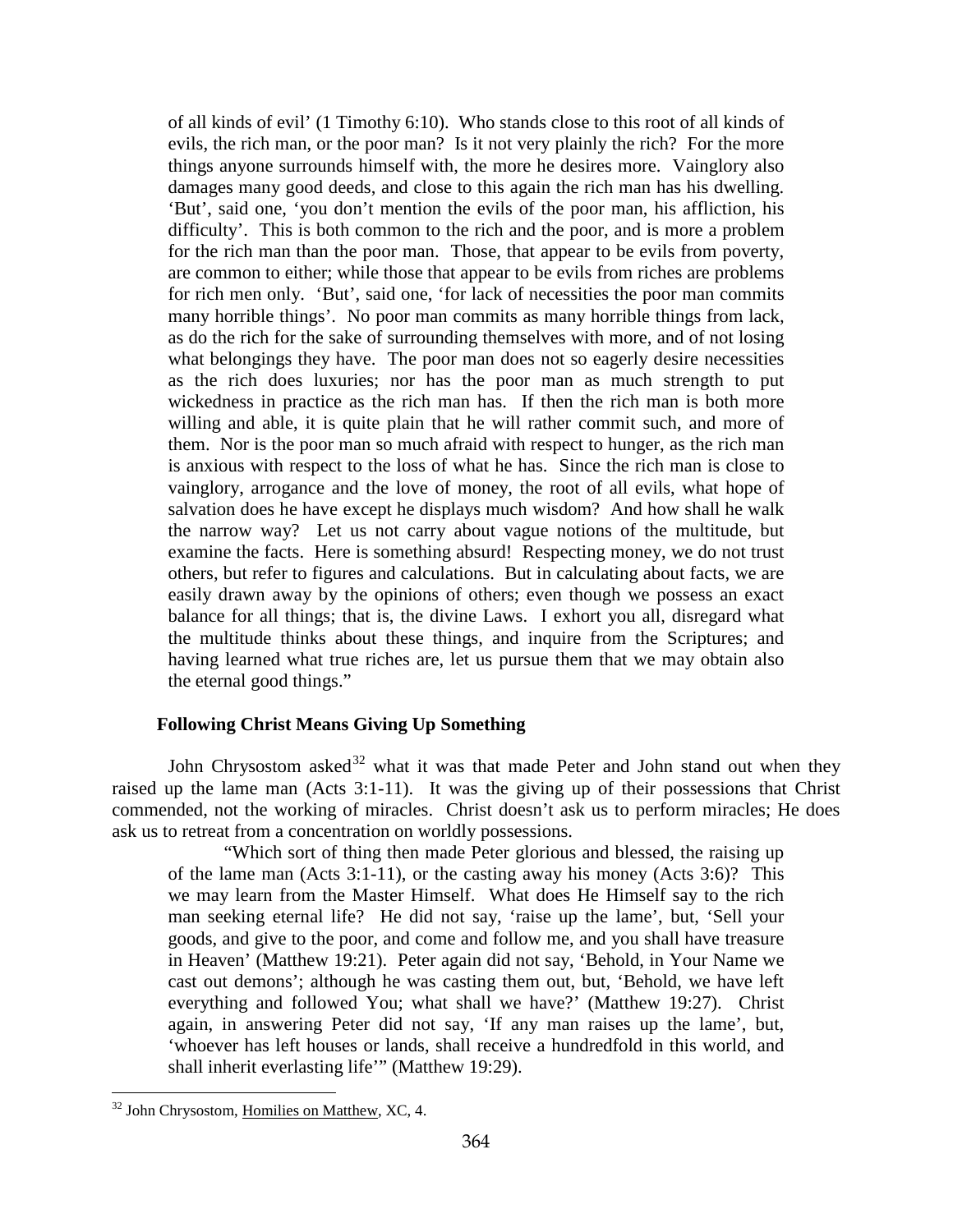"Let us also then emulate Peter that we may not be confounded, but may with confidence stand at the judgment seat of Christ; that we may win Him to be with us, even as He was with His disciples. He will be with us, like He was with them, if we are willing to follow them, and to be imitators of their life and conversation. God crowns and commends men, not requiring you to raise the dead, or to cure the lame. It is not these things that make one like Peter, but the giving up of one's goods, for this was the Apostles' achievement. But do you find it impossible to give them up? In the first place, I say, it is possible; but I do not compel you, if you are unwilling, or constrain you to it. But this I entreat, to spend at least a part on the needy, and to seek for yourself nothing more than is necessary. For thus shall we both live our life here in security and without trouble, and enjoy eternal life."

## <span id="page-19-0"></span>**Selling Everything to Obtain Treasure in Heaven**

Jesus said to the rich young ruler, "If you want to be perfect, go, sell what you have and give to the poor, and you will have treasure in heaven; and come, follow Me" (Matthew 19:21). The means to becoming perfect and following Christ is selling what we have and giving to the poor.

This is just what the Church did after Pentecost, where "everyone who were possessors of lands or houses sold them, and brought the proceeds of the things that were sold, and laid *them* at the Apostles' feet; and they distributed to each as anyone had need. And Barnabas, a Levite of the country of Cyprus, having land, sold *it,* and brought the money and laid *it* at the Apostles' feet" (Acts 4:34-37). Thus, the entire community desired to become perfect by selling what they had and giving to the poor.

John Chrysostom noted<sup>[33](#page-19-1)</sup> that when Christ told His followers to "follow Him", He meant for us to do as He did, and He never had any possessions. The rich young ruler claimed to have kept the Commandments, but hadn't, since he didn't care for his neighbor. If we wish, we can reverse this and trade our worldly possessions for treasure in heaven.

"When the young man said, 'what shall I do to inherit eternal life?' (Matthew 19:16), Christ, after repeating to him the other Commandments, ended with the love of his neighbor. Similarly, many of us may say that we also have kept these, for we have not robbed, killed, or committed adultery; yet we may not be able to say that we have loved our neighbor, as we ought to. For if a man has envied or spoken evil of another, if he has not helped him when injured, or given to him of his substance, then neither has he loved him. Now Christ has commanded not only this, but something besides. 'Sell what you have, and give to the poor; and come, follow Me' (Matthew 19:21), terming the imitating of Him in our actions 'following' Him. What do we learn from this? First, that he who does not have all these things cannot attain the chief places in that rest. After the young man had said, 'All these things I have done', Christ, as though some great thing were lacking for him to be perfectly approved, replied, 'If you want to be perfect, sell what you have, and give to the poor; and come, follow Me'".

<span id="page-19-1"></span><sup>33</sup> John Chrysostom, Homilies on John, XXXIX, 4.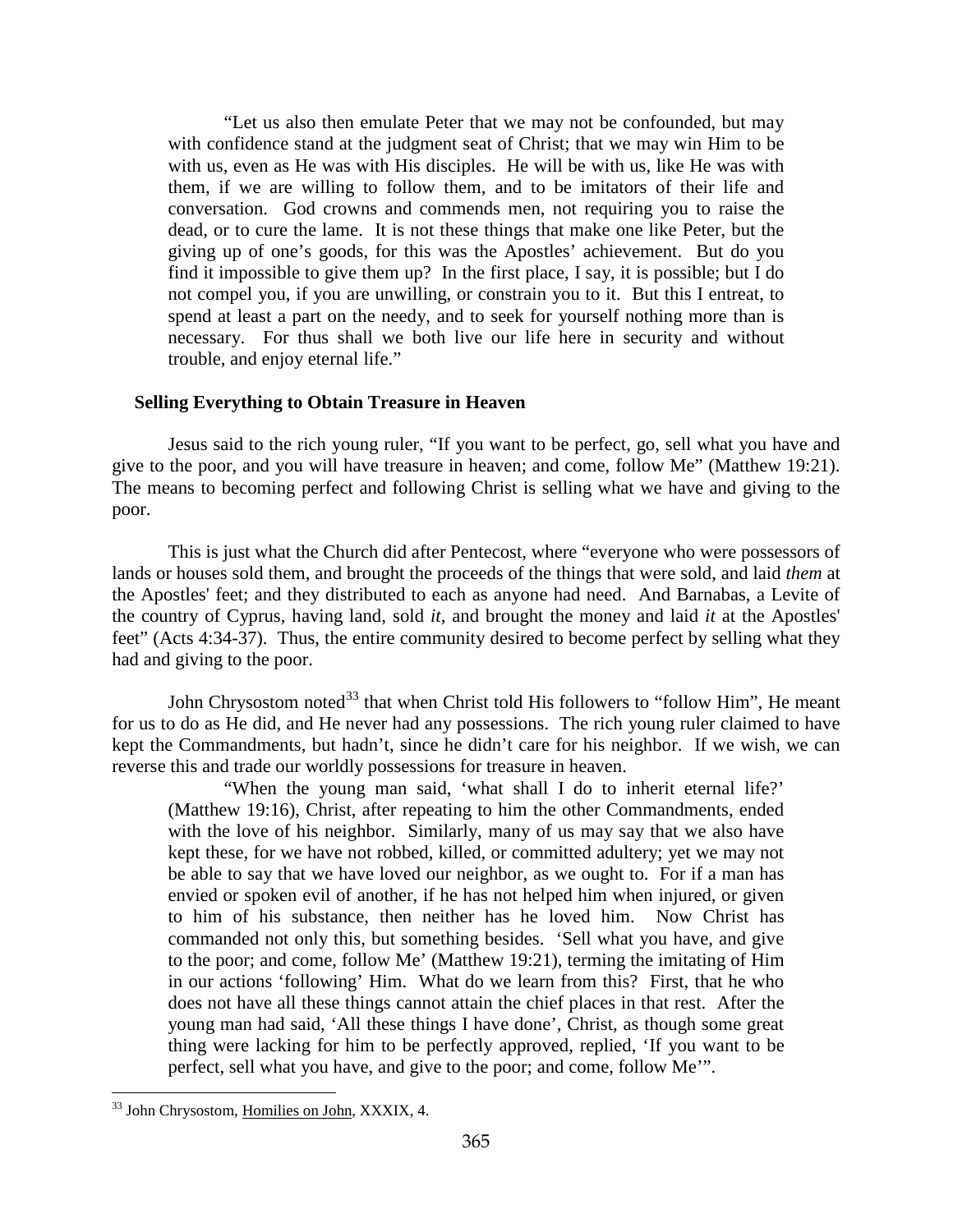"Secondly, Christ rebuked the man for his vain boast; one that lived in such luxury, and had no concern for others living in poverty, how could he love his neighbor? So, in this matter he spoke the truth about keeping the Commandments! Let us do both of these things; let us be eager to donate our wealth and to purchase heaven. For worldly honor, men have often spent all they have for an honor, which stays here below, and does not even stay with us long. What madness it is to do this, when it is in our power voluntarily to give to others, and so to take with us those things of which we shall even against our will be deprived? If a man were being led to death and it were proposed to him to give up all his goods and so go free, we should think he was granted a favor. Shall we, who are being led to the pit, when it is allowed us to give up half and be free, prefer to be punished, and uselessly to retain what is not even ours, forfeiting what is rightly ours? What excuse shall we have? What claim for pardon shall we have, when so easy a road has been cut for us into life? We rush down precipices, and travel along an unprofitable path, depriving ourselves of all things both here and hereafter, when we might enjoy both in security. Let us stop now, and come to our senses; let us rightly dispose of worldly things, that we may easily receive those which are to come."

John Chrysostom spoke<sup>[34](#page-20-0)</sup> of almsgiving as part of perfection, using examples such as Nebuchadnezzar, Zacchaeus, and Christ's instruction to His disciples, "If you want to be perfect".

"Who was more shameful and iniquitous than Nebuchadnezzar? The man was impious; after signs without number he refused to come to his senses, but cast the servants of God into a furnace; yet after doing these things, he worshipped God. What did Daniel say afterward? 'O king, let my counsel please you, and atone for your sins by alms, and *your* iniquities by compassion on the poor; it may be God will be long-suffering to your transgressions' (Daniel 4:27 LXX). In so speaking, Daniel didn't doubt, but wished to put him in greater fear, and to make a stronger case for doing these things. If Daniel had spoken as if forgiveness was free and easy, the king would have been more apathetic. By leaving it doubtful, Nebuchadnezzar's fear was made greater, and Daniel urged him on. This is the reason why Daniel did not make forgiveness certain to him. Shall there be pardon for so great impieties? Yes. There is no sin, which alms cannot cleanse, none, which alms cannot quench. All sin is beneath this; it is a medicine adapted for every wound. What is worse than a publican? His occupation is complete injustice; and yet Zacchaeus washed away all these sins. Note how Christ shows this<sup>[35](#page-20-1)</sup> by the care taken for almsgiving (Luke 19:8-10). Paul also says, 'only that we remember the poor' (Galatians 2:10); everywhere the Scripture has much to say concerning this matter. 'The ransom of a man's soul is his own wealth' (Proverbs 13:8). With reason Christ said, 'if you want to be perfect, sell what you have, and give to the poor, and come, follow Me' (Matthew 19:21). This may

<span id="page-20-1"></span><span id="page-20-0"></span>

<sup>&</sup>lt;sup>34</sup> John Chrysostom, <u>Commentary on Acts</u>, XXV.<br><sup>35</sup> First Zacchaeus gave half his goods to the poor as alms; then he offered fourfold restitution for the cases where he had defrauded anyone, which was the penalty prescribed by the Law for theft (Exodus 22:1). Following this, Jesus said that salvation had come to Zacchaeus' house.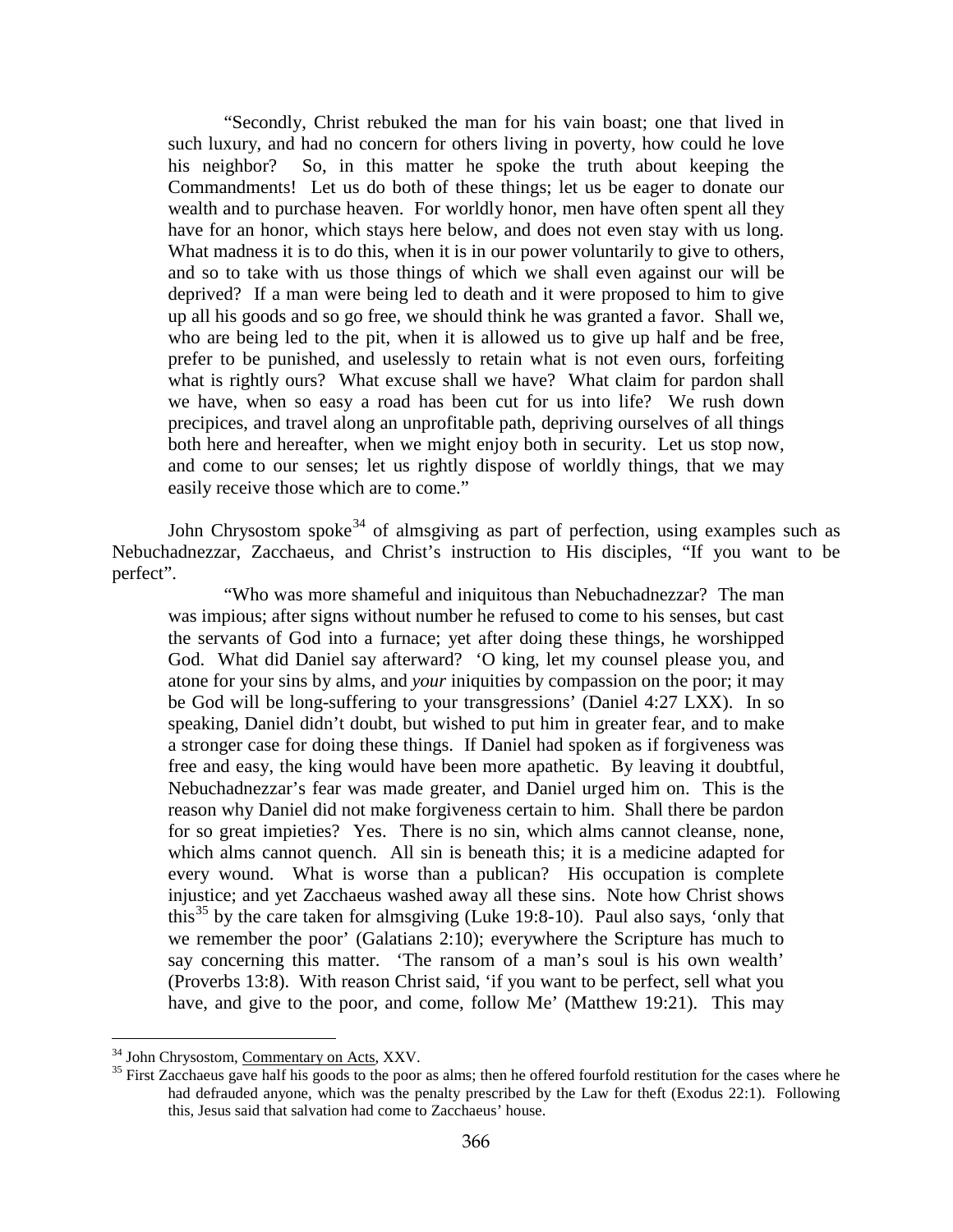well be part of perfection. But alms may be done not only by money, but by deeds. For example, one may kindly stand by a person to aid and defend him; one may reach to him a helping hand; the service rendered by deeds has often done more good than money."

Cyprian of Carthage noted<sup>[36](#page-21-0)</sup> that the Lord told us to abandon everything and take no thought for tomorrow, since our earthly wealth is a snare and a trap. God rebuked the rich fool, and advised us to become perfect by abandoning our wealth to the poor; we would then accompany our wealth to the Kingdom of God. If we are able to do this, the Lord promises that we shall not lack food.

"We who have renounced the world, and have cast away its riches and pomp in the faith of spiritual grace, should only ask for ourselves food and support. The Lord instructs us, 'Whoever doesn't forsake all that he has, cannot be my disciple' (Luke 14:33). But he who has begun to be Christ's disciple, renouncing all things according to the word of his Master, ought to ask for his daily food, and not to extend the desires of his petition to a long period. The Lord again says, 'Take no thought for tomorrow, for tomorrow itself shall take thought for itself. Sufficient for the day *is* its own trouble' (Matthew 6:34). With reason, then, does Christ's disciple ask food for himself for the day, since he is prohibited from thinking of tomorrow; because it becomes a contradiction and a repugnant thing for us to seek to live long in this world, since we ask that the kingdom of God should come quickly. Paul admonishes us, giving substance to the steadfastness of our hope and faith, 'We brought nothing into *this* world, *and it is*  certain we can carry nothing out. And having food and clothing, with these we shall be content. But those who desire to be rich fall into temptation and a snare, and *into* many foolish and harmful lusts which drown men in destruction. For the love of money is a root of all *kinds of* evil, for which some have strayed from the faith in their greediness, and pierced themselves through with many sorrows'" (1 Timothy 6:7-10).

"He teaches us that riches are not only to be despised, but that they are also dangerous; in them is the root of seducing evils, that deceive the blindness of the human mind by a hidden deception. God rebuked the rich fool, who thought of his earthly wealth, and boasted in the abundance of his overflowing harvests, saying, 'You fool, this night your soul shall be required of you; then whose shall those things be which you have provided?' (Luke 12:20). The fool who was to die that night was rejoicing in his storehouse, and he to whom life already was failing, was thinking of the abundance of his food. But, on the other hand, the Lord tells us that he becomes perfect and complete who sells all his goods, and distributes them for the use of the poor, and so lays up for himself treasure in heaven. He says that that man is able to follow Him, and to imitate the glory of the Lord's passion, who, free from hindrance, is involved in no entanglements of worldly estate, but free himself, accompanies his possessions, which before have been sent to God. In order that every one of us may be able to prepare himself, let us thus learn to pray, and know, from the character of the prayer, what he ought to be."

<span id="page-21-0"></span><sup>&</sup>lt;sup>36</sup> Cyprian of Carthage, Treatises, IV, 19-21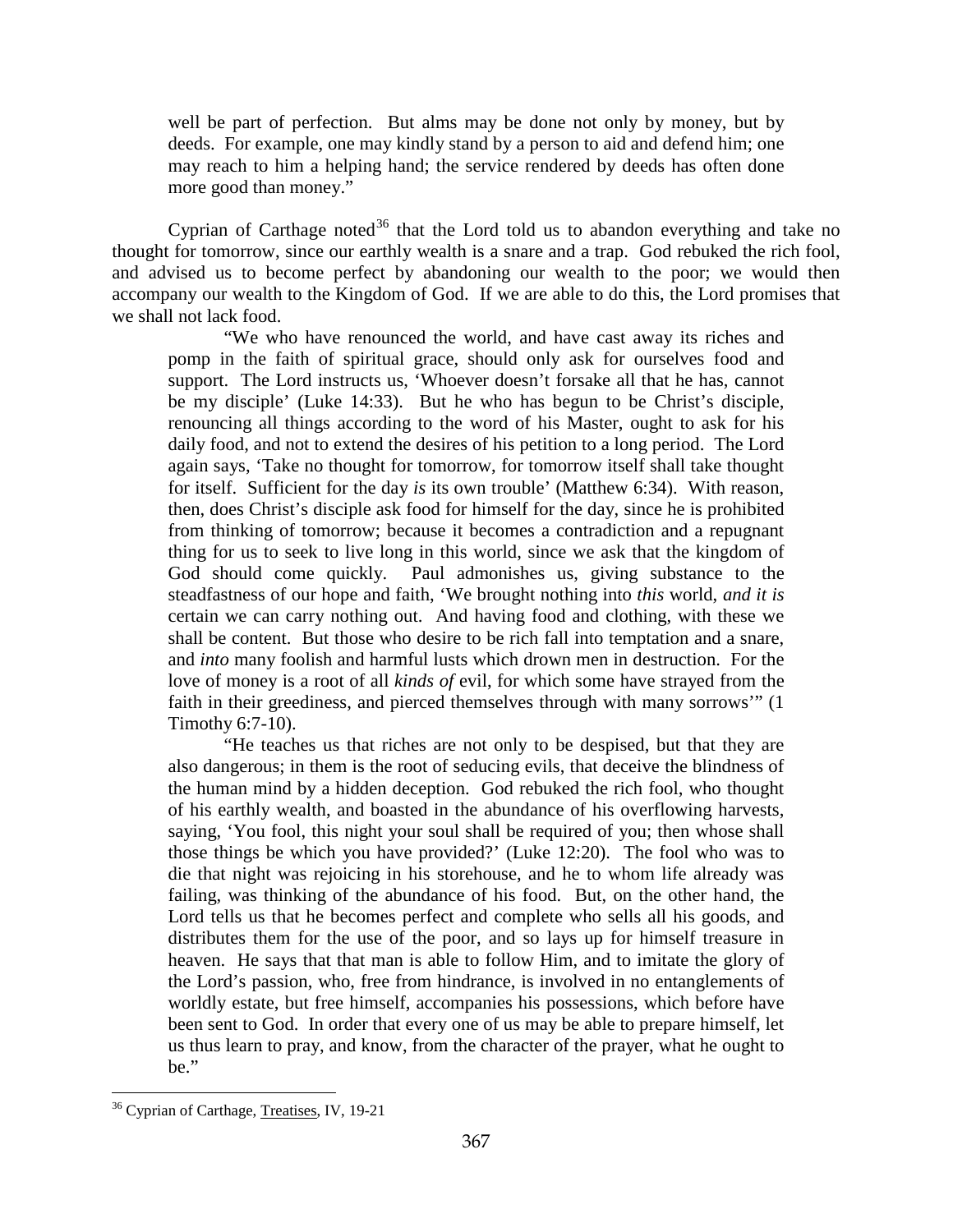"For daily bread cannot be lacking to the righteous man, since it is written, 'The Lord will not allow the righteous soul to famish' (Proverbs 10:3); and again 'I have been young and now am old, yet have I not seen the righteous forsaken, nor his descendants begging bread' (Psalm 37:25). And the Lord moreover promises, 'Do not worry, saying, "What shall we eat, or what shall we drink or what shall we wear". For after all these things the Gentiles seek. For your heavenly Father knows that you need all these things. But seek first the kingdom of God and His righteousness, and all these things shall be added to you' (Matthew 6:31-33). To those who seek God's kingdom and righteousness, He promises that all things shall be added. Since all things are God's, nothing will be lacking to him who possesses God, if God Himself is not lacking to him. Thus, a meal was divinely provided for Daniel. When he was shut up by the king's command in the den of hungry lions, the man of God was  $\text{fed}^{37}$  $\text{fed}^{37}$  $\text{fed}^{37}$ . Thus, Elijah in his flight was nourished by ravens serving him in his persecution. What detestable cruelty is the malice of man! The lions spare Daniel; the birds feed Elijah; while men lay snares, and rage against each other!"

Christ clearly taught that it is good to dispense with one's possessions, and everyone in the Church after Pentecost practiced that. For us to do that today is very difficult, however. There was a great support structure in the Church after Pentecost that is hard to duplicate today. Then the Church was run by Apostles who healed people every day (Acts 5:15-16), and seven of the Seventy Apostles (who also healed people regularly) were commissioned as deacons just to oversee equitable distribution of food. People were of one heart and one soul (Acts 4:32), and everyone contributed to the common effort. If someone tried to be deceitful and not contribute an honest effort, the Apostles had the ability to look right through them and discern it (Acts 5:1- 10).

Pockets of this kind of life still exist today, but only in scattered monasteries<sup>[38](#page-22-1)</sup> throughout the world, where the monasteries are typically directed by an Abbot or Abbess, who has the spiritual gifts appropriate for the task.

John Chrysostom made a case<sup>[39](#page-22-2)</sup> for voluntary poverty being not just a great good, but the way to enjoy true riches. Some accuse poverty as being the cause of many evils; this contradicts Christ, who spoke, demonstrated and taught the opposite.

"Let no man regard poverty a cause of disgrace. If virtue is there, all the wealth of the world is not even a speck in comparison. Let us follow after this, if we want to enter into the kingdom of heaven. Jesus said, 'Sell what you have, and give to the poor, and you shall have treasure in Heaven' (Matthew 19:21). And again, 'It is hard for a rich man to enter into the Kingdom of Heaven' (Matthew 19:23). Do you see that even if we don't have poverty, we ought to

<span id="page-22-0"></span><sup>&</sup>lt;sup>37</sup> Lancelot Brenton, "Bel and the Dragon", 1:30-42, in The Septuagint with Apocrypha, Hendrickson Publishers, Peabody MA, 1990.

<span id="page-22-1"></span> $38$  For the development of monasteries in the 1<sup>st</sup> century, where the monasteries initially took on a very similar character to the life in the Church after Pentecost, see the Study on the life of the Evangelist Mark, one of the Seventy Apostles.

<span id="page-22-2"></span><sup>&</sup>lt;sup>39</sup> John Chrysostom, Homilies on Hebrews, XVIII, 5.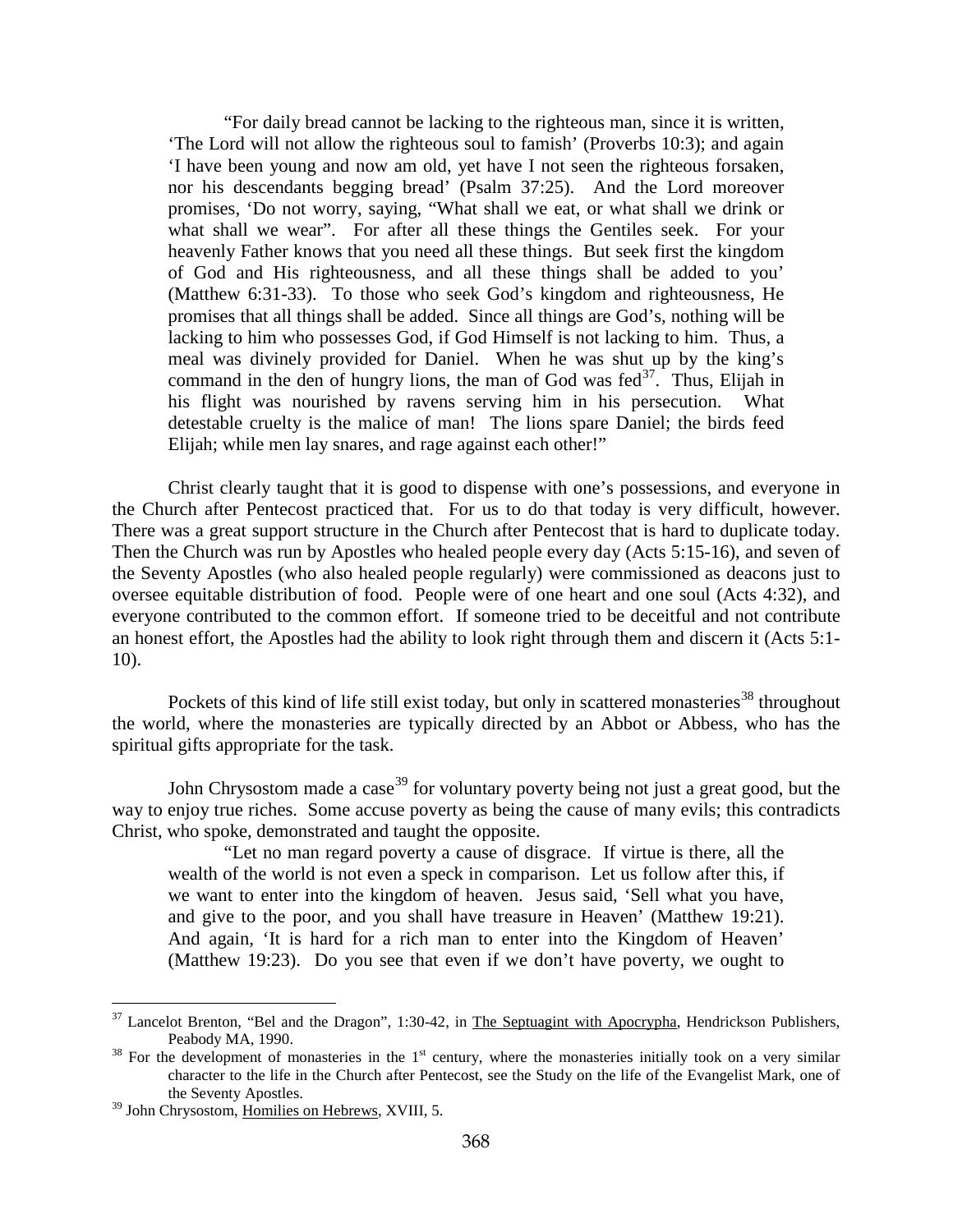draw it to us? So great a good is Poverty; for it guides us by the hand on the path which leads to Heaven; it is an anointing for combat, an admirable exercise, a peaceful haven."

"But you say, I have need of many things, and I am unwilling to receive handouts from anyone. Nevertheless, even in this respect the rich man is inferior to you; for you perhaps ask handouts for your support, but he shamelessly asks for ten thousand things for covetousness' sake. It is the rich that are in need of many people, often those who are unworthy of them. For instance, they often stand in need of soldiers or slaves, but the poor man has no need even of the Emperor himself."

"Let no man then accuse poverty as being the cause of many evils, nor let him contradict Christ, who declared it to be the perfection of virtue, saying, 'If you want to be perfect' (Matthew 19:21). For this Christ spoke in His words, showed by His acts, and taught by His disciples. Let us therefore follow after poverty; it is the greatest good to the sober-minded."

"Perhaps some of those who hear me avoid poverty as a bad omen. I do not doubt it. This disease is great among most men, and is the tyranny of wealth, that they cannot endure the renunciation of it. Far be this from the Christian's soul; for nothing is richer than he who chooses poverty of his own accord, and with a ready mind."

John Cassian stated<sup>[40](#page-23-1)</sup> that some people deceive themselves by quoting "It is more blessed to give than to receive" while they ignore "If you want to be perfect, go sell all that you have", in an excuse to live in luxury while they donate a little from their abundance.

"Some try to make out a case for their avarice, by quoting the authority of Scripture, which they interpret with vile ingenuity, in their desire to pervert for their own purposes a saying of the Lord Himself. Instead of adapting their own life to the meaning of the Scripture, they make the meaning of Scripture bend to the desires of their own lust. Jesus had said, 'It is more blessed to give than to receive' (Acts 20:35). By an entirely wrong interpretation of this they think that they can weaken the force of the Lord in which he says, 'If you want to be perfect, go sell all that you have and give to the poor, and you shall have treasure in heaven; and come, follow me' (Matthew 19:21). They think that under cover of this they need not deprive themselves of their riches. They declare that they are more blessed if, supported by their belongings, they give to others out of their superabundance. While they don't embrace with the Apostle that glorious state of denial for Christ's sake, they are not content either with manual labor or the sparse diet of fasting. These must know that they are deceiving themselves, and have not really renounced the world, while they are clinging to their riches."

## <span id="page-23-0"></span>**Wealth is Not Evil by Itself**

 $\overline{a}$ 

Since some of the early heretics taught that wealth, and all material things are evil, the Church Fathers sometimes went out of their way to correct this mistaken idea. Cyril of

<span id="page-23-1"></span><sup>40</sup> John Cassian, Institutes of the Coenobia, VII, 16.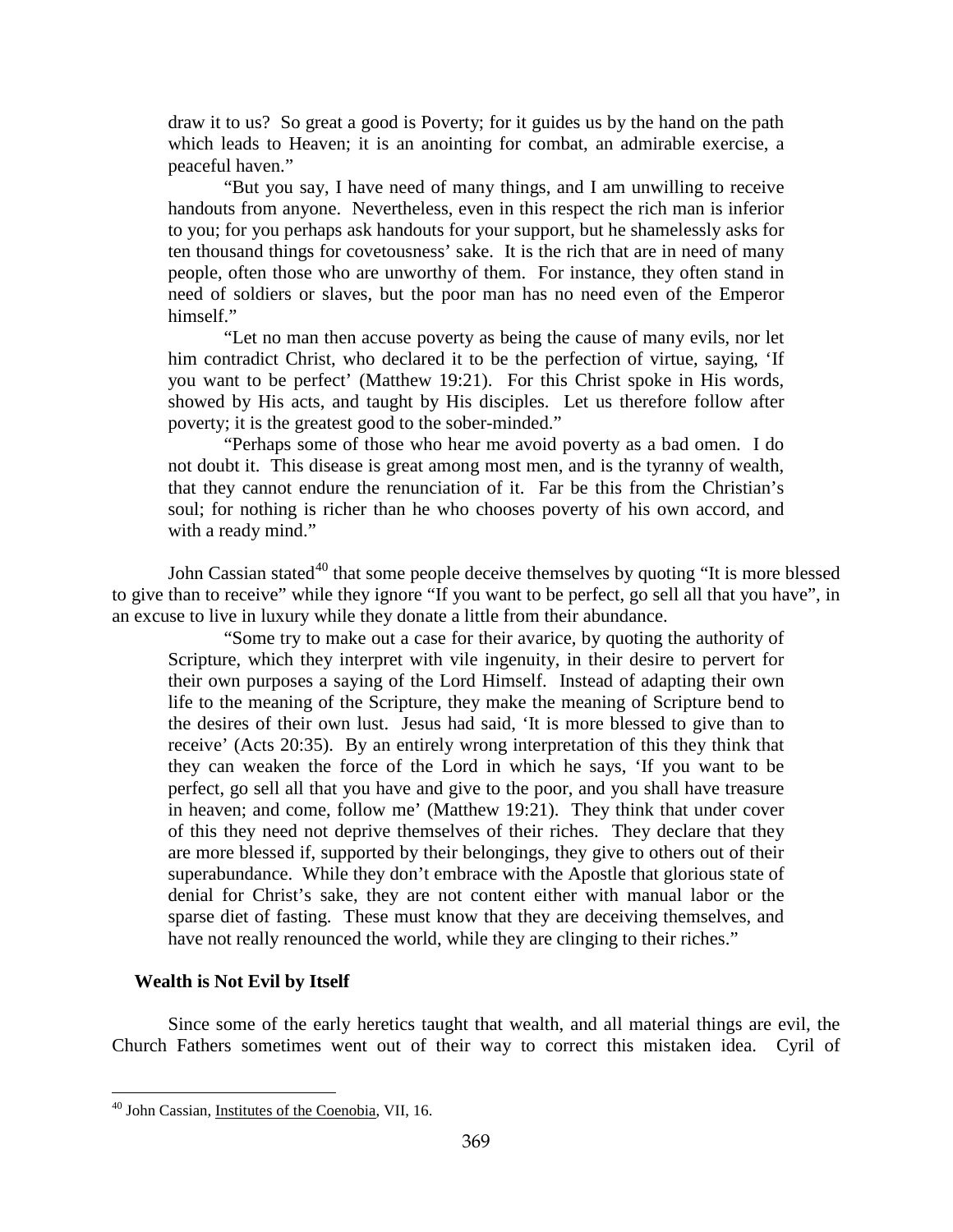Jerusalem pointed out<sup>[41](#page-24-0)</sup> that money and riches are not evil by themselves, but it is the bad use of money that causes problems. Money can become a door to the Kingdom. The devil may claim to control wealth, but we don't have to believe him.

"Riches, gold and silver are not, as some<sup>[42](#page-24-1)</sup> think, the devil's, "For the faithful has the whole world full of wealth, but the faithless has not even a penny' (Proverbs 17:6 LXX). Now nothing is more faithless than the devil; and God says plainly, 'The gold is Mine, and the silver is Mine' (Haggai 2:8). If you use it well, there is no fault to be found with money; but whenever you have made a bad use of that which is good, then being unwilling to blame your own management, you impiously throw the blame on the Creator. A man may even be justified by money; 'I was hungry, and you gave Me food'; that certainly was from money. 'I was naked, and you clothed Me' (Matthew 25:35-36); that certainly was by money. Money may become a door to the kingdom of heaven. 'Sell what you have, and give to the poor, and you shall have treasure in heaven'" (Matthew 19:21).

"Now I have made these remarks because of those heretics who regard possessions, money, and men's bodies as cursed. For I neither wish you to be a slave of money, nor to treat as an enemy the things which God has given you for use. Never say that riches are the devil's; even though he may say, 'All these things I will give You if You will fall down and worship me' (Matthew 4:9). One may reject what he says; for we don't have to believe the liar. Perhaps he spoke the truth, being compelled by the power of Christ's presence; for he didn't say, 'All these I will give you, for they are mine', but, 'for they are delivered to me'. He has not grasped the dominion of them, but confessed that he had been entrusted with them, and was for a time dispensing them. But at a proper time, interpreters should inquire whether his statement is false or true."

John Chrysostom pointed out<sup>[43](#page-24-2)</sup> that Paul did not ask the rich to get rid of their possessions, but to be humble about what they have. The covetous man is a slave; someone who is a master of his wealth is not. Those that are free from pride could also become free from the eagerness to be rich. Wealth is uncertain; the one who is truly rich is the one who gives much, not the one who possesses much.

"We should inquire into the reason that Paul does NOT say, 'Command those who are rich in the present world, not to be rich; charge them to become poor; charge them to get rid of what they have'; but instead Paul says, 'Command them not to be haughty' (1 Timothy 6:17). He knew that the root and foundation of riches is pride; and that if any man understood how to be unassuming, he would not make a big deal about the matter. Tell me, why do you lead around so many servants, parasites, and flatterers? Not for necessity, but only for pride; that you may seem more dignified than other men! Paul knew that wealth is not forbidden if it is used for what is necessary. Wine is not a bad thing, but drunkenness is so. A covetous man is one thing, and a rich man is another thing. The covetous man is not rich; he is lacking many things, and while he needs many

<span id="page-24-0"></span><sup>&</sup>lt;sup>41</sup> Cyril of Jerusalem, <u>Catechetical Lectures</u>, VIII, 6-7.<br><sup>42</sup> One of the teachings of the Manicheans was that all material things belong to the devil.<br><sup>43</sup> John Chrysostom, <u>Homilies on the Statues</u>, II, 14-15

<span id="page-24-2"></span><span id="page-24-1"></span>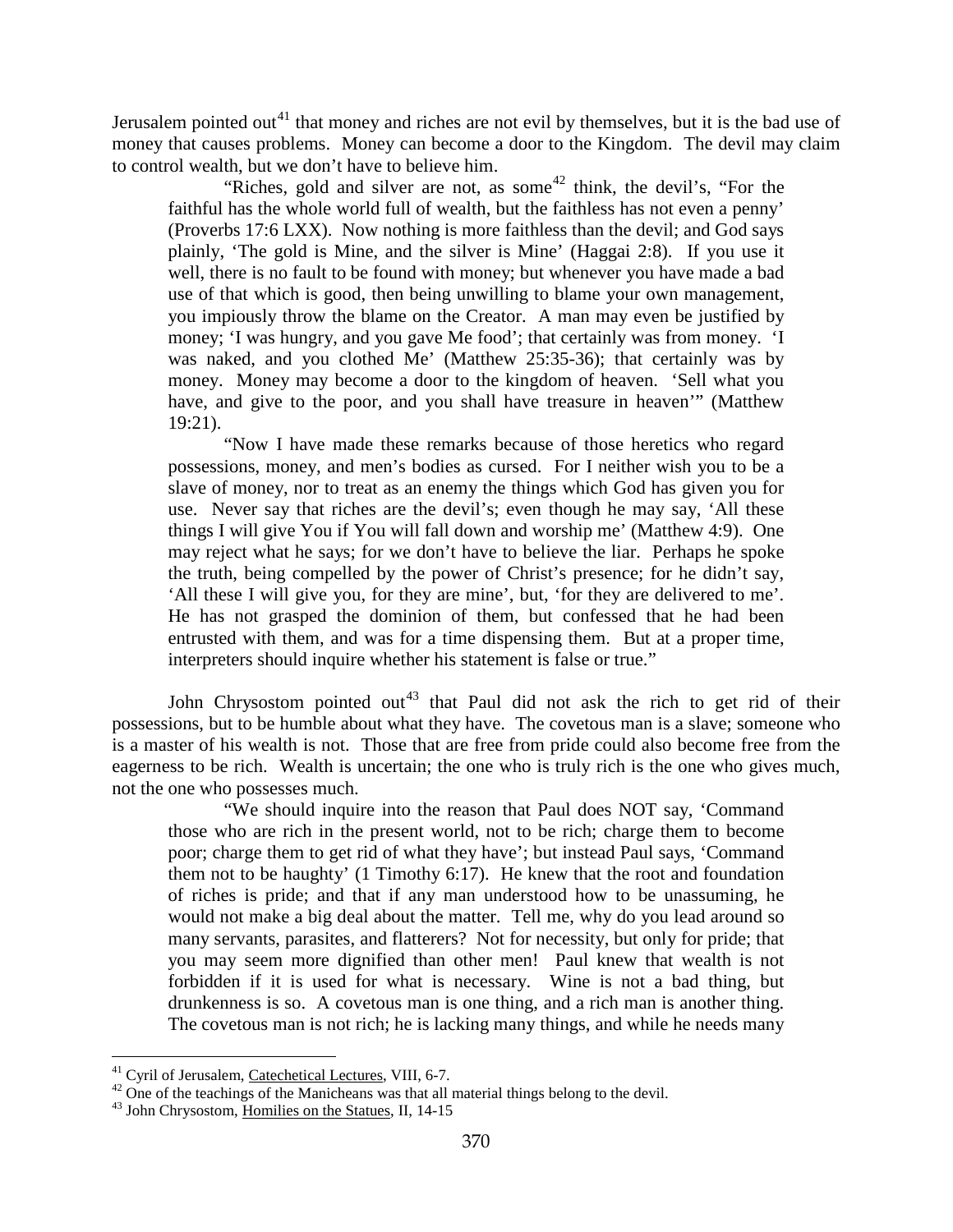things, he can never be rich. The covetous man is a keeper, not a master, of wealth; a slave, not a lord. He would rather give anyone a portion of his flesh, than his buried gold, which he watches and keeps with all his effort. How does he hold possession of those things, of which he has neither the free use, nor the enjoyment? Besides this, Paul is not accustomed to command everything for every man, but accommodates himself to the weakness of his hearers, just as Christ did. When that rich man came to Him, and asked Him concerning Life, He did not say at once, 'Go, sell what you have', but He spoke to him of other Commandments. Afterwards, when he challenged Him and said, 'What do I still lack?', He didn't simply say, 'Sell what you have'; but, 'If you want to be perfect, go and sell what you have' (Matthew 19:21). 'I lay it down for your determination. I give you full power to choose. I do not lay upon you any necessity'. For this reason, Paul didn't speak to the rich concerning poverty, but concerning humility. He did this as well because of the weakness of his hearers, because he perfectly knew, that if he could bring them to be free from pride, he could also free them from eagerness about being rich."

"After giving this admonition, 'not to be prideful', he also taught how they would be able to avoid being so. They should consider the nature of wealth; how uncertain and faithless it is! Therefore, he goes on to say, 'Neither trust in uncertain riches' (1 Timothy 6:17). The rich man is not one who is in possession of much, but one who gives much. Abraham was rich, but he was not covetous; he looked around wherever there happened to be a stranger, or a poor man, in order that he might aid poverty, and be hospitable to the traveler. He didn't cover his roof with gold, but fixed his tent near the oak; he was content with the shadow of its leaves. Yet so illustrious was his lodging that angels stayed with him (Genesis 18:1-16). They didn't look for a splendid house, but virtue of soul. Let us imitate this man then, beloved, and give what we have to the needy. That lodging was crudely prepared, but it was more illustrious than the halls of kings. No king has ever entertained angels; but Abraham, dwelling under that oak, was thought worthy of that honor."

Cyprian of Carthage noted<sup>[44](#page-25-0)</sup> that Christ prescribes nothing more frequently than almsgiving. This He calls perfection and the pearl of great price. He who gives alms according to God's precept believes in God like Abraham. Unfruitful men are cut off and cast into the fire, but the merciful are called into the Kingdom.

"The Lord, the Teacher of our life and Master of eternal salvation, prescribes nothing more frequently than devotion to almsgiving, and laying up heavenly treasures. 'Sell your goods, and give alms' (Luke 12:33). And again, 'Do not lay up for yourselves treasures on earth, where moth and rust destroy and where thieves break in and steal; but lay up for yourselves treasures in heaven, where neither moth nor rust destroys and where thieves do not break in and steal. For where your treasure is, there your heart will be also' (Matthew 6:19-21). When He wished to set forth a man perfect and complete by the observation of the Law, He said, 'If you want to be perfect, go and sell what you have, and give to the poor, and you shall have treasure in heaven; and come follow me' (Matthew

<span id="page-25-0"></span><sup>&</sup>lt;sup>44</sup> Cyprian of Carthage, Treatises, VIII, 7-8.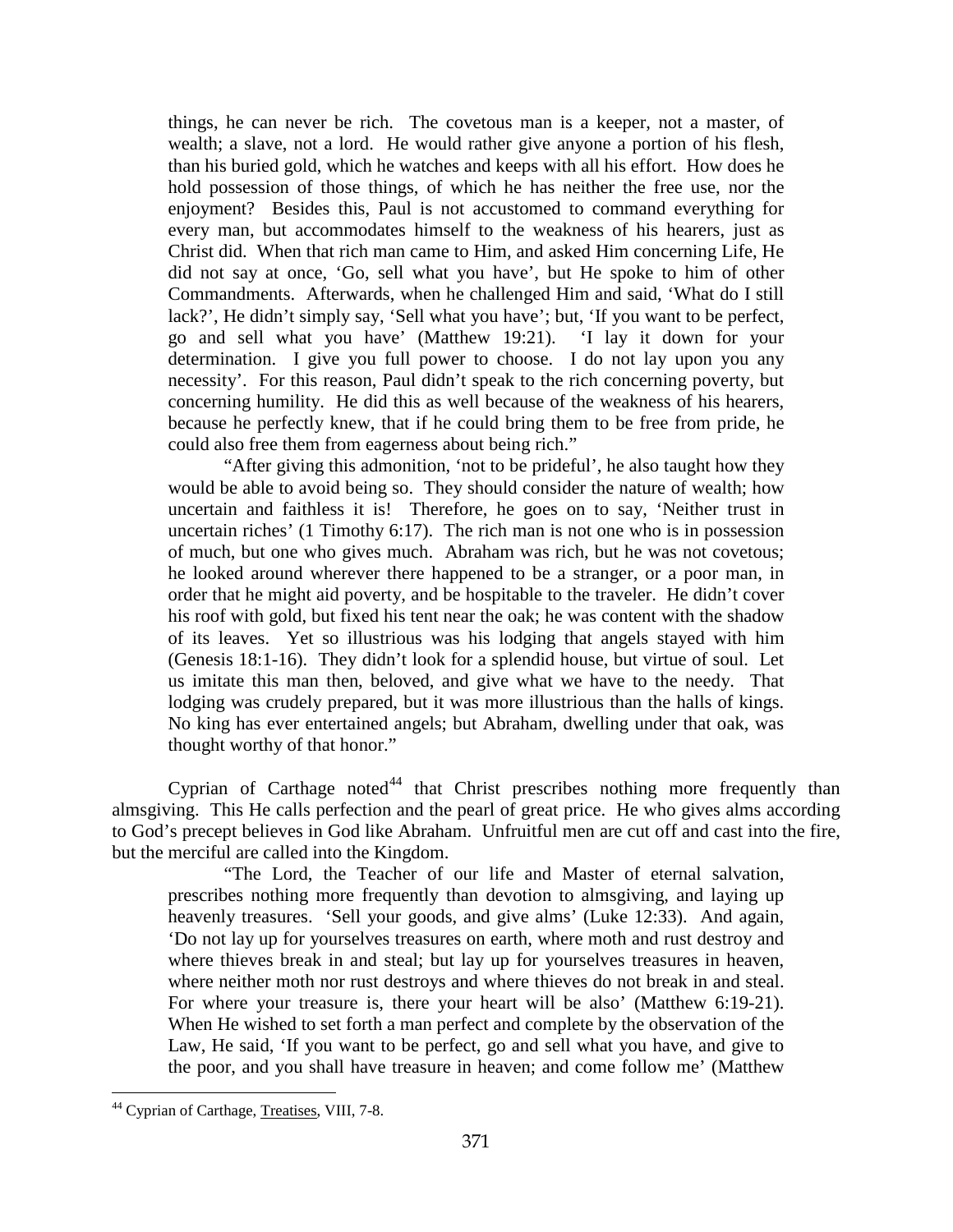19:21). Moreover, in another place He says that a merchant of the heavenly grace, and a gainer of eternal salvation, ought to purchase the precious pearl that is, eternal life — at the price of the blood of Christ, from the amount of his inheritance, parting with all his wealth for it. He says, 'The kingdom of heaven is like a merchant seeking good pearls. And when he found a precious pearl, he went and sold all that he had, and bought it"" (Matthew 13:45-46).

"He calls those the children of Abraham whom He sees to be laboring in aiding and nourishing the poor. For when Zacchaeus said, 'Behold, half of my goods I will give to the poor; and if I have done any wrong to any man, I will restore it fourfold', Jesus answered, 'Salvation has come to this house, for he also is a son of Abraham' (Luke 19:8-9). If Abraham believed in God, and it was counted to him for righteousness (James 2:23), certainly he who gives alms according to God's precept believes in God, and he who has the truth of faith maintains the fear of God. Moreover, he who maintains the fear of God considers God in showing mercy to the poor. He labors thus because he believes that unfruitful trees, that is, unproductive men, are cut off and cast into the fire, but that the merciful are called into the kingdom. In another place, He calls fruitful men faithful; but He denies faith to unfruitful and barren ones, saying, 'If you have not been faithful in the unrighteous mammon, who will commit to your trust the true *riches?* And if you have not been faithful in what is another man's, who will give you what is your own?"" (Luke 16:11-12)

#### <span id="page-26-0"></span>**Impossible with Men, But Possible with God**

Jesus said, "It is easier for a camel to go through the eye of a needle than for a rich man to enter the kingdom of God." When His disciples heard it, they were greatly astonished, saying, "Who then can be saved?" But Jesus looked at them and said to them, "With men this is impossible, but with God all things are possible" (Matthew 19:24-26).

The perspective of the Twelve was the Old Testament blessing of the Lord on the land and property of someone who is faithful to keep all the Commandments of the Mosaic  $Law<sup>45</sup>$  $Law<sup>45</sup>$  $Law<sup>45</sup>$ . Someone who is rich had been obviously blessed by the Lord. If he couldn't be saved, who can?

Irenaeus of Lyons gave<sup>[46](#page-26-2)</sup> examples that illustrate that the things which are impossible with men, are possible with God: the ages of the Patriarchs, the translation of Enoch and Elijah, Jonah and the sea monster, and the three young men in the furnace.

"If anyone imagines it impossible that men should survive for such a length of time as the Patriarchs, and that Elijah was not caught up in the flesh, but that his flesh was consumed in the fiery chariot, let him consider that Jonah, after being swallowed by the sea monster, was by the command of God again thrown out safe upon the land (Jonah 2:10). Again, when Shadrach, Meshach, and Abed-Nego were thrown into the furnace of fire heated sevenfold, they sustained no harm whatever, neither was the smell of fire perceived on them. The hand of God was present with them, working out marvelous things in their case, things

<span id="page-26-1"></span><sup>&</sup>lt;sup>45</sup> For more details, see the Study for the Epistle Lesson for the 18<sup>th</sup> Sunday after Pentecost.  $^{46}$  Irenaeus, <u>Against Heresies</u>, V, v, 2.

<span id="page-26-2"></span>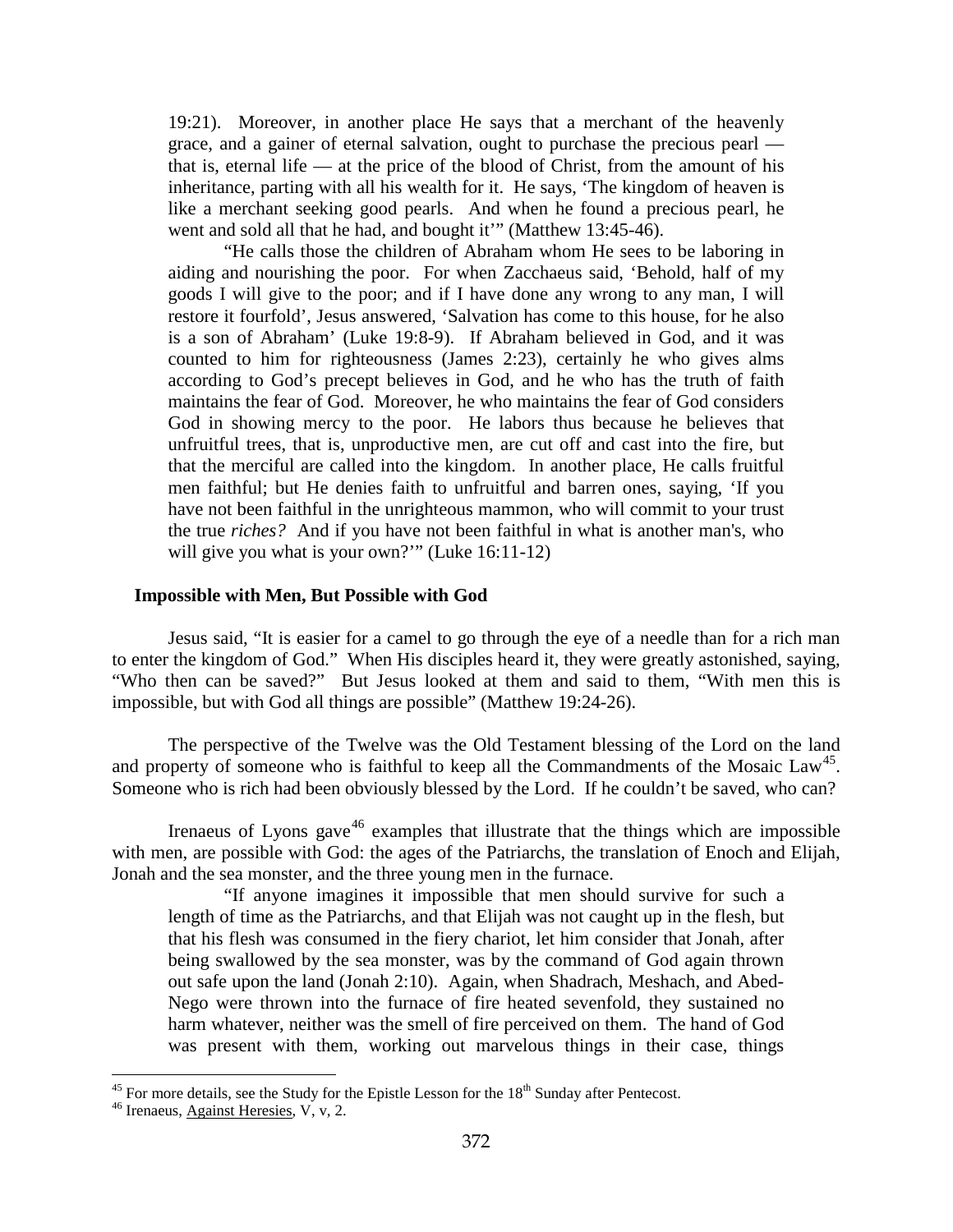impossible to be accomplished by man's nature. Also in the case of those who were translated (Enoch and Elijah), the hand of God performed something wonderful. The Son of God appeared, as Nebuchadnezzar the king said, 'Did not we throw three men bound into the furnace? I see four walking in the middle of the fire, and the fourth is like the Son of God' (Daniel 3:19-25). Neither the nature of any created thing, nor the weakness of the flesh, can prevail against the will of God. For God is not subject to created things, but created things are subject to God; and all things yield in obedience to His will. Therefore, the Lord declares, 'The things which are impossible with men, are possible with God' (Luke 18:27). It might seem to people today, who are ignorant of God's appointment, that it is incredible and impossible that any man could live for over 900 years, yet those who were before us did live to such an age. Those who were translated live as a down payment of the future length of days. It might also appear impossible that a man came out unhurt from the sea monster's belly and from the fiery furnace, yet they nevertheless did so, led out by the hand of God, for the purpose of declaring His power. Some, not knowing the power and promise of God, may oppose their own salvation, thinking it is impossible for God, who raises up the dead; yet the skepticism of such men shall not render the faithfulness of God powerless to confer eternal life on them."

Cyril of Jerusalem stated<sup>[47](#page-27-0)</sup> that the preservation of Jonah in the sea monster's belly is incredible, just as is Jesus' preservation in the tomb. All things are possible with God and Cyril chooses to believe both.

"Let us consider what is harder, for a man, after having been buried, to rise again from the earth, or for a man in the belly of a sea monster, having come into the great heat of a living creature, to escape corruption. Most people don't know that the heat of the belly is so great, that even bones, which have been swallowed, decay and crumble away. How then did Jonah, who was three days and three nights in the sea monster's belly, escape corruption? Seeing that the nature of all men is such that we cannot live without breathing in air, how did Jonah live without a breath of fresh air for three days? The Jews answer and say, 'The power of God descended with Jonah when he was tossed about in hell'. Does then the Lord grant life to His own servant (Jonah), by sending His power with him, and can He not grant it to Himself as well? If Jonah is believable, Jesus is believable also; if Jesus is unbelievable, Jonah also is unbelievable. To me both are alike worthy of credence. I believe that Jonah was preserved, 'for all things are possible with God' (Matthew 19:26); I believe that Christ also was raised from the dead. I have many testimonies of this, both from the Scriptures, and from the operative power today of Him who arose. He descended into hell alone, but ascended with a great company; for He went down to death, 'and many bodies of the saints, who had fallen asleep were raised' (Matthew 27:52) through Him."

Clement of Alexandria summarized<sup>[48](#page-27-1)</sup> the dilemma facing the rich young ruler. It was not just the material wealth that he possessed, but the problem with his soul in loving his wealth

<span id="page-27-0"></span><sup>&</sup>lt;sup>47</sup> Cyril of Jerusalem, Catechetical Lectures, XIV, 18.

<span id="page-27-1"></span><sup>&</sup>lt;sup>48</sup> Clement of Alexandria, Salvation of the Rich Man, 18-20.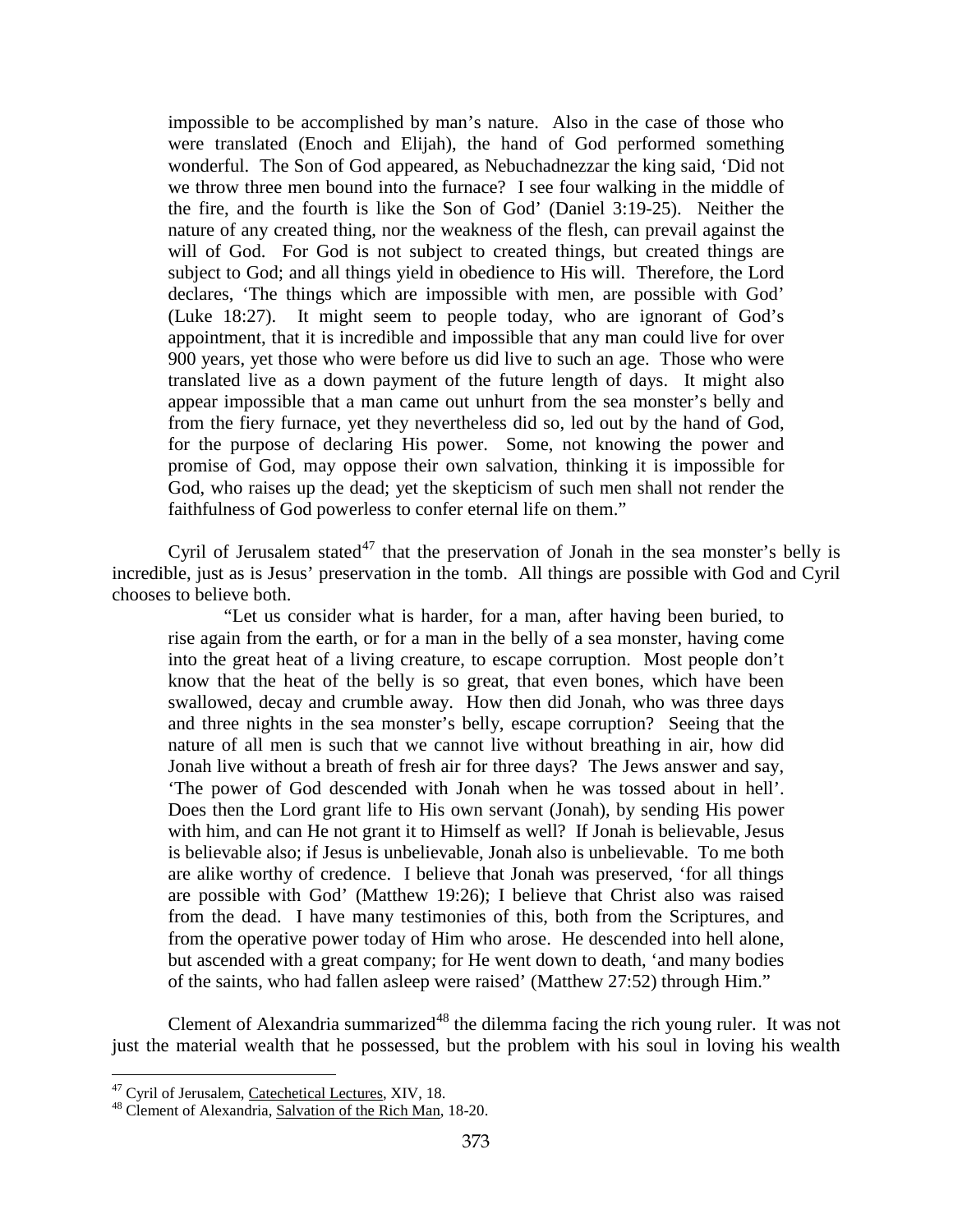more than God. Someone who is rich in virtue can make a faithful use of any fortune and not turn life into outward possession. Someone who is not rich toward God can obtain treasure in heaven by selling his possessions. The rich young ruler made the difficult for himself to be the impossible.

"Rich men that enter the kingdom with difficulty are to be apprehended in a scholarly way, not a worldly way. Salvation does not depend on external things, but on the virtue of the soul, on faith, hope, love, brotherliness, knowledge, meekness, humility and truth. It is not on account of good looks that anyone shall live or perish. He who uses the body given to him in a pure manner and according to God, shall live; and he that destroys the temple of God shall be destroyed. An ugly man can be prodigal, and a good-looking man can be sober. A man who is feeble may transgress from a stubborn temper. A poor and destitute man may be found intoxicated with lusts; and a man rich with worldly goods may be found temperate and pure. It is the soul which is to live; if virtue springing up around it saves, and vice kills, then it is clear that by being poor in those vices, it is saved."

"He is truly rich who is rich in virtue, and is capable of making a holy and faithful use of any fortune. He is falsely rich who is rich according to the flesh, and turns life into outward possession. In the same way, there is a genuinely poor man. He that is poor in spirit -- that is the right thing -- versus he that is poor in a worldly sense, which is a different thing. To him, who is poor in worldly goods, but rich in vices, who is not rich toward God, it is said, 'Abandon the alien possessions that are in your soul, that you may see God'; which is another way of saying, 'Enter the kingdom of heaven'. How may you abandon them? By selling them! What then? By introducing in your soul other riches which deify and which bring everlasting life, you shall accrue endless reward, honor, salvation and everlasting immortality. It is for this purpose that you rightly sell the possessions, which shut the heavens against you, by exchanging them for those which are able to save. Let them be possessed by the worldly poor, who are destitute of the treasure in heaven. By receiving instead spiritual wealth, you shall now have treasure in the heavens."

"The wealthy and legally correct man in the Gospel, not understanding these things figuratively, nor how the same man can be both poor and rich, went away sad and downcast, abandoning the state of life, which he desired but couldn't attain, and made the difficult for himself to be impossible. For it was difficult for the soul to avoid being seduced and ruined by the luxuries of wealth. It was not impossible, even surrounded with wealth, for one to lay hold of salvation, provided he withdraws himself from material wealth, in favor of that which is taught by God, and learned to use things rightly and properly, and so as to strive after eternal life."

Another impossibility is seeing God. Irenaeus stated<sup>[49](#page-28-0)</sup> that even though it is impossible to see God, some of those who love Him are permitted to see Him, when and how He wills, as the Prophets predicted.

<span id="page-28-0"></span> $\overline{a}$ <sup>49</sup> Irenaeus, Against Heresies, IV, xx, 5.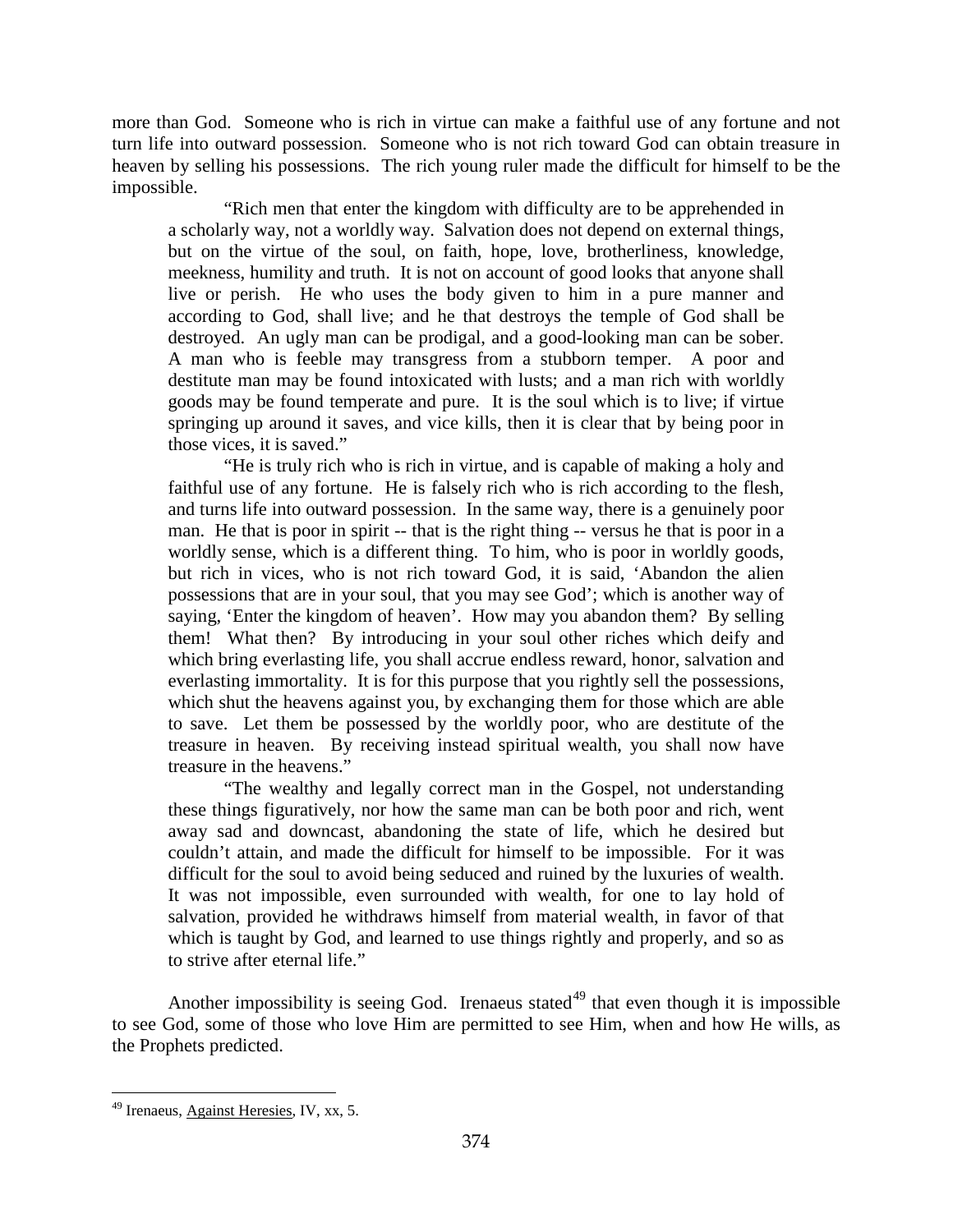"The prophets spoke in a prophetic manner; but they did not say that He who was seen by the prophets was a different God, the Father of all being invisible. Yet this is what the heretics declare, who are altogether ignorant of the nature of prophecy. Prophecy is a prediction of future things, a setting forth beforehand of those things which shall be afterwards. The prophets indicated beforehand that men should see God; as the Lord also says, 'Blessed are the pure in heart, for they shall see God' (Matthew 5:8). But regarding His greatness, and His wonderful glory, 'no man shall see God and live' (Exodus 33:20), for the Father is incomprehensible. He grants His love, kindness, and infinite power to those who love Him; that is, that are permitted to see God, which the prophets predicted. 'For those things that are impossible with men, are possible with God' (Luke 18:27). Man does not see God by his own powers; but when He pleases, He is seen by men, by whom He wills, when He wills and as He wills. For God is powerful in all things, having been seen prophetically through the Spirit, and adoptively through the Son. He shall also be seen paternally in the kingdom of heaven, the Spirit truly preparing man in the Son of God. The Son leads man to the Father, while the Father confers upon him incorruption for eternal life, which comes to everyone by virtue of his seeing God. Those who see the light are within the light, and partake of its brilliancy; those who see God are in God, and receive of His splendor. His splendor animates them; those, therefore, who see God, receive life. For this reason, although He is beyond comprehension, boundless and invisible, He rendered Himself visible, comprehensible, and within the capacity of those who believe, that He might animate those who receive and behold Him through faith. His greatness is beyond finding out, His goodness is beyond expression; by which having been seen, He bestows life on those who see Him. It is not possible to live apart from life. The means of life is found in fellowship with God; but fellowship with God is to know God, and to enjoy His goodness."

Some people have distorted the things that are possible with God. Ambrose of Milan addressed<sup>[50](#page-29-0)</sup> heretics who claimed that it was impossible for God to forgive sin, even after a time of penitence. Instead they re-baptized people who had sinned.

"Things which are impossible with men are possible with God; God is able whenever He wills to forgive us our sins, even those which we think cannot be forgiven. It is possible for God to give us that which it seems to us impossible. It seemed impossible that water should wash away sin, and Naaman the Syrian thought that his leprosy could not be cleansed by water. But that which was impossible God made to be possible; He gave us so great grace. In like manner, it seemed impossible that sins should be forgiven through repentance, but Christ gave this power to His Apostles, which has been transmitted to the priestly office. That, then, has become possible which was impossible. By a true reasoning, he convinces us that the re-Baptism by anyone using the Sacrament of Baptism is not permitted."

<span id="page-29-0"></span><sup>&</sup>lt;sup>50</sup> Ambrose of Milan, Concerning Repentance, II, ii, 12.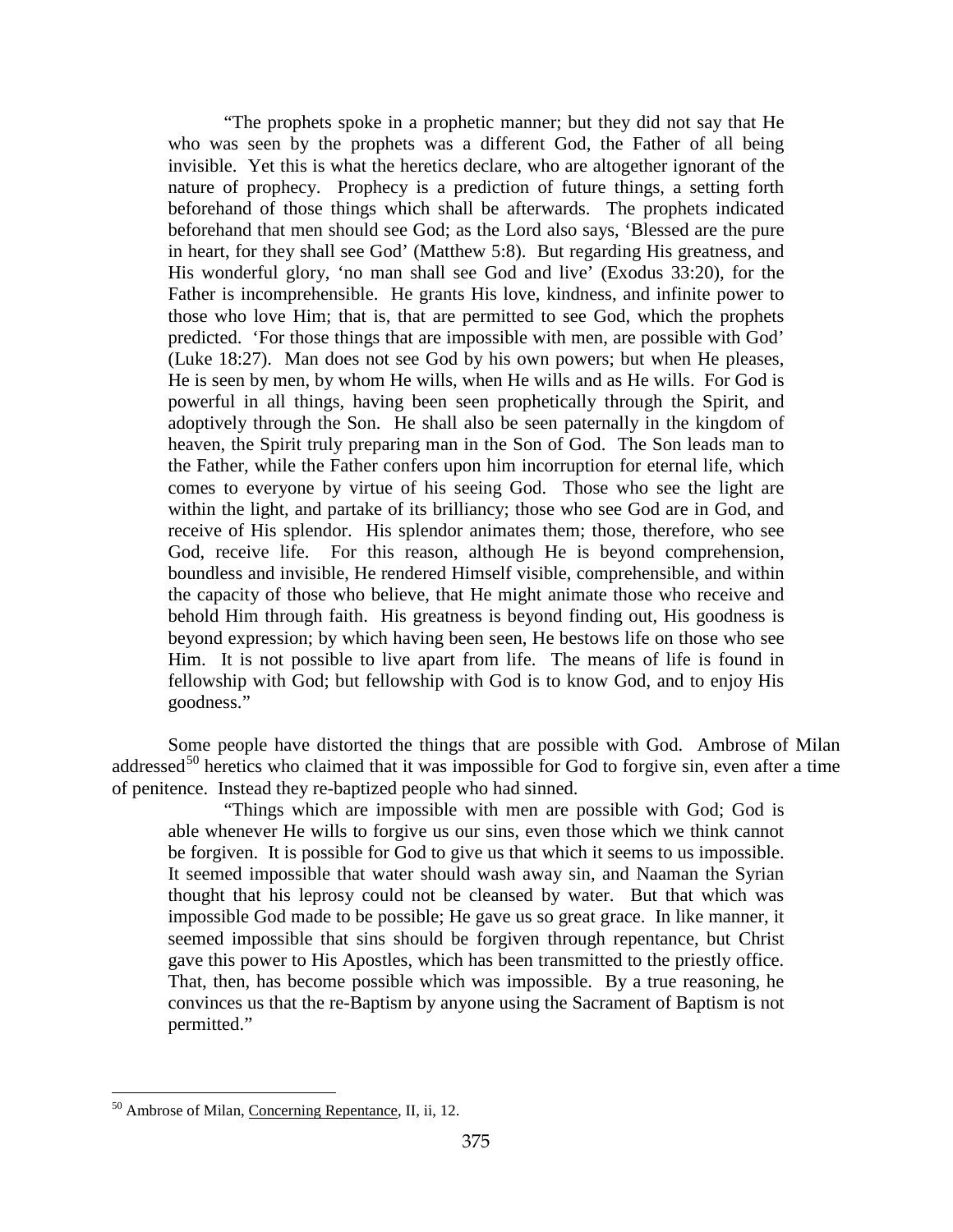# **UNION WITH CHRIST**

# **November 26, 2017** 25<sup>th</sup> Sunday after Pentecost **Revision F**

#### **Epistle: Ephesians 4:1-16**

Today's Epistle lesson is used in the West for either the  $13<sup>th</sup>$  or  $17<sup>th</sup>$  Sunday after Trinity.

## **Table of Contents**

| Background to Ephesians 290      |  |
|----------------------------------|--|
| The Vine and the Branches<br>291 |  |
|                                  |  |
|                                  |  |
|                                  |  |
|                                  |  |
| Christian Marriage<br>297        |  |
|                                  |  |
|                                  |  |
|                                  |  |
|                                  |  |
|                                  |  |
|                                  |  |
|                                  |  |
|                                  |  |
|                                  |  |
|                                  |  |
|                                  |  |
| Union with Christ<br>319         |  |
|                                  |  |
|                                  |  |
|                                  |  |
|                                  |  |
|                                  |  |
|                                  |  |
|                                  |  |
|                                  |  |
|                                  |  |
|                                  |  |
|                                  |  |
|                                  |  |
|                                  |  |
|                                  |  |

#### <span id="page-30-0"></span>**Background to Ephesians**

Shortly after Pentecost, the Twelve Apostles divided up the world into regions; then they drew lots to see where each one would go. The lot of the Apostle John was Asia Minor, which included Ephesus, but John also had been entrusted with the care of the Virgin Mary (John 19:26-27). John remained in Jerusalem until the mid-50's AD with the Virgin Mary except for a brief period in 44 AD when he left for Ephesus with the Virgin Mary to escape the wrath of Herod (Acts 12). In the meantime, Paul filled in for John in Asia Minor until after the Dormition of the Virgin Mary.

Copyright © Mark Kern 2008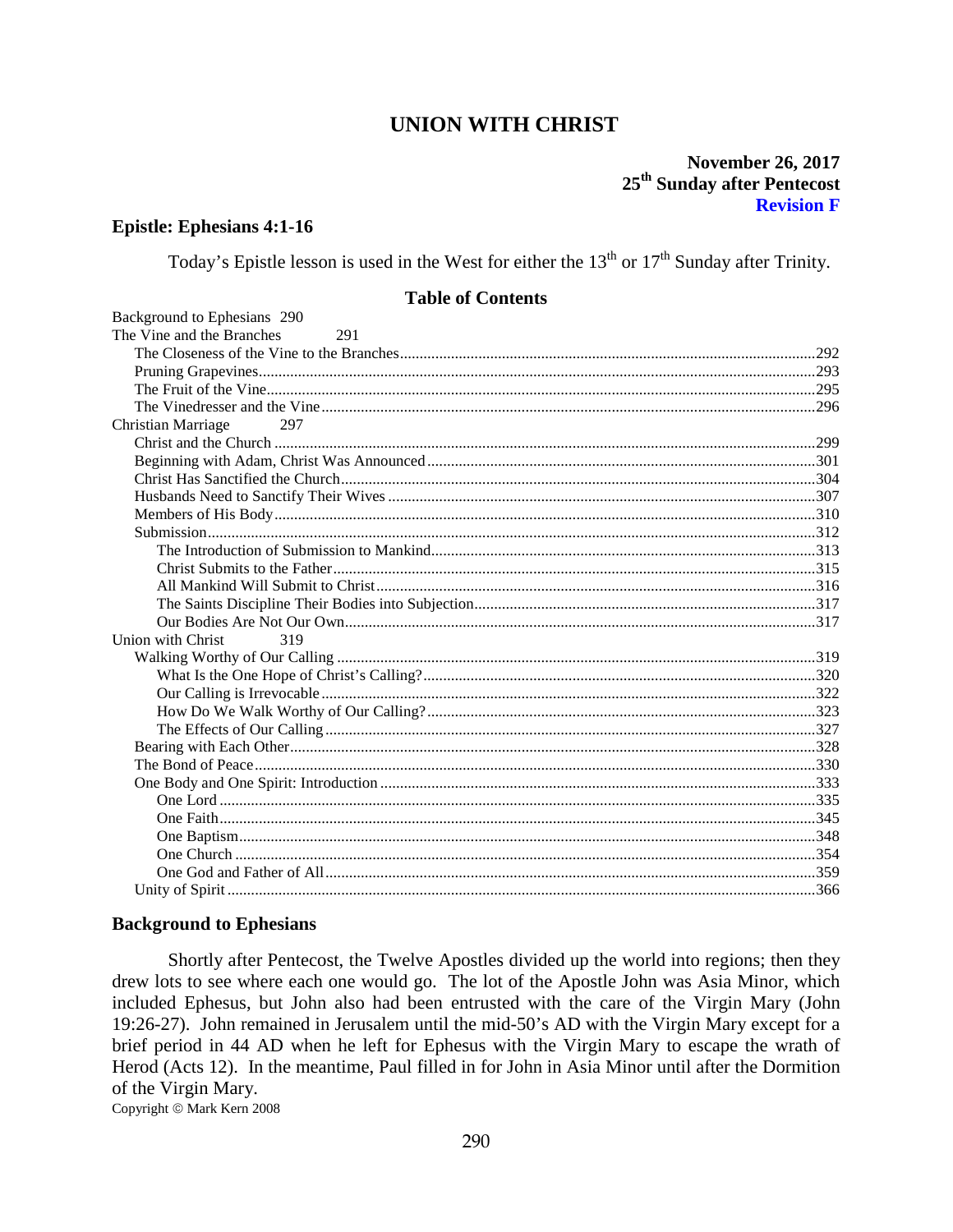Paul wrote his Epistle to the Ephesians from house-arrest in Rome in about 62 AD. He had first met with and reasoned with Jews in the synagogue in Ephesus in about 52 AD on his Second Missionary Journey (Acts 18:19). Although Paul did not stay long in 52 AD (Acts 18:20), he left Aquila (of the Seventy) and his wife Priscilla there and promised to return (Acts 18:18-21). About 53 AD, Paul returned on his Third Missionary Journey and spent two years in Ephesus (Acts 19:8-10), during which time Paul probably evangelized the entire region of Asia Minor. At this time, the Church took a separate direction from the synagogue. Toward the end of his Third Missionary Journey in 57 AD, Paul had a very emotional farewell meeting (Acts 20:37-38) with the elders of the Church (Acts 20:17), knowing he may never return.

Ephesus had had a number of distinguished visitors over the years. The Apostle John and the Virgin Mary had gone there to escape the bloodbath of Herod (Agrippa) trying to please the Jews – which resulted in the martyrdom of James the son of Zebedee and the imprisonment of Peter (Acts 12:1-4). That bloodbath began in 44 AD and ended with the death of Herod soon after (Acts 12:20-23). Apollos (of the Seventy) also was in Ephesus in c. 53 AD and vigorously refuted the Jews showing from the Scriptures that Jesus was the Messiah (Acts 18:24-28).

After the death of the Virgin Mary in the mid 50's AD, the Apostle John returned to Ephesus and worked with a number of Churches in that area: Ephesus, Smyrna, Pergamos, Thyatira, Sardis, Philadelphia and Laodicea (Revelation 2, 3). John may have been in the area when Paul wrote his Epistle.

Today's Epistle lesson from Ephesians has a pervading theme of the union of the believer and the Church with Christ. There are several analogies used in the Scriptures to help convey the concept of Union with Christ. Reviewing some of these will help us to a fuller understanding of the Epistle lesson.

#### <span id="page-31-0"></span>**The Vine and the Branches**

The illustration of the Vine and the Branches (John 15:1-4) is one of many that Jesus used to illustrate His relationship with the Church. Other illustrations are shown in Table 1.

| <b>Christ</b>     | <b>Church</b>           | <b>Reference</b>           |
|-------------------|-------------------------|----------------------------|
| Vine              | <b>Branches</b>         | John 15:1-4                |
| Head              | Body                    | Colossians 1:18            |
| Foundation        | <b>Building</b>         | 1 Corinthians 3:11-14      |
| <b>Bridegroom</b> | <b>Bride</b>            | John 3:29, Revelation 21:2 |
| Shepherd          | Sheep                   | John 10:1-4                |
| The Way           | Those who walk therein  | Acts 22:4                  |
| Indweller         | Temple                  | 1 Corinthians 6:16-20      |
| Firstborn         | The brethren            | Romans 8:29                |
| The Heir          | Heirs together with Him | Hebrews 1:2, Galatians 4:7 |
| The Life          | The living              | John 11:25                 |

# **Table 1 Illustrations of Christ and the Church**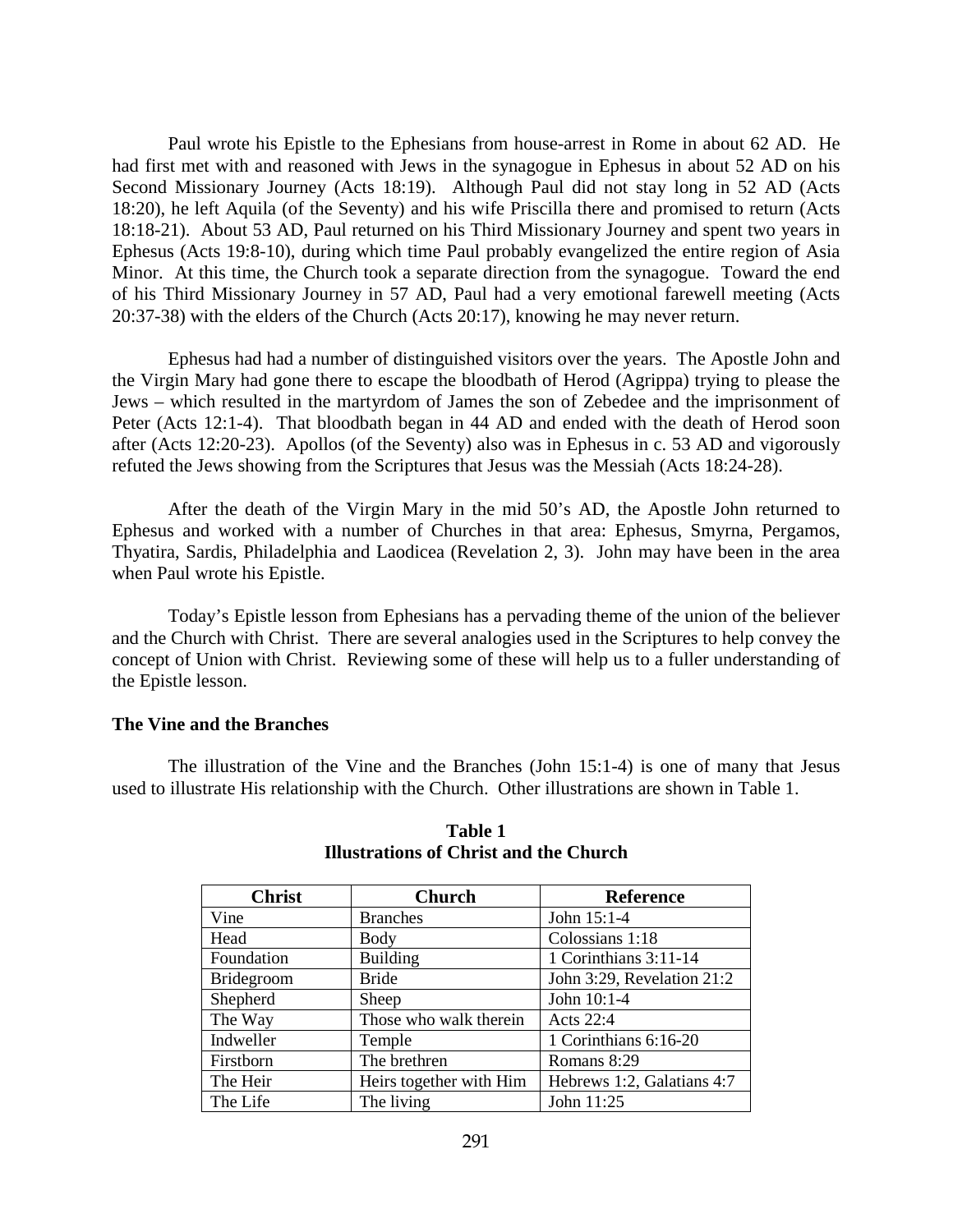| The Resurrection | Those who rise again | John $11:24$ |
|------------------|----------------------|--------------|
| The Light        | The enlightened      | John $1:4-9$ |

Gregory of Nyssa stated<sup>[51](#page-32-1)</sup> that the various names for Christ that relate to us describe how He benefited us.

"The Lord would not have been called a vine, except for the planting of those who are rooted in Him. He would not have been called a shepherd, had not the sheep of the house of Israel been lost, or a physician, except for the sake of those that were sick. He would not have received for Himself the rest of these names, had He not made the titles appropriate to those who were benefited by Him, by some action of His providence."

John Chrysostom stated<sup>[52](#page-32-2)</sup> that, from the context (just prior to Jesus' arrest in the Garden of Gethsemane), the main point of the illustration of the vine and the branches is that we can do nothing without His power.

"What does Jesus imply by the comparison of the vine and the branches? That the man who pays no attention to His words can have no life, and that the miracles about to take place, would be worked by the power of Christ! How is the Father the Vinedresser? Does the Son need a power working within? No! This example does not signify this. Observe with what exactness He goes through the comparison. He didn't say that the 'root' enjoys the care of the Vinedresser, but 'the branches'. The root is brought in here for no other purpose, but that they may learn that they can work nothing without His power, and that they ought to be united with Him by faith as the branch with the vine."

# <span id="page-32-0"></span>**The Closeness of the Vine to the Branches**

The Apostle John records Jesus' statements about Him being the vine and we the branches (John 15:1-4). Both vine and branches are an integral part of the plant and a grapevine would not function without both. The branches carry all the fruit, but the vine and root provide nourishment. Both are essential for they are all part of one plant. Thus we are united with Jesus in the body of Christ.

Chrysostom noted<sup>[53](#page-32-3)</sup> that any separation that exists between Christ and us means trouble, and that we should be joined to Him especially by our works.

"If there were any interval between Christ and us, immediately we would perish. The branch, by its adherence to the vine, draws in the fatness; the building stands because it is cemented together with the foundation. If it stands apart, it perishes, having nothing to support itself on. Let us not then merely hold onto Christ, but let us be cemented to Him, for if we stand apart, we perish. 'Those who keep themselves far away from You shall perish' (Psalm 73:27 LXX). Let us be joined to Him, and let us be joined by our works. 'He that keeps my Commandments, the same abides in Me'" (John 14:21 in substance).

<span id="page-32-2"></span>

<span id="page-32-1"></span><sup>&</sup>lt;sup>51</sup> Gregory of Nyssa, <u>Against Eunomius</u>, III, 7.<br><sup>52</sup> John Chrysostom, <u>Homilies on John,</u> LXXVI, 1.<br><sup>53</sup> John Chrysostom, <u>Homilies on 1 Corinthians</u>, VIII, 7.

<span id="page-32-3"></span>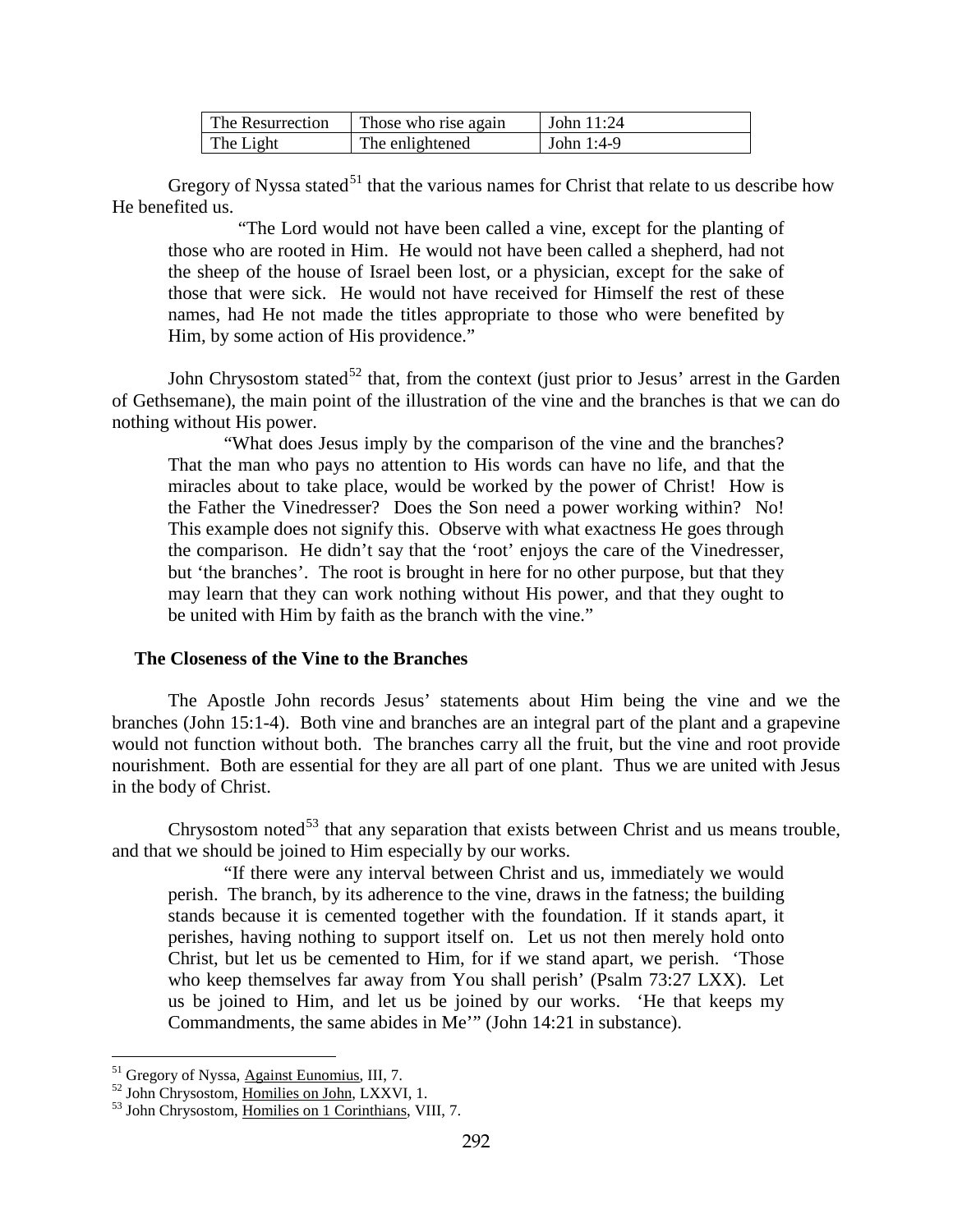Athanasius of Alexandria stated<sup>[54](#page-33-1)</sup> that Christ, as a Foundation, had to be of like essence with the building that is built on it, just like the vine and the branches. Thus the Foundation and the building link Christ's humanity with our humanity and do not refer to His Divinity. A stone is only spoken of as a "foundation" after it is laid in place in the earth where the building is to be built.

"Paul wrote, 'No other foundation can a man lay except that which is laid, which is Jesus Christ; but let every man take heed how he builds on it' (1) Corinthians 3:10-11). The foundation must be of the same essence as the things built on it, that both may be well formed together. Being the Word, He has no one like Himself, who may be formed with Him; for He is Only Begotten. But having become man, there are many like Himself. According to His manhood, we, as precious stones, may be built on Him, and may become a temple of the Holy Spirit, who dwells in us. He is a foundation, and we stones built upon Him; He is a Vine and we are knit to Him as branches. We are not knit to Him according to the Essence of the Godhead; this is impossible; but according to His manhood, for the branches must be like the vine, since we are like Him according to the flesh."

"Thus He didn't say, 'He made me a foundation,' lest He might seem to be made and to have a beginning of being, and the heretics might find a shameless occasion for heresy; but He said, 'He founded me' (Ephesians 2:20). A foundation is made for the sake of the stones that are raised upon it; it is not a random process, but a stone is first transported from the mountain and set down deep into the earth. While a stone is on the mountain, it is not a foundation; when needed, and it is transported, and set deep in the earth. If the stone could speak, then it would say, 'He has now founded me, who brought me here from the mountain'. The Lord did not take a beginning of existence when He became a foundation; He was the Word before that; but when He put on our body, which He took from Mary, then He says 'He has founded me'. So He is founded for our sakes, taking on Him what is ours that we, as incorporated and compacted and bound together in Him through the likeness of the flesh, may attain to a perfect man, and remain immortal and incorruptible".

## <span id="page-33-0"></span>**Pruning Grapevines**

 $\overline{a}$ 

Let's look at grapevines in more detail. Those who have grown grapes for many years, usually do a lot of pruning. Most of the fruit of the grapevine is carried by the new growth. So every year in the fall, growers prune their vines back to the main stalk leaving just buds in strategic places for new growth. This way, the maximum new growth appears every year – and the maximum fruit. So long as the root system is healthy, the vine will replace everything that has been pruned away early in the new season. It's common in the spring for branches to grow a foot every week.

There is a similar relationship between Christ and us. Jesus is the true vine and God the Father is the vinedresser (John 15:1). Every branch that bears fruit, the Father prunes that it may

<span id="page-33-1"></span><sup>54</sup> Athanasius of Alexandria, Four Discourses Against the Arians, II, xxii, 74.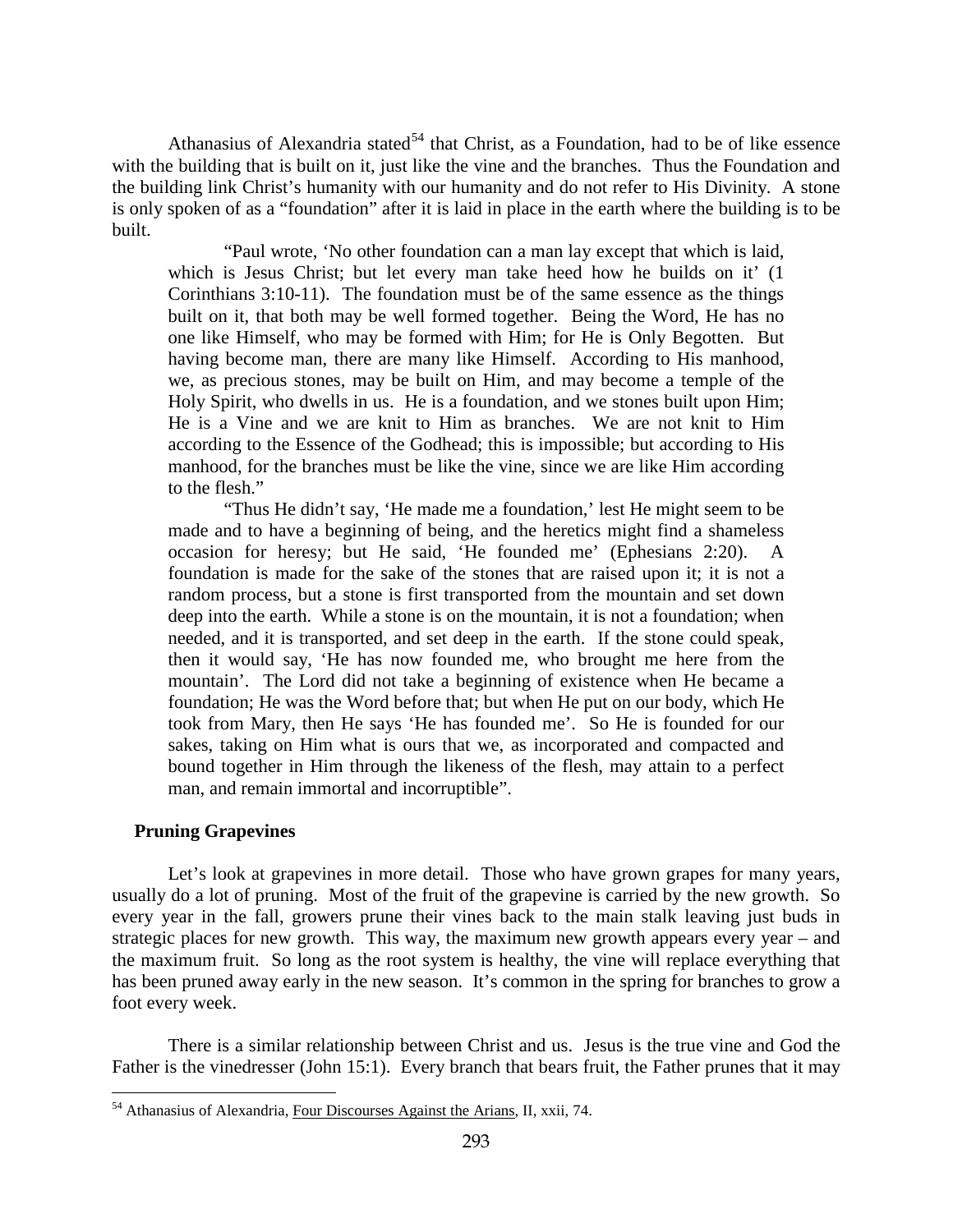bear more fruit (John 15:2). This is the action of the Cross in our lives. On the other hand, branches that don't bear fruit, He takes them away (John 15:2). Branches that don't bear fruit sounds like faith without works. A third category is branches that don't abide in the vine (John 15:6); these are cast out, wither and are thrown into the fire. This may be a reference to heretics throughout the ages whose teachings do not last and whose end is Perdition.

Clement of Alexandria stated<sup>[55](#page-34-0)</sup> that the Lord prunes His branches so that they produce fruit, not just wood. This compels the soul to produce fruit rather than engage in lust.

"The Lord shows Himself very clearly when, describing figuratively His manifold and in many ways serviceable culture, He says, 'I am the true vine, and my Father is the vinedresser' (John 15:1). He adds, 'Every branch in Me that does not bear fruit He takes away; and every branch that bears fruit He prunes, that it may bring forth more fruit' (John 15:2). The vine that is not pruned grows mostly wood, not grapes; so also man. The Word — the pruning knife — clears away the unrestrained shoots; this compels the impulses of the soul to produce fruit, not to indulge in lust. Reproof addressed to sinners has their salvation for its aim; the word is harmoniously adjusted to each one's conduct; now with tightened cords, now with relaxed cords. Accordingly it was very plainly said by Moses, 'Do not fear; for God has come to test you, and that His fear may be before you, so that you may not sin'" (Exodus 20:20).

Basil the Great noted<sup>[56](#page-34-1)</sup> that our Vinedresser digs around our souls to separate us from the cares of the world and allow us to receive more nourishment from the roots. He also prunes us so that we don't generate too much wood, such as the applause of the world.

"He asks us to allow the soil we live in to be broken up; this is what the soul does when it disengages itself from the cares of the world, which are a weight on our hearts. He, who is freed from carnal affections and from the love of riches, and, far from being dazzled by them, disdains this miserable vain glory."

"When the soil is broken up he breathes, free from the useless weight of earthly thoughts. We must not, in the spirit of the parable, generate too much wood, that is, live with ostentation, and gain the applause of the world. We must bring forth fruits, keeping the proof of our works for the vinedresser".

John Chrysostom stated<sup>[57](#page-34-2)</sup> that the pruning by the Father applies just to the branches, not to the root, which Christ didn't address at all. Even though the branches are excellent, they still need to be pruned; those that don't bear fruit, however, can't even remain on the Vine.

"Christ alludes to the Apostles' manner of life, showing that without works it is not possible to be in Him. 'Every branch that bears fruit, He prunes it' (John 15:1). That is, 'He causes it to enjoy great care'. Yet the root requires care in addition to the branches, in having the ground broken up and cleared, yet about this He said nothing here, but focused just on the branches. This shows that He is sufficient to Himself, and that the disciples need much help from the Vinedresser,

<span id="page-34-2"></span><span id="page-34-1"></span>

<span id="page-34-0"></span><sup>&</sup>lt;sup>55</sup> Clement of Alexandria, <u>The Instructor</u>, I, 8.<br><sup>56</sup> Basil the Great, <u>Hexaemeron</u>, V, 6.<br><sup>57</sup> John Chrysostom, <u>Homilies on John</u>, LXXVI, 1.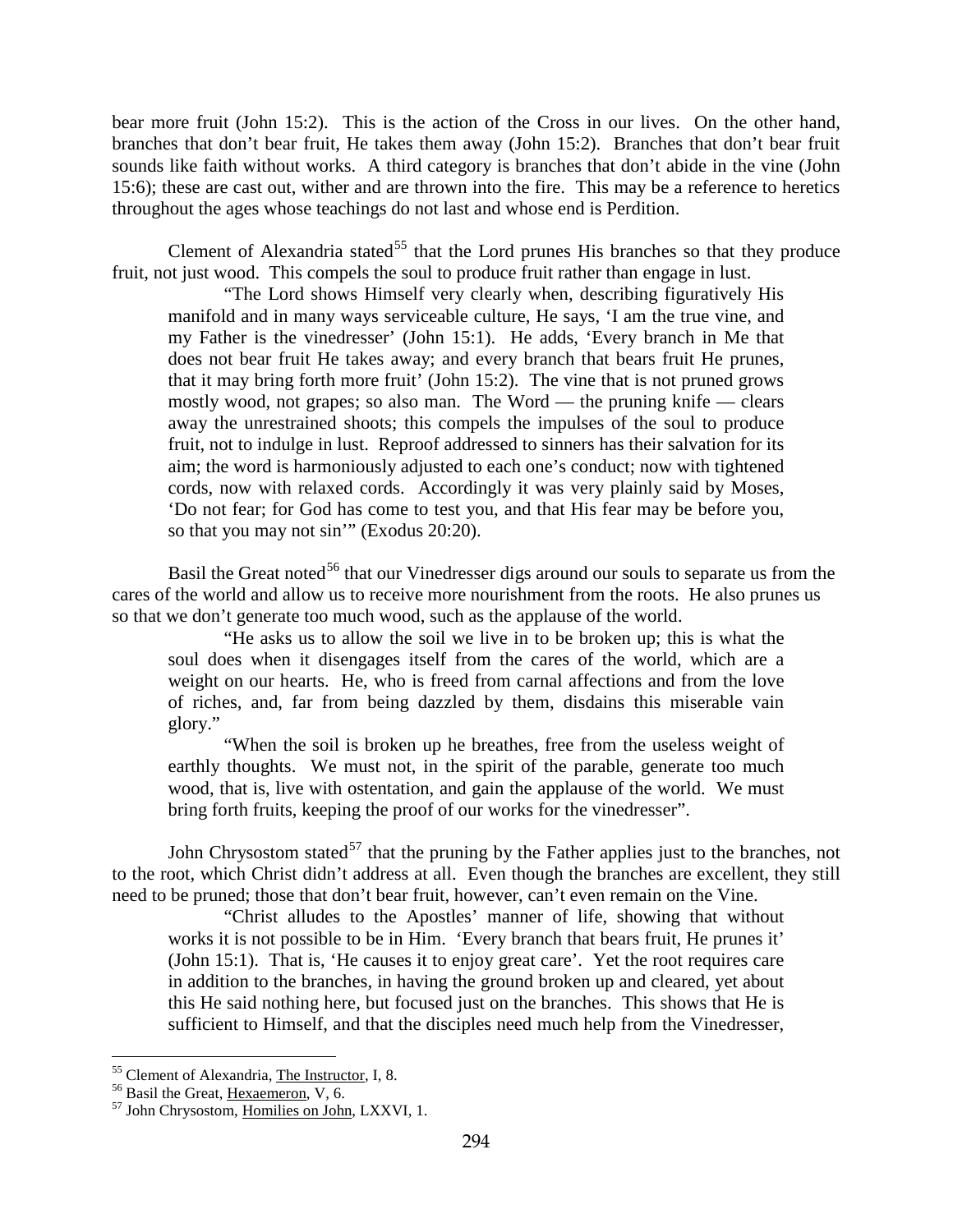although they are excellent. Therefore, He said, 'those which bear fruit, He prunes'. The one branch, because it is fruitless, cannot even remain in the Vine, but for the other, because it bears fruit, He renders it more fruitful."

"In order that the disciples might not be separated from Him by timidity, Jesus glues to Himself their souls slackened through fear, and holds out to them good hope for the future. The root remains fixed; it is only the branches that are taken away or left. Having urged them on in both ways, by things pleasant and things painful, He requires first what is to be done on our side."

"Do you see that the Son contributes at least as much as the Father towards the care of the disciples? The Father prunes, but the Son keeps them in Himself. Staying connected to the root is what makes the branches to be fruitbearing. That which is not pruned, if it remains on the root, bears fruit, though perhaps not so much as it ought; but that which doesn't remain, bears none at all. But still the 'pruning' also has been shown to belong to the Son, and the 'abiding in the root', to the Father, who also begot the Root. Do you see how all is common, both the 'pruning', and the enjoying the virtue which is from the root?"

## <span id="page-35-0"></span>**The Fruit of the Vine**

Let's look at the fruit of the vine in more detail to see what the implications are. Christ had said, "I will not drink of the fruit of this vine, until that day when I will drink it new with you in my Father's kingdom" (Matthew 26:29). Irenaeus of Lyons stated<sup>[58](#page-35-1)</sup> that this promise implies the inheritance of the earth as our home and the Resurrection in the flesh.

"Christ will Himself renew the inheritance of the earth, and will reorganize the mystery of the glory of His sons. As David says, 'You renew the face of the earth' (Psalm 104:30). He promised to drink of the fruit of the vine with His disciples, thus indicating both these points: namely the inheritance of the earth in which the new fruit of the vine is drunk, and the resurrection of His disciples in the flesh. The new flesh, which rises again, is the same that received the new cup. He cannot by any means be understood as drinking of the fruit of the vine when settled down with his disciples above in a super-celestial place like heaven. Nor are they who drink it devoid of flesh, for to drink of that which flows from the vine pertains to flesh, and not spirit."

Hilary of Poitiers stated<sup>[59](#page-35-2)</sup> that the point of the illustration of the Vine and the branches is to distinguish Christ's humanity from His and the Father's Divinity. We are "in Christ" as the branches are in the Vine.

"At the time of Christ's Passion, He unfolded the mystery of His assumption of flesh. Because He assumed flesh, we are in Him, as the branches in the Vine; unless He had become the Vine, we could have borne no good fruit. He exhorts us to abide in Himself, through faith in His assumed body, that, since the Word has been made flesh, we may be in the nature of His flesh, as the branches are in the Vine (John 15:1-2). He separates the form of the Father's majesty from the humility of His assumed flesh by calling Himself the Vine. The

<sup>&</sup>lt;sup>58</sup> Irenaeus of Lyons, Against Heresies, V, xxxiii, 1.

<span id="page-35-2"></span><span id="page-35-1"></span><sup>&</sup>lt;sup>59</sup> Hilary of Poitiers, On the Trinity, IX, 55.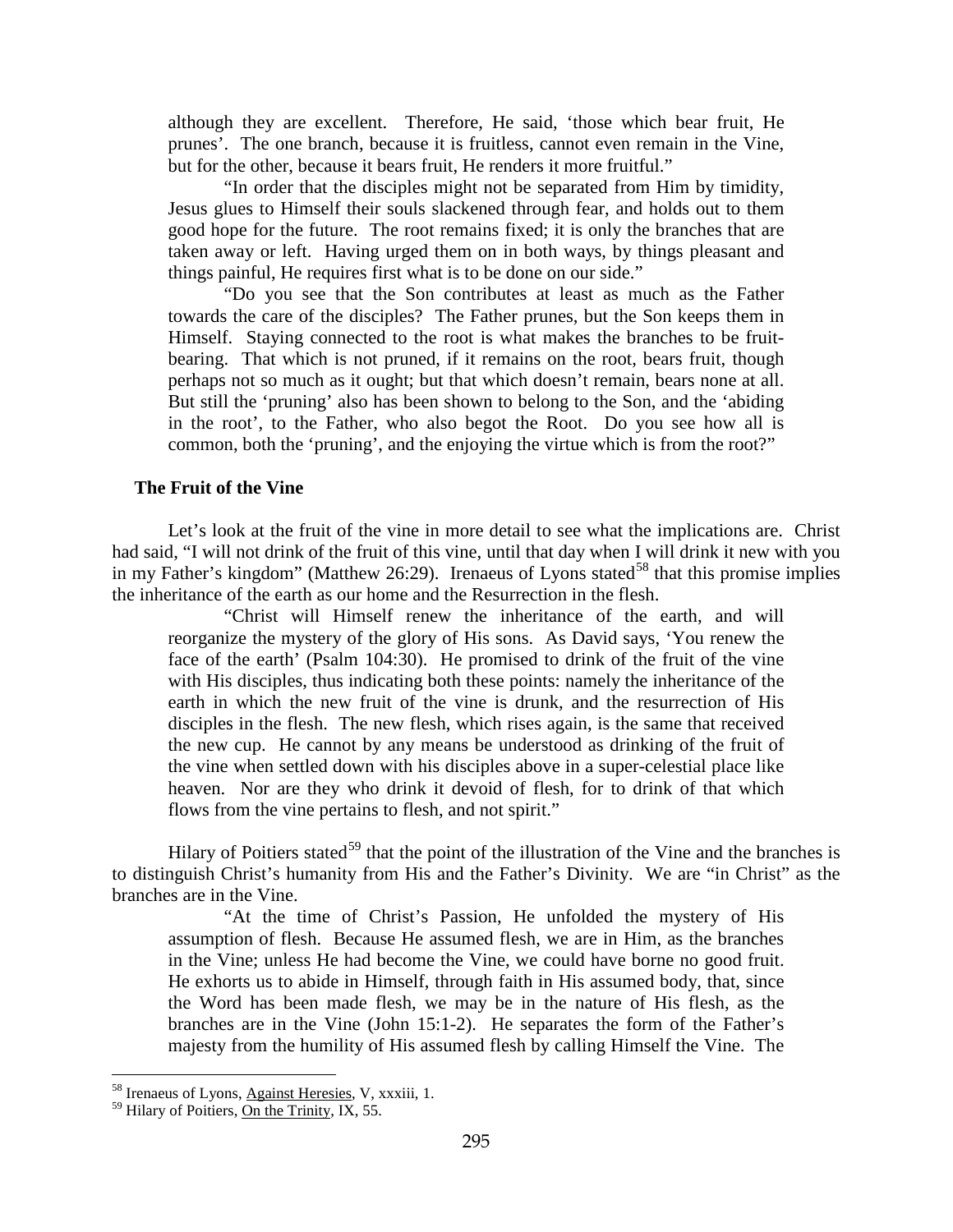Vine is the source of unity for all the branches, and the Father is the careful Vinedresser, Who prunes away its useless and barren branches to be burnt in the fire. He said, 'He that has seen Me, has seen the Father also' (John 14:9), and 'The words that I speak to you I do not speak on My own authority; but the Father who dwells in Me does the works', and 'Do you not believe that I am in the Father, and the Father in Me?' (John 14:10). By saying these things, He revealed the truth of His birth and the mystery of His Incarnation. He continues until He comes to the saying, 'The Father is greater than I' (John 14:28); after this, to complete the meaning of these words, He adds the illustration of the vinedresser, the vine, and the branches, which directs our notice to His submission to bodily humiliation. He says that because the Father is greater than Himself, He is going to the Father, and that love should rejoice, that He is going to the Father; that is, to receive back His glory from the Father" (John 17:5).

### **The Vinedresser and the Vine**

 $\overline{a}$ 

The Father is the Vinedresser and Christ is the Vine; but Christ is the Vine in His humanity, not in His Divinity. It has to be this way, since the branches (that is, us) are one essence with the Vine, which is not true if the Vine represents Christ in His Divinity.

Ambrose of Milan wrote<sup>[60](#page-36-0)</sup> to address a misinterpretation of the Vine and the branches by the heretics of his day, who claimed that the Vine referred to Christ's Divinity, not His humanity, and that the Father, as Vinedresser is greater than the Son. If this were the case, the Apostle Paul would be greater than the Son of God, since he refers to himself as vinedresser also. Since the Vine and branches are the same nature, this makes Christ a man only and not God. In fact, the Father is greater in that He tends and dresses Christ's flesh just as the vinedresser dresses and tends his vines.

"Some heretics interpreted the Vinedresser as greater than the Vine, and therefore that Christ is not God. If this were the case, then Paul, who calls himself a vinedresser, is also greater than the Son of God."

"If you interpret the vine with respect to the Substance of Christ's Godhead, and if you suppose such a diversity of Godhead between the Father and the Son as there is of nature between a vinedresser and a vine, you insult both the Father and the Son. You insult the Son because if He is, as touching His Godhead, beneath a vinedresser, then He must also be reckoned lower than the Apostle Paul, since Paul called himself a vinedresser. 'I have planted; Apollos has watered; but God has given the increase' (1 Corinthians 3:6). Paul must then be better than the Son of God!"

"If the term 'vinedresser' comprehends in its designation all the preeminence of the Father's Sovereignty, then, seeing that Paul too is a vinedresser, you set the Apostle Paul, to whom you deny that the Son is equal, on an even footing with the Father."

"Paul wrote, 'Neither he that plants is anything, nor he that waters; but God, Who gives the increase' (1 Corinthians 3:7). If you rest the fullness of the Father's Majesty in a name which stands for weakness (i.e. Planter) observe what

<span id="page-36-0"></span><sup>&</sup>lt;sup>60</sup> Ambrose of Milan, Exposition of the Christian Faith, IV, xii, 160, 162-164, 166-167, 169.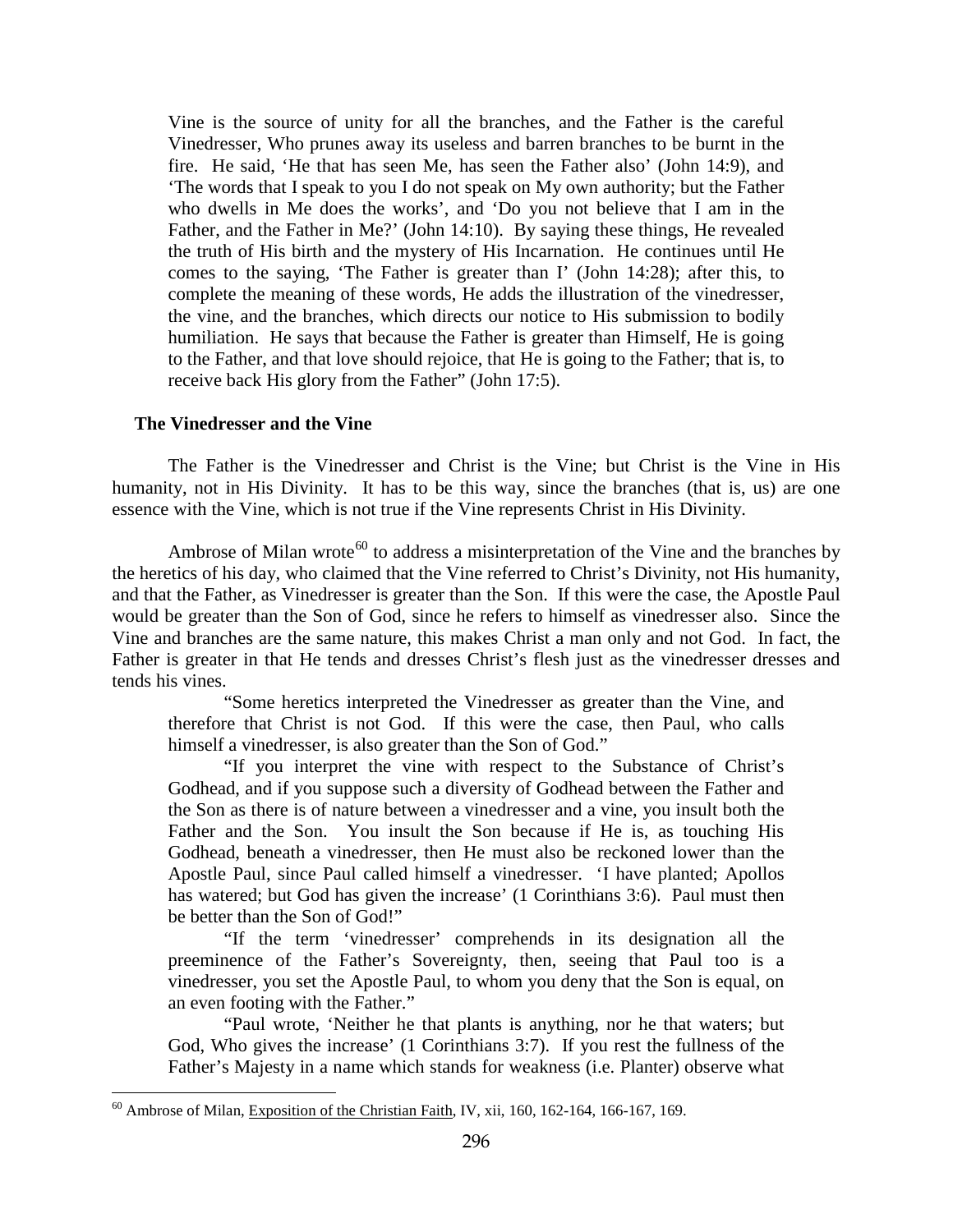your blasphemy intends. You expose the Father to contempt under the title of a vinedresser, and demand another God to provide the increase of the Father's labor. Wickedly, therefore, do you think to exalt the Dignity of God the Father by the use of the term 'vinedresser', in which God the Father is brought down to the level of man, as being designated by a common title."

"Moreover, if the Vine and its branches are of one nature, the Son of God appears, not to have taken upon Him our flesh, through the mystery of Incarnation, but to have altogether sprung into being from the flesh."

"Jeremiah said, 'O Lord, teach Me and I will know. Then saw I their purpose. For I did not know I was like an innocent lamb led to be sacrificed. They plotted an evil device against Me, saying, Come, let us put wood in his bread, and destroy Him root and branch from the land of the living' (Jeremiah 11:17-18 OSB LXX). If the Son speaks here of the mystery of His coming Incarnation, then surely it is the Son Who speaks in an earlier passage, 'I have planted a fruitful vine for you, one most healthy and sweet; yet you turned it into a vine unknown to Me, with a taste<sup>[61](#page-37-0)</sup> of bitterness'" (Jeremiah 2:21 OSB LXX).

"Thus, you see that the Son also is the vinedresser, of one Name with the Father, one work, one dignity and Substance. If, then, the Son is both Vine and Vinedresser, plainly we infer the meaning of the Vine with regard to the mystery of the Incarnation."

"If the Son of God is called the Vine with respect to His Incarnation, you see what our Lord meant in saying, 'The Father is greater than I' (John 14:28). After this, He proceeded immediately, 'I am the true Vine, and My Father is the Vinedresser' (John 15:1), that you might know that the Father is greater in so far as He dresses and tends our Lord's flesh, as the vinedresser dresses and tends his vines. Further, our Lord's flesh is that which could increase in stature with age (Luke 2:52), and be wounded through suffering."

Cyril of Jerusalem linked<sup>[62](#page-37-1)</sup> Christ's burial in the ground with the planting of the vine to root out the curse on the ground that had been there since the days of Adam.

"A garden was the place of Christ's burial, and a vine was planted there, like He has said, 'I am the vine!' (John 15:1). He was planted therefore in the earth in order that the curse, which came because of Adam, might be rooted out. The earth had been condemned to thorns and thistles (Genesis 3:17-18); the true Vine sprang up out of the earth that the saying might be fulfilled, 'Truth shall spring out of the earth, and righteousness shall look down from heaven'" (Psalm 85:11).

#### **Christian Marriage**

 $\overline{a}$ 

Paul concluded a section in Ephesians that sounds like advice for married couples with the words: "This is a great mystery, but I speak concerning Christ and the church" (Ephesians 5:32). What is it about Christ and the Church that is such a big issue?

<span id="page-37-1"></span><span id="page-37-0"></span><sup>&</sup>lt;sup>61</sup> Bitter grapes come from a neglect of the vineyard.  $^{62}$  Cyril of Jerusalem, <u>Catechetical Lectures</u>, XIV, 11.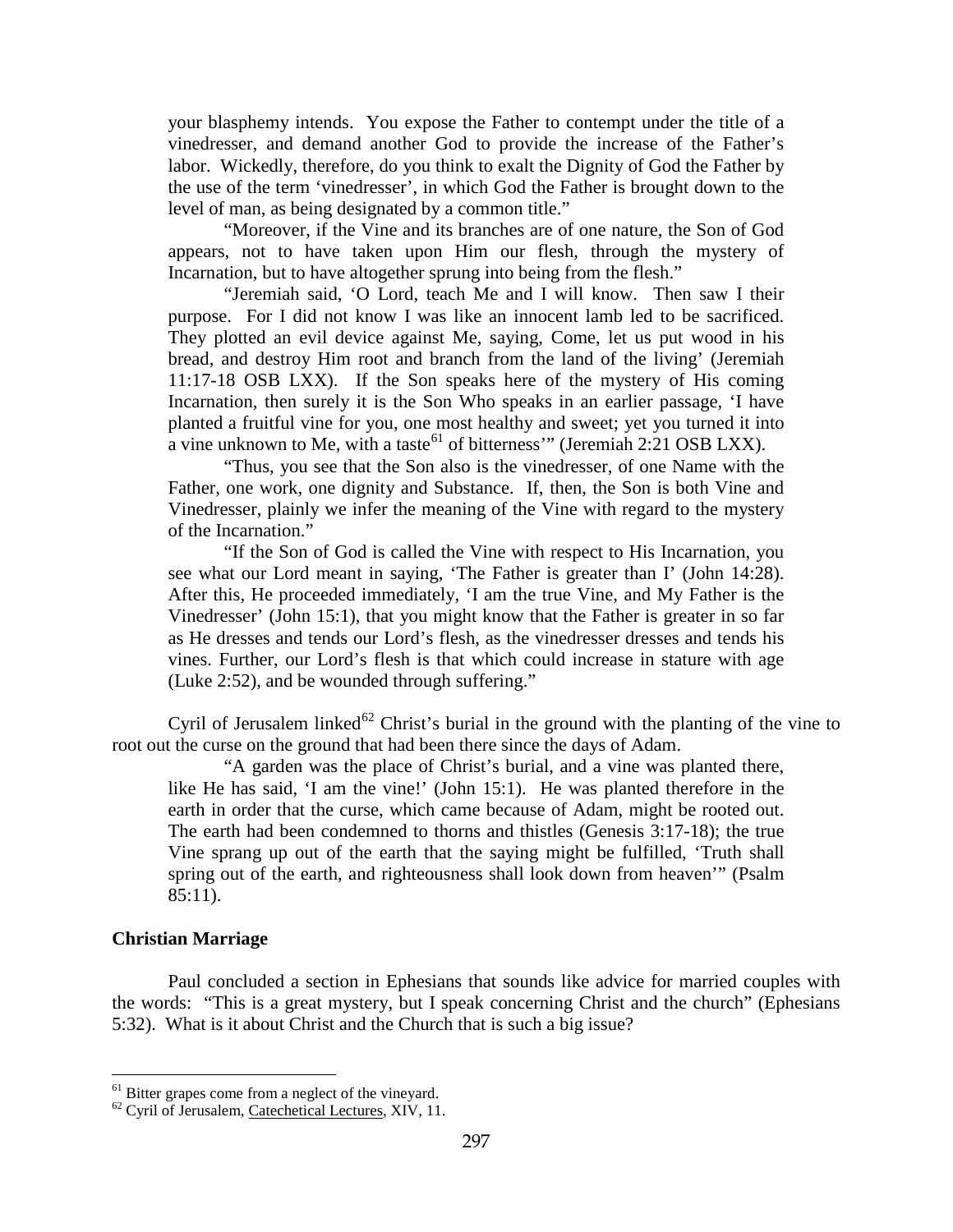Christian marriage models Christ and the Church in many more ways that we might think. This began with Adam and Eve, where the description of their marriage foretold the details of the Incarnation. Just as in our relationship with Christ, our bodies are not our own (1 Corinthians 6:19), so in Christian marriage our body belongs to our spouse. Because of this, it is important for the husband to concentrate on sanctifying his wife as Christ sanctifies the Church. An unpopular topic today is the wife submitting to her husband. But yet Christ submitted to the Father; this does not make Christ a lesser god than the Father. We will take these aspects of Christian marriage one at a time and look at how they reveal important aspects about union with Christ.

John Chrysostom noted<sup>[63](#page-38-0)</sup> that Paul gave his advice on personal matters on occasion<sup>[64](#page-38-1)</sup>. But Paul's words to the Ephesians were not just his advice; this was much deeper in importance, since a household is a little Church. Paul used Abraham and Sarah as an example of a little Church, where Abraham's servants were so loyal that they risked their lives at his command.

"Paul does not think it right to introduce his own advice, as he does in many cases, with examples from outside the Church. The example of Christ, so great and forcible, was alone enough; especially regarding the argument for submission. A man leaves his father and mother all the time outside the Church. Paul does not say, and 'shall dwell with', but 'shall be joined to his wife', thus showing the closeness of the union, and the fervent love. Paul explains the submission in such a way that the two appear to be no longer two. He does not say, 'one spirit'; he does not say, 'one soul', but instead 'one flesh'. She is a second authority, possessing indeed an authority and a considerable equality of dignity; but at the same time the husband is somewhat superior, which consists chiefly in the well-being of the house. Paul took the example of Christ to show that we ought not only to love, but also to govern; 'that she may be holy and without blemish' (Ephesians 5:27). The word 'flesh' has reference to love, and the word 'shall be joined' also has reference to love. If the husband shall make his wife 'holy and without blemish', everything else will follow. Seek the things which are of God and those which are of man will follow readily enough  $($ ). Govern your wife, and thus the whole house will be in harmony. Hear what Paul said, 'If they want to learn anything, let them ask their own husbands at home' (1 Corinthians 14:35). If men thus regulated their own houses, they shall also be fit for the management of the Church. Indeed a house is a little Church. Thus it is possible for us by becoming good husbands and wives, to surpass all others."

"Consider Abraham, Sarah, Isaac, and the 318 born in his house (Genesis 14:14). The whole house was harmoniously knit together; the whole was full of piety. Sarah 'respected her husband'; listen to her words, 'The thing has not as yet happened to me, even until now, and my Lord is old' (Genesis 18:12 LXX). Abraham so loved Sarah, that in all things he obeyed her commands (Genesis 21:9-14). The young child Isaac was virtuous, and the servants born in the house were so excellent that they willingly risked their lives with their master. One of them was so admirable, that he was even entrusted with the marriage of the onlybegotten child with a journey into a foreign country (Genesis 24:1-67). Just as

<span id="page-38-0"></span> $<sup>63</sup>$  John Chrysostom, Homilies on Ephesians, XX, v. 33.</sup>

<span id="page-38-1"></span> $^{64}$  For example, on whether to marry or not (1 Corinthians 7:6).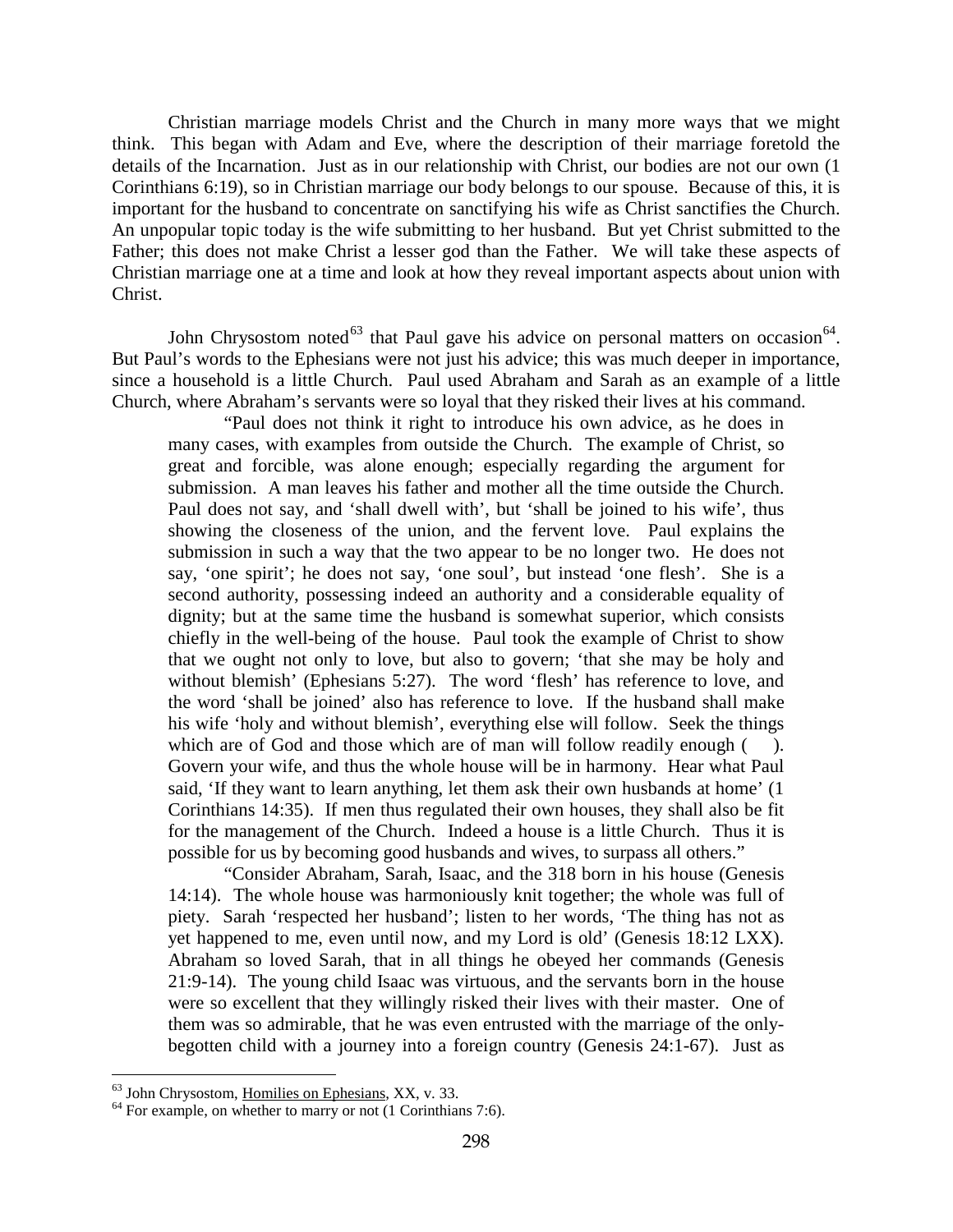with a general, when his soldiers are well organized, the enemy has no opportunity to attack. So it is also when husband, wife, children and servants are all interested in the same things, great is the harmony of the house. Where this is not the case, the whole is often overthrown and broken up by one bad servant."

Chrysostom also stated<sup>[65](#page-39-0)</sup> that marriage is a spiritual relationship modeled on Christ and the Church. What makes a good marriage is not passion and the flesh, but spiritual relationships.

"Marriage, when it takes place according to Christ, is a spiritual marriage and a spiritual birth, not of blood, not of work, nor of the will of the flesh. Such was the birth of Christ, not of blood, not of work. Such also was the birth of Isaac, 'Sarah had passed the age of childbearing' (Genesis 18:11). What makes a marriage is not passion, nor the flesh, but a spiritual relationship, the soul being united to God by an unspeakable union, and which He alone knows. Therefore Paul said, 'He that is joined to the Lord is one spirit with Him' (1 Corinthians 6:17). Note how earnestly Paul endeavors to unite both flesh with flesh, and spirit with spirit. If marriage were a thing to be condemned, Paul would never have called Christ and the Church a bride and bridegroom; never would he have brought forward by way of exhortation the words, 'A man shall leave his father and his mother'; never would he have added 'but I speak concerning Christ and of the Church' (Ephesians 5:31-32). Of the Church, it is that the Psalmist said, 'Listen, O daughter, consider, and incline your ear; forget your own people, and your father's house. So the king will greatly desire your beauty' (Psalm 45:10- 11). Therefore, Christ said, 'I came forth from the Father, and have come into the world' (John 16:28). But when I say, that He left the Father, do not imagine such a thing that happens among men, like a change of place; He didn't literally come forth, but because of His Incarnation, so also is the expression, 'He left the Father".

## **Christ and the Church**

The mystery of Christ and the Church addresses the Incarnation, where Christ is both God and man in one person. Many Church Fathers have pointed out how Christian marriage illustrates the Incarnation, where the man represents the Deity of Christ and the woman represents His humanity. The illustration began with Adam and Eve, where Eve was "bone of Adam's bone and flesh of his flesh" (Genesis 2:23). The Church is the flesh or the humanity of Christ; husbands are instructed to love their wives as Christ loved the Church. "So husbands ought to love their own wives as their own bodies; he who loves his wife loves himself. For no one ever hated his own flesh, but nourishes and cherishes it, as Christ also does the Church" (Ephesians 5:28-29).

John Cassian described<sup>[66](#page-39-1)</sup> the illustration of the Incarnation when Jesus spoke of divorce to the Jewish leaders, who were plotting the Crucifixion, which would separate Jesus' soul from

<span id="page-39-0"></span> $<sup>65</sup>$  John Chrysostom, Homilies on Ephesians, XX, v. 33.</sup>

<span id="page-39-1"></span><sup>&</sup>lt;sup>66</sup> John Cassian, <u>On the Incarnation of the Lord</u>, V, 11-12.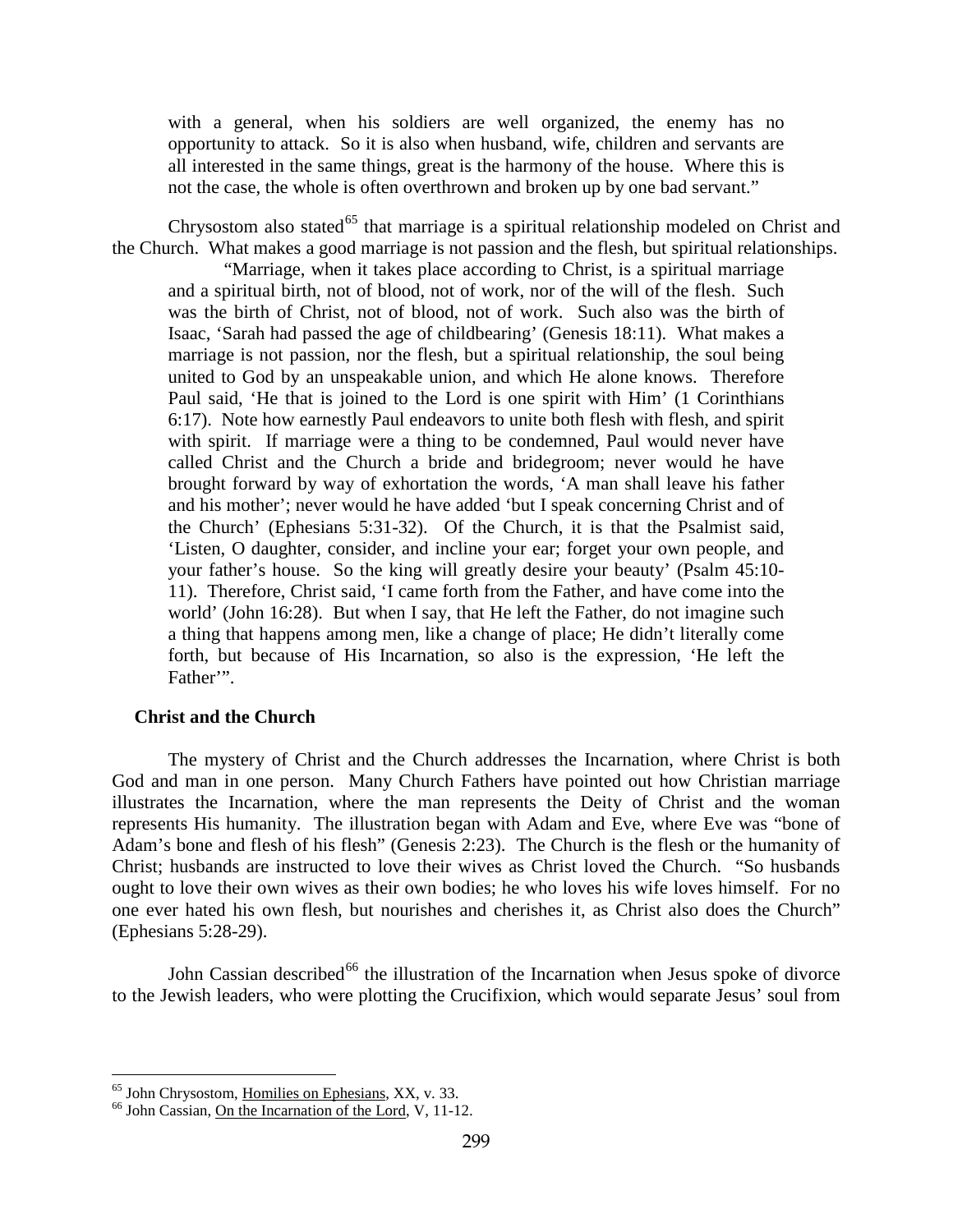His body<sup>[67](#page-40-0)</sup>. Jesus said, "What God has joined together, let not man put asunder" (Matthew 19:6). Just as the Son of God put His glory aside to become man, so it is with husband and wife. "For this cause shall a man leave his father and his mother, and shall be joined to his wife, and they two shall be one flesh" (Ephesians 5:31).

"The Lord Jesus said to the Pharisees, 'What God has joined together, let not man put asunder' (Matthew 19:6). This was originally spoken by God in answer to the matter of divorce. However, the deep wisdom of God spoke more of spiritual things than carnal things. When the Jews of that day believed that Jesus was only a man without Divinity, and the Lord was asked a question about the union in marriage, He referred to His Divinity and not so much to marriage. His answer applied to greater and deeper matters, when he said, 'What God has joined together, let not man put asunder'. That is, 'Do not sever what God has joined together in My Person. Do not let human wickedness sever that which the Divine Glory has united in Me', that is Divinity to humanity in one person."

"Paul said the same thing, speaking about these same subjects, expounding the things that God had proclaimed in a mystery. When he was discussing carnal union, on which Christ had been asked a question, he repeated those same words from the Law that Christ had spoken of. Paul puts in the names of husband and wife, whom he exhorts to love one another. 'Husbands, love your wives even as Christ also loved the Church'. Again, 'So men ought to love their wives even as their own bodies. He that loves his wife loves himself. For no man ever hated his own flesh, but nourishes and cherishes it, as Christ also does the Church, for we are members of His body' (Ephesians 5:25-30). By adding to the mention of man and wife the mention of Christ and the Church, he leads us away from taking it carnally to understanding it in a spiritual sense."

"When Paul had said this, he added those words which the Lord had applied in the Gospel, 'For this cause shall a man leave his father and his mother, and shall be joined to his wife, and the two shall be one flesh'. After this with special emphasis he added, 'This is a great mystery'. He cuts off any carnal interpretation by saying that it is a Divine mystery. After this he added, 'But I am speaking of Christ and the Church' (Ephesians 5:31-32). Not everyone he was addressing could grasp the spiritual interpretation. At least we can grasp that it IS a spiritual interpretation, because both refer to Christ."

"Paul, who elsewhere teaches the same thing using words of the same force, says, 'Great is the mystery of godliness, which was revealed in the flesh, justified in the Spirit, seen of angels, preached to the Gentiles, believed on in the world, received up in glory' (1 Timothy 3:16). What then is that great mystery, which was revealed in the flesh? Clearly it was God born of the flesh, God seen in bodily form, Who was openly received up in glory just as He was openly revealed in the flesh. This then is the great mystery, of which he says, 'For this cause shall a man leave his father and mother, and shall be joined to his wife; and they two shall be one flesh' (Ephesians 5:31). The two in one flesh were God and the human soul, for in the one flesh of man, which is joined to God, are present God and the soul, as the Lord Himself says, 'No one takes My life from Me, but I

<span id="page-40-0"></span> $67$  That is, when Christ's body was in the grave, His soul descended into Hades. In His Deity, He is Omnipresent, on the Throne of God in heaven, in the grave with His body and in Hades with His soul.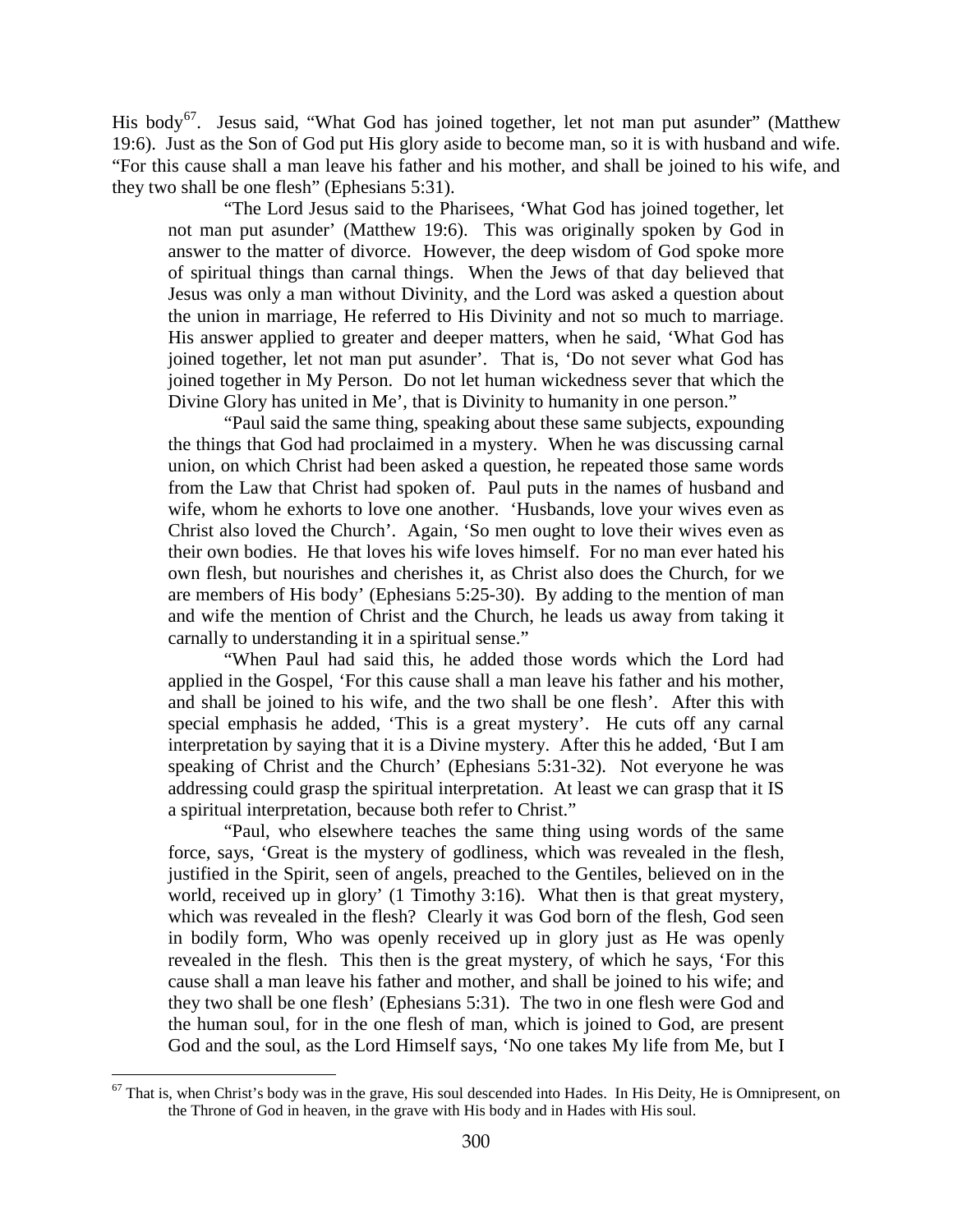lay it down of Myself. I have power to lay it down, and I have power to take it again' (John 10:18). In this are three: God, the flesh, and the soul. He is God who speaks; the flesh in which He speaks; the soul of which He speaks. He 'ascended up where He was before' (John 6:62), of whom we read, 'No one has ascended to heaven, but He who came down from heaven, that is, the Son of man who is in heaven' (John 3:13). For this cause, He has left His father and mother, i.e., God from whom He was begotten and that 'Jerusalem, which is the mother of us all' (Galatians 4:26), and began to cling to human flesh, as to his wife. He was joined to his wife, for just as man and wife make but one body, so the glory of Divinity and the flesh of man are united; and the two, God and the soul, became one flesh. For just as that flesh had God as an indweller in it, so also the soul had within it dwelling with God. This is that great mystery, where our admiration for Paul summons us to search this out. The flesh of the Church is the flesh of Christ."

Cyprian of Carthage wrote<sup>[68](#page-41-0)</sup> that the Church bears children, sons of God, through baptism. Heretics and those who sever themselves from the Church cannot do this since they are dead; one must be alive to be born of God. In order to have God as our Father, we must have the Church first as our Mother.

"Those who are born in the Church are the sons of God! Paul proves that in baptism the old man dies and the new man is born, 'He saved us by the washing of regeneration' (Titus 3:5). If regeneration is in the washing, that is, in baptism, how can heresy, which is not the spouse of Christ, generate sons to God by Christ? It is the Church alone, which, united with Christ, spiritually bears sons; as Paul again says, 'Christ loved the Church, and gave Himself for it, that He might sanctify it, cleansing it with the washing of water' (Ephesians 5:26). If she is the beloved spouse who alone is sanctified by Christ, and alone is cleansed by His washing, it is clear that heresy, which is not the spouse of Christ and cannot be cleansed or sanctified by His washing, cannot bear sons to God."

"One is not born by the imposition of hands when he receives the Holy Spirit, but in baptism; being already born, he receives the Holy Spirit, even as it happened in the first man Adam. God first formed him, and then breathed into his nostrils the breath of life. The Spirit cannot be received, unless he who receives first has an existence. The birth of Christians is in baptism, while the generation and sanctification of baptism are with the spouse of Christ alone. She is able spiritually to conceive and to bear sons to God. How can someone have God as his Father, before he has had the Church for his Mother? No heresy and no schism can have the sanctification of saving baptism."

## **Beginning with Adam, Christ Was Announced**

After the Fall of Adam and Eve, the coming of Christ was described in the words of God to the serpent, "He shall bruise your head, and you shall bruise His heel" (Genesis 3:15). But more details of the coming of Christ were also given for those who had the vision to see it.

<span id="page-41-0"></span><sup>&</sup>lt;sup>68</sup> Cyprian of Carthage, Epistle to Pompey, LXXIII, 6-7.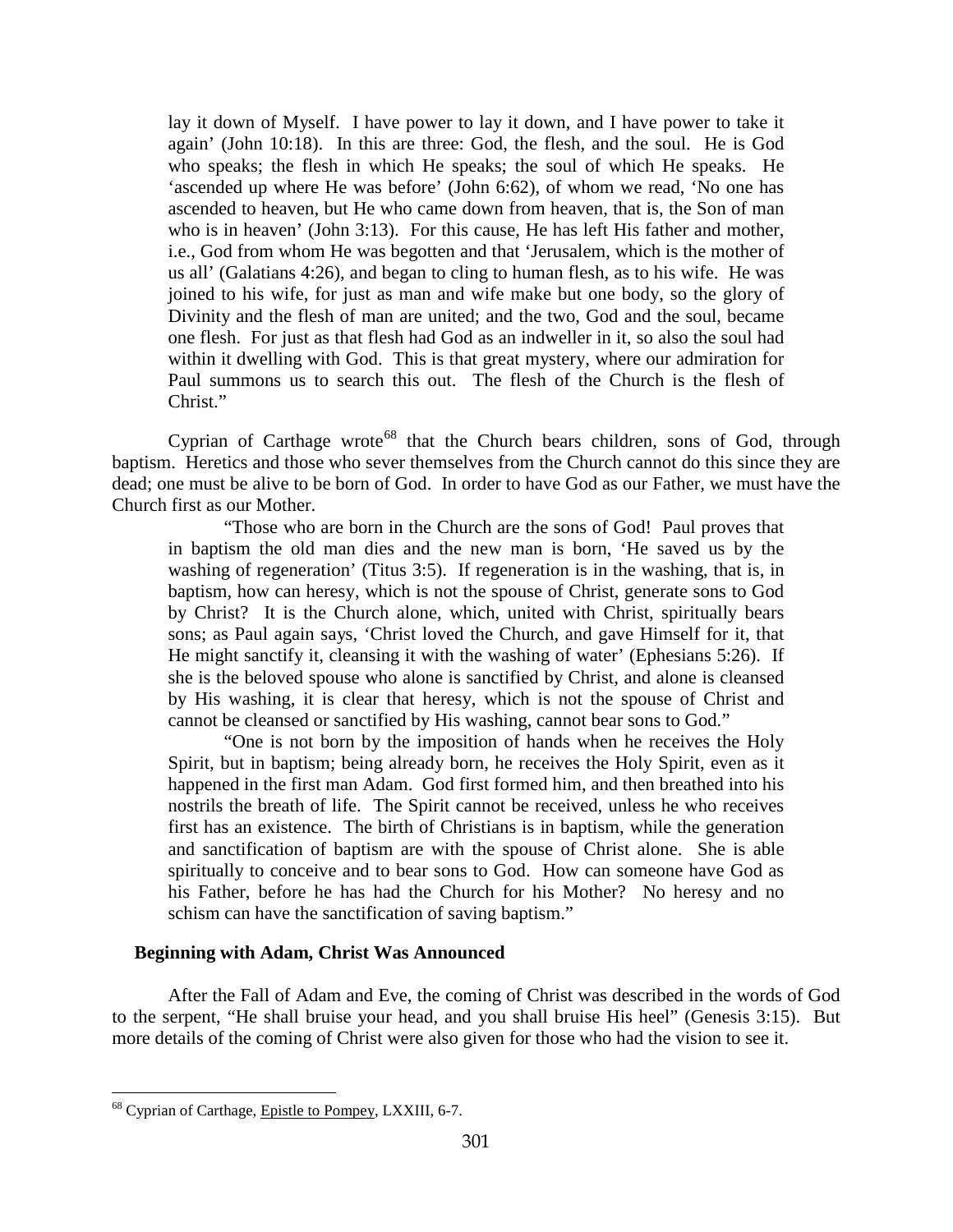After the forming of Adam out of clay, God breathed into him the breath of life. Thus Adam was created in the image of God, where his soul, which is a spiritual substance, was the part of Adam that was in the image of God. Adam's human body began to be subject to age, death and decay because of his fall into sin, but his soul doesn't die. When God took a rib out of Adam's body to form Eve, she became "bone of his bone and flesh of his flesh" (Genesis 2:23), but she had a unique and independent soul. Thus, Adam and Eve were "one flesh" since she was formed from Adam's rib. The same has been true ever since, where husband and wife are referred to as "one flesh", and they are instructed to honor their spouse as they do their own flesh (Ephesians 5:28-30). But there is more to Adam and Eve than this.

Methodius of Olympus<sup>[69](#page-42-0)</sup> noted how Paul set a much higher standard of the description of Adam and Eve than just a historical account of human succession. Instead Paul stated that the account of Adam and Eve prophesied concerning Christ and the Church.

"Paul would not vainly refer the union of the first man and woman to Christ and the Church, if the Scripture meant nothing more than what is conveyed by words and history. If the Scriptures (Genesis 2-3) refer only to the union of man and woman, why should Paul guide us into the way of the Spirit, and allegorize the history of Adam and Eve as having a reference to Christ and the Church? Adam said, 'This is now bone of my bones, and flesh of my flesh; she shall be called Woman, because she was taken out of man. Therefore, shall a man leave his father and his mother, and shall be joined to his wife; and they shall be one flesh' (Genesis 2:24). Paul does not take it according to its mere natural sense, as referring to the union of man and woman. One could explain the passage in a natural sense, and say that the Spirit is speaking only of conception and births; that the bone taken from the bones was made another human being. But Paul, referring the passage to Christ, teaches 'He that loves his wife loves himself. No man ever hated his own flesh, but nourishes and cherishes it, even as the Lord does the Church. We are members of His body, of His flesh, and of His bones. For this cause shall a man leave his father and mother, and shall be joined to his wife, and they two shall be one flesh. This is a great mystery; but I speak concerning Christ and the Church'" (Ephesians 5:32).

Methodius continued to say that Paul referred to Christ as "the last Adam", indicating a direct comparison between Adam and Christ.

"It was fitting that the Evil One should be overcome by none other than him whom he had deceived, and him whom he boasted that he held in subjection. It was not possible that sin and condemnation should be destroyed, unless that same man on whose account it had been said, 'Dust you are, and to dust you shall return' (Genesis 3:19), should be created new, and undo the sentence, which for his sake had come on everyone. That 'as in Adam' at first 'all die', even so again 'in Christ', who assumed the nature and position of Adam, should 'all be made alive' (1 Corinthians 15:22).

Methodius continued<sup>[70](#page-42-1)</sup> his comparison between Adam and Christ; in His person, His Divinity is joined to His humanity just as Adam was to Eve. Eve is like the Church who gives

<span id="page-42-1"></span><span id="page-42-0"></span><sup>69</sup> Methodius of Olympus, Banquet of the Ten Virgins, III, 1.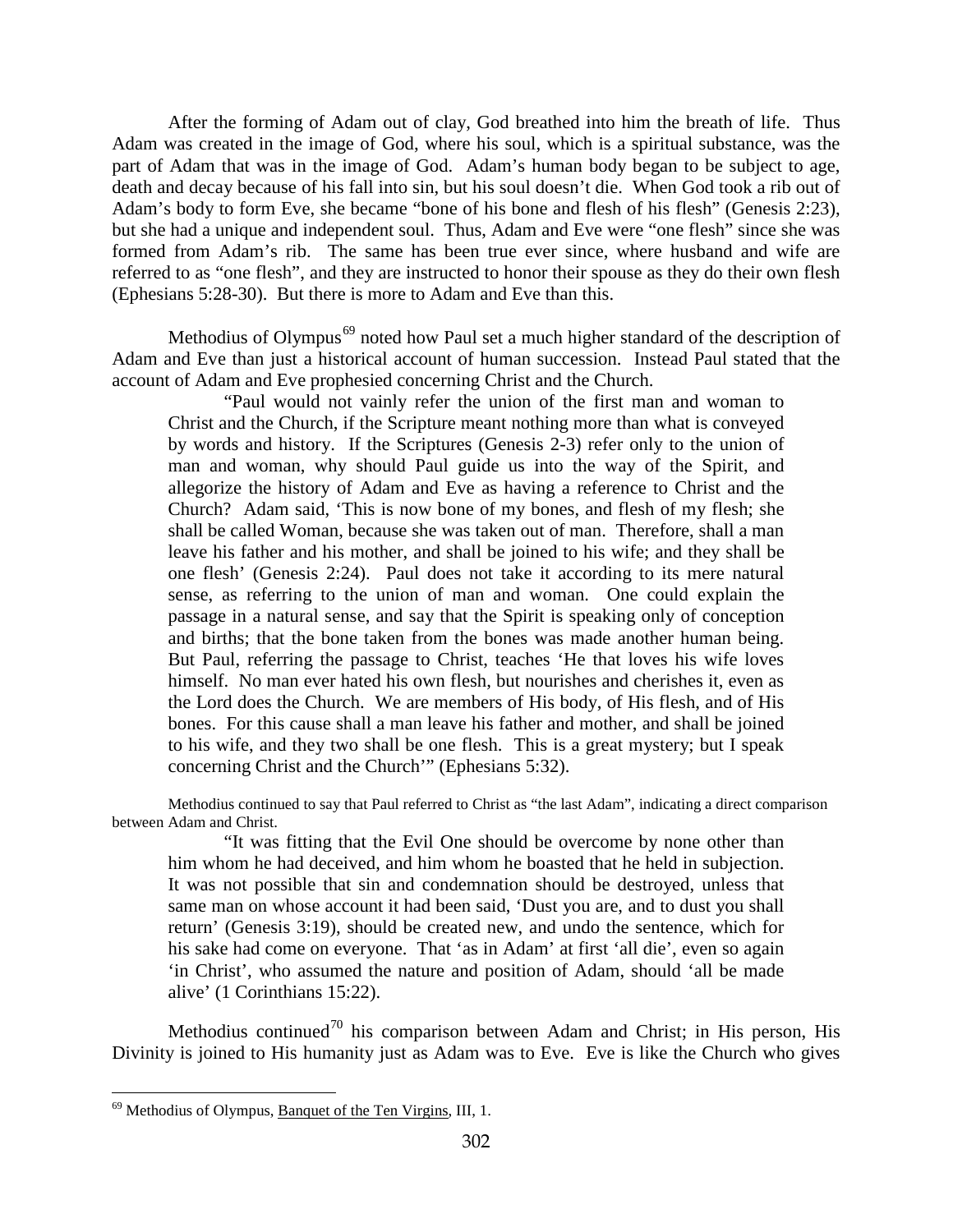birth to the spiritual seed, which is virtue. The Church "increases and multiplies" just like Eve by the union and communion of the Word in the Eucharist. The Scriptures refer to the saints as the helper and bride of Christ.

"Man had become identical with the same light which poured into him. Therefore Paul directly referred to Christ the words that had been spoken of Adam. Thus the Church is formed out of His bones and flesh. The Word, leaving His Father in heaven, came down to be 'joined to His wife' (Ephesians 5:31), endured His passion, and willingly suffered death for her, that He might present the Church to Himself glorious and blameless. He cleansed her by the laver (Ephesians 5:26-27), for receiving the spiritual and blessed seed, which is sown by Him who implants it in the depths of the mind. The seed is conceived and formed by the Church, as by a woman, so as to give birth and nourishment to virtue. In this way, the command, 'Increase and multiply' (Genesis 1:22), is duly fulfilled. The Church increases daily in greatness, beauty and multitude by the union and communion of the Word, who still comes down to us by the memorial of His passion (i.e. the Eucharist). Otherwise the Church could not conceive believers, and give them new birth by the laver of regeneration. Christ had to empty Himself for their sake, that He might be contained by them. All who are born again by the laver receive His bones and His flesh, that is, of His holiness and of His glory. He who says that the bones and flesh of Wisdom represent understanding and virtue, is correct; and that the side $7<sup>1</sup>$  is the Spirit of truth, the Comforter, of whom the illuminated $7^2$  receiving are fitly born again to incorruption."

"It is impossible for anyone to be a partaker of the Holy Spirit, and to be chosen a member of Christ, unless the Word had come. Being filled with the Spirit, and rising again from sleep with Him who was laid to sleep for his sake, we are able to receive renewal and restoration. We are rightly called the side of the Word, the sevenfold Spirit of truth (Isaiah 11:2 LXX). After Christ's incarnation and passion, God took and prepared a helper comparable to Him (Genesis 2:18 OSB LXX); that is, the souls which are betrothed and given in marriage to Him. The Scriptures frequently call the assembly and mass of believers by the name of the Church. Those who embrace the truth clearly, being delivered from the evils of the flesh, become, on account of their perfect purification and faith, a Church and helper of Christ, betrothed and given in marriage to Him as a virgin (2 Corinthians 11:2). Receiving the pure and genuine seed of His teaching, they cooperate with Him, helping in preaching for the salvation of others. Those who are still imperfect, beginning their lessons, are born to salvation, and shaped, as by mothers, by those who are more perfect, until they are brought forth and regenerated to the greatness and beauty of virtue. These, in their turn making progress, having become a Church, assist in laboring for the birth and nurture of other children, accomplishing in the receptacle of the soul, as in a womb, the blameless will of the Word."

<span id="page-43-1"></span><span id="page-43-0"></span>

<sup>&</sup>lt;sup>70</sup> Methodius of Olympus, <u>Banquet of the Ten Virgins</u>, III, 8.<br><sup>71</sup> Or rib, like Eve was created from Adam's rib (Genesis 2:22)<br><sup>72</sup> The tern "illuminated" or the "newly illuminated" is commonly used among the Greek Fat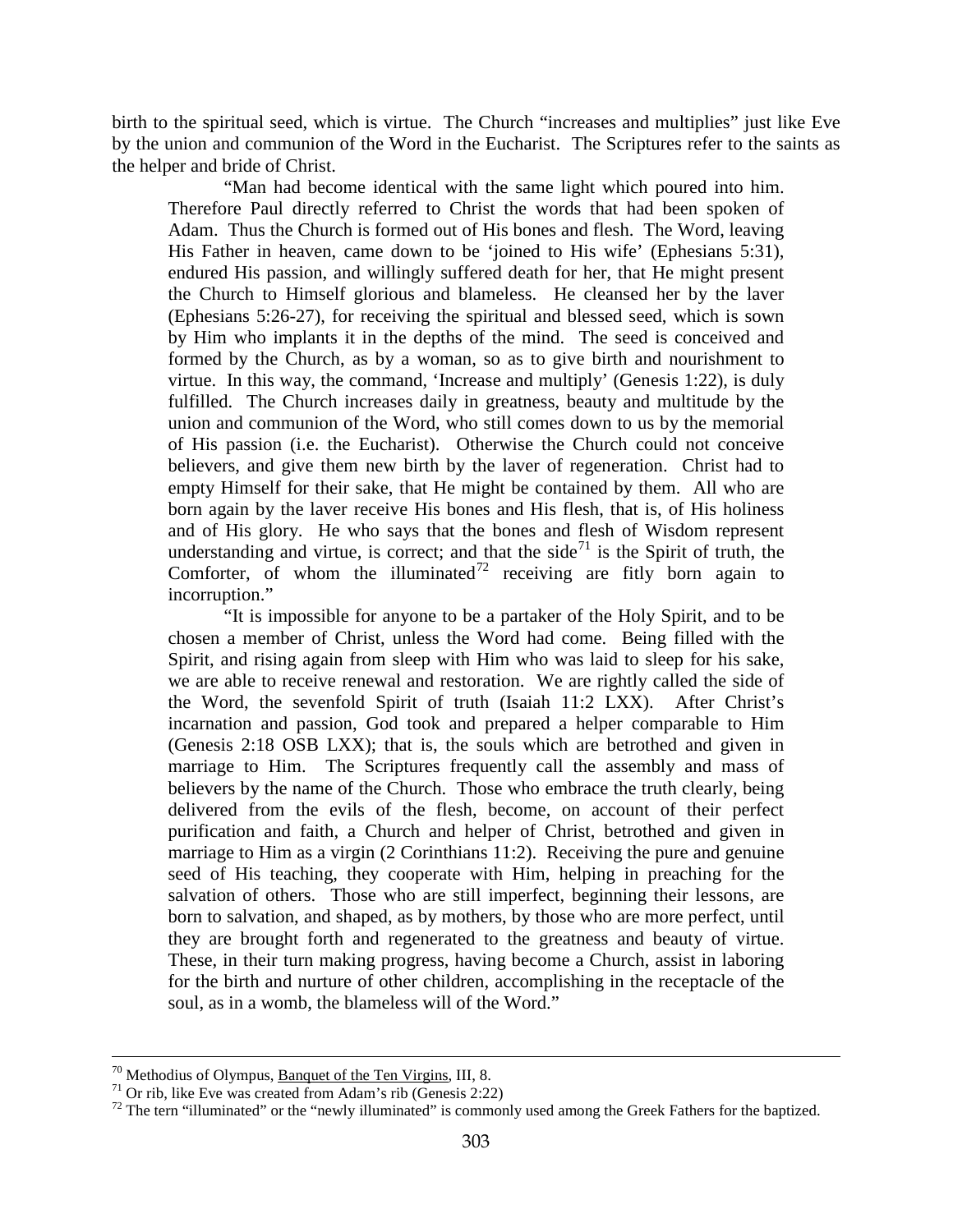Leo the Great described<sup>[73](#page-44-0)</sup> the Great Mystery of Christ and the Church as being introduced to Adam and Eve as two in one flesh. Other fathers of the Church also described<sup>[74](#page-44-1)</sup> this.

"Whosoever doesn't confess the human body in Christ, must know that he is unworthy of the mystery of the Incarnation, and has no share in that sacred union of which Paul speaks, 'For we are His members, of His flesh and of His bones. For this cause a man shall leave father and mother and shall be joined to his wife, and there shall be two in one flesh' (Ephesians 5:30-31). Explaining what was meant by this, he added, 'This mystery is great, but I speak in respect of Christ and the Church' (Ephesians 5:32). Therefore, from the beginning of the human race, Christ is announced to all men as coming in the flesh. In which, 'there shall be two in one flesh'; there are undoubtedly two, God and man, Christ and the Church, which issued from the Bridegroom's flesh, when it received the mystery of redemption and regeneration, water and blood flowing from the side of the Crucified. The condition of a new creature, which at baptism puts off not the covering of true flesh but the taint of the old condemnation, is this: a man is made the body of Christ, because Christ also is the body of a man."

#### **Christ Has Sanctified the Church**

Paul stated, "Husbands, love your wives, just as Christ also loved the church and gave Himself for her, that He might sanctify and cleanse her with the washing of water by the word, that He might present her to Himself a glorious church, not having spot or wrinkle or any such thing, but that she should be holy and without blemish. So husbands ought to love their own wives as their own bodies; he who loves his wife loves himself" (Ephesians 5:35-38). What is this sanctifying and cleansing all about?

Just prior to the Crucifixion, Jesus said that He sanctified Himself (John 17:19). If He was already the Holy God, why did He need to sanctify Himself? In the Old Testament, anything offered as a sacrifice to the Lord was automatically holy, meaning it was sanctified. If it was set aside for God, it was holy; since Jesus was setting aside His human body as a sacrifice, He was "sanctifying" His human body. In the Old Testament, sheep and other animals were set aside for sacrifice; now it is our human bodies that are set aside. As Paul said, "Present your bodies as a living sacrifice" (Romans 12:1). The Psalmist said, "We were counted as sheep for the slaughter" (Psalm 44:22). Jesus said, referring to His disciples, "That they may be sanctified by Your truth" (John 17:19), thus making them an offering also.

Since sanctification meant being holy, one could not be holy and still touch unclean things, like idols, prostitutes and dead bodies. In the New Testament, unclean things have been extended<sup>[75](#page-44-2)</sup> to include greed, covetousness, heresy, etc.

<span id="page-44-1"></span><span id="page-44-0"></span><sup>&</sup>lt;sup>73</sup> Leo the Great, <u>Letter to the Clergy of Constantinople</u>, LIX, 4.<br><sup>74</sup> Tertullian, <u>A Treatise on the Soul</u>, I, ix, 11, 21; <u>On Monogamy</u>, IV, vi, 5; <u>On Fasting</u>, IV, viii, 3.<br><sup>75</sup> See for example Ephesians 5:5, 1 Co

<span id="page-44-2"></span>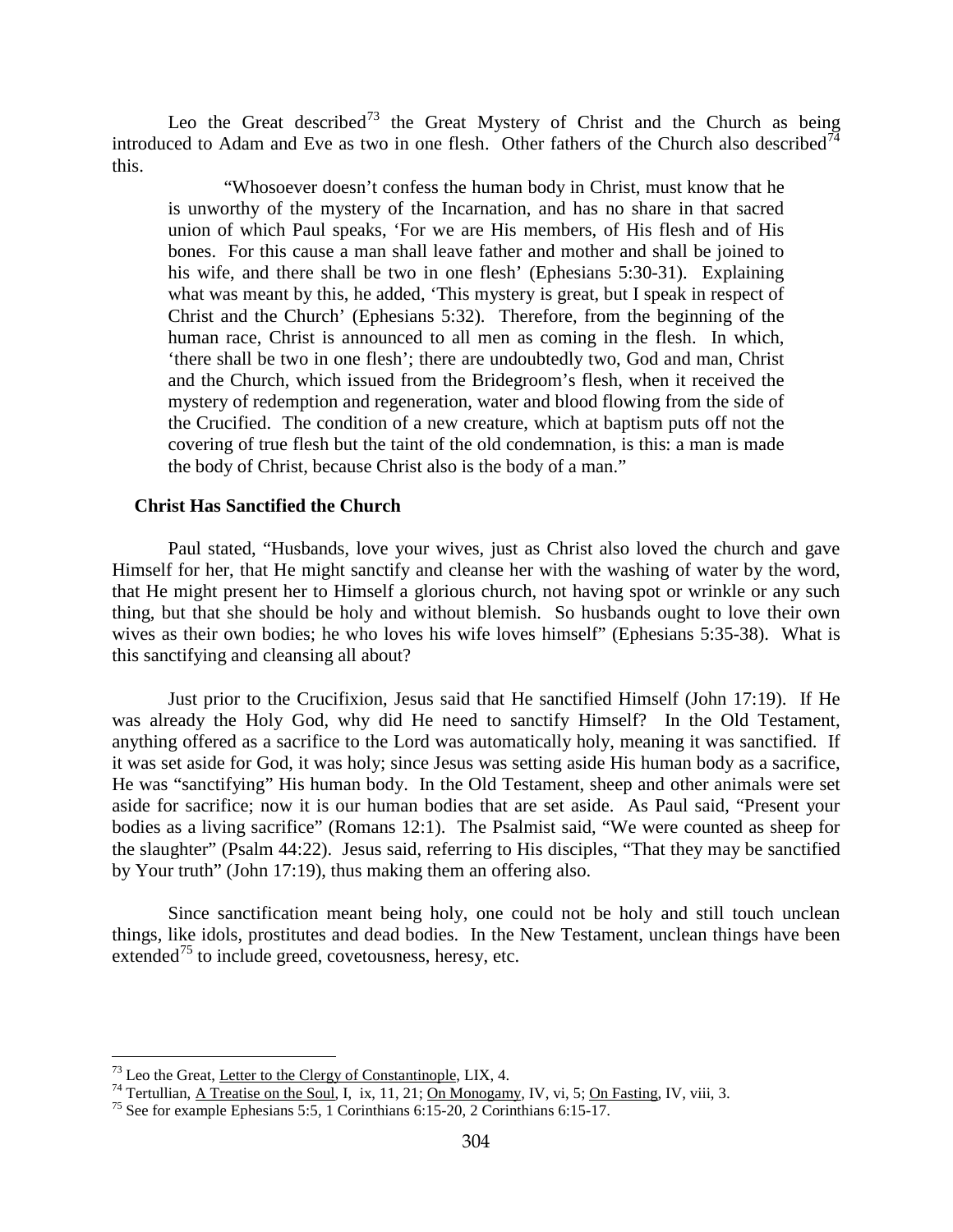John Chrysostom noted<sup>[76](#page-45-0)</sup> that the Lord promised that we would be His sons and daughters (2 Corinthians 6:18). In order to maintain this relationship, cleansing of body and soul is needed.

"We are temples of God, sons and daughters, have Him indwelling and walking in us, His people, with Him for our God and Father. Therefore, 'Let us cleanse ourselves from all defilement of flesh and spirit' (2 Corinthians 7:1). Let us not touch unclean things, for this is cleansing of the flesh; let us not touch things which defile the soul, for this is cleansing of the spirit. Yet he is not content with this only, but adds, 'Perfecting holiness in the fear of God'. To avoid touching the unclean thing does not make one clean, but there needs to be something else besides in order for us to become holy: earnestness, heedfulness, piety. Paul well said, 'In the fear of God'. It is possible to perfect chasteness, not in the fear of God but for vainglory."

Leo the Great described<sup>[77](#page-45-1)</sup> how Christ sanctified the Church at the Crucifixion. He had a secret design and restrained His power in order to destroy death and the author of death.

"Paul says the Father 'did not spare His own Son, but delivered Him up for us all' (Romans 8:32); again, he says, 'For Christ loved the Church, and gave Himself up for her, that He might sanctify it' (Ephesians 5:25-26). The giving up of the Lord to His Passion was as much of the Father's as of His own will, so that not only did the Father 'forsake' Him, but He also abandoned Himself in a certain sense in voluntary withdrawal. The might of the Crucified restrained itself from those wicked men, and in order to make use of a secret design, He refused to make use of His open power. How would He, who had come to destroy death and the author of death by His Passion, have saved sinners, if he had resisted His persecutors? The Jews believed that Jesus had been forsaken by God, against Whom they had been able to commit such unholy cruelty. Not understanding the mystery of His wondrous endurance, they said in blasphemous mockery, 'He saved others, Himself He cannot save. If He is the King of Israel, let Him come down from the cross, and we will believe Him' (Matthew 27:42). O foolish scribes and wicked priests, the Savior's power was not to be displayed at your blind will; the Redemption of mankind was not to be delayed in obedience to blasphemers' evil tongues. If you had wished to recognize the Godhead of the Son of God, you could have observed His numberless works."

Cyril of Jerusalem stated<sup>[78](#page-45-2)</sup> that the partaking of Christ's Body and Blood is the means by which we are sanctified, both soul and body. By doing this we become partakers of the Divine Nature. There is the Bread of Heaven and the Cup of Salvation; the bread corresponds to our body; the Word to our soul. This is the Table prepared before me, and my head is anointed with the oil of the Holy Chrism.

"With full assurance let us partake as of the Body and Blood of Christ. In the figure of Bread is given to you His Body, and in the figure of Wine His Blood; by partaking of the Body and Blood of Christ, you are made of the same body and

<span id="page-45-0"></span><sup>&</sup>lt;sup>76</sup> John Chrysostom, <u>Homilies on 2 Corinthians</u>, XIII, 1.<br><sup>77</sup> Leo the Great, <u>Sermon for Holy Wednesday</u>, LXVIII, 1.<br><sup>78</sup> Cyril of Jerusalem, <u>Catechetical Lectures</u>, XXII, 3-9.

<span id="page-45-2"></span><span id="page-45-1"></span>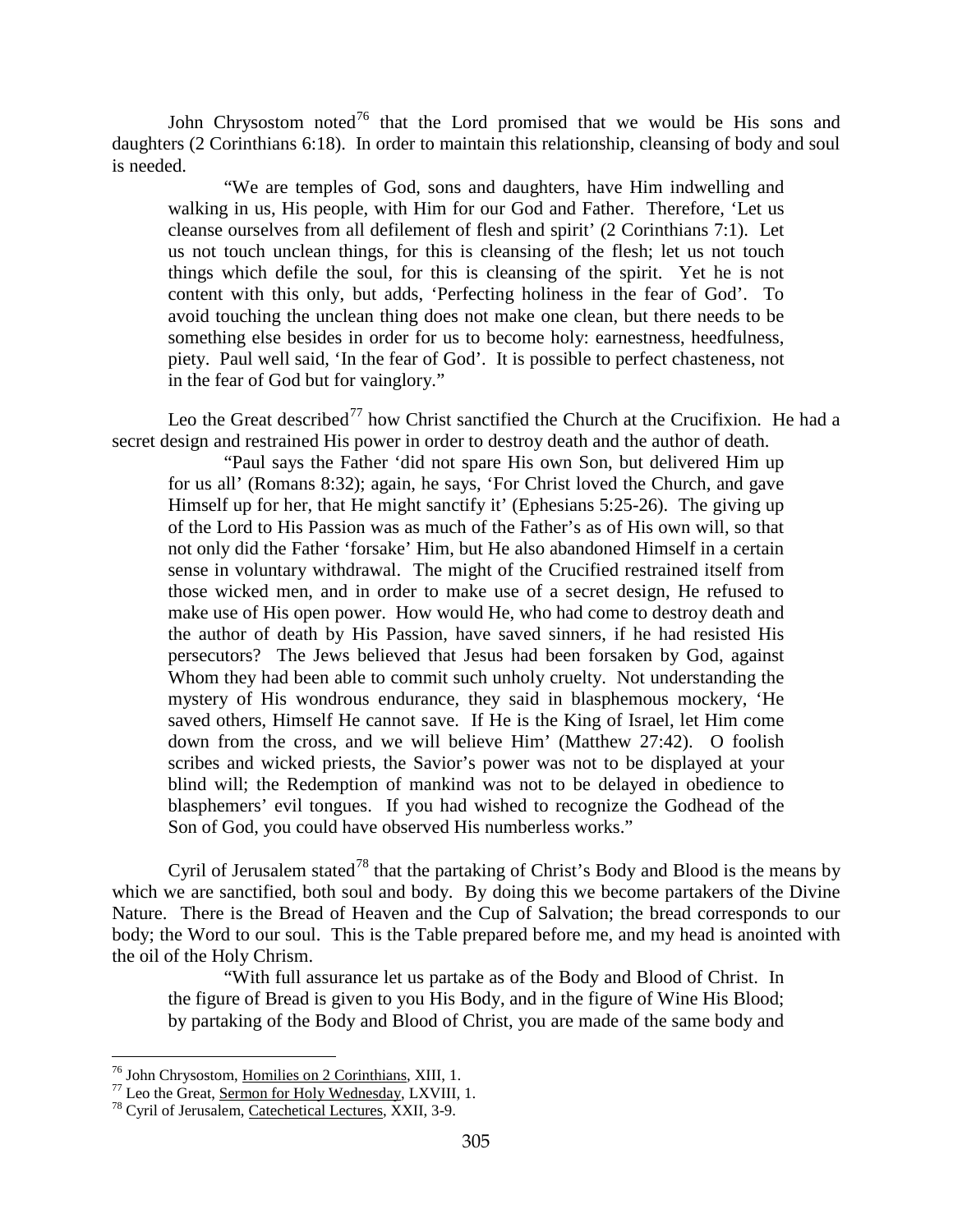the same blood with Him. Thus we come to bear Christ in us, because His Body and Blood are distributed through our members; thus it is that we became 'partakers of the divine nature'" (2 Peter 1:4).

"Christ said, 'Unless you eat My flesh and drink My blood, you have no life in you' (John 6:53). They did not hear His saying in a spiritual sense and were offended; they left, supposing that He was inviting them to eat human flesh."

"In the Old Testament, there was showbread; but this has come to an end. In the New Testament, there is Bread of heaven, and a Cup of salvation, sanctifying soul and body; as the Bread corresponds to our body, so is the Word appropriate to our soul."

"Do not consider the Bread and the Wine as bare elements; they are, according to the Lord's declaration, the Body and Blood of Christ. Even though sense suggests this to you, yet let faith establish you. Don't judge the matter from the taste; from faith be fully assured without misgiving that the Body and Blood of Christ have been granted to you."

"David will advise you about what this means, 'You have prepared a table before me in the presence of them that afflict me' (Psalm 23:5 LXX). What he says is to this effect: Before Your coming, the evil spirits prepared a table for men, polluted and defiled and full of demonic influence. But since Your coming. O Lord, 'You have prepared a table before me'. When the man says to God, 'You have prepared before me a table', what other does he indicate but that mystical and spiritual Table, which God has prepared for us contrary to and in opposition to the evil spirits? The former had communion with demons, but this, with God. When David said, 'You have anointed my head with oil' (Psalm 23:5), it was with oil that He anointed your head upon your forehead, for the seal which you have of God. You have been made 'the engraving of the signet, 'Holiness of the Lord' (Exodus 28:36 LXX). And 'your cup cheers me like the best wine' (Psalm 23:5 LXX). You see that cup here spoken of, which Jesus took in His hands, and gave thanks, and said, 'This is My blood, which is shed far many for the remission of sins".

"Solomon hinted at this grace, 'Come here, eat your bread<sup>[79](#page-46-0)</sup> with joy, and drink your wine<sup>[80](#page-46-1)</sup> with a merry heart; and let not oil be lacking  $81$  on your head; and let your garments be always white, for the Lord has favorably accepted your works' (Ecclesiastes 9:7-8 LXX). Before you came to Baptism, your works were 'vanity of vanities' (Ecclesiastes 1:2, 12:8). But now, having put off your old garments, and put on those which are spiritually white, you must be continually robed in white. Of course, we don't mean that you always have to wear white clothing; but you must be clad in the garments that are truly white, shining and spiritual, that you may say with the blessed Isaiah, "Let my soul rejoice in the Lord, for He has clothed me with the robe of salvation, and the garment of joy. He has put a mitre on me as a bridegroom; He adorned me with ornaments as a bride'" (Isaiah 61:10 LXX).

<span id="page-46-1"></span><span id="page-46-0"></span><sup>&</sup>lt;sup>79</sup> That is, the spiritual bread. Come here, he calls with the call to salvation and blessing. <sup>80</sup> That is, the spiritual wine. <sup>81</sup> Cyril states that He alludes even to the mystic Chrism.

<span id="page-46-2"></span>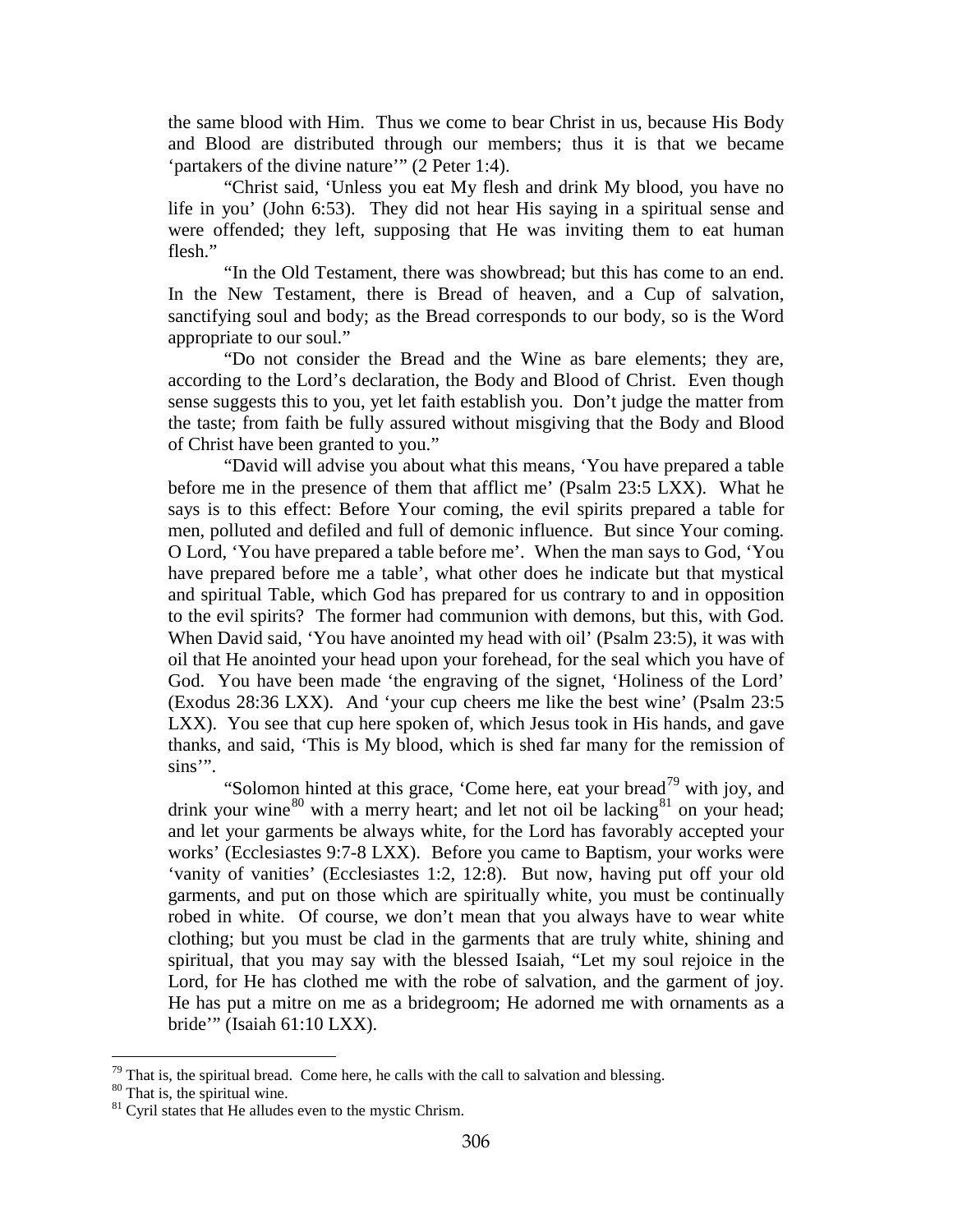"Learn these things, and be fully assured that what seems to be bread is not bread, though it tastes like it, but it is the Body of Christ. What seems to be wine is not wine, though it tastes like it, but the Blood of Christ. Of this David sang of old, 'And bread strengthens man's heart, to make his face cheerful with oil' (Psalm 104:15 LXX). It 'strengthens your heart' as you partaking of it as spiritual, and 'makes the face of your soul to shine'. Having this unveiled with a pure conscience, may you 'reflect as a mirror the glory of the Lord, and proceed from glory to glory" (2 Corinthians 3:18).

### **Husbands Need to Sanctify Their Wives**

A good marriage means servitude and dedication to holiness, husband to wife and vice versa, where each considers the other as better than himself/herself (Philippians 2:3). A bad marriage is one in which husband and wife cannot sanctify, but only mutually destroy each other.

Just as Christ sanctified His disciples, husbands are directed to pay attention to presenting their wives holy and without blemish (Ephesians 5:27) and giving himself up in order to accomplish this (Ephesians 5:25). Wives are instructed to be willing to receive this holiness; that is to submit to their husband's efforts (Ephesians 5:22-24), just as the Church submits to Christ. Thus both husband and wife have roles to play in this life that are analogous to the relationship of Christ with the Church. These roles are confined to this present age, however.

To see this, consider the question posed to Jesus by the Sadducees and Jesus' answer: they posed a situation where one woman was widowed six times and remarried six times. Therefore, they asked, whose wife would she be in the Resurrection (Luke 20:28-33)? Jesus replied that in the Resurrection, people do not marry but "are equal to the angels and are sons of God, being sons of the Resurrection" (Luke 20:35-36). In the Body of Christ, Paul wrote that, "There is neither Jew nor Greek; there is neither slave nor free; there is neither male or female; for you are all one in Christ" (Galatians 3:28).

Part of the mystery of the roles we play as husband and wife can be thought of as a instruction for the benefit of our children, our neighbors and the world. Husbands demonstrate how Christ treats the Church by how they treat their wives; and, by doing so, husbands also teach their wives how to love the Lord – thus sanctifying, cleansing and presenting her holy. Wives demonstrate how the Church responds to Christ by how they respond to their husbands; and, by doing so, wives also teach their husbands how to be obedient to the Will of God in everything. Even atheists, who are faithful to their spouses, demonstrate this to themselves in some way! Many people lose sight of this today and see only that their spouse isn't perfect; therefore they feel a need to assume their spouse's role, women becoming manlier and men becoming more effeminate. In contrast to this, the Orthodox wedding includes a crowning, where the crowns the bride and groom receive represent martyrs' crowns to signify their life toward each other. This will not be necessary in the Resurrection; one will not need to teach anyone about knowing the Lord, "For they shall all know Me from the least of them to the greatest of them" (Jeremiah 31:34).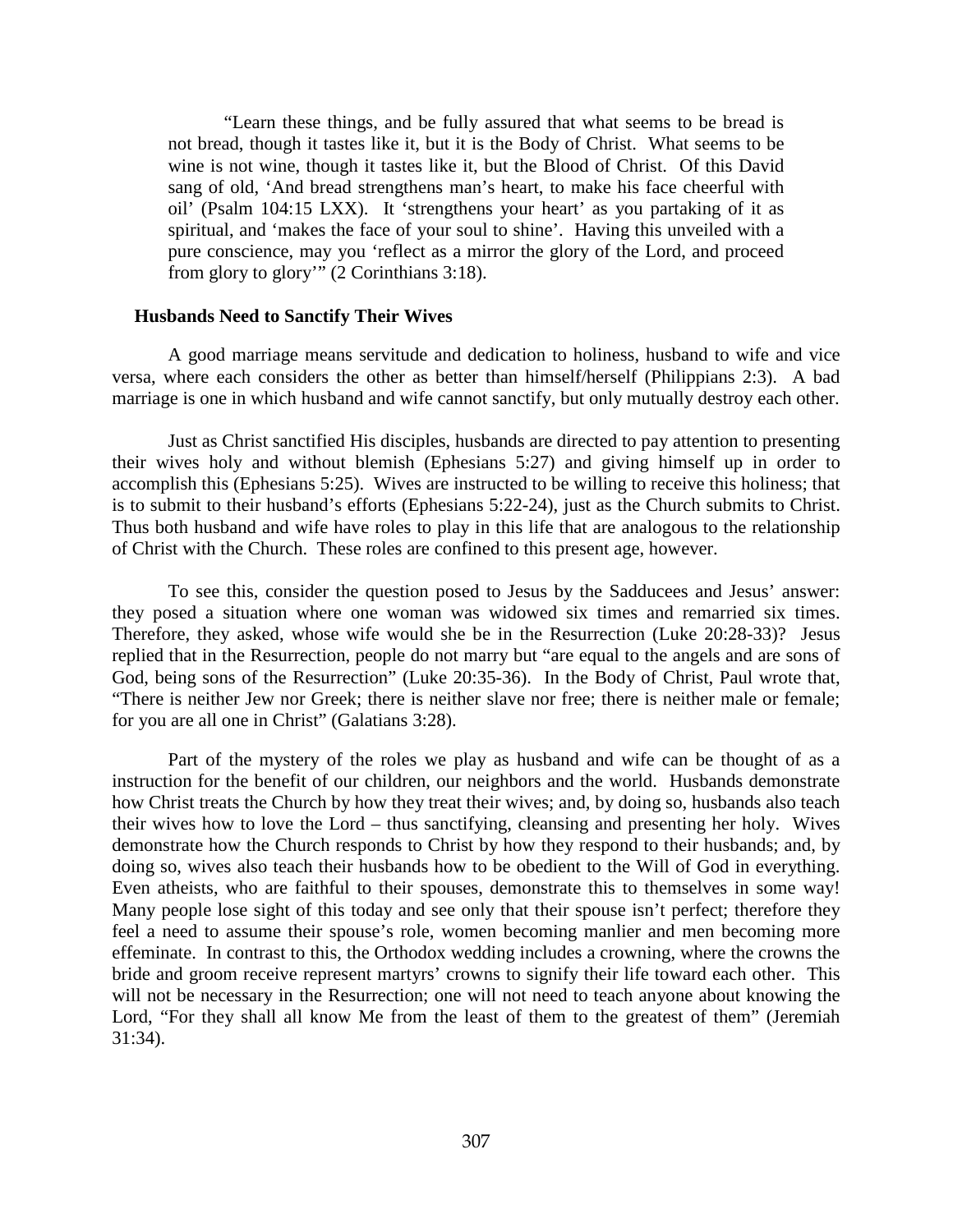John Chrysostom encouraged<sup>[82](#page-48-0)</sup> his people to sanctify their wives by seeking beauty of soul in her, not just beauty in appearance. Everyone has spots, wrinkles and blemishes on their soul; these are the things that matter and the things that God sees. We should encourage affection, modesty and gentleness, which make up true beauty of soul.

"Don't turn your back on your wife because of some deformity. Listen to the Scripture, 'The bee is small among flying creatures, but her product is the best of sweet things' (Ecclesiasticus 11:3). Your wife is of God's fashioning; when you criticize her, you criticize Him that made her. What can a woman do for her beauty? Praise, hatred and love based on personal beauty belong to immoral souls. Seek beauty of soul and imitate the Bridegroom of the Church. Outward beauty is full of conceit and great license, and throws men into jealousy; it often makes you suspect monstrous things. There may be pleasure for the first or second month; perhaps for at most the first year, but then no longer; familiarity diminishes it. Meanwhile the evils which came from the beauty last: the pride, folly, contempt. The love that began on just grounds still continues ardent, since its object is beauty of soul and not of body."

"Let us seek in a wife: affection, modesty, gentleness; these are the characteristics of beauty. Loveliness of person let us not seek, nor scold her on the points over which she has no power. Rather, let us not scold at all, since this is rudeness, nor let us be impatient. Do you notice how many, after living with beautiful wives, have ended their lives pitifully, and how many, who have lived with those of no great beauty, have run on to extreme old age with great enjoyment? Let us wipe off the 'spot' that is within, smooth the 'wrinkles' that are within, do away with the 'blemishes' that are on the soul. Such is the beauty God requires. Let us make her beautiful in God's sight, not in our own. Let us not look for wealth or that high-birth which is outward, but for that true nobility which is in the soul. Let no one endure to get rich by a wife; for such riches are ugly. 'They that desire to be rich fall into a temptation and a snare, and into many foolish and harmful lusts, which drown men in destruction and perdition' (1 Timothy 6:9). Don't seek in your wife abundance of wealth, and you shall find everything else go well. Who overlooks the most important things to acquire those which are of little value? If we have a son, we sometimes concern ourselves not how he may be made virtuous, but how we may get a rich wife; not how he may be well-mannered, but well-moneyed. We think like a businessman; we inquire not how we may be free of sin, but how we may acquire the most profit. Everything has become money; thus everything is corrupted and ruined, because that passion possesses us."

Gregory the Theologian opposed<sup>[83](#page-48-1)</sup> one standard for men and another one for women; if they are one flesh, they should have equal honor. However, the wife should reverence Christ through her husband and the husband should honor the Church through his wife.

"If you inquire into the matter: the woman sinned, and so did Adam. The serpent deceived them both; and one was not found to be the stronger and the other the weaker. Do you consider one better? Christ saves both by His Passion.

<span id="page-48-0"></span> $82$  John Chrysostom, Homilies on Ephesians, XX, vv. 26-27.

<span id="page-48-1"></span><sup>83</sup> Gregory Nazianzen, Oration on the Words of Matthew 19:1, XXXVII, 7.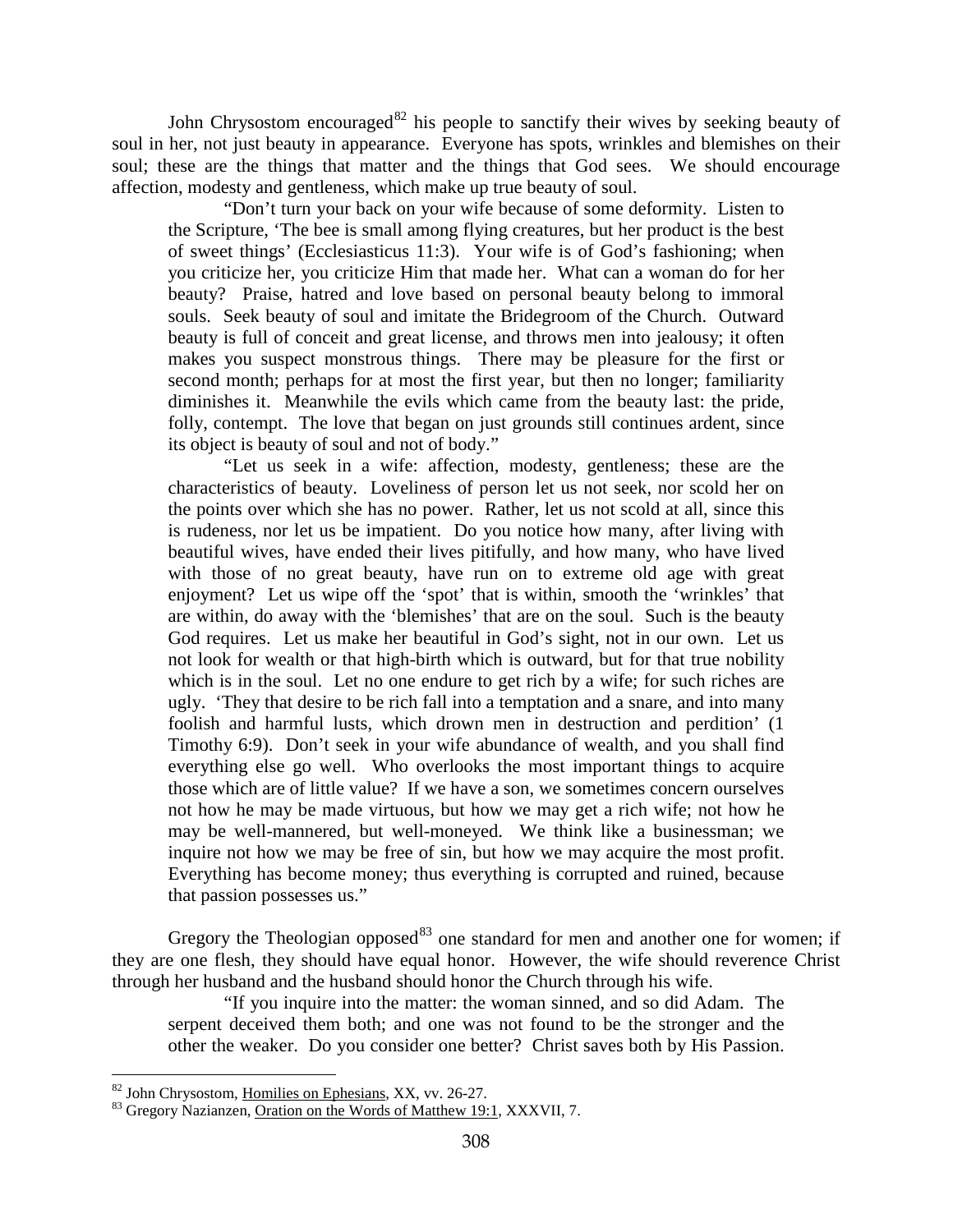Was He made flesh for the man only? He was also made flesh for the woman. Did He die for the man only? The woman also is saved by His death. He is called of the seed of David; do you think that the man is honored by this? He is also born of a Virgin, and this is on the woman's side. 'The two', He says, 'shall be one flesh' (Ephesians 5:31); so let the one flesh have equal honor. Paul legislates for chastity by His example. 'This Sacrament is great', he says, 'but I speak concerning Christ and the Church' (Ephesians 5:32). It is well for the wife to reverence Christ through her husband; and it is well for the husband to honor the Church through his wife. 'Let the wife', he says, 'see that she respects her husband', for so she does Christ; but also he asks the husband to cherish his wife (Ephesians 5:33), for so Christ does the Church."

John Chrysostom gave  $84$  some advice on how to maintain a loving household. If we despise money, look primarily to excellence of soul and keep the respect of God before us, we will be thoughtful and considerate of everyone around us.

"Let us be very thoughtful both for our wives, children, and servants; knowing that we shall be establishing an easy government for ourselves, and make our relationship with them gentle and lenient. Say, 'Here am I, and the children whom the Lord has given me' (Isaiah 8:18). If the husband commands respect, and the head is honorable, then the rest of the body will sustain no violence. Paul states accurately the wife's and the husband's fitting behavior; he charges her to respect him as the head, and him to love her as a wife; but how can these things be? That they ought to be, he has proved. They will be so (1) if we despise money, (2) if we look to one thing only, excellence of soul, and (3) if we keep the respect of God before our eyes. What Paul says to servants, 'Whatever any man does, whether it be good or evil, the same shall he receive from the Lord' (Ephesians 6:8); this is also the case here in husband-wife relations. Love her therefore not for her sake so much as for Christ's sake. This Paul intimates, in saying, 'as unto the Lord' (Ephesians 6:7). Do everything, as in obedience to the Lord, and as doing everything for His sake. Don't believe anyone who slanders the husband to his wife. Let the husband not believe anything at random against his wife, nor let the wife be overly inquisitive about her husband's going in and out. Let the husband not ever render himself worthy of any suspicion."

Chrysostom also compared  $85$  the state of the Church as the bride of Christ when He came to take her as His wife. Her surpassing ugliness and impurity were far greater than any man would accept for a wife; yet Christ came for her as if she were wonderfully beautiful.

"Whatever kind of wife men shall take, no one could take such a bride as the Church, when Christ took her. No bride could be so far removed from a man as the Church was from Christ; yet He did not loathe her for her surpassing deformity. Paul described her deformity, 'You were once darkness' (Ephesians 5:8). Note the blackness of her hue; what is blacker than darkness? Look also at her boldness, 'living in malice and envy' (Titus 3:3). Look again at her impurity, 'disobedient, foolish'. Though her blemishes were extensive, yet He gave

<span id="page-49-0"></span> $84$  John Chrysostom, Homilies on Ephesians, XX, v. 33.

<span id="page-49-1"></span><sup>&</sup>lt;sup>85</sup> John Chrysostom, Homilies on Ephesians, XX, v. 26.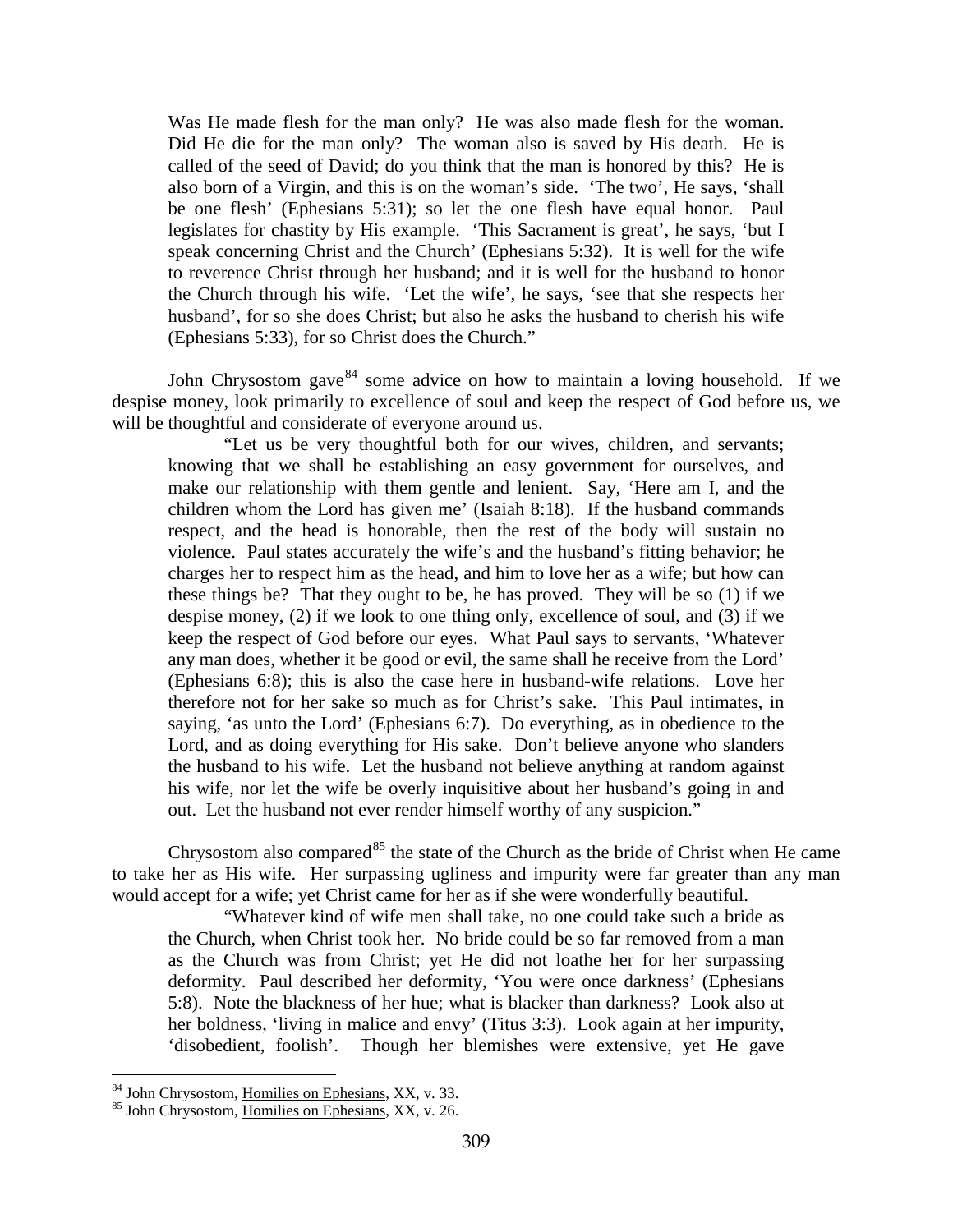Himself up for her in her deformity, as for one in the bloom of youth, dearly loved, and of wonderful beauty. In admiration of this Paul said, 'Scarcely for a righteous man will one die' (Romans 5:7); and again, 'in that while we were still sinners, Christ died for us' (Romans 5:8). In spite of this, He took her, arrayed her in beauty, washed her, and didn't refuse to give Himself for her."

## **Members of His Body**

Paul addressed<sup>[86](#page-50-0)</sup> the Christians in Corinth to assure them that no one was unimportant and insignificant. Just like the human body, all parts of the body serve some purpose; the body is not the same without all its members. A single member of the human body or even a group of members can't make a normal human body; similarly the Church. This body of the Church is called by the Name of its head: i.e. Christ.

"Paul was struggling to prove that in the Church, no one was unneeded; this was calculated to refresh the weak by the example of the body. Nothing so consoles the person of small spirit and inferior gifts, or so persuades him to be content, as being convinced that he has his role. Therefore Paul made this point, 'the body is one and has many members'".

"For none of the members by themselves can make a body, but each is alike deficient. There is need of a coming together. The eye is as much a part of the body as is the foot in regard to its being a member and constituting a body; there is no difference in this respect."

"Paul added, 'the members of that one body, being many, are one body, so also *is* Christ (1 Corinthians 12:12)', when he might have said, 'the many are one body, so also is the Church'. Although this was what naturally followed, he does not say it but instead of it places the name of Christ, elevating the reasoning and appealing more to the hearer's reverence. His meaning is this: 'As the body and the head are one man, so he said that the Church and Christ are one'. Therefore he placed Christ instead of the Church, giving that Name to His body".

John of Damascus defined  $87$  the Eucharist as the first-fruits of that future bread, which is life-giving spirit. We all become one body of Christ and members of one another through it.

"The bread of the Eucharist is the first-fruits of the future bread which is necessary for existence. It is thus fitting to speak so of the Lord's body; for the Lord's flesh is life-giving spirit because it was conceived of the life-giving Spirit. What is born of the Spirit is spirit. But I do not say this to take away the nature of the body, but I wish to make clear its life-giving and divine power. But if some persons called the bread and the wine antitypes of the body and blood of the Lord, as did the divinely inspired Basil, they said so not after the consecration but before the consecration, so calling the offering itself.

Participation is spoken of; for through it we partake of the Divinity of Jesus. Communion, too, is spoken of, and it is an actual communion, because through it we have communion with Christ and share in His flesh and His Divinity. We have communion and are united with one another through it. Since

<span id="page-50-0"></span><sup>&</sup>lt;sup>86</sup> John Chrysostom, Homilies on 1 Corinthians, XXX, 1.

<span id="page-50-1"></span><sup>&</sup>lt;sup>87</sup> John of Damascus, Exposition of the Orthodox Faith, IV, 13.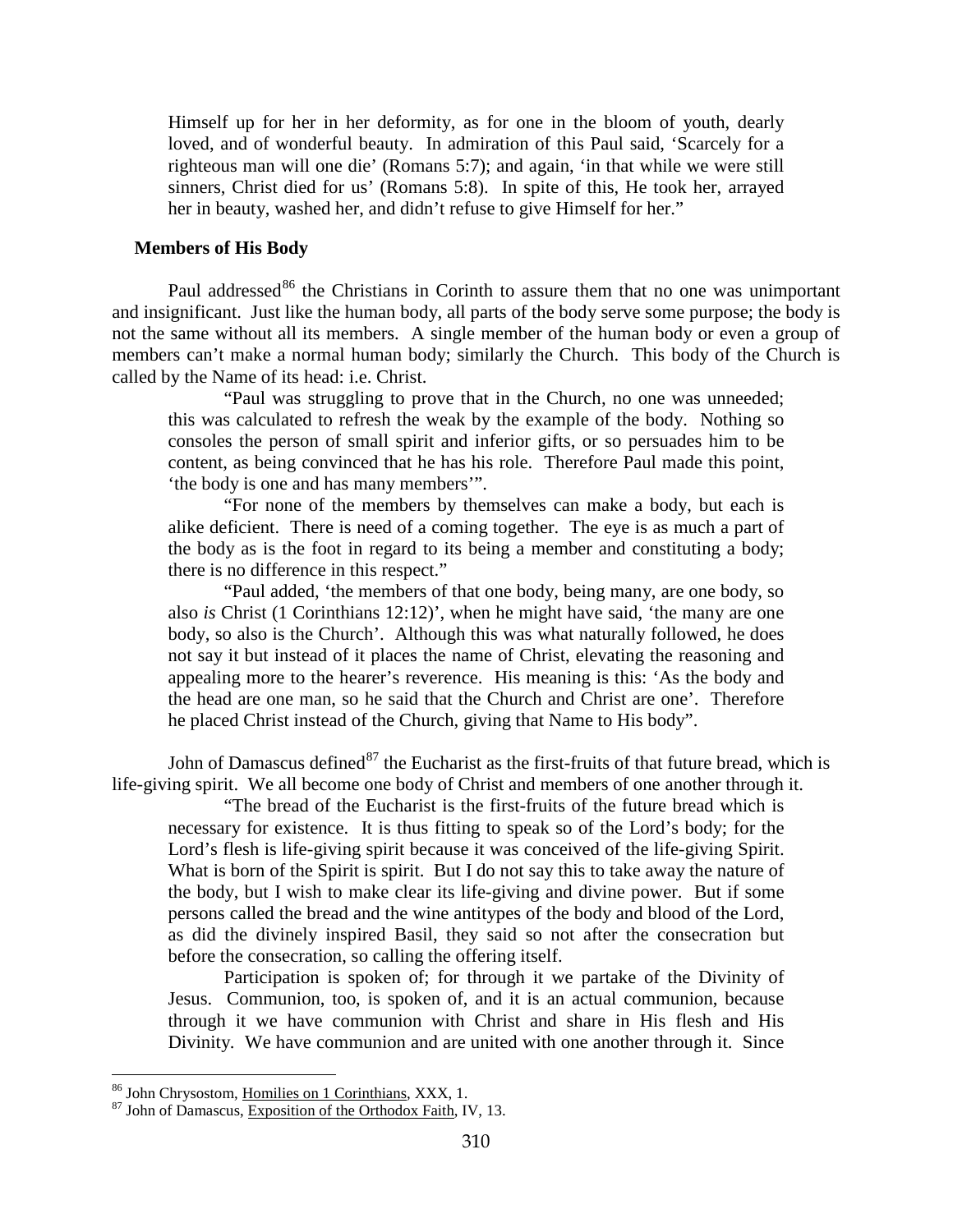we partake of one bread, we all become one body of Christ and one blood, and members of one another."

John Chrysostom came out<sup>[88](#page-51-0)</sup> really hard against anything that disturbs the members of Christ. Marriage to an idolater is better than a marriage with adultery present; it is impossible for an adulterer to enter the Kingdom of Heaven. It is not just the husband and wife involved; the adulterer joins Christ to the harlot. Chrysostom asked adulterers not even to come to Church, since they would pollute the Church.

"Paul exhorts, 'Follow peace with all men, and holiness, without which no man shall see the Lord' (Hebrews 12:14). By 'holiness', he means chastity, so that each man ought to be content with his own wife, and not have to do with any other woman; for it is impossible that one not so contented should be saved. He will perish even though he has ten thousand right actions, since with adultery it is impossible to enter into the kingdom of heaven. Christ said concerning these, 'Their worm shall not die, and the fire shall not be quenched' (Mark 9:44-48). He can have no pardon, who after possessing the comfort of a wife, then acts shamelessly towards another woman. If many abstain even from their wives during a season of fast or prayer (1 Corinthians 7:4), how great a fire does he heap up for himself who is not even content with his wife, but pursues another. If it is not permitted one who has put away his own wife to be joined with another, (for this is adultery,) how great evil does he commit who, while his wife is in his house, brings in another. Let no one allow this illness to dwell in his soul; let him tear it up by the root. He does not so much wrong his wife as himself. So grievous and unpardonable is this offense, that if a woman separates herself from a husband who is an idolater without his consent, God punishes her; but if she separates herself from a fornicator, not so. 'If any faithful woman has a husband that doesn't believe, if he is pleased to dwell with her, let her not divorce him' (1 Corinthians 7:13). Not so concerning a harlot! 'If any man puts away his wife, except for the cause of fornication, he causes her to commit adultery' (Matthew 5:32). If the coming together makes one body, he who comes together with a harlot must become one body with her. How then shall the modest woman, being a member of Christ, receive such a one, or how shall she join to herself the member of an harlot? Observe how the one (fornication) is worse than the other (idolatry). The woman who dwells with an unbeliever is not impure; 'for the unbelieving husband is sanctified by the wife' (1 Corinthians 7:14). Not so with the harlot! 'Shall I then make the members of Christ the members of an harlot?' (1 Corinthians 6:15) In the one case sanctification remains, and is not removed though the unbeliever dwells with his wife; but in the other case it departs. Fornication is a dreadful thing, and an agent for everlasting punishment; even in this world it brings with it hardship. The man so guilty is forced to lead a life of anxiety; he is no better off than those who are under punishment, creeping into another man's house with fear and much trembling. I exhort you to be freed from this illness; and if you don't obey, don't step on the sacred threshold. Sheep that are covered with scab and full of disease, may not be in the same herd with those

<span id="page-51-0"></span><sup>88</sup> John Chrysostom, Homilies on John, LXIII, 4.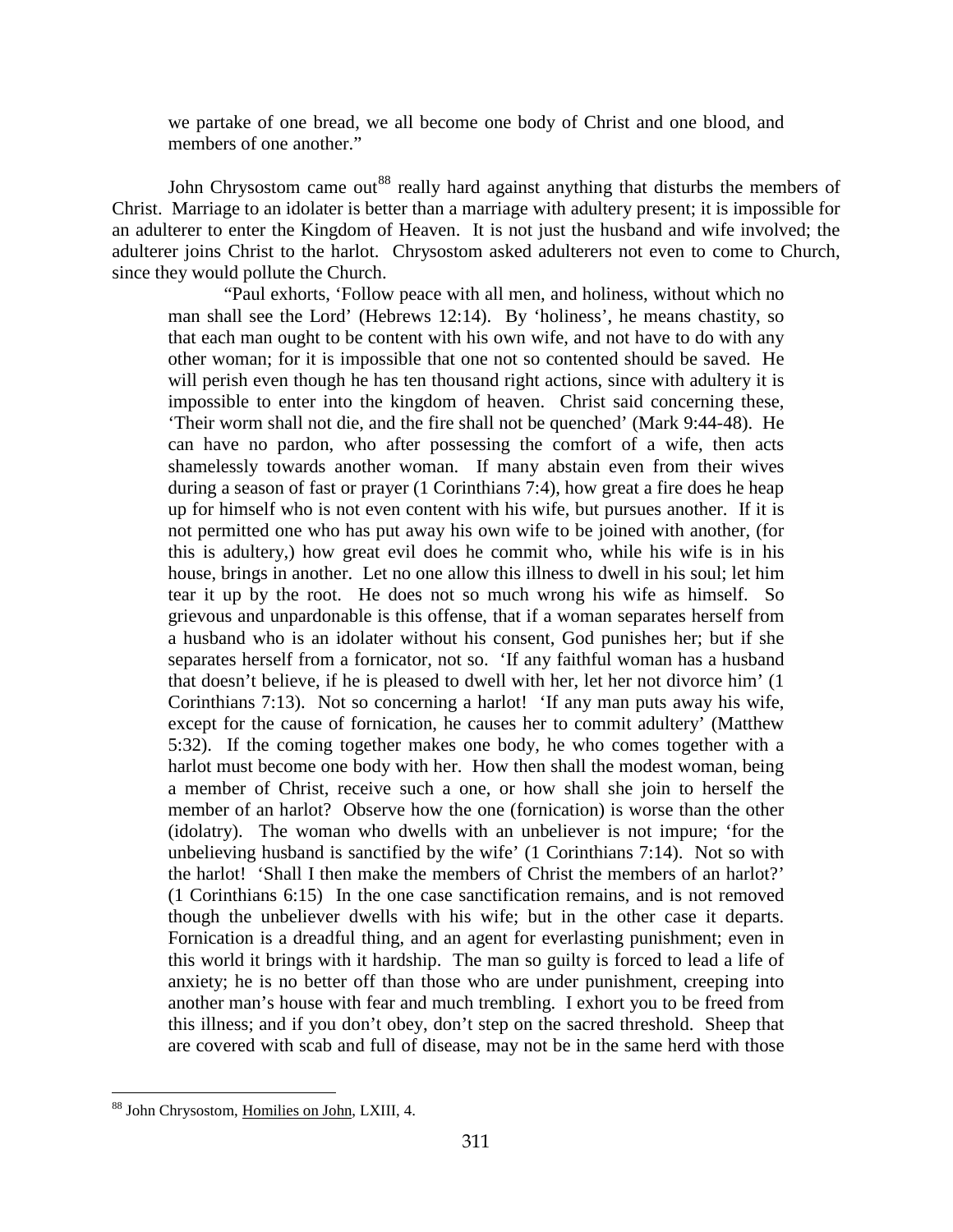that are healthy; we must drive them from the fold until they get rid of the illness. We have been made members of Christ; let us not become members of a harlot."

Irenaeus of Lyons summarized<sup>[89](#page-52-0)</sup> the importance and the benefits of the Eucharist. It is a continuous cycle of bread and wine made from wheat and grapes that receives the Word of God and nourishes us as members of His body. We in turn are sown like wheat into the ground and complete the cycle. Like the wheat, we also will rise at our appointed time.

"When the mingled cup and the manufactured bread receives the Word of God, and the Eucharist of the blood and the body of Christ is made, the substance of our flesh is nourished, increased and supported. How can anyone say that the flesh is incapable of receiving the gift of God, which is life eternal, when the flesh is nourished from the body and blood of the Lord, and is a member of Him? Paul declares, 'We are members of His body, of His flesh, and of His bones' (Ephesians 5:30). He does not speak these words of some spiritual and invisible man, for a spirit doesn't have bones or flesh. Paul of course refers to the Incarnation, by which the Lord became an actual man, consisting of flesh, nerves, and bones.

A cutting from the vine planted in the ground grows<sup>[90](#page-52-1)</sup> and produces fruit in its season and a grain of wheat falling into the earth and becoming decomposed, rises with great increase by the Spirit of God. Through the wisdom of God, this serves for the use of men; having received the Word of God, the vine and the wheat becomes the Eucharist, which is the body and blood of Christ. So also, our bodies, being nourished by it, are deposited in the earth, suffer decomposition there, and shall rise at their appointed time. The Word of God grants them resurrection to the glory of God the Father, who freely gives to this mortal immortality, and to this corruptible incorruption, because the strength of God is made perfect in weakness (2 Corinthians 12:9). We should never become puffed up, as if we had life from ourselves, or exalted against God, with our minds becoming ungrateful. We should learn by experience that we possess eternal duration from the excelling power of this Being, not from our own nature. We should neither undervalue that glory which surrounds God as He is, nor be ignorant of our own nature. We can know what God can do, and what benefits man receives, and thus never wander from the true comprehension of things as they are regarding God and man. God permitted our resolution into dust, that we might be instructed by every aspect and be accurate in all things, being ignorant neither of God nor of ourselves?"

### **Submission**

 $\overline{a}$ 

Paul stated, "Wives, submit to your own husbands, as to the Lord. For the husband is head of the wife, as also Christ is head of the church; and He is the Savior of the body.

<span id="page-52-0"></span><sup>89</sup> Irenaeus of Lyons, Against Heresies, V, ii, 3.

<span id="page-52-1"></span><sup>&</sup>lt;sup>90</sup> Some plants reproduce from seeds, others from cuttings. Grapevines do both. To grow a grapevine from a short cutting off a fresh branch, there needs to be a couple of bud locations on the cutting. If one bud location is placed below ground, roots will grow from that location. If another bud location is above ground, branches will grow from that location.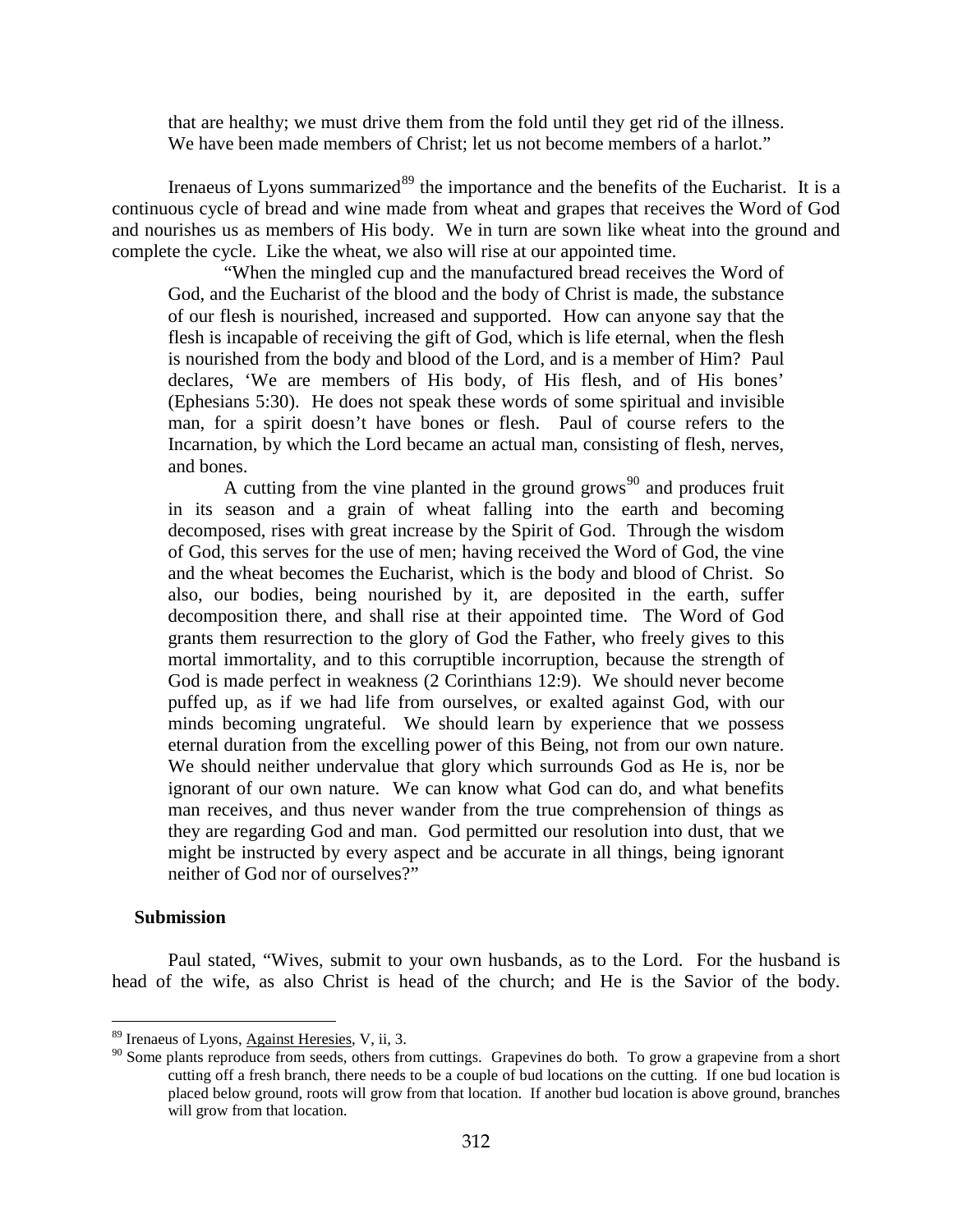Therefore, just as the church is subject to Christ, so let the wives be to their own husbands in everything" (Ephesians 5:22-24). Paul's words have been twisted and misinterpreted in our generation more than most of his teaching on other subjects. In an age of the liberation of women, Paul's words are often interpreted as a put-down of women.

When we think of submission, we don't usually think in terms of Christ to the Father, but we more often think in terms of a slave to a master. Christ's relationship to the Father is not one of slave to master, but of equal to equal, where He submits to the Father out of His own free will, not out of necessity. Paul is saying the same thing regarding husbands and wives: they are equals, but he is asking the wife to submit to her husband out of her own free will, and not out of a sense of inferiority. In terms of relationships, this is a huge difference. We don't ridicule Christ as a lesser deity because He submits to the Father out of His own free will. Similarly, for a wife to submit to her husband out of her own free will is not a put-down at all.

John Chrysostom stated $91$  that wives will become obedient to their husbands if their husbands treat them as Christ did the Church. Christ showed extraordinary love to the Church, even though she hated Him; He respected her and treated her as a free woman, not as a slave.

"Do you want your wife to be obedient to you, as the Church is to Christ? Take the same providential care for her, as Christ takes for the Church! Even if you need to give your life for her, and to endure and undergo any suffering whatever, don't refuse it. Though you should undergo all this, yet you will not have done anything like Christ. You are doing it for someone to whom you are already knit; but He did it for someone who turned her back on Him and hated Him. Though you see her looking down on you with contempt and scorning you, yet by your great thoughtfulness for her, by affection, by kindness, you will be able to lay her at your feet. There is nothing more powerful to govern than the bonds of marriage. One may be able to hold down a servant by fear; but he will soon run away and be gone. But the partner of one's life, the mother of one's children, the foundation of one's every joy, one ought never to chain down by fear and threats, but with love and good disposition. What sort of union is it, where the wife trembles at her husband? What sort of pleasure will the husband himself enjoy, if he dwells with his wife as with a slave, and not as with a free-woman? Though you should suffer anything on her account, do not criticize her; for neither did Christ do this."

## **The Introduction of Submission to Mankind**

Adam and Eve had been established in Eden, the Paradise of God, among every tree that was beautiful and edible. There, the Lord planted the Tree of Life and the Tree of the Knowledge of Good and Evil. Adam's job in Eden was to cultivate it and guard it. Cultivation was not difficult since there were no thorns or briars. The only thing to guard was the Law that God gave him (Genesis 2:16-17). Tertullian described<sup>[92](#page-53-1)</sup> the Greatest Commandment (Matthew 22:36-40) as having been given in embryo to Adam in Eden. Clothed in the glory of God, theirs was a trouble-free life similar to that of the angels. This is similar to the life of the righteous

<span id="page-53-0"></span><sup>&</sup>lt;sup>91</sup> John Chrysostom, Homilies on Ephesians, XX, v. 25.

<span id="page-53-1"></span> $92$  Tertullian, An Answer to the Jews, I, iii, 2.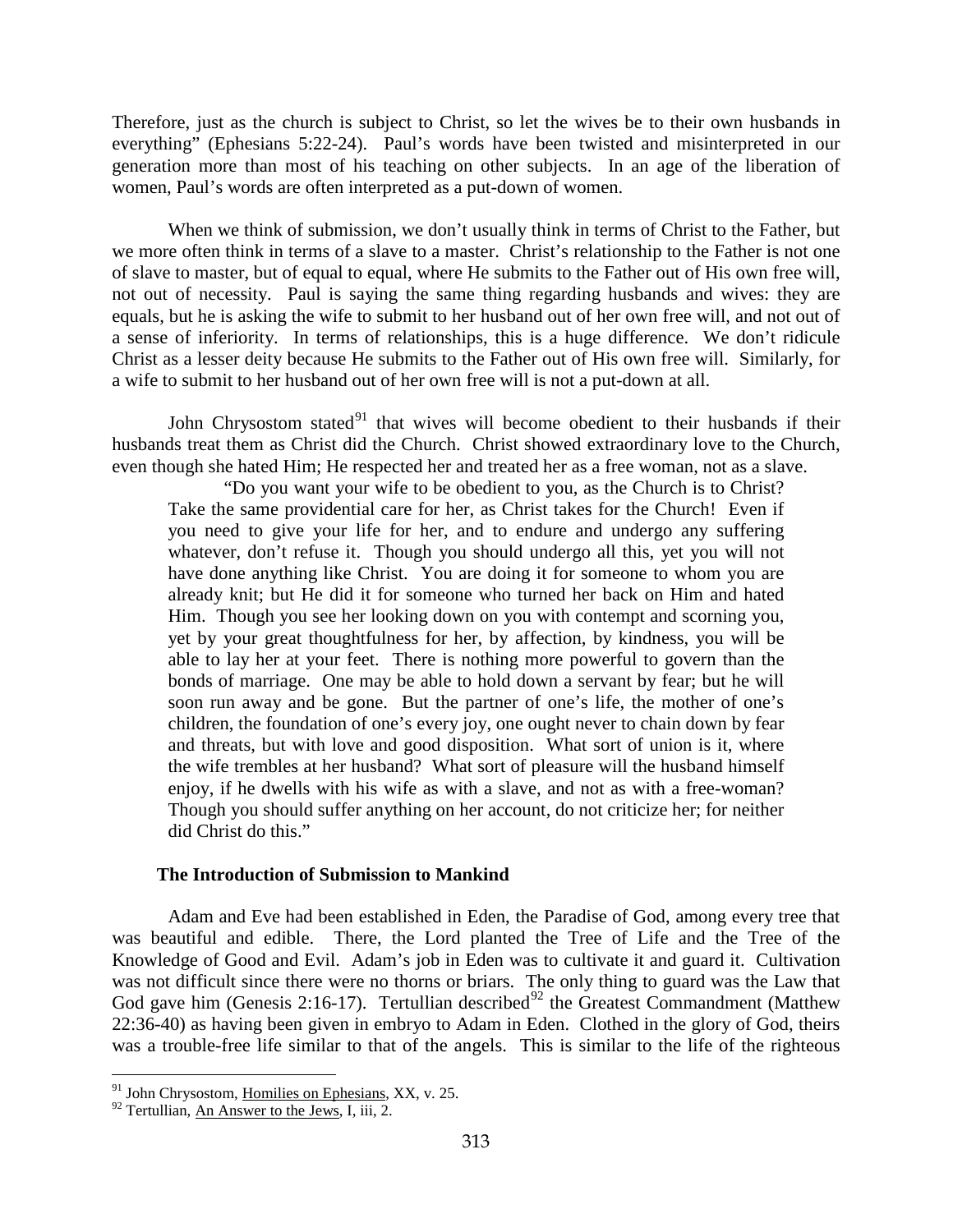after the Lord returns, where they will shine with the glory of God (Daniel 12:3, Matthew 13:43). Blessed and created in His image, Adam began his rule over the earth and all things on the earth (Genesis 1:27-30).

Adam and Eve could eat freely from any of the trees in Eden, except one. God set this up as a test for their faith. God, in His Goodness, gave them all of Paradise so that they were under no constraint to transgress the Law. In His justice, He wanted to give them immortal life from eating of the Tree of Life. If they would willingly reject the temptation to disobey the Lord's commandments, and reject the serpent along with sin, they would have eaten from the Tree of Life and the Tree of Knowledge would not have been withheld from them. In order that Adam would have to go out of his way to do this, the temptation came via a serpent, which was utterly despicable and hideous, rather than via an angel or some other attractive being. In order that hunger would not be the temptation, temptation came before they knew what hunger was. Therefore, it was out of their own avarice that they followed the counsel of the serpent. If they had been victorious in this one momentary battle, they would have had<sup>[93](#page-54-0)</sup> by Justice all that had been given to them by Grace.

In tempting Eve, Satan told her that if she ate of the Tree of Knowledge, she would obtain divinity and know good and evil. But Eve already knew good and evil from the commandments of God. Had she wanted to discern the evil intent of the serpent's words, she could have done so. But she was puffed up with the hope of equality with God apart from God's commandments. She then took the fruit to Adam and persuaded him to eat also and join her rebellion; Adam listened to his wife rather than to God. In doing so they lost the glory of God with which they were clothed and only then realized that they were naked. By promising them divinity, the serpent, which they were created to rule over, prevented them from receiving divinity. By denying Him who had made them ruler over everything, they put their faith in the crafty one, who took away their rule completely. By succumbing to the serpent's craftiness, Adam and Eve lost those things that they should not have lost even in a great battle.

While Adam and Eve sewed fig leaves to cover their nakedness, the Lord delayed His coming down to them so that they might admonish each other and plead for mercy. When He did come to them, He purposefully endowed sound to His footsteps so that Adam and Eve might be prepared to make supplication before Him. Instead Adam and Eve hid, and when confronted, Adam refused to confess but blamed the woman. Eve did so also and blamed the serpent (Genesis 3:8-13). Both Adam and Eve were without excuse for they had knowingly neglected the Lord's commandment out of the avarice of their own hearts. No one forced or pressured them; they chose and decided for themselves.

After the Fall, the serpent was cursed beyond all the other creatures. Eve was cursed with pain in childbirth and in being subject to her husband. Adam was cursed with hard labor in working the ground from which he came (Genesis 3:14-19). In each of these, the Lord's love is apparent in that the punishment is a continual guidance of the magnitude of the Fall. In order that this cursed state of suffering might not be eternal, the Lord withheld the Tree of Life and sent them away from Eden. The Lord also made them garments of animal skin, teaching them

<span id="page-54-0"></span><sup>&</sup>lt;sup>93</sup> Ephraim the Syrian, Commentary on Genesis.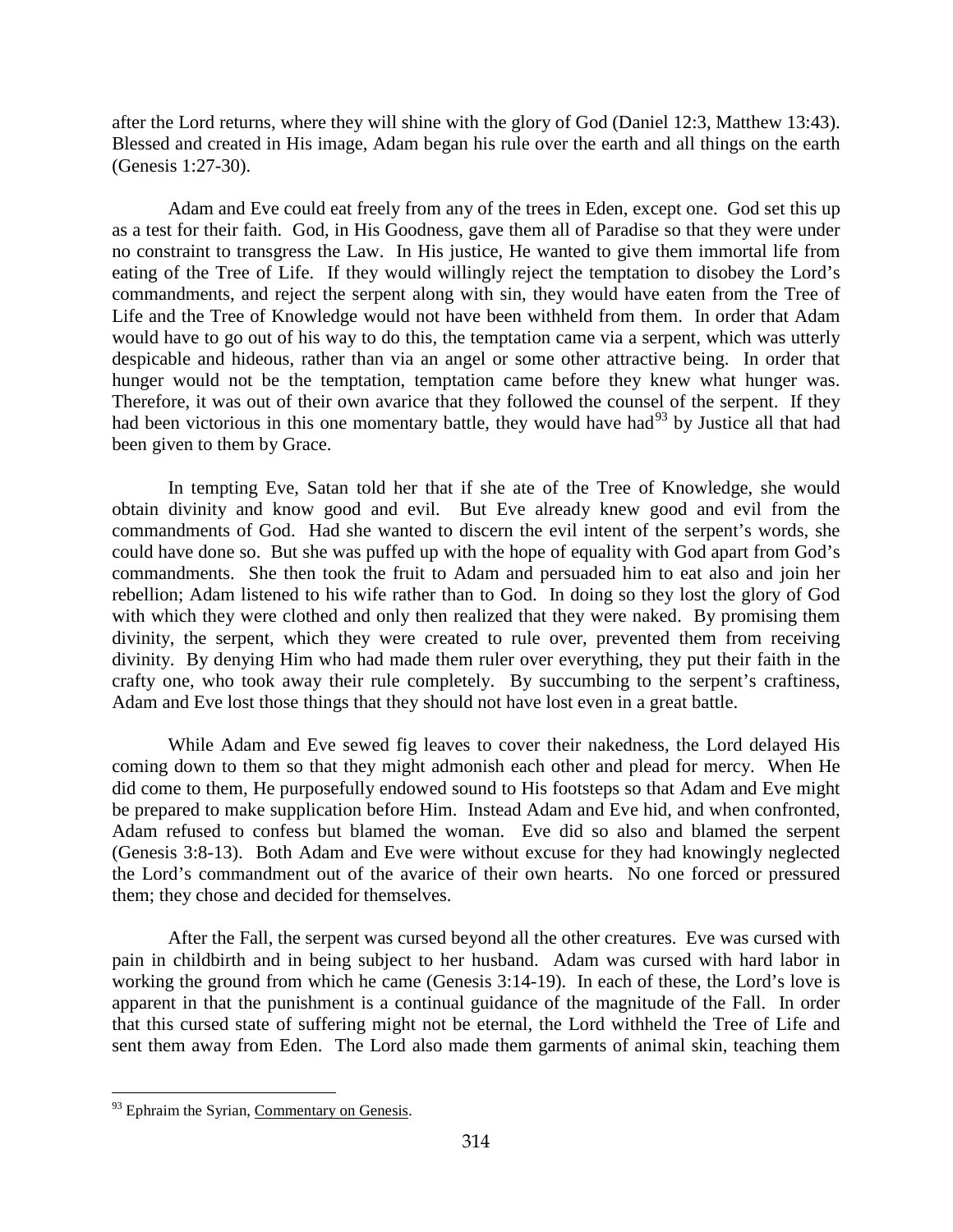about animal sacrifice that would later be written down in detail by Moses, and which illustrated to them what would be fulfilled by Christ, the Lamb of God.

We might note first that when Eve was created from Adam's rib (Genesis 2:21-23), she was not "subject" to her husband. As Adam and Eve had the rule over the Garden and over all the other creatures, Eve was not "subject" to her husband either. It was only after the Fall that this was ordered. In His love for mankind, God seems to be ordering this relationship to protect women, since they can be more trusting and thus more easily ripped off by deceivers.

## **Christ Submits to the Father**

Just before the Crucifixion, praying in the Garden of Gethsemane, Jesus said, "Father, if it is Your Will, take this cup away from Me; nevertheless, not My Will, but Yours be done" (Luke 22:42). Jesus' human will, which is part of His humanity, submitted itself to the Will of God the Father. A little before this Jesus said, "The words that I speak to you I do not speak on My own authority; but the Father who dwells in Me does the works" (John 14:10).

Ambrose of Milan noted<sup>[94](#page-55-0)</sup> the depth of Christ's submission to the Will of the Father. While He is equal to the Father in His Divinity, He is in complete submission in His humanity. Even today, as we serve our fellow men, who are sick and in prison, we serve Christ, Who submits in His humanity to the conditions of our earthly existence as He lives in us. This is a very interesting observation by Ambrose that we don't hear much about today.

"Consider the subjection of the Son to the Father. He said, 'If it is Your Will, take this cup away from Me; nevertheless, not My will, but Yours, be done' (Luke 22:42). His subjection was in His human nature; as we read, 'Being found in appearance as a man, He humbled Himself and became obedient to the point of death' (Philippians 2:8). The subjection was that of obedience: that of death; the subjection therefore is the subjection of the assumed humanity. In the Godhead, however, there is no weakness."

"Paul said, 'That God may be all and in all' (1 Corinthians 15:28); this applies to the unity and equality of Christ with God the Father, for the Son is not separated from the Father. In like manner as the Father works all and in all, so also Christ works all in all. If Christ also works all in all, He is not subjugated in the glory of the Godhead. He is subjugated in us, in that He was made lower than the angels, in the sacrament of His body."

"How was Christ subjugated in us? He Himself shows us, 'I was in prison, and you came to Me; I was sick, and you visited Me; inasmuch as you have done it to one of the least of these you have done it to Me' (Matthew 25:36). You hear of Him in subjection, and are moved, though He is sick and weak in him in whom He is in subjection, in whom He was made sin and a curse for us."

"He was made sin and a curse not on His own account but on ours; so He was subjugated in us not for His own sake but for ours, being not in subjection in His eternal Nature, nor accursed in His eternal Nature. 'For cursed is every one that hangs on a tree' (Galatians 3:13). Cursed He was, for He bore our curses; in subjection He was, for He took on Him our subjection, but in the assumption of

<span id="page-55-0"></span><sup>&</sup>lt;sup>94</sup> Ambrose of Milan, Exposition of the Christian Faith, V, xiv, 171, 176-178.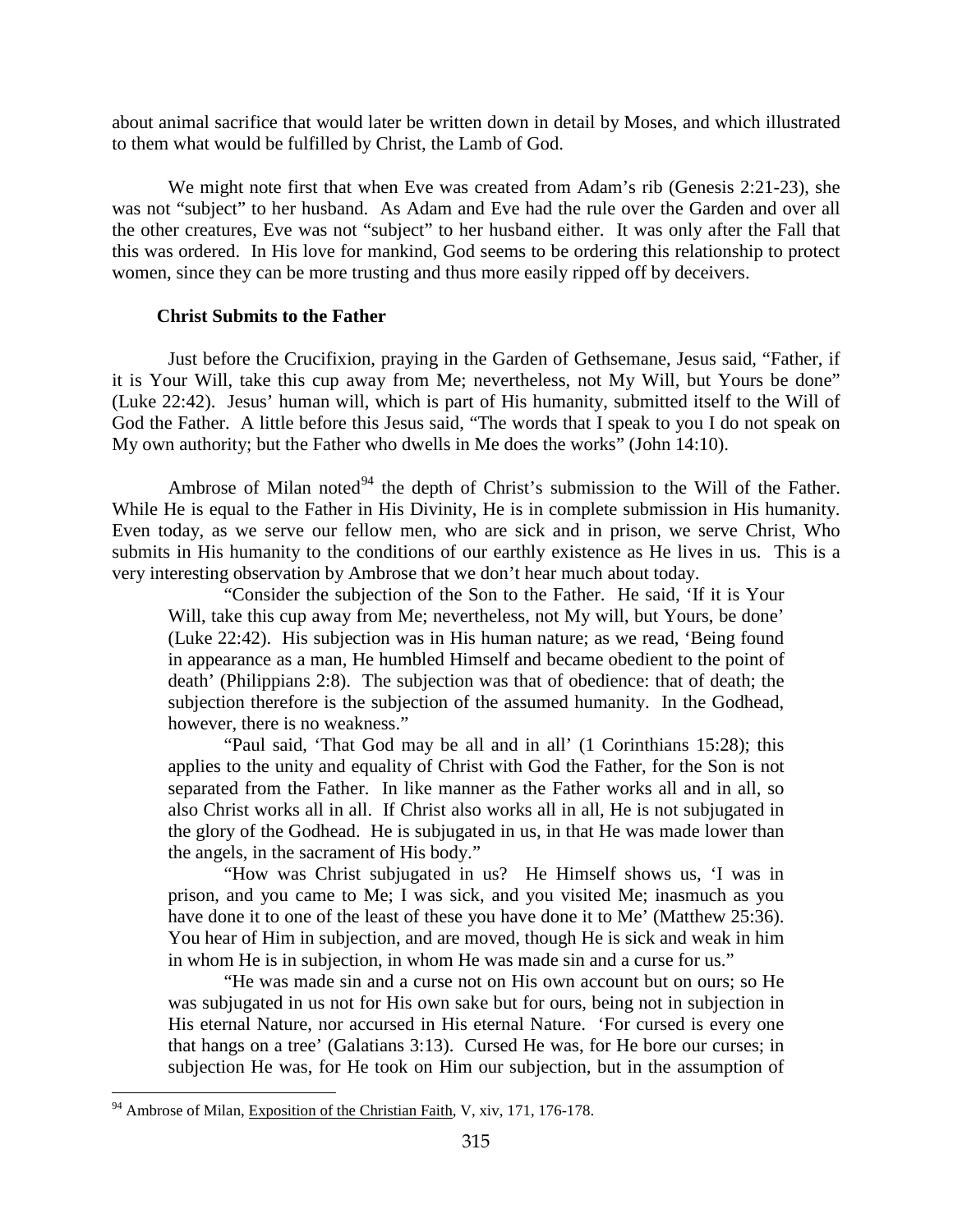the form of a servant, not in the glory of God. While he makes Himself a partaker of our weakness in the flesh, He makes us partakers of the divine Nature in His power. Neither in one nor the other have we any natural fellowship with the heavenly Generation of Christ, nor is there any subjection of the Godhead in Christ. On Him through that flesh which is the pledge of our salvation, we sit in heavenly places (Ephesians 2:6), though certainly not sitting by ourselves; so also He is said to be subjugated in us through the assumption of our nature."

Paul also stated, speaking of Christ, "To Him every knee shall bow, of those in heaven, of those on earth, and of those under the earth, and every tongue shall confess that Jesus Christ is Lord, to the glory of God the Father" (Philippians 2:10-11). Gregory of Nyssa summarized<sup>[95](#page-56-0)</sup> what Paul meant by this:

"Paul speaks of the subjection of all men to God, when we all, being united to one another by the Faith, become one body of the Lord, Who is in all, as the subjection of the Son to the Father. Then the adoration paid to the Son by all things with one accord, by things in heaven, and things on earth, and things under the earth, overflows to the glory of the Father. When this takes place, Paul declares that the Son, Who is in all, is subject to the Father by virtue of the subjection of those in whom He is."

### **All Mankind Will Submit to Christ**

Paul said, 'When all things are made subject to Him, then the Son Himself will also be subject to Him who put all things under Him, that God may be all in all' (1 Corinthians 15:28). Ambrose of Milan stated<sup>[96](#page-56-1)</sup> that all things are not now subject to Christ, but they will be at some time. The Lord Himself has said, 'Take My yoke upon you' (Matthew 11:29). It is not the fierce that bears the yoke, but the humble and the gentle. All things were not made subject before, for they had not yet received the wisdom of God, not did they yet wear the easy yoke of the Word on the neck as it were of their mind. 'But as many as received Him', as it is written, 'to them He gave the right to become children of God' (John 1:12).

Someone might say that Christ is now made subject, because many have believed. Not so! Christ's subjection lies not in a few but in all. I am not brought into subjection, if the flesh in me still lusts against the spirit, and the spirit against the flesh (Galatians 5:17). I am in part subdued; the whole Church is the one body of Christ; we divide Christ as long as the human race disagrees. Therefore, Christ is not yet made subject, for His members are not yet brought into subjection. But when we have become one spirit, not many members, then He also will become subject, in order that through His subjection 'God may be all and in all'".

Since Christ is not yet made subject, the work of God is not yet perfected; for the Son of God said, 'My food is to do the will of My Father that sent Me, and to finish His work' (John 4:34). Because I myself am not yet perfect, I make the work of God to be unfinished. That is not a matter of me doing something wrong; it is a matter of a lack of grace. In so far as we are made subject, it is to our profit

<span id="page-56-0"></span><sup>95</sup> Gregory of Nyssa, Against Eunomius, II, 14.

<span id="page-56-1"></span><sup>&</sup>lt;sup>96</sup> Ambrose of Milan, Exposition of the Christian Faith, V, xiii, 166-169.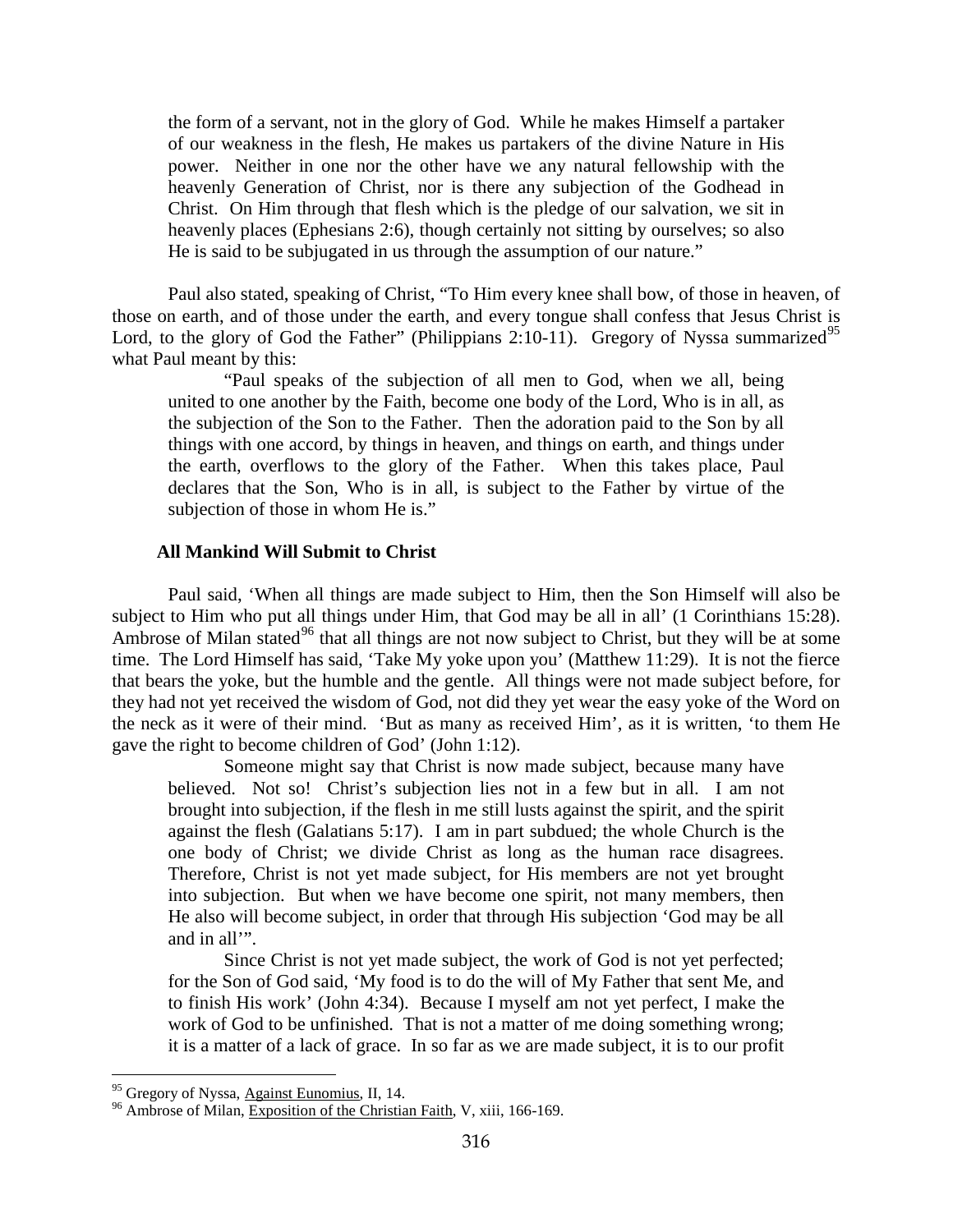that we are made subject to the Law, that we are made subject to grace. The wisdom of the flesh was at enmity with God, for it is not subject to the Law (Romans 8:7).

## **The Saints Discipline Their Bodies into Subjection**

The Apostle Paul was known to exhibit the words of Christ speaking through him (2 Corinthians 13:3). Yet he admitted, "The good that I will *to do,* I do not do; but the evil that I will not *to do*, that I do" (Romans 7:19). Paul also said, "Therefore I discipline my body and bring it into subjection lest, when I have preached to others, I myself should become disqualified" (1 Corinthians 9:27). If Paul is fearful about not being able to keep his body in subjection, we should be also. And if our entire life is one of keeping our body in subjection, why should we be overly concerned about submission to one another? Jerome stated $^{97}$  $^{97}$  $^{97}$  that part of Paul's problem was that he struggled greatly against sensual passion, and he needed to discipline himself.

"Paul disciplined his body and brought it into subjection, lest having preached to others he might himself become disqualified. Heated with the violence of sensual passion he made himself the spokesman of the human race. 'O wretched man that I am! Who will deliver me from this body of death?' (Romans 7:24) Again, 'I know that in me, that is in my flesh, dwells no good thing: for to will is present with me; but how to perform that which is good, I find not. For the good that I would, I do not: but the evil which I would not, that I do' (Romans 7:19). And once more, 'Those who are in the flesh cannot please God. But you are not in the flesh but in the Spirit, if indeed the Spirit of God dwells in you'" (Romans 8:8-9).

# **Our Bodies Are Not Our Own**

Paul spoke about the seriousness of fornication, where prostitution results in joining Christ to the prostitute. "Do you not know that your bodies are members of Christ? Shall I then take the members of Christ and make them members of a harlot? Certainly not! Or do you not know that he who is joined to a harlot is one body with her? For 'the two', He says, 'shall become one flesh'. But he who is joined to the Lord is one spirit with Him (1 Corinthians 6:15- 17). The message is that our bodies are not our own; we have been bought with a price.

There is a similar relationship between husband and wife: just as our bodies are not our own with respect to Christ, our bodies are not our own with respect to each other either. Following the same thought as our relationship with Christ, Paul said, "The wife does not have authority over her own body, but the husband does. And likewise, the husband does not have authority over his own body, but the wife does. Do not defraud one another except with consent for a time, that you may give yourselves to fasting and prayer; and come together again so that Satan does not tempt you because of your lack of self-control" (1 Corinthians 7:4-5).

<span id="page-57-0"></span><sup>&</sup>lt;sup>97</sup> Jerome, Letter to Demetrias, CXXX, 9.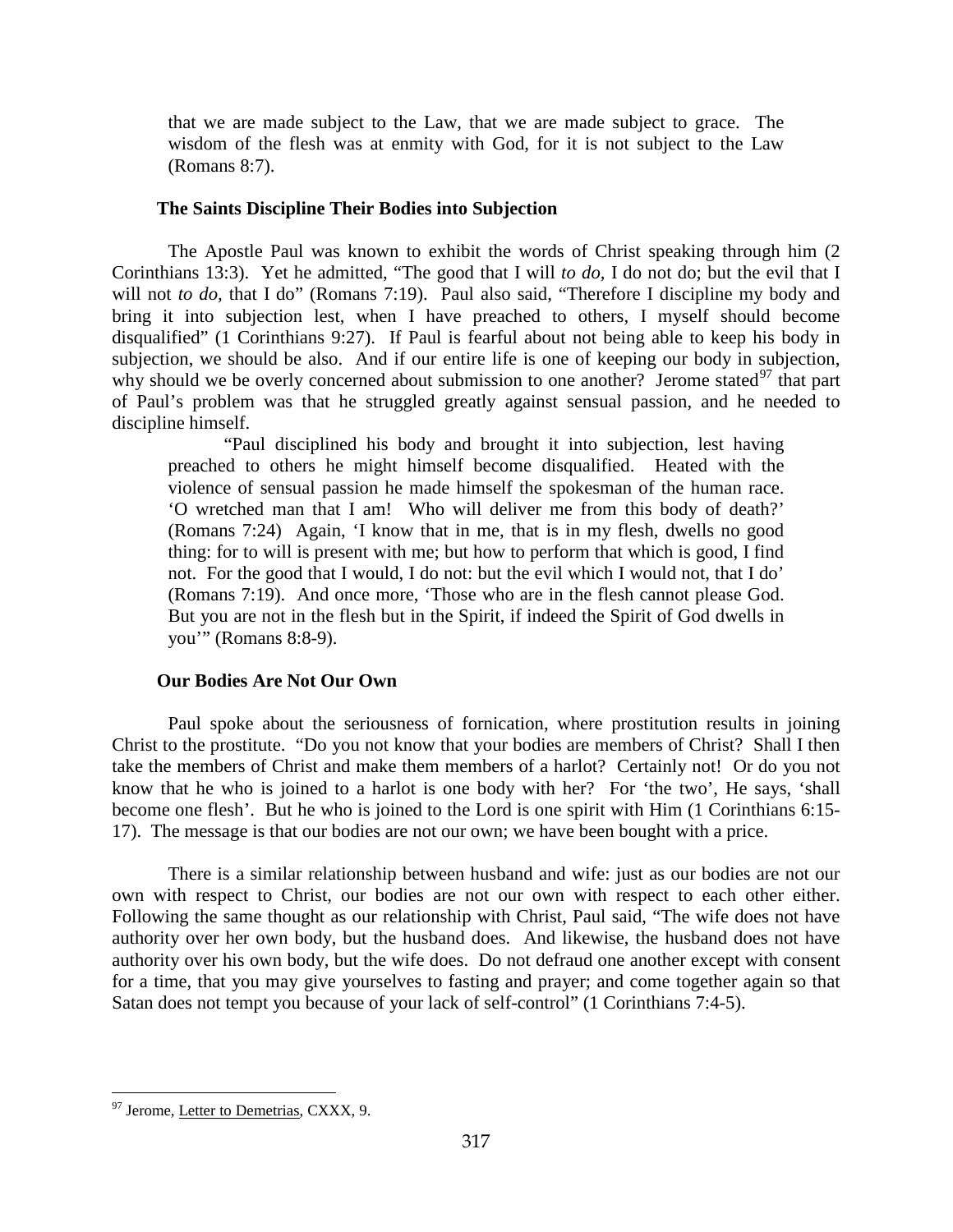John Chrysostom emphasized<sup>[98](#page-58-0)</sup> how our bodies are not our own between husband and wife. This applies to our bodies as well as our property. To violate this is sin and fraud.

"When therefore you see a prostitute tempting you, say, 'My body is not mine, but my wife's'. The same also let the woman say to those who would undermine her chastity, 'My body is not mine, but my husband's'. Now if neither husband nor wife has power even over their own body, much less have they over their property. Listen all that have husbands and all that have wives: if you must not count your body your own, much less your money."

"There is great equality of honor, and no special rights. Paul said, 'Do not defraud one another except with consent' (1 Corinthians 7:5). What does this mean? 'Let not the wife', he says, 'exercise abstinence, if the husband is unwilling; nor the husband without the wife's consent'. Great evils spring from this sort of abstinence, such as adultery, fornication and the ruin of families. If when men have their own wives, they commit fornication, much more if you defraud them of this consolation. Paul speaks well when he says, 'Do not defraud', and 'debt', that he might show the strictness of the right of dominion in question. It is fraud for one to practice abstinence against the will of the other; but not so, with the other's consent. He only defrauds who takes something against another's will and by force. Many women do this, working sin rather than righteousness, and thereby becoming accountable for the husband's uncleanness, and tearing everything apart. They should value harmony above all things, since this is more important than everything."

John Chrysostom had<sup>[99](#page-58-1)</sup> some practical advice for husbands and wives regarding their relationship with each other and with God. Wives should submit to their husbands because this comes naturally and it makes them, not their husbands, look good. Husbands should love their wives without bitterness or fighting, since infighting with your own members is the worst kind. From being loved, the wife becomes loving; from being submissive, the wife causes the husband to become yielding. This is a good picture of our relationship with Christ.

"Paul said, 'Wives, submit to your own husbands, as is fitting in the Lord' (Colossians 3:18). Wives, submit for God's sake, because this adorns you, not your husband. I don't mean that kind of subjection which is due to a master, nor that which is natural, but that for God's sake."

"Paul said, 'Husbands, love your wives, and don't be bitter toward them' (Colossians 3:19). Again, Paul has exhorted reciprocity. He directed that there should be fear and love. It is possible for one who loves to be bitter. Don't fight, he said; nothing is bitterer than fighting on the part of the husband toward the wife. Fighting is bitter when it happens between dearly loved persons; Paul shows that it comes from great bitterness, when anyone has differences with his own member. To love therefore is the husband's part, to yield pertains to the wife. If each one contributes his own part, everything goes well. From being loved, the wife becomes loving; from her being submissive, the husband becomes yielding. It has been naturally ordered that the one should love, the other obey. When the party governing loves the governed, then everything goes well. Love

<span id="page-58-0"></span><sup>&</sup>lt;sup>98</sup> John Chrysostom, Homilies on 1 Corinthians, XIX, 2.

<span id="page-58-1"></span><sup>&</sup>lt;sup>99</sup> John Chrysostom, Homilies on Colossians, X, vv. 18-19.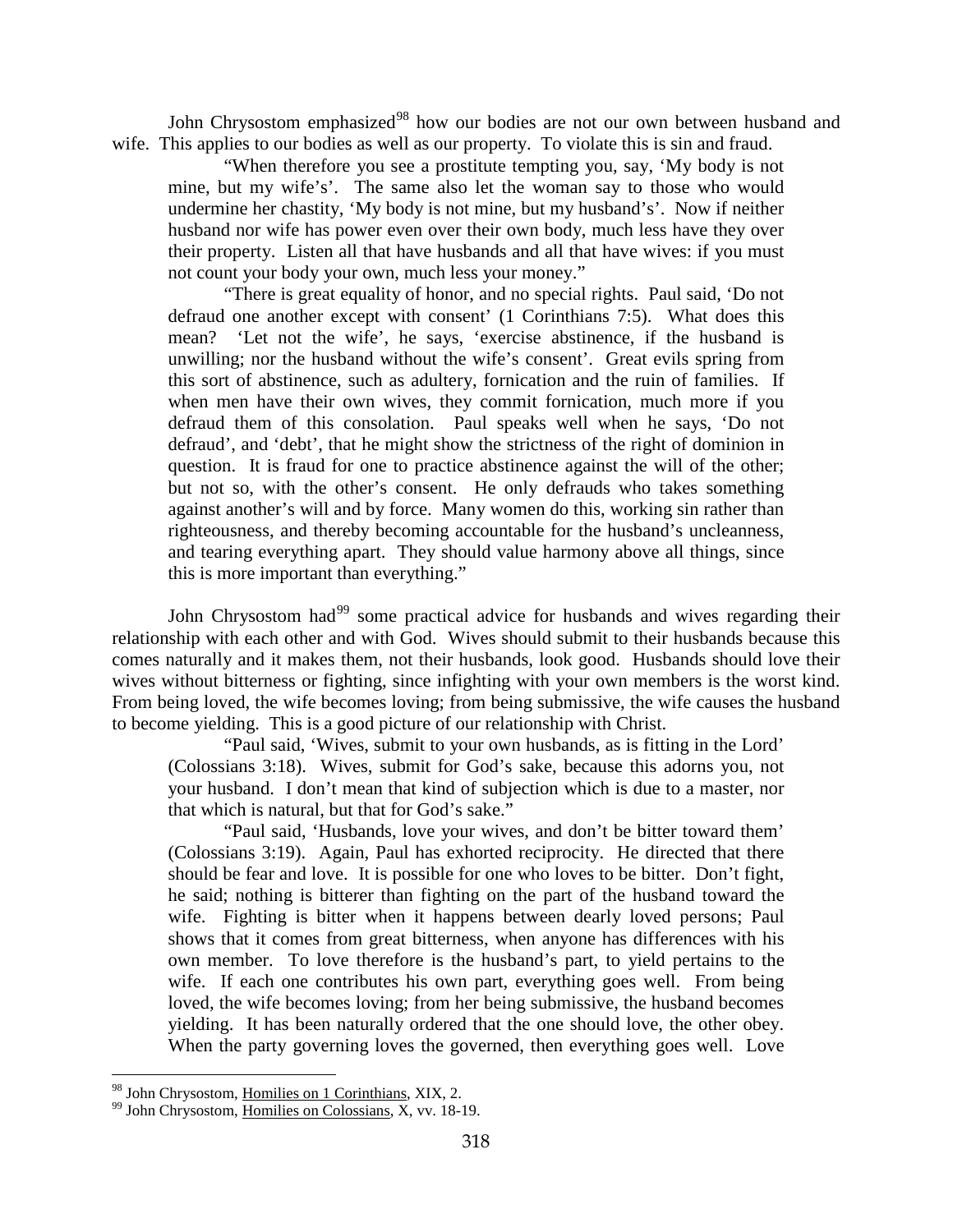from the governed is not so requisite, as from the governing towards the governed; for from the governed obedience is due. The woman has beauty, and the man desire; for the sake of love it has been made this way. Because your wife submits to you, do not act like a tyrant; because your husband loves you, do not become puffed up. Don't let the husband's love elate the wife, nor the wife's submission puff up the husband. Christ asks her to submit to you, that she may be loved more. Christ has made you to be loved, O wife, that you may easily submit. Do not fear in submitting to him; for submission to one that loves you has no hardship. Do not fear in loving her, for you have her yielding. In no other way could a bond have been. The husband has his authority proceed naturally; maintain also the bond that proceeds from love."

### **Union with Christ**

In terms of Union with Christ, just as husband and wife become one flesh (Ephesians 5:28-31), so those in the Church are members of Christ's body (Ephesians 5:30), where Christ is the head (Ephesians 5:23). The different members of this body have different roles, but all the roles serve a purpose as directed by the Head (1 Corinthians 12:12-31). Like the grapevine, the body of Christ is all one plant. As in Christian marriage, we are joined to Christ as body to head, creating one new body. With this as a background, let us look at the Ephesians 4.

## **Walking Worthy of Our Calling**

Paul stated, "I, therefore, the prisoner of the Lord, beseech you to walk worthy of the calling with which you were called, with all lowliness and gentleness, with longsuffering, bearing with one another in love, endeavoring to keep the unity of the Spirit in the bond of peace. There is one body and one Spirit, just as you were called in one hope of your calling" (Ephesians 4:1-4).

Paul had just finished saying in the previous chapter that he prays (Ephesians 3:14) to God the Father that He would grant:

- That they be strengthened with might through His Spirit in the inner man (Ephesians 3:16).
- That Christ may dwell in their hearts through faith (Ephesians 3:17).
- That they be rooted and grounded in love (Ephesians 3:17).
- That they be able to comprehend (by revelation) the width, length, depth and height (Ephesians 3:18).
- That they might know the love of Christ which far surpasses knowledge (Ephesians 3:19).
- That they might be filled with all the fullness of God (Ephesians 3:19).

This is a lot! Having said this, Paul then said that God is able to do abundantly above all that we even ask or think (Ephesians 3:20). The only way all the above can be contained is in the Body of Christ.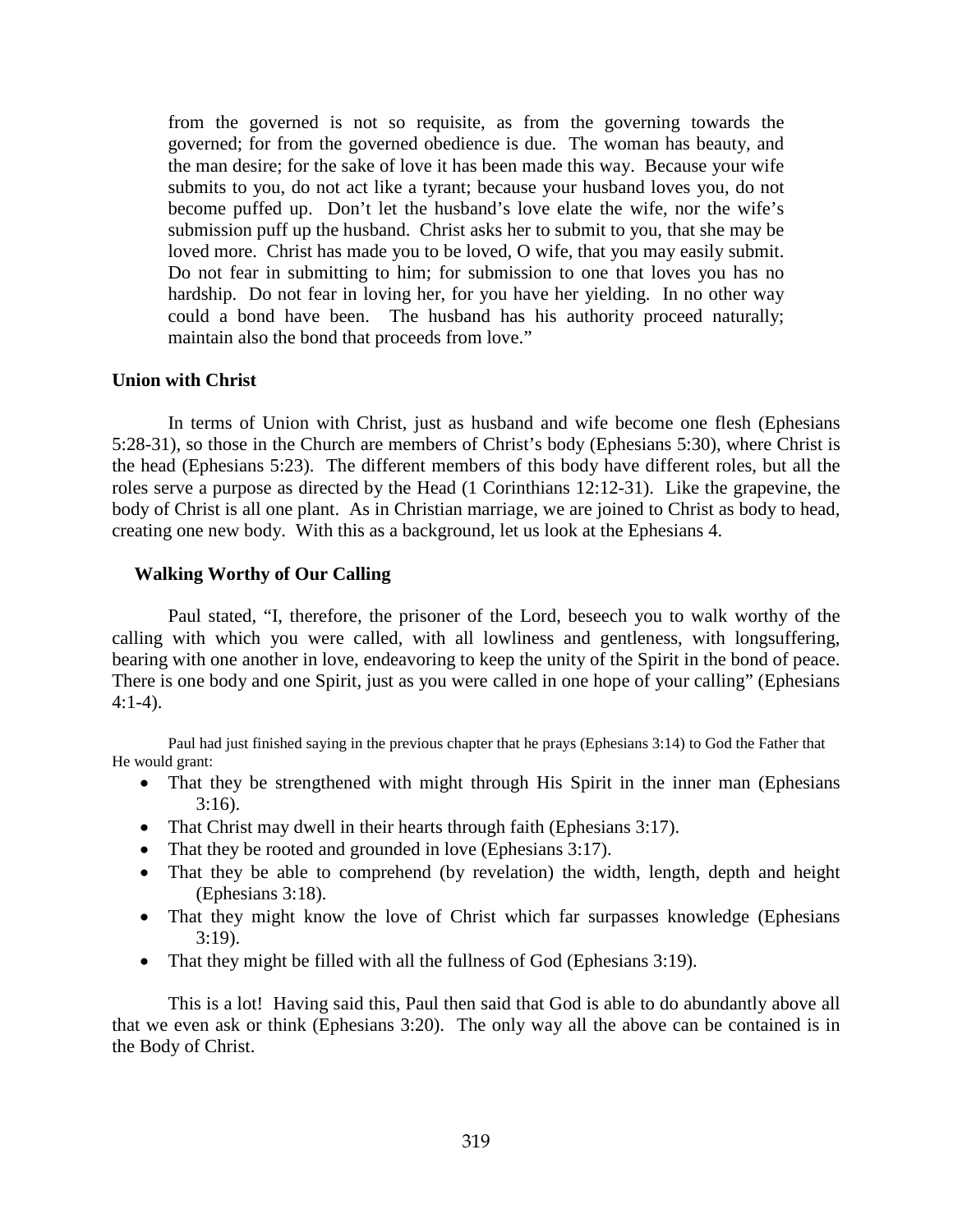## **What Is the One Hope of Christ's Calling?**

If our entire life revolves around Christ's calling, since we are one body with Him, we might ask what Christ's calling is. Paul suggested that we understand what Christ's calling is, since we are part of it. He asked that "the God of our Lord Jesus Christ, the Father of glory, may give to you the spirit of wisdom and revelation in the knowledge of Him, as the eyes of your understanding are enlightened. We can know what is the hope of His calling, what are the riches of the glory of His inheritance in the saints, and what is the exceeding greatness of His power toward us who believe, according to the working of His mighty power" (Ephesians 1:17-19).

Basil the Great stated<sup>[100](#page-60-0)</sup> that our calling is to be made like God; but this is a difficult task and much instruction is required.

"Those who are idle in the pursuit of the true Faith lack the ability to count the terms that are of primary importance in theology, and to trace out the hidden meaning in every phrase and in every syllable. But those who get knowledge of the 'mark' of our 'calling' are distinguished by these abilities. What is set before us is, so far as is possible with human nature, to be made like God. Now without knowledge there can be no making like; and knowledge is not obtained without lessons. Truth is always a quarry hard to hunt, and therefore we must look everywhere for its tracks. The acquisition of the true Faith is just like that of crafts; both grow bit by bit; apprentices must despise nothing."

We are called to be made like God; therefore "not many wise according to the flesh, not many mighty, not many noble, are called" (1 Corinthians 1:26). This is a holy calling, not according to our works, but according to His own purpose and grace (2 Timothy 1:9). Those called are called to be saints (Romans 1:6), and we are called according to His purpose (Romans 8:28). We receive the promise of the eternal inheritance (Hebrews 9:15) and we are named by Christ's Name (James 2:7).

Since everything moves according to God's agenda, God has chosen the foolish things of the world to put to shame the wise, and God has chosen the weak things of the world to put to shame the things which are mighty" (1 Corinthians 1:27). Since we are part of Christ's calling, it is not our works, but His grace that achieves results. He "has saved us and called us with a holy calling, not according to our works, but according to His own purpose and grace which was given to us in Christ Jesus before time began. This has now been revealed by the appearing of our Savior Jesus Christ, who has abolished death and brought life and immortality to light through the Gospel" (2 Timothy 1:9-10).

John Chrysostom noted<sup>[101](#page-60-1)</sup> that there was great wisdom and power with God's approach. Using primarily untrained men, He surpassed the best that the strength and wisdom of the world could offer. The most difficult task was to convince uneducated men regarding great things that are hard to understand.

"Paul shows that it was expedient to avoid focusing on the wisdom of this world. 'Seeing that in the wisdom of God, the world didn't know God, and God

<span id="page-60-1"></span><span id="page-60-0"></span><sup>&</sup>lt;sup>100</sup> Basil the Great, <u>On the Spirit</u>, I, 2. <sup>101</sup> John Chrysostom, Homilies on 1 Corinthians, V, 1-2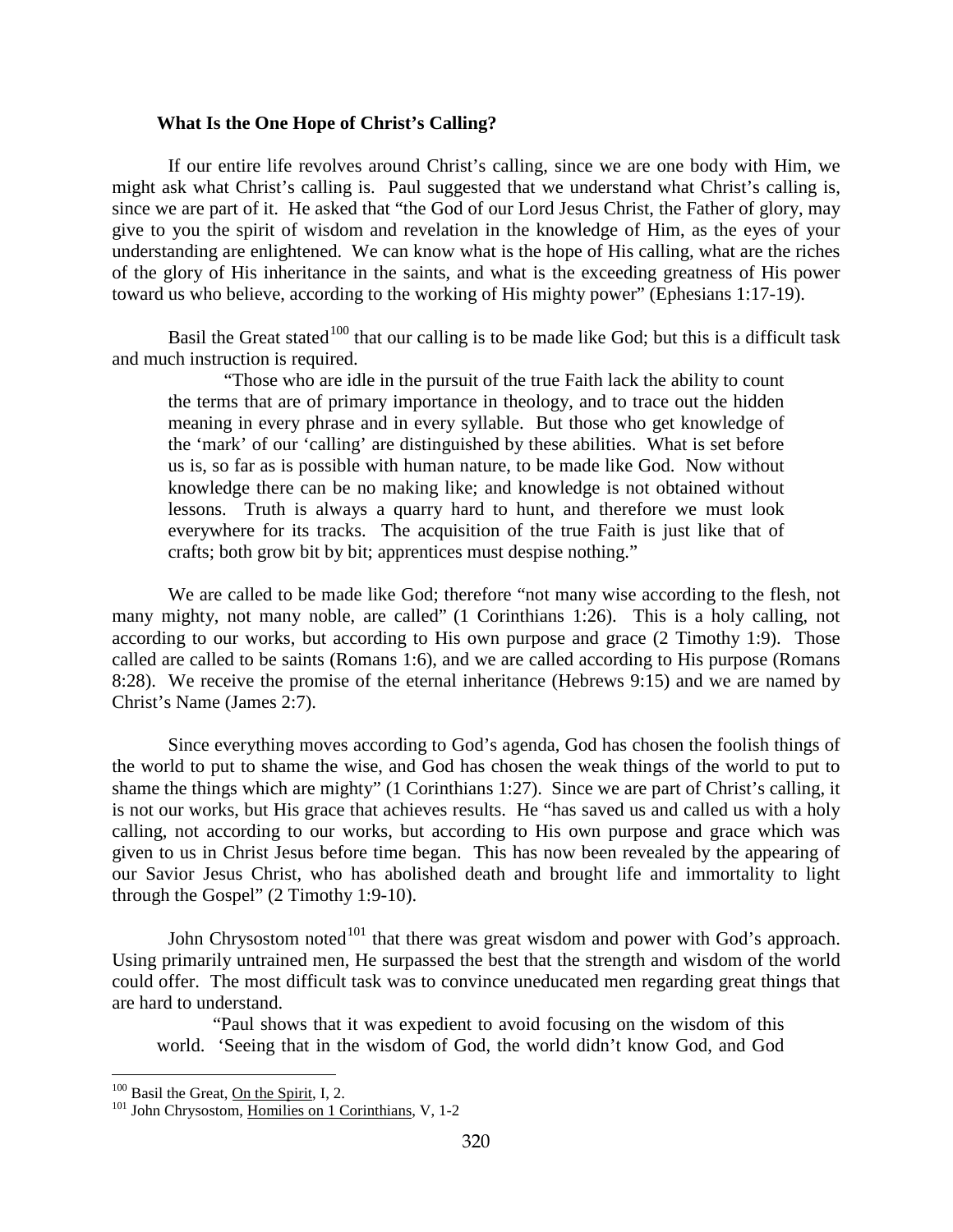was well pleased through the foolishness of preaching to save those who believe' (1 Corinthians 1:21). The Cross is a demonstration of incredible power and wisdom, showing that the foolishness of God is far mightier than the wisdom of man. This Paul proves not by means of the teachers, but by means of the disciples themselves. Look at their calling; not only untrained teachers, but untrained disciples also were objects of His choice. He chose 'not many wise men according to the flesh' (1 Corinthians 1:26). These untrained men surpassed both the strength and wisdom of the world. This convinced both the many and the unwise. In this regard it was extremely hard to convince an ignorant person, especially when the topic concerns great and necessary things. However, they were convinced and Paul calls the Corinthians themselves as witnesses. 'Look at your calling, brethren' Paul said, 'consider and examine'. Teaching that was so wise that it can be received by ordinary men testifies about the greatest wisdom in the teacher. When Paul said, 'according to the flesh', he meant according to what is in sight; according to the life that now is; according to the discipline of the Gentiles."

Chrysostom also stated<sup>[102](#page-61-0)</sup> that God is glorified when His servants don't yield in the face of suffering. Others may be called, but are rejected, where the calling is to the bridal chamber with the Bridegroom. There may be other callings, but this is the most important one.

"When those are brought into public view, who have suffered countless misfortune, designed to make them apostate from the faith, and yet have not yielded, but have believed, God is glorified. Then the glory of these people will be shown. 'Judge no one blessed', it says, 'before his death' (Ecclesiasticus 11:28). On this account he says, in that day those who believed will be revealed. 'To which end we also pray always for you that our God would count you worthy of this calling, and fulfill all the good pleasure of His goodness and the work of faith with power' (2 Thessalonians 1:11).

"He who was clothed in filthy garments was called also, but did not remain in his calling, and for this reason was the more rejected. The calling is to the bride-chamber, since the five virgins also were called. 'Arise' it says, 'the bridegroom comes' (Matthew 25:6); they prepared themselves, but did not enter in. He speaks of the calling of the five wise virgins, showing what calling he is speaking of, 'Fulfill all the good pleasure of His goodness and the work of faith with power' (2 Thessalonians 1:11). This is the calling that we seek! Notice how gently he takes them down. In order that they may not become vain and slothful by too much commendation, as if they had done great deeds, he shows that something still is lacking to them, so long as they are in this life. He also said this to the Hebrews, 'You have not yet resisted to blood, striving against sin' (Hebrews 12:4). Paul's gratification, persuasion and full assurance was that the persuasion of God may be fulfilled, that nothing may be lacking to the Corinthians, and that they may do as He wills."

Chrysostom further stated<sup>[103](#page-61-1)</sup> that the hope of our calling is all about good works, where good works are something that we should walk in to our dying day, since we need a virtue that

<span id="page-61-0"></span> $102$  John Chrysostom, Homilies on 2 Thessalonians, III, v. 11.

<span id="page-61-1"></span><sup>&</sup>lt;sup>103</sup> John Chrysostom, Homilies on Ephesians, IV, v. 10.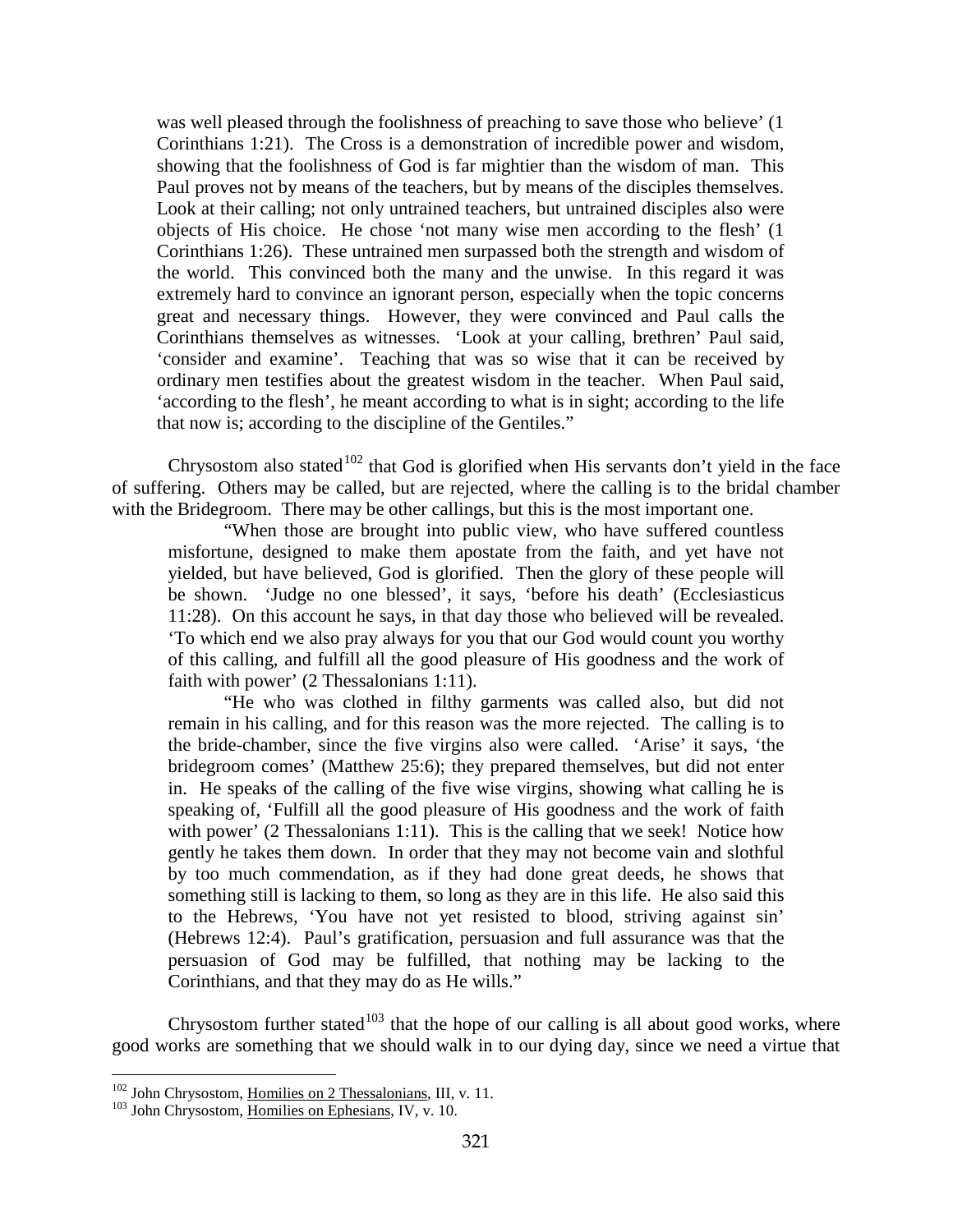will last. It is like we are traveling on a road leading to a royal city. When we have passed over the greater part of it, if we were to droop and sit down near the end, the travel would be of no use to us.

Paul stated, 'But one thing I do, forgetting those things which are behind and reaching forward to those things which are ahead, I press toward the goal for the prize of the upward call of God in Christ Jesus' (Philippians 3:13-14). Chrysostom continued<sup>[104](#page-62-0)</sup> to say that what made Paul reach forward to the things which are ahead was his forgetting the things that are behind. He who thinks that everything is accomplished, and that nothing is lacking to him for the perfecting of virtue, may cease running, as having obtained everything. But he who thinks that he is still distant from the goal, will never cease running. This then we should always consider, even though we have done ten thousand good deeds.

## **Our Calling is Irrevocable**

Speaking of the  $1<sup>st</sup>$  Century Jews, who were the enemies of the Church, and who incited the Romans into persecution of the Church, Paul stated that the mercy of God still extended to them because of their righteous forefathers.

"I do not desire, brethren that you should be ignorant of this mystery, lest you should be wise in your own opinion, where blindness in part has happened to Israel until the fullness of the Gentiles has come in. And so all Israel will be saved, as it is written, 'The Deliverer<sup>[105](#page-62-1)</sup> will come out of Zion, And He will turn away ungodliness from Jacob; For this *is* My covenant with them, When I take away their sins'. Concerning the Gospel *they are* enemies for your sake, but concerning the election *they are* beloved for the sake of the fathers. The gifts and the calling of God *are* irrevocable" (Romans 11:25-29).

Athanasius of Alexandria stated<sup>[106](#page-62-2)</sup> that we are in the Father because of Christ and the Holy Spirit. If we repent after we fall, we stay there; if we don't, the Holy Spirit deserts us. In this manner the gifts and calling of God are irrevocable; He will never abandon us, but we are able to desert Him if we so choose.

"Christ said of us, 'As You, Father, are in Me, and I in You; that they also may be one in Us' (John 17:21); this does not mean that we were to have identity with Him. It is a request to the Father that the Spirit should be granted through Him to those who believe, where we are found to be in God through the Spirit, and in this respect to be joined to Him. Since the Word is in the Father, and the Spirit is given from the Word, He wills that we should receive the Spirit; when we receive It, we too may be found on account of the Spirit to become One in the Word, and through Him in the Father. And if He says, 'as we are one,' this again is only a request that such grace of the Spirit as is given to the disciples may be irrevocable. For what the Word has by nature in the Father, that He wishes to be given to us through the Spirit irrevocably. Knowing this, Paul said, 'Who shall separate us from the love of Christ?' 'The gifts of God' and 'the grace of His

<span id="page-62-2"></span><span id="page-62-1"></span>

<span id="page-62-0"></span><sup>&</sup>lt;sup>104</sup> John Chrysostom, <u>Homilies on Philippians</u>, XII, vv. 13-14.<br><sup>105</sup> See Isaiah 59:20, 27:9.<br><sup>106</sup> Athanasius of Alexandria, Four Discourses Against the Arians, III, xxv, 25.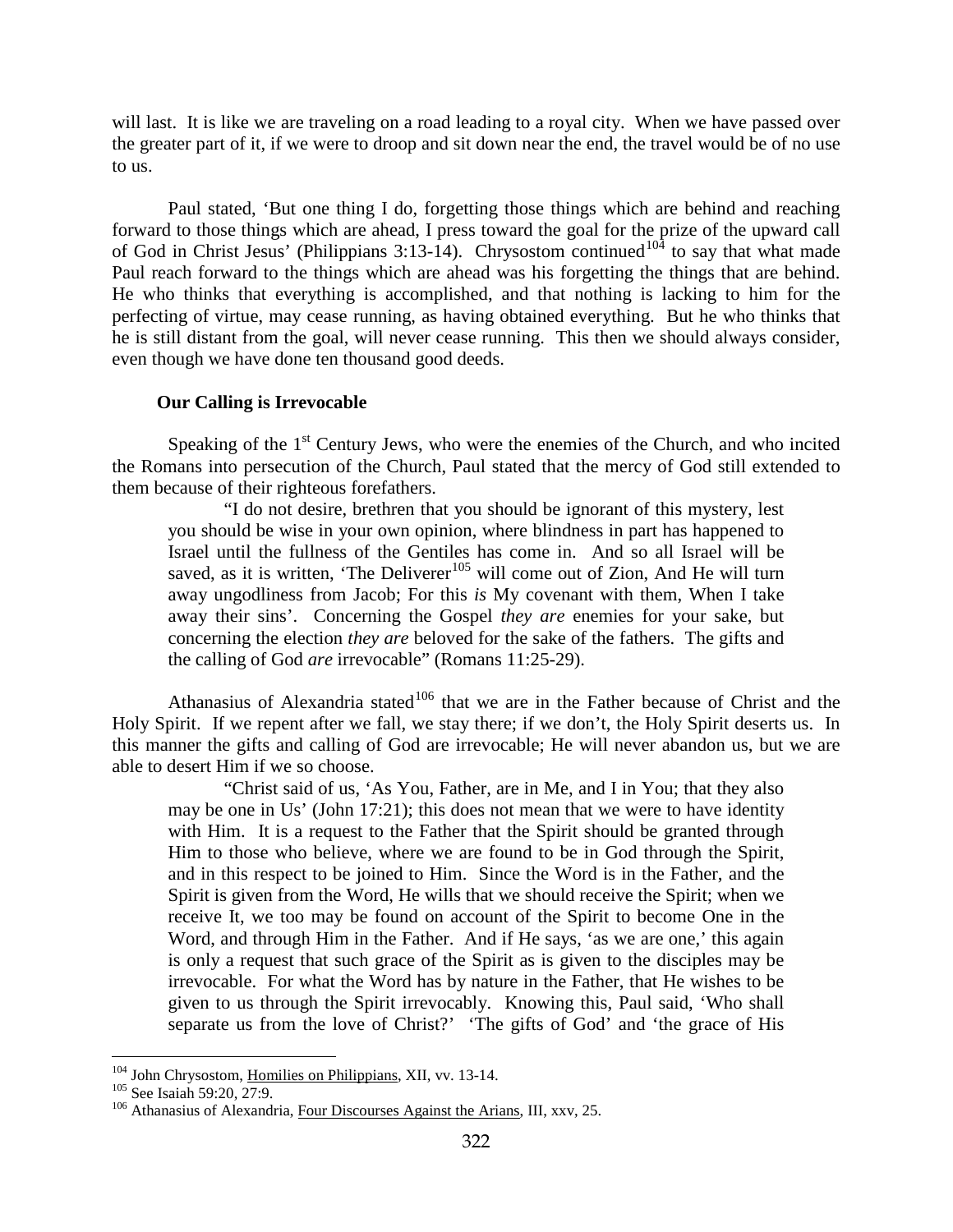calling are irrevocable' (Romans 11:26).' It is the Spirit then which is in God, and not us viewed in our own selves. As we are sons and gods because of the Word in us, so we shall be in the Son and in the Father, and we shall be accounted to have become one in Son and in Father, because the Spirit is in us, which is in the Word, which is in the Father. When a man falls from the Spirit for any wickedness, if he repents after his fall, the grace remains irrevocably to such as are willing. Otherwise he who has fallen is no longer in God, because that Holy Spirit and Paraclete which is in God has deserted him. But the sinner shall be in him to whom he has subjected himself, as took place in Saul's instance; for the Spirit of God departed from him and an evil spirit was afflicting him (1 Samuel 16:14 LXX). God's enemies hearing this ought to be embarrassed, and no longer pretend themselves equal to God. But they neither understand nor endure faithful words (Proverbs 29:7 LXX loosely), but find them heavy even to hear."

John Cassian stated<sup>[107](#page-63-0)</sup> that Paul hurried toward the goal of the high calling of God without swerving, having fought the good fight and having won the battle by the chastisement of the flesh. A similar reward is available to all who look forward to Christ's Coming.

"Paul did not run uncertainly, because, looking to the heavenly Jerusalem, he had a mark set, towards which his heart was swiftly directed without swerving. He did not run uncertainly, because, 'forgetting those things which are behind and reaching forward to those things which are ahead, I press toward the goal for the prize of the upward call of God in Christ Jesus' (Philippians 3:13-14). He directed his mental gaze, hurrying towards it with all speed of heart, and proclaimed with confidence, 'I have fought a good fight, I have finished my course, I have kept the faith' (2 Timothy 4:7). Because he knew he had run unwearied 'after the fragrance of Christ's ointment, which is better than all spices' (Song of Solomon 1:3 LXX). He had ready devotion of heart, and had won the battle of the spiritual combat by the chastisement of the flesh; he boldly concluded, 'There is laid up for me a crown of righteousness, which the Lord, the righteous judge, will give to me in that day'. In order that he might open up to us a similar hope of reward, if we desire to imitate him in the struggle of his course, he added, 'But not to me only, but to all who love His coming' (2 Timothy 4:8). He declared that we shall be sharers of his crown in the Day of Judgment, if we love the coming of Christ and if we gain the victory in the fight by chastising the body."

### **How Do We Walk Worthy of Our Calling?**

The way we walk worthy of our calling (Ephesians 4:1) is "with all lowliness, gentleness, long-suffering, bearing with one another" (Ephesians 4:2). John Chrysostom stated<sup>[108](#page-63-1)</sup> that this is the basis of all virtue:

"If we are lowly, and realize what we are; if we realize how we were saved; and if we will take this recollection as a motive to all virtue, the lowly-

<span id="page-63-0"></span> $^{107}$  John Cassian, Twelve Books on the Institutes of the Coenobia, V, 17.  $^{108}$  John Chrysostom, Homilies on Ephesians, IX, v. 3.

<span id="page-63-1"></span>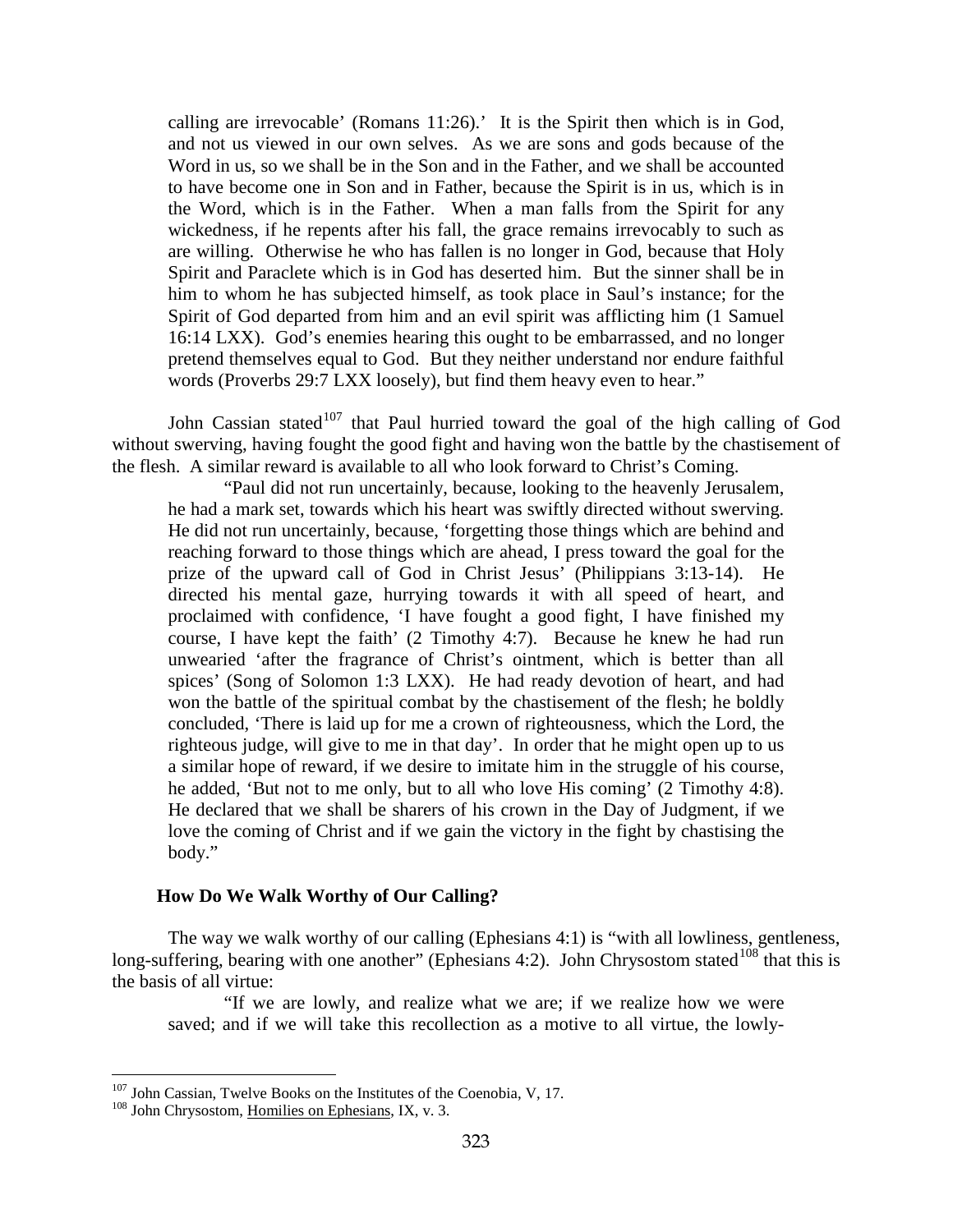minded man is able to be at once generous and a grateful servant. Paul said, 'For what do you have that you did not receive" (1 Corinthians 4:7).

Chrysostom continued to state<sup>[109](#page-64-0)</sup> that those who have difficulty with this due to a demeanor that is very critical of others, they should remember:

"If you are not patient with your neighbor, how shall God be patient with you? If you don't bear with your fellow-servant, how shall the Master bear with you? Wherever there is love, all things are to be endured".

Some people have become lowly-minded by taking on an attitude of what might be called "worm theology." This often expresses a great deal of piety, but also often represents merely an excuse for doing nothing. Walking worthy of our calling represents a depth of understanding accompanied by a gratitude for all the Grace given to us. If this gratitude is genuine, it will be translated into deeds.

In another place, Chrysostom said<sup>[110](#page-64-1)</sup> that we should consider what we have been given in the Body of Christ.

"If anyone were to place a crown of gold on our head, we would do everything that we might seem worthy of the lifeless jewels? But now it is not a crown that is placed on our head, but – what is far greater – Christ has become our head. If you are the Body of Christ, bear the Cross, for He bore it; bear spitting, bear beatings, bear nails."

John Chrysostom stated<sup>[111](#page-64-2)</sup> that faith is not sufficient for us to respond to our calling; filthy clothing, that is, lack of a pure life, will exclude us. God is not ashamed of beggars and those of low station in this life, but He brings them to His Table also. If we try to come to His Table with filthy clothing, we insult Him, the Marriage and the rest of the guests; He has no choice but to throw us out.

"There is no small fear, if we defile that beautiful robe by our sloth and transgressions, we might be cast out from the inner room and bridal chamber, like the five foolish virgins, or him who didn't have on a wedding garment (Matthew 22:11). He too was one of the guests, for he had been invited. After the invitation and so great an honor, he behaved with insolence towards Him who had invited him; listen to what punishment he suffered, how pitiful, fit subject for many tears. When he comes to partake of that splendid Table, not only is he forbidden to have the least part, but he is bound hand and foot, and carried into outer darkness to undergo eternal wailing and gnashing of teeth. Therefore, let us not expect that faith is sufficient to us for salvation. If we do not exhibit a pure life, but come clothed unworthy of this blessed calling, nothing hinders us from suffering the same as that wretched one. It is strange that He, who is God and King, is not ashamed of men who are vile, beggars, and of no reputation, but brings even those of the crossroads to that Table. We show ourselves lacking any sense, if we are

<span id="page-64-0"></span><sup>&</sup>lt;sup>109</sup> John Chrysostom, <u>Homilies on Ephesians</u>, IX, v. 3.<br><sup>110</sup> John Chrysostom, <u>Homilies on Ephesians</u>, IV,

<span id="page-64-2"></span><span id="page-64-1"></span> $10^{111}$  John Chrysostom, <u>Homilies on John</u>, X, 3. Chrysostom is saying here that the Protestant rallying cry of "Justification by Faith Alone" leaves out an important aspect of the Faith.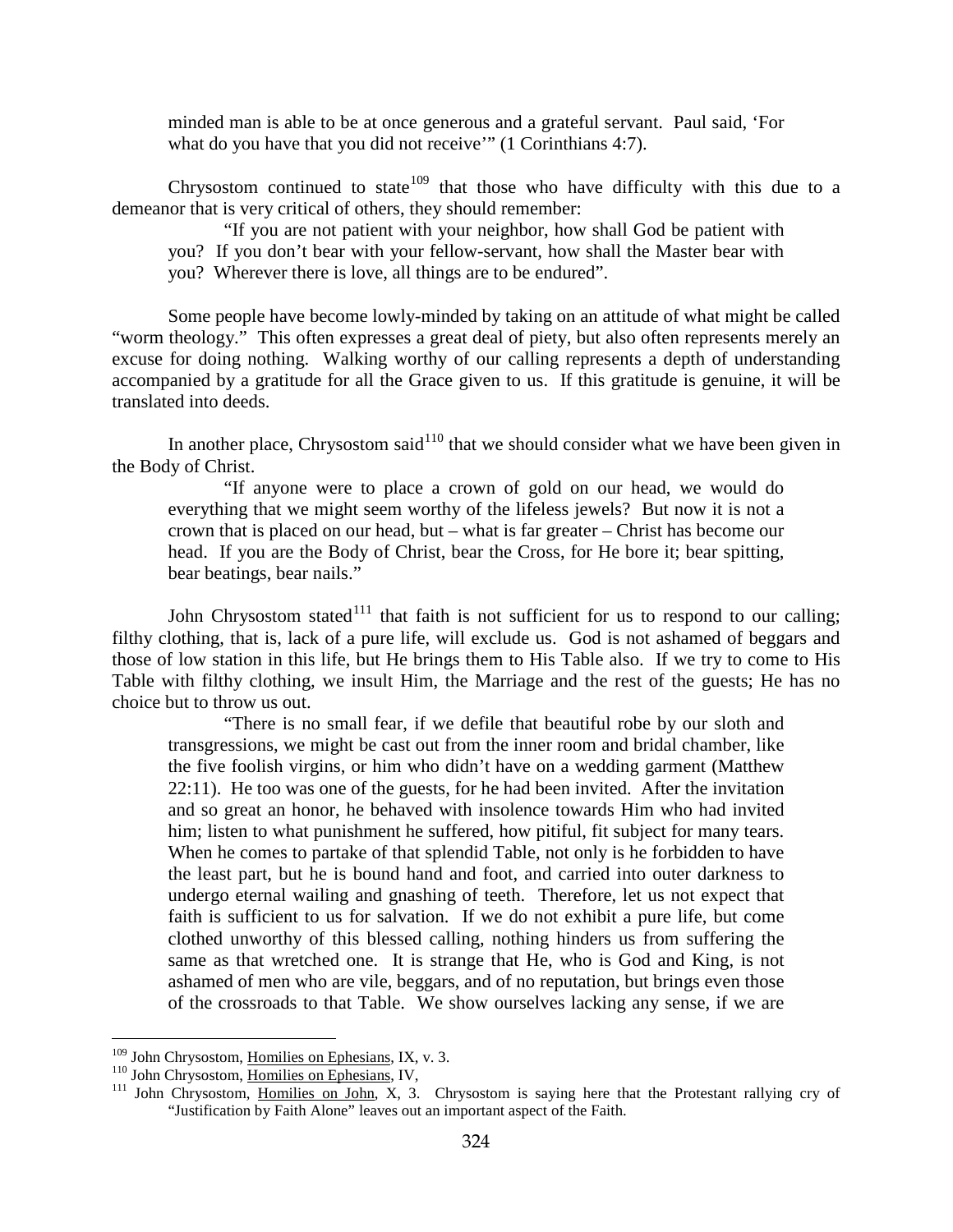not made better by so great an honor, if even after the call we remain in our old wickedness, we insolently abuse the unspeakable loving-kindness of Him who has called us. He didn't call us to the spiritual and awesome communion of His mysteries that we should enter with our former wickedness. But putting off our filthiness, we need to change our clothing to such as become those who are guests in palaces. If we do not act worthily of that calling, it no longer rests with Him who has honored us, but with ourselves; it is not He that throws us out from that admirable company of guests, but we throw ourselves out."

"He has done His part. He has made the marriage; He has provided the Table; He has sent men to call us; He has received us when we came, and honored us with all other honor. But if we insult Him, the company, and the wedding by our filthy garments, that is, our impure actions, we are then with good cause thrown out. It is to honor the marriage and the guests, that He drives away those bold and shameless people; were He to allow those clothed in this fashion, He would be insulting the rest. May it never be that one of us experiences this from Him who has called us! To this end have all these things been written before they come to pass, that we, being sobered by the threats of the Scriptures, may not allow this disgrace and punishment to go on to the deed, but stop it at the word only. Let us each with bright apparel come to that call."

John Cassian stated<sup>[112](#page-65-0)</sup> that our enemy only lays snares along the path leading to our high calling and not elsewhere. One of the subtler of these snares is vainglory and pride at being successful in avoiding the other snares.

"When men are anxious to walk in the path of holiness and perfection, their enemies do not lay their snares to deceive them anywhere except in the way along which they walk. In accordance with this David says, 'In the way in which I walk, they have secretly set a snare for me' (Psalm 142:3). The snares only occur in this way of virtue along which we are walking, when we are pressing on to 'the prize of our high calling' (Philippians 3:14). Some become elated by their successes, and sink down, and falling with the feet of their soul entangled and caught in the snares of vainglory. Those who could not be conquered in the conflict with the enemy are overcome by the greatness of their triumph. Another kind of deception occurs when we overreach the limits of our self-restraint and fail of perseverance in our course on account of bodily weakness."

John Chrysostom stated<sup>[113](#page-65-1)</sup> that Christ's calling to the Jewish leaders only injured them, whereas His calling to the thief saved him. The timing of the calling is important since the calling is not sufficient; our purpose is what works salvation. The calling is not compulsory; we're not forced to accept; obedience is necessary.

"The exhibition of miracles and wisdom in Christ's teaching only injured the Jews, as did the rightness of teaching. The Jews called Him possessed (John 8:48); when He said that He was equal to God (John 5:18), and because of the miracles, they even went about to kill Him (John 11:47, 53). But the thief, when nailed to the Cross, not only was not hurt, but even gained the greatest good from

<span id="page-65-0"></span><sup>&</sup>lt;sup>112</sup> John Cassian, <u>Twelve Books on the Institutes of the Coenobia</u>, XI, 6. <sup>113</sup> John Chrysostom, <u>Homilies on Romans</u>, XV, v. 28.

<span id="page-65-1"></span>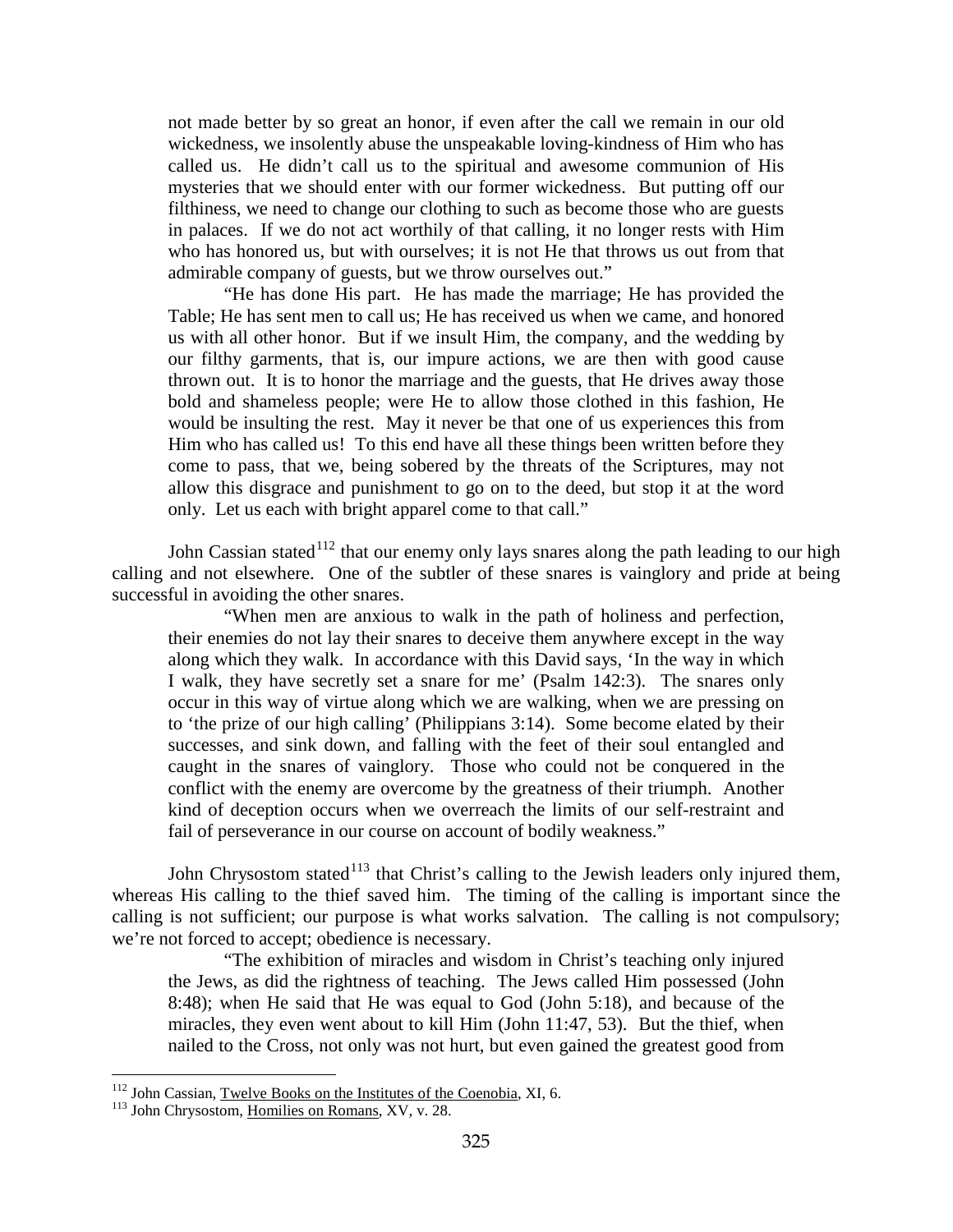this. For those who love God all things work together for good. After mentioning this great blessing, one which far exceeds man's nature, and seemed even past belief, he draws a proof of it from these words, 'to those who are called according to His purpose' (Romans 8:28). Consider from the calling, what this means. Why did He not from the first call everyone? Why did He not call Paul as soon as the rest? Does it not seem that deferring Paul's call was harmful? But it was still by the event shown to be for the best. The purpose of the delay is that he might not ascribe everything to the calling; since in this way both Greeks and Jews would be sure to object. For if the calling alone were sufficient, how was it that all were not saved? Therefore, he says that it is not the calling alone, but also the purpose of those called, that works the salvation. For the calling was not forced on them, nor was it compulsory. All were called, but all did not obey the call."

Leo the Great stated $114$  that the calling of God is the greatest gift that man can receive. In earthly families, offspring are shamed if they don't resemble their noble ancestors. Our calling as sons of God allows us to exhibit the Father's likeness, and to have Him finish all our wars for us.

"We must be worthy of our calling as sons and friends of God. The mystery of this favor is great, and this gift exceeds all other gifts: that God should call man son, and that man should name God as Father. By these terms we perceive and learn the love which reached so great a height. In natural offspring of earthly families, those who are born of noble parents are lowered by the faults of evil dealings, and unworthy offspring are put to shame by the brilliance of their ancestry. To what end will they come who, through love of the world, do not fear to be cast out from the family of Christ? If it gains the praise of men that the father's glory should shine again in their descendants, how much more glorious is it for those who are born of God to regain the brightness of their Maker's likeness and display in themselves Him Who begat them. The Lord said, 'Let your light so shine before men that they may see your good works and glorify your Father which is in heaven?' (Matthew 5:16) We know that 'the whole world lies under the sway of the evil one' (John 5:19), and that by the stratagems of the Devil and his angels numberless attempts are made either to frighten man in his struggle upwards by adversity or to spoil him by prosperity. But 'greater is He that is in us, than he that is against us' (1 John 4:4, 2 Kings 6:16), and they who have peace with God and are always saying to the Father with their whole hearts 'Thy will be done' (Matthew 6:10) can be overcome in no battles, can be hurt by no assaults. Blaming ourselves in our confessions and refusing our spirit's consent to our fleshly lusts, we stir up against us the enmity of him who is the author of sin. But we also secure a peace with God that nothing can destroy, by accepting His gracious service, in order that we may not only surrender ourselves in obedience to our King but also be united to Him by our free-will. If we are like-minded, if we wish what He wishes, and disapprove what He disapproves, He will finish all our wars for us. He Who gave the will, will also give the power; so that we may be fellow-workers in His works, and with the exultation of Faith may utter that

<span id="page-66-0"></span><sup>&</sup>lt;sup>114</sup> Leo the Great, Pope of Rome, Sermons, XXVI, 4.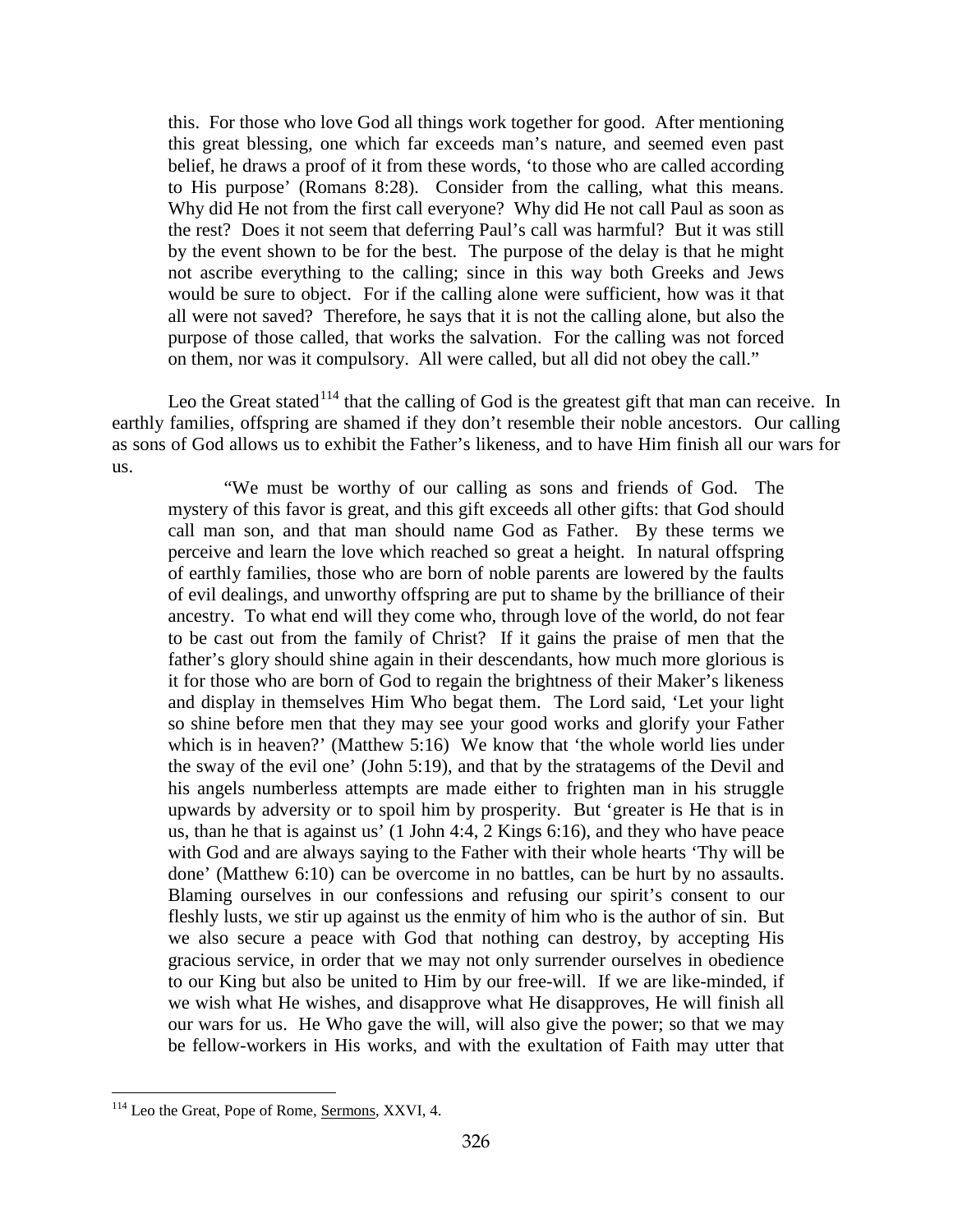prophetic song: 'The Lord is my light and my salvation; whom shall I fear? The Lord is the strength of my life; of whom shall I be afraid?'" (Psalm 27:1)

# **The Effects of Our Calling**

If our calling is linked to Christ's calling in our quest for holiness, what are the effects of this? What do we do with our life as a result of our calling?

Using as examples slavery, circumcision and marriage, John Chrysostom encouraged<sup>[115](#page-67-0)</sup> people to remain and blossom in the place where they were called. A life of slavery, circumcision and even marriage to an unbeliever are not hindrances to piety and thus don't affect our calling.

"As God has distributed to each one, as the Lord has called each one, so let him walk. Was anyone called while circumcised? Let him not become uncircumcised, and vice versa. Circumcision is nothing and uncircumcision is nothing, but keeping the commandments of God is what matters. Let each one remain in the same calling in which he was called. Were you called *while* a slave? Do not be concerned about it.' (1 Corinthians 7:17-21). These things contribute nothing to faith, he said. Don't be contentious or troubled; the Faith does not depend on these things."

"Have you been called, having an unbelieving wife? Continue to be married to her. Do not cast out your wife for the Faith's sake. Have you been called, being a slave? Do not be concerned about it. Continue to be a slave. Have you been called while uncircumcised? Remain uncircumcised and vice versa. This is the meaning of, 'As God has distributed to each man' (1 Corinthians 7:17). These are no hindrances to piety. You are called, being a slave; another, with an unbelieving wife; another, being circumcised. Astonishing! Where does this put slavery? As circumcision doesn't profit, and uncircumcision does no harm; so neither does slavery and liberty. That he might point this out with surpassing clearness, he says, 'But even if you can become free, rather use it' (1 Corinthians 7:21); that is, continue as a slave. On what possible ground does he tell the person who might be set free to remain a slave? He means to point out that slavery is no harm but rather an advantage. Now we are not ignorant that some say the words, 'rather use it', are spoken with regard to liberty, interpreting it, 'if you can become free, become free'. But the expression would be very contrary to Paul's manner if he intended this. When consoling the slave and signifying that he was in no respect injured, he would not have told him to get free. Someone might say, 'What then, if I am not able to become free? I become an injured and degraded person'. This then is not what he says; he points out that a man gets nothing by being made free, 'Though you have it in your power to be made free, remain rather in slavery'".

<span id="page-67-0"></span> $\overline{a}$ <sup>115</sup> John Chrysostom, Homilies on 1 Corinthians, XIX, 5.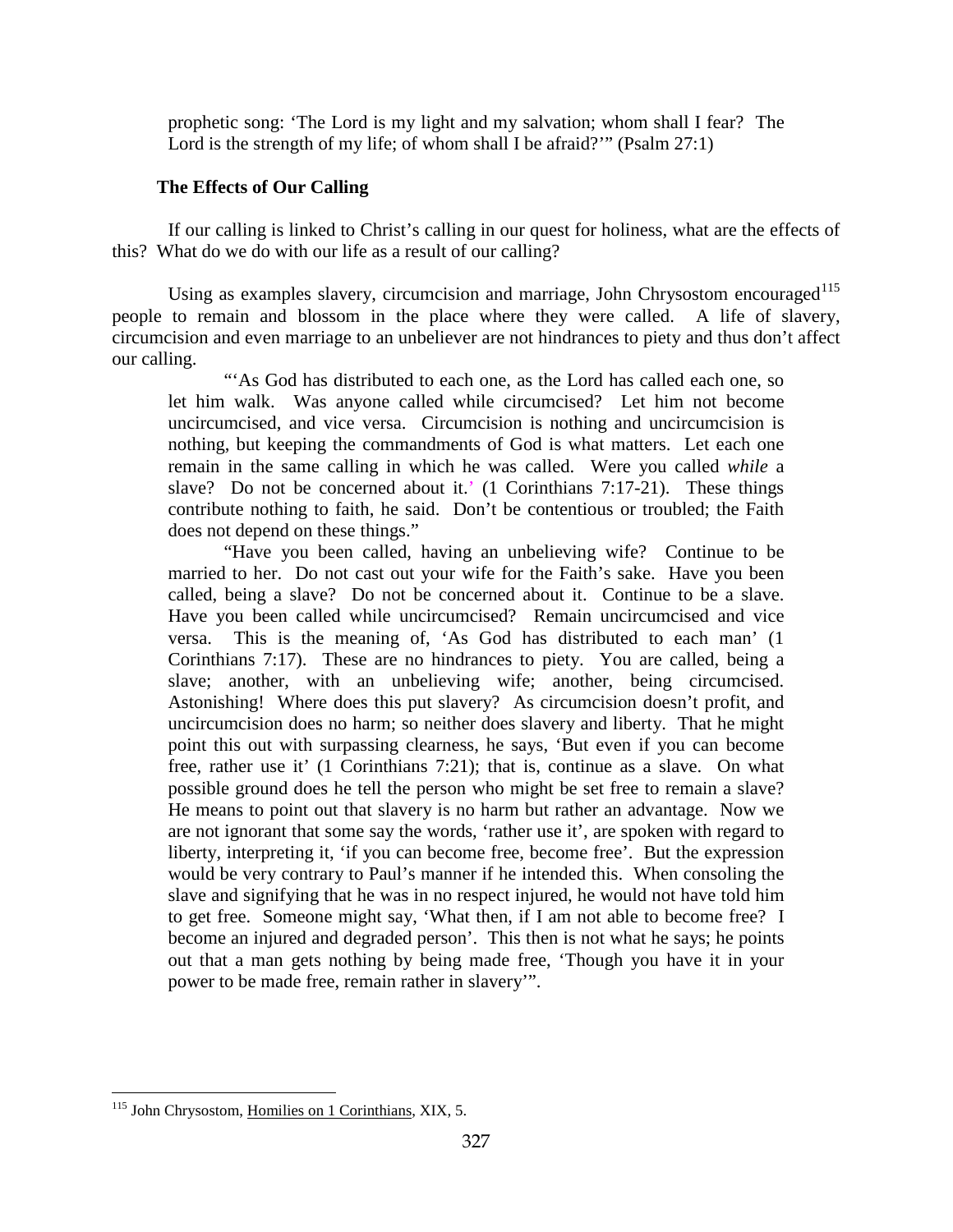John Cassian noted<sup>[116](#page-68-0)</sup> that as we consider our calling and what we do with it, all our efforts towards godliness in this life, including dumping worldly pursuits will not help us if we don't root out anger from our life.

"The athlete of Christ ought to root out the feeling of wrath thoroughly. A sure remedy for this disease, in the first place, is making up our mind that we ought never to be angry at all, whether for good or bad reasons. If the main light of our heart has been darkened by its shadows with anger, we shall at once lose the light of discernment, the security of good counsel, our uprightness, and the temperate character of righteousness. Next, the purity of our soul will be clouded; it cannot possibly be made a temple for the Holy Spirit while the spirit of anger resides in us. Lastly, we should never pray or pour out our prayer to God while we are angry. Above all, having before our eyes the uncertain condition of mankind, we should realize daily that we are soon to depart from the body. Our continence and chastity, our renunciation of all our possessions, our contempt of wealth, our efforts in fasting and vigils will not help us at all, if solely on account of anger and hatred, eternal punishments are awarded to us by the judge of the world."

John Chrysostom added $117$  that in order to gain the prize of our high calling, we need to discipline anger and desire in our soul. We need to put them like well-broken horses under the yoke of reason, and then set over them the mind as a charioteer.

Chrysostom also stated<sup>[118](#page-68-2)</sup> that some aspects of our calling are hidden to the world, but these things are revealed to the faithful.

"Paul was about to mention some things which had already come to pass, and others which had not as yet happened. He makes those which have been brought to pass, a pledge of those which have not. For example, 'That you may know what is the hope of His calling'. It is as yet, he means, hidden, but not so to the faithful. He continues, 'what is the riches of the glory of His inheritance in the saints'" (Ephesians 1:18).

"This too is as yet hidden. What is clear is that through His power we have believed that He has raised Christ. To persuade souls is a thing far more miraculous than to raise a dead body."

## **Bearing with Each Other**

Another aspect of Union with Christ deals with our getting along with one another. If our calling is linked with Christ's calling, and we are all in this together, we need to bear with one another or we will be rejected from our calling.

As part of the Body of Christ, we need to treat each other as our Lord treats us. This means that we should regard even the least of our fellow men as the Lord Himself as He stated in His description of what He will do at Judgment Day. "The King will answer and say to them,

<span id="page-68-0"></span><sup>&</sup>lt;sup>116</sup> John Cassian, *Institutes* of the Coenobia, VII, 22.

<span id="page-68-1"></span><sup>&</sup>lt;sup>117</sup> John Chrysostom, <u>Homilies on Ephesians</u>, XVII, Moral.<br><sup>118</sup> John Chrysostom, <u>Homilies on Ephesians</u>, III, vv. 21-22.

<span id="page-68-2"></span>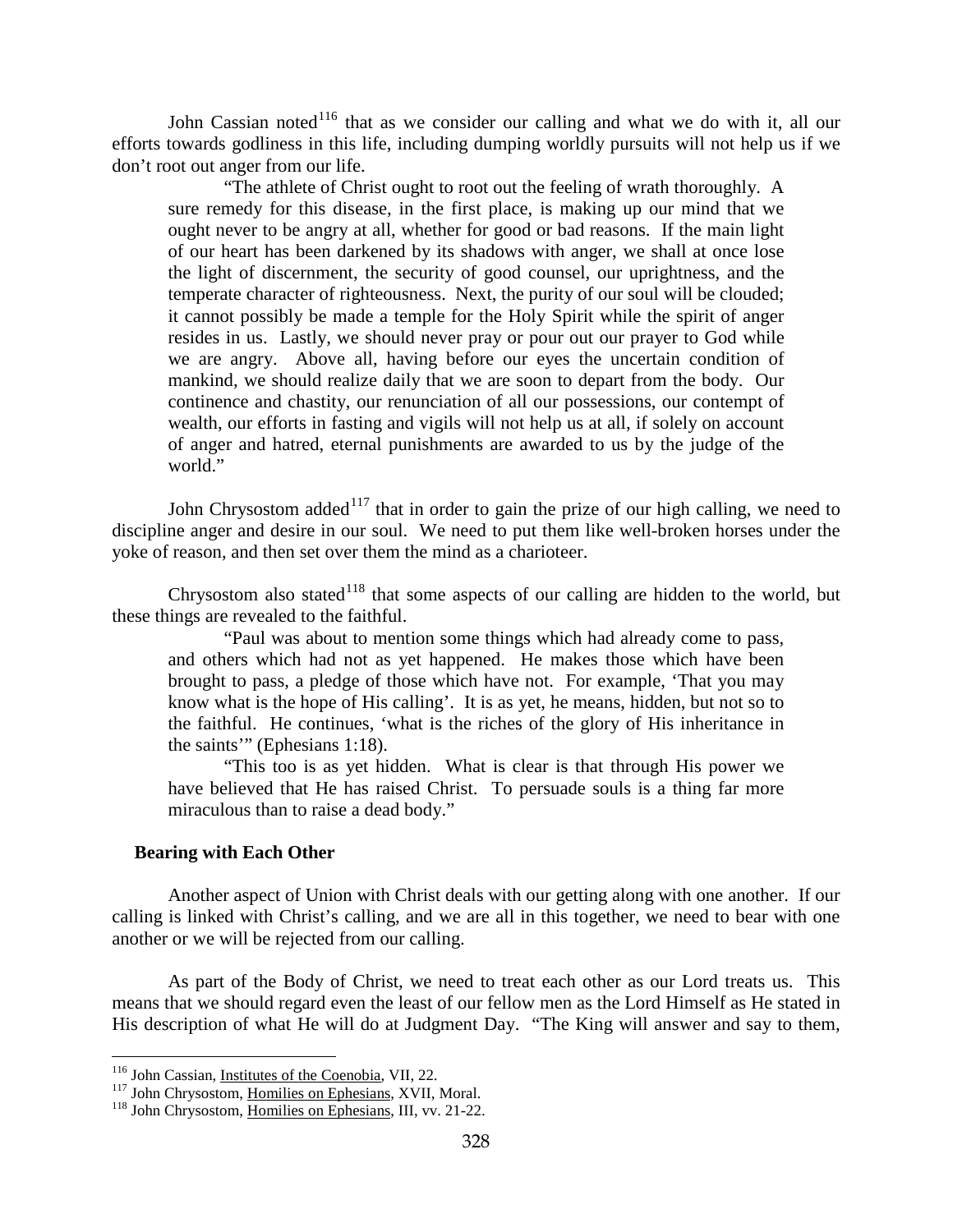'Assuredly, I say to you, inasmuch as you did *it* to one of the least of these My brethren, you did *it* to Me'" (Matthew 25:40).

Paul stated, "I, therefore, the prisoner of the Lord, beseech you to walk worthy of the calling with which you were called, with all lowliness and gentleness, with longsuffering, bearing with one another in love" (Ephesians 4:1-2). In bearing with one another Peter had asked Jesus how many times he should forgive his brother for sinning against him. Peter thought that 7 times per day was a reasonable upper limit, but Jesus upped the ante to 490 times per day (Matthew 18:22). Figuring 16 waking hours to the day, this represents our brother sinning against us every two minutes all day long. This represents a lot of long suffering on the part of the person who is the victim of the sin.

As he was being led to Rome to be eaten by lions, Ignatius of Antioch encouraged<sup>[119](#page-69-0)</sup> his people to treat each other like they wished the Lord would treat them.

"Give heed to the bishop, that God also may give heed to you. Let my soul be exchanged for theirs that are submissive to the bishop, to the presbytery, and to the deacons; may I have my portion with them from God! Labor together with one another; strive in company together; run together; suffer together; sleep and awake together, as the stewards, and associates, and servants of God. Please Him under whom you fight, and from whom you shall receive your wages. Let none of you be found a deserter. Let your baptism endure as your arms; your faith as your helmet; your love as your spear; your patience as a complete suit of armor. Let your works be the charge assigned to you, that you may obtain for them a most worthy recompense. Be long-suffering, therefore, with one another, in meekness, and God shall be so with you. May I have joy with you forever!"

John Chrysostom had<sup>[120](#page-69-1)</sup> some practical advice for bearing with each other: support each other in each individual's weakness and don't require everyone to be able to do everything. We don't ask our feet to see and we don't ask our hands to walk. Neither should we expect our brothers to do everything either.

"Paul said, 'And so fulfill the law of Christ' by the things in which you bear with one another. For example, this man is hot-tempered, you are slow to action; therefore, bear with his vehemence that he in turn may bear with your sluggishness. Thus, neither will he transgress, being supported by you, nor will you offend in the points where your defects lie, because of your brother's patience with you. By reaching out a hand one to another when about to fall, you fulfill the Law in common, each completing what is lacking in his neighbor by his own endurance. But if you don't do this, but each of you investigates the faults of his neighbor thoroughly, nothing will ever be performed by you as it ought. In the case of the body, if one were to exact the same function from every member of it, the body could never hold together; so there would have to be great dissension among brethren if we were to require all things from everyone."

<span id="page-69-1"></span><span id="page-69-0"></span><sup>&</sup>lt;sup>119</sup> Ignatius of Antioch, *Epistle to Polycarp*, 6.  $\frac{120}{120}$  John Chrysostom, *Commentary on Galatians*, Chapter 6, Verse 2.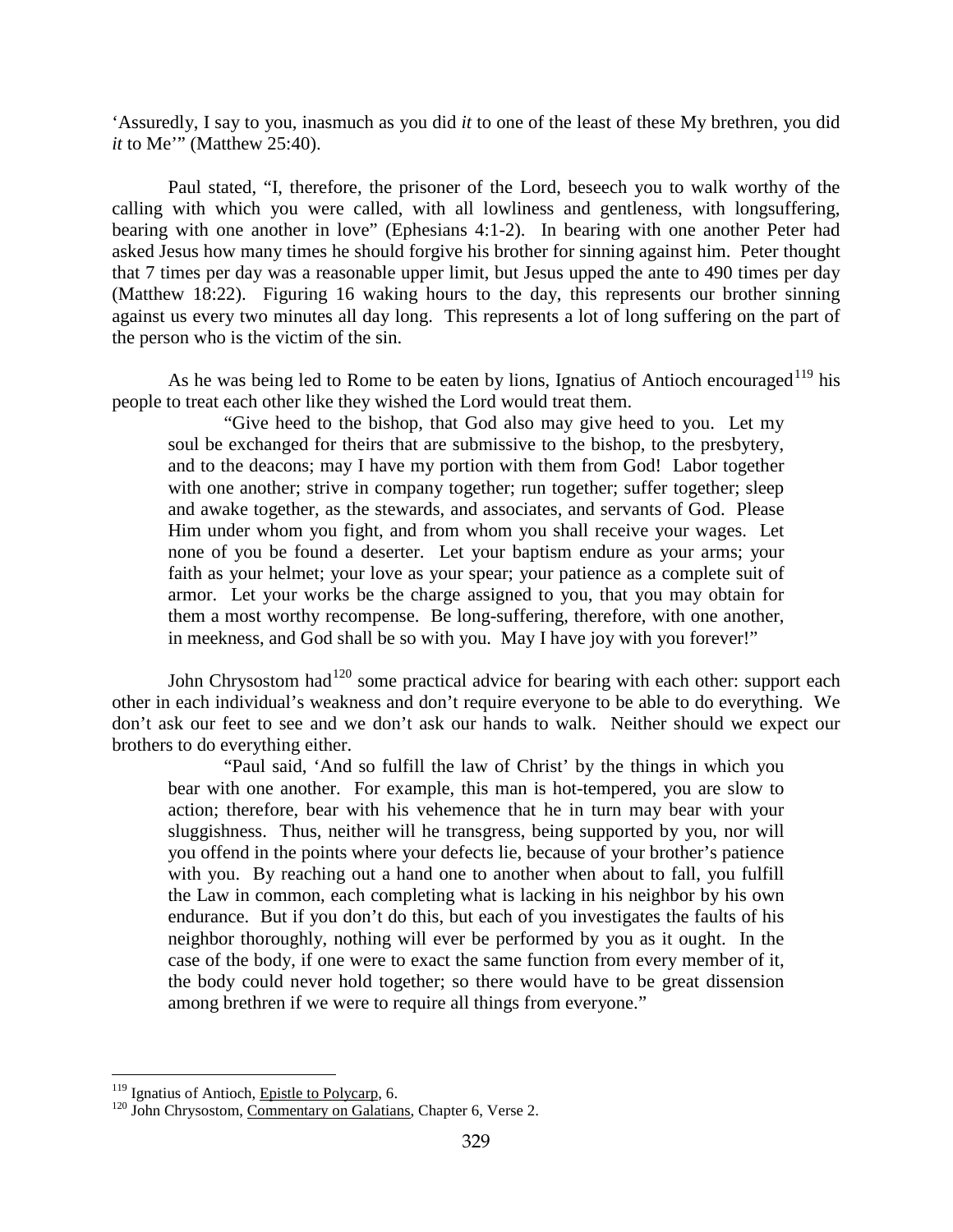## **The Bond of Peace**

Paul stated, "I, therefore, the prisoner of the Lord, beseech you to walk worthy of the calling with which you were called, with all lowliness and gentleness, with longsuffering, bearing with one another in love, endeavoring to keep the unity of the Spirit in the bond of peace" (Ephesians 4:1-3). The "bond of peace" needs a little explanation. Peacefulness is a characteristic of the Church, but it is unlike a worldly peace. It is dependent on the love of the brethren and it can't last if love disappears. Some people may choose to be outside the peace of God, and therefore outside the Church. The bond of peace is something that should exist between Bishops and Patriarchs, and some serious discussions have occurred when it is lacking.

Leo the Great stated<sup>[121](#page-70-0)</sup> that peacemakers, besides being sons of God, are the key in achieving the bond of peace. This peace is unlike any worldly peace, and is even unlike the peace that comes from exact likeness of mind.

"The Lord said, 'Blessed are the peacemakers, for they shall be called the sons of God' (Matthew 5:9). This blessedness does not belong to any and every kind of agreement and harmony, but to that of which the Apostle speaks, 'have peace towards God (Romans 5:1); and of which the Prophet David speaks, 'Much peace have they that love Your Law, and it is not an offense to them' (Psalm 119:65 OSB LXX). This peace even the closest ties of friendship and the most exact likeness of mind do not really gain, if they do not agree with God's will. Similarly, bad desires, crimes syndicates, and associations of vice cannot merit this peace. The love of the world does not associate with the love of God; nor does a person enter the alliance of the sons of God, who will not separate from the children of this generation. Whereas those who are always in mind with God, 'endeavor to keep the unity of the Spirit in the bond of peace' (Ephesians 4:3), never dissent from the eternal law, uttering that prayer of faith, 'Your will be done on earth as it is in heaven' (Matthew 6:10). These are 'the peacemakers'; these are thoroughly of one mind, fully harmonious, and are to be called sons 'of God and joint-heirs with Christ' (Romans 8:17). Their work shall be the record of the love of God and the love of our neighbor, in order that we shall suffer no calamities, and be in fear of no offense; they rest in God's most perfect peace.

Cyprian of Carthage stated<sup>[122](#page-70-1)</sup> that deserters and apostates cannot have the power or the honor of a bishop since they have refused to maintain the unity of the Church and the bond of peace. Even if they are slain for His Name, they cannot be admitted to the peace of the Church.

Cyprian also noted<sup>[123](#page-70-2)</sup> that the bond of peace is a result of the love of the brethren for each other. Without love, the bond of peace can't endure.

"Love is the bond of brotherhood, the foundation of peace, it holds and secures unity, and is greater than both hope and faith. It excels both good works and martyrdom, and will continue with us always, eternal with God in the kingdom of heaven. Take away from it patience, and it does not endure. Take

<span id="page-70-1"></span><span id="page-70-0"></span><sup>&</sup>lt;sup>121</sup> Leo the Great, <u>Sermons</u>, XCV, 9.<br><sup>122</sup> Cyprian of Carthage, <u>Epistle to Antonianus</u>, LI, 24, 29.<br><sup>123</sup> Cyprian of Carthage, <u>Treatises</u>, IX, 15.

<span id="page-70-2"></span>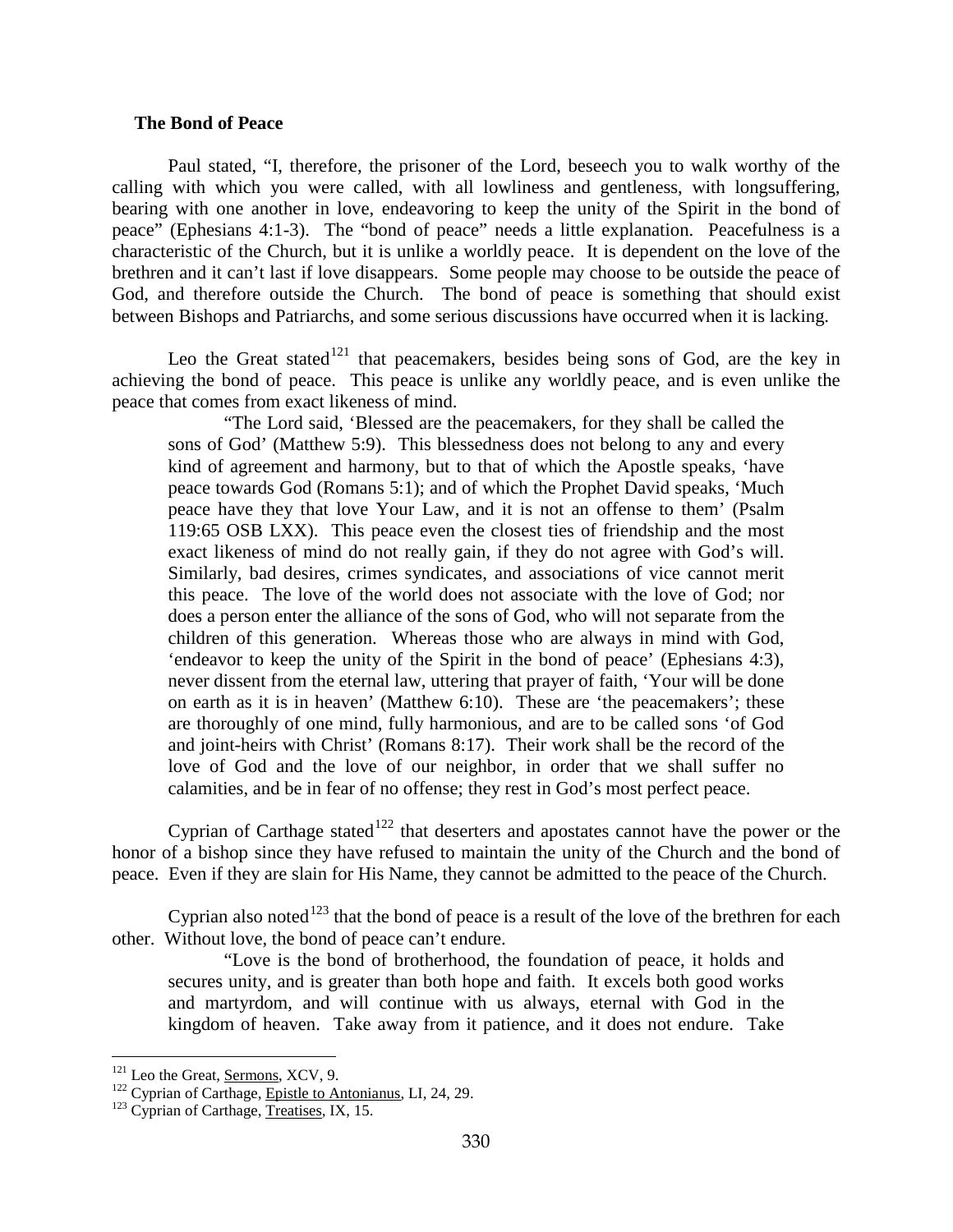away from it the substance of bearing with one another and enduring, and it continues with no roots or strength. Paul, when he spoke of love, joined to it endurance and patience. 'Love', he says, 'suffers long *and* is kind; love doesn't envy, is not puffed up, is not provoked, thinks no evil; bears all things, believes all things, hopes all things, endures all things' (1 Corinthians 13:4-7). He shows that love can tenaciously persevere, because it knows how to endure all things. And in another place: 'Bearing with one another', he says, 'in love, endeavoring to keep the unity of the Spirit in the bond of peace' (Ephesians 4:2-3). He proved that neither unity nor peace could be kept unless brethren should cherish one another with mutual toleration, and should keep the bond of concord by the intervention of patience."

Gregory the Great, Pope of Rome, wrote<sup>[124](#page-71-0)</sup> to Cyriacus, Patriarch of Constantinople, in 595 AD at his elevation to Patriarch about the offensive title of Ecumenical Bishop that Cyriacus had assumed for himself. Gregory compared this title to the sin of pride<sup>[125](#page-71-1)</sup> that was disturbing the bond of peace in the Church. Gregory's views are quite different from the modern Popes of Rome who refer to themselves as the Vicar of Christ.

"When you have wisely professed a right faith, doubtless you should more warily keep the peace of hearts, because of what the Truth says, 'Have salt in yourselves, and have peace one with another' (Mark 9:50). Paul admonishes, 'Endeavoring to keep the unity of the Spirit in the bond of peace' (Ephesians 4:3). Again, he says, 'Pursue peace with all people, and holiness, without which no one will see the Lord' (Hebrews 12:14). This peace you will truly have with us, if you turn away from the pride of a profane name, according to what Paul says, 'O Timothy! Guard what was committed to your trust, avoiding the profane and idle babblings and contradictions of what is falsely called knowledge' (1 Timothy 6:20). It is too bad, if these who have been made preachers of humility should glory in the elation of a vain name, when the true preacher says, 'But God forbid that I should glory, except in the Cross of our Lord Jesus Christ' (Galatians 6:14). He then is truly glorious who glories not in temporal power, but, for the Name of Christ, glories in His passion. Therefore, we embrace you from the bottom of our heart; we recognize you as priests, if, rejecting the vanity of words, you occupy the place of holiness with holy humility. We have been scandalized by this impious appellation, and retain in our mind and express in words major complaints. But your Fraternity knows how the Truth says, 'If you bring your gift to the altar, and there remember that your brother has something against you, leave your gift there before the altar, and go your way. First be reconciled to your brother, and then come and offer your gift' (Matthew 5:23-24). Consider this: while every fault is done away by the offering of sacrifice, the evil of offense created in another's heart is so great that from one, who has so sinned, the Lord does not accept the sacrifice itself, which tends to do away with sin. Pay attention then speedily to wipe away the cause of offense from your heart, that Almighty God may be able to regard as acceptable the sacrifice of your offering."

<span id="page-71-0"></span><sup>&</sup>lt;sup>124</sup> Gregory the Great, Pope of Rome, <u>Epistle to Cyriacus, Bishop of Constantinople</u>, IV, 4.<br><sup>125</sup> [http://en.wikipedia.org/wiki/Patriarch\\_Cyriacus\\_of\\_Constantinople](http://en.wikipedia.org/wiki/Patriarch_Cyriacus_of_Constantinople)

<span id="page-71-1"></span>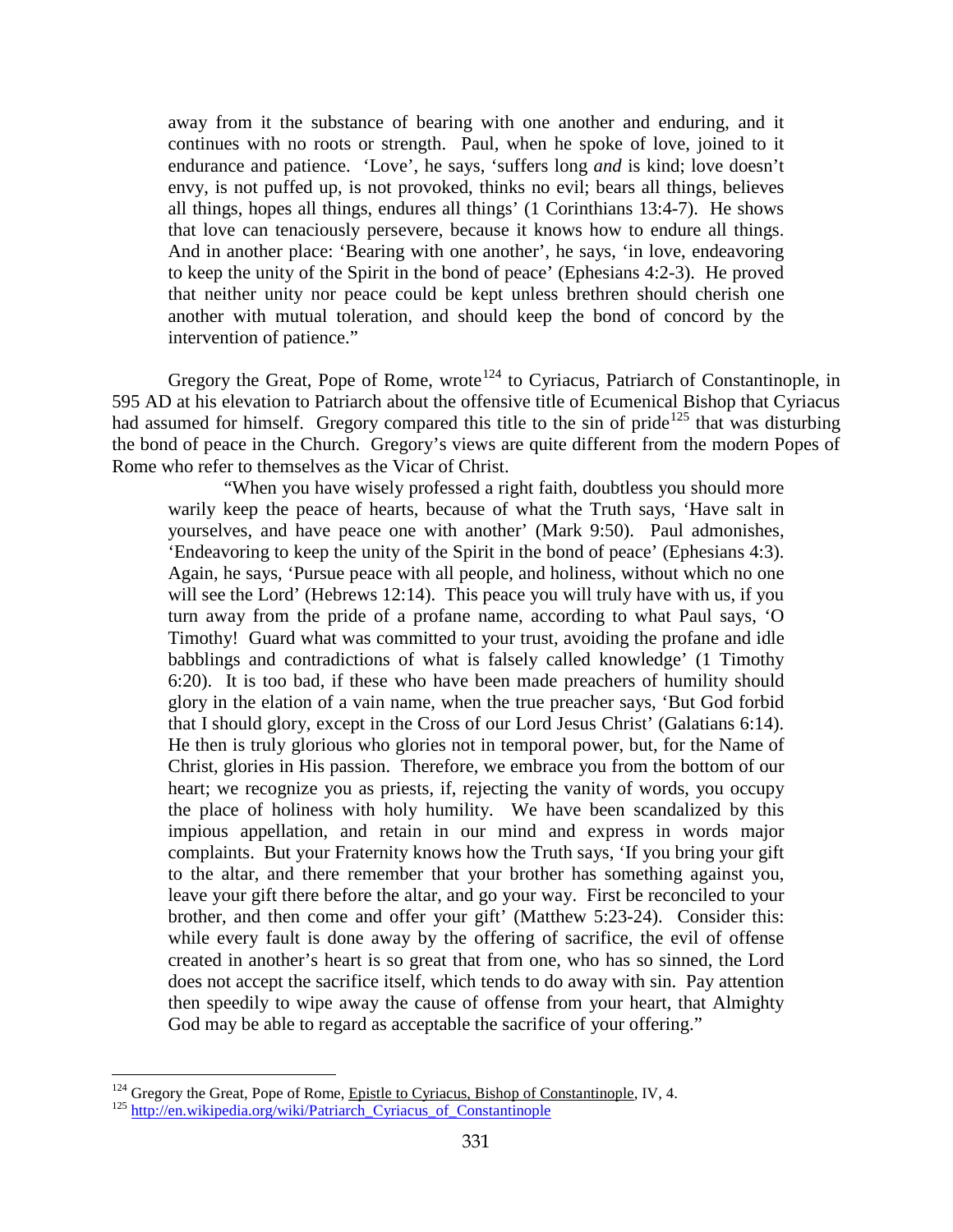Gregory the Great also stated<sup>[126](#page-72-0)</sup> that Christ established the Church in the world to be one flock under Himself, the one Shepherd, in the bond of peace. To have peace, there must be two sides; we can have peace with God, but we may not be able to achieve peace with some men. The Church is like the Ark of Noah; some people choose to be outside the peace of God.

"We are not far from you, since in Him who is everywhere we are one. Let us then give thanks to Him who, having abolished enmity, has caused that in His flesh there should be in the whole world one flock, and one sheepfold under Himself the one shepherd. Let us be ever mindful how the preacher of truth admonishes us, saying, 'Be careful to keep the unity of the spirit in the bond of peace' (Ephesians 4:3), and, 'Follow peace with all men, and holiness, without which no man shall see God' (Hebrews 12:14). He says also to other disciples, 'If it is possible, as much as lies in you, having peace with all men' (Romans 12:18). For he sees that the good cannot have peace with the bad; and therefore, as you know, he stated, 'If it is possible'".

"Because peace cannot be established except on two sides, when the bad fly from it, the good ought to keep it in their inner hearts. It is admirably said, 'As much as depends on you' (Romans 12:18); meaning that it should remain in us even when it is repelled from the hearts of evil men. Such peace we truly keep, when we treat the faults of the proud at once with love and with persistent justice, when we love them but hate their vices. For man is the work of God; but vice is the work of man. Let us distinguish between what God has made and what man has made, and neither hate the man on account of his error nor love the error on account of the man."

"Let us then with united mind attack the evil of pride in the man that from his enemy, that is to say his error, the man himself may be freed. Our Almighty Redeemer will supply strength to love and justice; He will supply to us, though placed far from each other, the unity of His Spirit. He, whose workmanship is the Church, having been constructed like the ark with the four sides of the world, and bound together with the structure of incorruptible planks and the pitch of love, is disturbed by no opposing winds or swells coming from outside."

Gregory the Great further stated<sup>[127](#page-72-1)</sup> that since the fruit of the Spirit is peace, those who don't seek peace don't have the fruit of the Spirit and miss the one hope of our calling. By being proud of some gifts of the Spirit, such as knowledge or abstinence, we can lose the greater gift of harmony. True wisdom is pure and peaceful.

"Those that are in disagreement are to be admonished to know most certainly that, in whatever virtues they have in abundance, they can by no means become spiritual if they neglect becoming united to their neighbors by agreement. It is written, 'The fruit of the Spirit is love, joy, peace' (Galatians 5:22). He that doesn't care about keeping peace refuses to bear the fruit of the Spirit. Paul says, 'There is among you envying and strife; are you not carnal?' (1 Corinthians 3:3) Again he says, 'Pursue peace with all people and holiness, without which no man shall see the Lord' (Hebrews 12:14). Again, he admonishes, 'Endeavoring to

<span id="page-72-0"></span><sup>&</sup>lt;sup>126</sup> Gregory the Great, Pope of Rome, Epistle to Eulogius, Bishop of Alexandris, and Anastasius, Bishop of Antioch, V, 43.<br><sup>127</sup> Gregory the Great, Pope of Rome, <u>Book of Pastoral Rule</u>, III, 22, Admonition 23.

<span id="page-72-1"></span>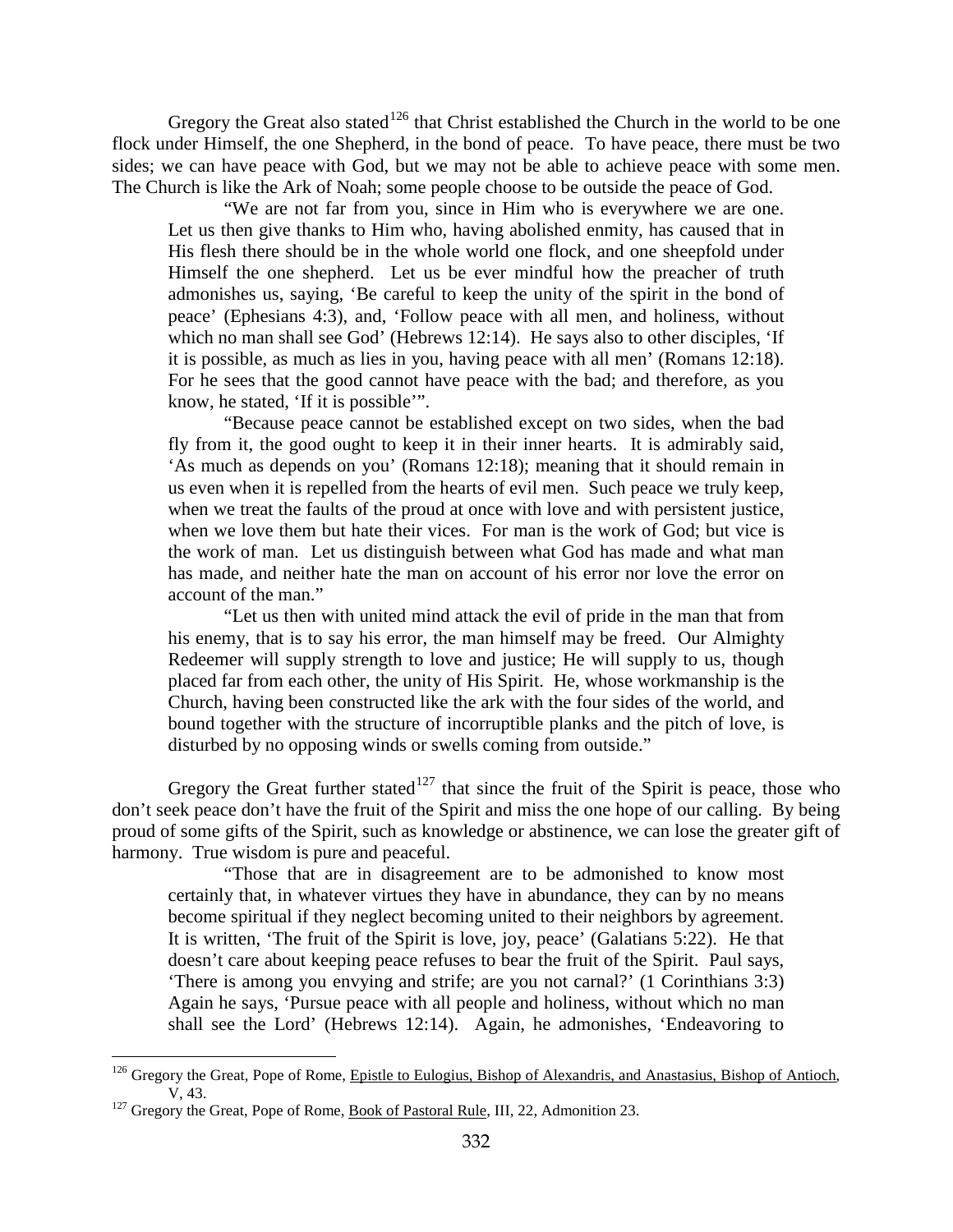keep the unity of the Spirit in the bond of peace; there is one body and one Spirit, just as you are called in one hope of your calling' (Ephesians 4:3-4). The one hope of our calling, therefore, is never reached, if we don't run to it with a mind at one with our neighbors."

"It is often the case that some, by being proud of some gifts that they especially partake of, lose the greater gift of harmony. This is like someone, who subdues the flesh more than others by bridling his appetite, but scorns being in harmony with those whom he surpasses in abstinence. Whoever separates abstinence from harmony let him consider the admonition of the Psalmist, 'Praise him with timbrel and dance' (Psalm 150:4). In the timbrel a dry, beaten skin resounds, but in the chorus harmonious voices are present. Whoever humbles his body, but forsakes harmony, praises God indeed with timbrel, but doesn't praise Him with dance. When superior knowledge lifts up some, it detaches them from the society of other men; the wiser they are, the less wise they are as to the virtue of harmony. Let these hear what the Truth in person says, 'Have salt in yourselves, and have peace with one another' (Mark 9:50). Salt without peace is not a gift of virtue, but an argument for condemnation. To such it is rightly said, 'If you have bitter envy and self-seeking in your hearts, do not boast and lie against the truth. This wisdom doesn't descend from above, but *is* earthly, sensual and demonic. But the wisdom that is from above is first pure, then peaceful' (James 3:14-17). It is pure because its ideas are chaste; it is also peaceful, because it in no wise through elation detaches itself from the society of neighbors. Those who are in disagreement are to be admonished to take note that they offer to God no sacrifice of good work so long as they do not love their neighbors. 'If you bring your gift to the altar, and there remember that your brother has something against you, leave your gift there before the altar, and go your way. First be reconciled to your brother, and then come and offer your gift' (Matthew 5:23-24). By this precept we are led to consider how intolerable the guilt of men is shown to be when their sacrifice is rejected. Whereas all evils are washed away when followed by what is good, let us consider how great must be the evils of discord, seeing that, unless they are utterly extinguished, they allow no good to follow."

## **One Body and One Spirit: Introduction**

We will look at One Body and One Spirit from the point of view of:

- 1. One Lord
- 2. One Faith
- 3. One Baptism
- 4. One Church
- 5. One God and Father of All

In this context, Paul spoke of the Trinity as One Spirit, One Lord and One God and Father of all (Ephesians 4:4-6). Interspersed between these references to the Trinity are the references to one body, one faith and one baptism; the result is that God the Father is above all,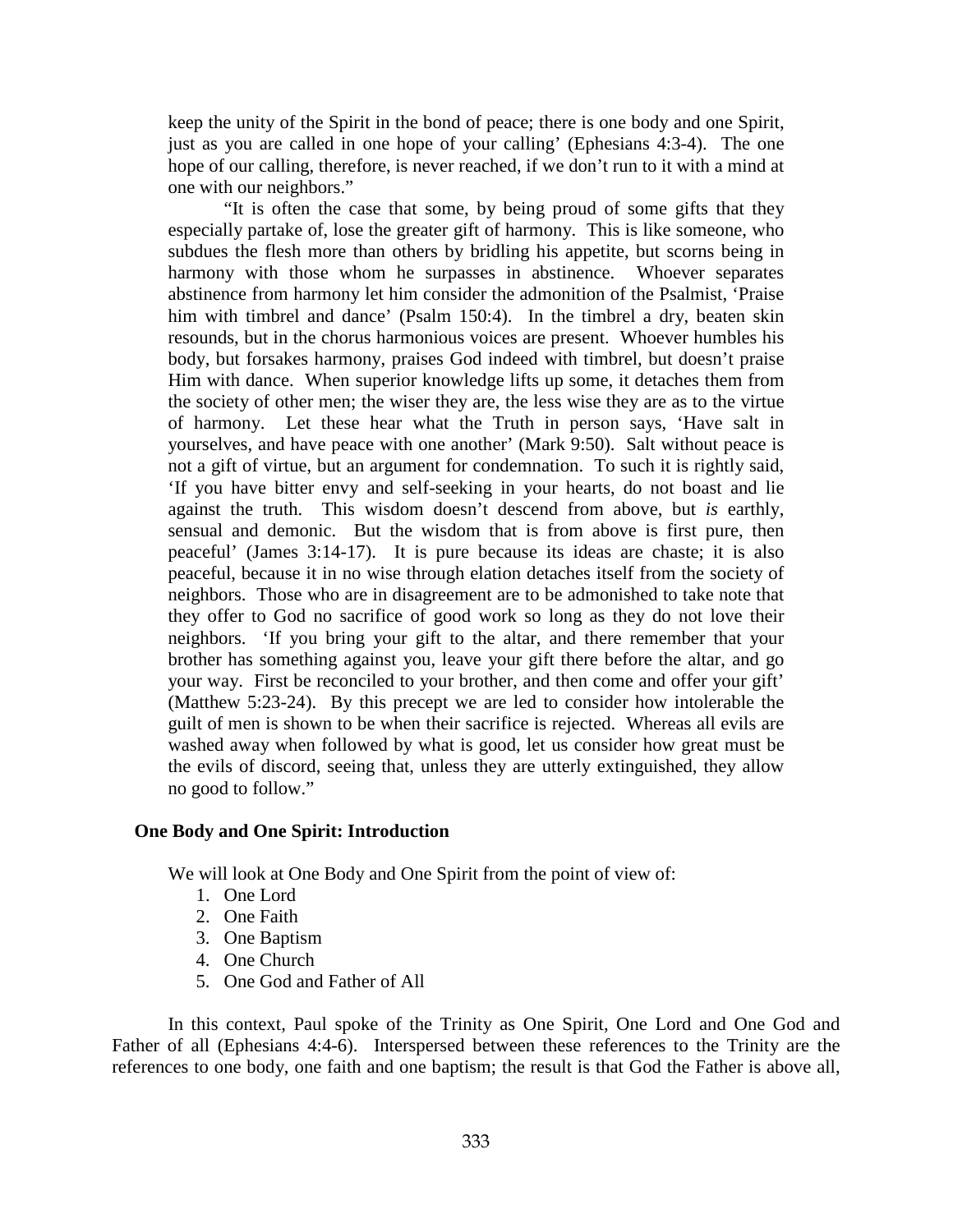through all and in all. The glue that holds all this together is love (Ephesians 4:2). Chrysostom comments<sup>[128](#page-74-0)</sup>,

"The love which Paul requires of us is no common love, but that which cements us together and makes us be joined inseparably to one another; it accomplishes as great and as perfect a union as though it were between limb and limb".

One of the most intimate moments of this union occurs as the body of Christ (the Church) meets to worship her Lord and Head and partakes of the body and blood of Christ in the Lord's Supper. This is a great mystery: how the body of Christ partakes of the Body of Christ!

Chrysostom refers<sup>[129](#page-74-1)</sup> to the Body of Christ as including the Patriarchs and Prophets of the Old Testament:

"The body of Christ includes the faithful throughout the whole world, both which are, and which have been, and which shall be. Those that lived before the coming of Christ, who pleased God, are 'one body' also, because they knew Christ. 'Your father Abraham rejoiced to see My day, and he saw it and was glad' (John 8:56). Again, 'If you had believed Moses, you would have believed Me, for he wrote of Me' (John 5:46). And the prophets, too, would not have written of One whom they didn't know. They both knew Him and worshipped Him. Thus they were also 'one body'".

In order to establish and promote this union, each one of us was given Grace according to the measure of Christ's gift to us (Ephesians 4:7). These gifts, such as apostles, prophets, evangelists, pastors, teachers, etc., are for the equipping of the saints for the work of service (literally deaconing) and for the building up of the Body of Christ (Ephesians 4:11-12, 16). These gifts have their purposes listed in the following verses:

- That we all come to the unity of the Faith and knowledge of the Son of God (Ephesians 4:13).
- That we all come to a Perfect Man (Ephesians 4:13). This is the New Man referred to elsewhere (Ephesians 2:15, 4:24).
- That we all come to the measure of the stature of the fullness of Christ (Ephesians 4:13).
- That the truth of this might be preserved in spite of deceitful attempts to undo it (Ephesians 4:14).
- That the whole body might grow up in love with every part of the body doing its share, being joined and knit together with every joint supplying (Ephesians 4:15- 16).

Many times we see today discussions and "manifestations" of spiritual gifts resulting in divisions rather than leading to the unity of the faith, the perfect man and the stature of the fullness of Christ. Perhaps this is caused by a lack of emphasis on love (1 Corinthians 13); but another cause may be lack of humility. Not all are given the same gifts (1 Corinthians 12:28-30);

<span id="page-74-0"></span><sup>128</sup> John Chrysostom, Homilies on Ephesians, XI, v. 4.

<span id="page-74-1"></span><sup>&</sup>lt;sup>129</sup> John Chrysostom, Homilies on Ephesians, X, v. 5.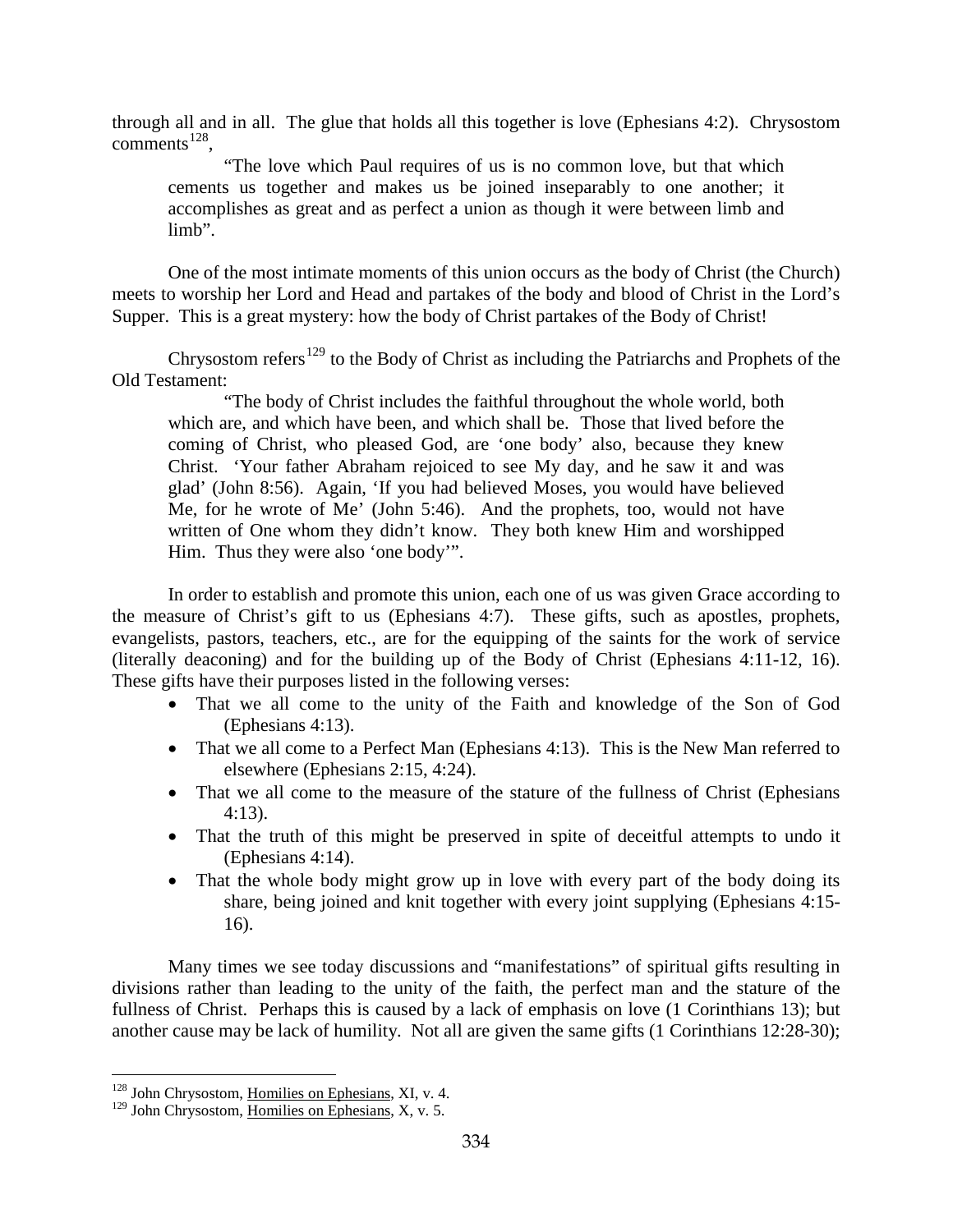and some are given more or greater gifts than others, just as in the Parable of the Talents where some were given one, two and five talents (Matthew 25:15). Paul also wrote of a ranking (i.e. in honor) of the gifts with apostles first (1 Corinthians 12:28). We need to accept our gift, whatever it is, with humility and strive to use our gift to the best of our ability. Those using their gifts are often given more (Matthew 25:28-29). For more details, see the Gospel lesson for the  $16<sup>th</sup>$ Sunday after Pentecost.

Thus, the aim of the illustrations of the vine and the branches and the husband and wife is to give us a glimpse into some of the mysteries of God being worked out in our midst (Ephesians 1:9-10, 3:1-10). The focus is always on Union with Christ and unity within the Body of Christ. While this much has been revealed to us, there are depths to it that we will not know until the Lord returns.

## **One Lord**

The word translated "Lord" is the Hebrew *Jehovah* and the Greek *Kurios*. For several centuries before Christ, the Hebrews regarded the Name Jehovah as so holy that they could not dare to even pronounce it. So, they substituted for the Name for God *Adonai*, meaning Lord or master. The Greek *Kurios* also conveys the connotation of Lord or master.

Cyril of Jerusalem spoke of "one Lord" as a continuum of the Old and New Testament. The three persons of the Trinity have different roles, but they all work together in perfect harmony.

"There is One  $God^{130}$  $God^{130}$  $God^{130}$ , the Father, Lord of the Old and of the New Testament; and One Lord, Jesus Christ, who was prophesied of in the Old Testament, and came in the New; and One Holy Spirit, who through the Prophets preached of Christ, and when Christ had come, descended and revealed Him." Each person of the Trinity can be referred to as "one Lord".

"The Father through the Son, with the Holy Spirit, is the giver $131$  of all grace; the gifts of the Father are none other than those of the Son, and those of the Holy Spirit; for there is one Salvation, one Power, one Faith; One God, the Father; One Lord, His only-begotten Son; One Holy Spirit, the Comforter."

Gregory Thaumaturgus spoke<sup>[132](#page-75-2)</sup> of the properties of the Father and the Son, where Lordship can't be separated from Divinity. Both are Lord; both are Divine. The difficulties in getting our mind around this disappear if we think of the Father as the First Cause and the Son as Begotten.

"Divinity is the property of the Father; and whenever the divinity of the Trinity is spoken of as one, the property of the Father belongs also to the Son and the Spirit. If the divinity may be spoken of as one in three persons, the Trinity and the Unity is established; and the oneness, Which is naturally the Father's, is also acknowledged to be the Son's and the Spirit's. Paul addressed the Father as one with respect to divinity, and spoke of the Son as one with respect to lordship.

<span id="page-75-2"></span><span id="page-75-1"></span>

<span id="page-75-0"></span><sup>&</sup>lt;sup>130</sup> Cyril of Jerusalem, <u>Catechetical Lectures</u>, XVI, 3.<br><sup>131</sup> Cyril of Jerusalem, <u>Catechetical Lectures</u>, XVI, 24.<br><sup>132</sup> Gregory Thaumaturgus, "A Sectional Confession of Faith", 8-9.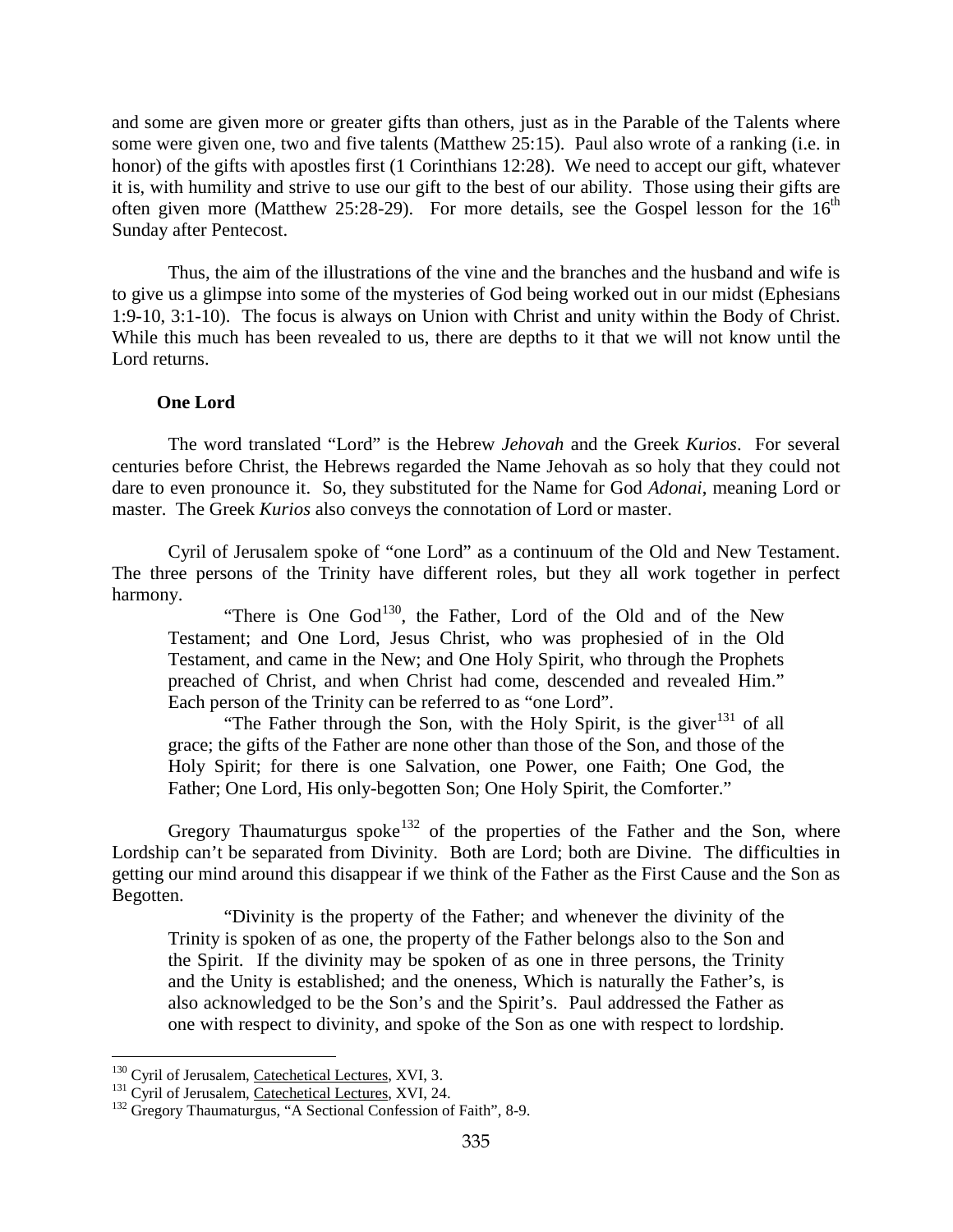'There is one God the Father, of whom are all things, and we for Him; and one Lord Jesus Christ, through whom are all things, and through whom we live' (1) Corinthians 8:6). There is one God and one Lord, but we don't speak as if we separated the lordship from the divinity, nor estranging the one from the other, but unifying them in the way warranted by actual fact. We call the Son God with the property of the Father, as being His image and offspring; and we call the Father Lord, addressing Him by the name of the One Lord, as being His Origin and Begetter."

"Just as the designation Father is the expression of originality and generation, so the designation Son is the expression of the image and offspring of the Father. If one were to ask how there is but One God, if there is also a God of God, we would reply that this term applies to the idea of original causation, so far as the Father is the one First Cause. If one were to phrase the question, how there is but One Lord, if the Father also is Lord, we might answer that again by saying that He is so in so far as He is the Father of the Lord; and this difficulty disappears."

Gregory of Nyssa stated<sup>[133](#page-76-0)</sup> that the language used in the Scripture about the word "men" is less precise than the language about the word "God" because there is only one human nature. "God" only appears in the singular referring to Deity; therefore, it states that the Lord is One Lord. If this were not the case, the Scripture would refer to "Gods" in referring to the Trinity.

"Golden coins are many sizes, but the gold is one; so those who we see in the nature of man, as Peter, James, and John, are many, yet the man in them is one. Although Scripture uses the word in the plural, where it says 'men swear by the greater' (Hebrews 6:16), and 'sons of men', etc., we must recognize that this is the custom of the prevailing form of speech."

"It would be a lengthy task to set out in detail from the Scriptures those constructions which are inexactly expressed; however, where there is a risk of injury to any part of the truth, the Scriptural phrases are much more exact. Scripture admits the naming of 'men' in the plural, because no one imagines a multitude of humanities or supposes that many human natures are indicated by the use of the plural. But the word 'God' it employs studiously in the singular form only, guarding against introducing the idea of different natures in the Divine essence by the plural 'Gods'. This is why it says, 'the Lord our God is one Lord' (Deuteronomy 6:4 LXX), and also proclaims the Only-Begotten God by the name of Godhead, without dividing the Unity into a Duality, so as to call the Father and the Son two Gods, although each is proclaimed by the holy writers as God. The Father is God; the Son is God; and yet by the same proclamation God is One, because no difference either of nature or of operation is contemplated in the Godhead. If those who have been led astray are correct and the nature of the Holy Trinity is diverse, there would be a plurality of Gods, being divided according to the diversity of essence in the persons. But since the Divine Nature is single and unchanging, and rejects all diversity in essence; it is not referred to as multitude. It is called one nature. So it is called in the singular by all its other names, 'God,' 'Good,' 'Holy,' 'Savior,' 'Just,' 'Judge,' and every other Divine name. Whether

<span id="page-76-0"></span><sup>&</sup>lt;sup>133</sup> Gregory of Nyssa, "On Not Three Gods", On the Holy Spirit.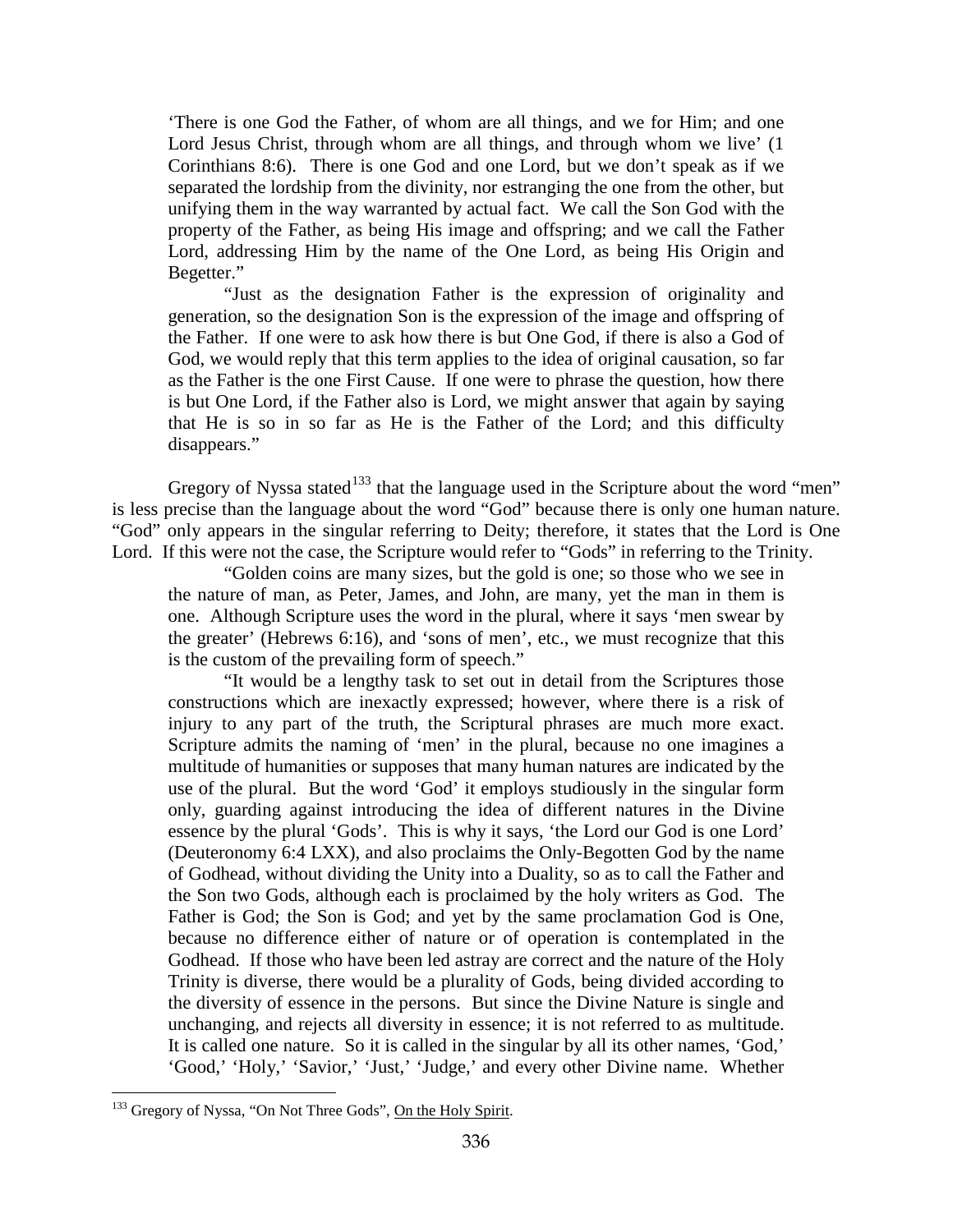one says that the names refer to nature or to operation, we shall not dispute the point. If anyone states that by admitting no difference of nature of the three Persons, it leads to a mixture and confusion of the Persons, we shall make such an answer: While we confess the invariable character of the nature, we admit the difference respecting the Cause, and that which is caused, by which alone we apprehend that one Person is distinguished from another. One is the Cause, and another is of the Cause."

## **The Trisagion**

The Trisagion is a very ancient prayer<sup>[134](#page-77-0)</sup>, possibly even from the Apostolic era, that became used widely in the  $5<sup>th</sup>$  century and is used today by both East and West in different forms. It states, "Holy God, Holy Mighty (or Strong), Holy Immortal One; have mercy on us". The Trisagion is directed to the Trinity as One Lord and God.

John of Damascus, in defending the original version of the Trisagion against what he considered blasphemous insertions, stated<sup>[135](#page-77-1)</sup> that it refers to the Trinity as One Lord and not just to Christ. The foundation of the Trisagion is expressed in the words of Paul, "of Him, through Him and in Him are all things".

"We hold the words 'Holy God' to refer to the Father, without limiting the title of divinity to Him alone, but acknowledging also as God the Son and the Holy Spirit. The words 'Holy and Mighty' we ascribe to the Son, without stripping the Father and the Holy Spirit of might. The words 'Holy and Immortal' we attribute to the Holy Spirit, without depriving the Father and the Son of immortality. We apply all the divine names simply and unconditionally to each of their subsistence. We follow Gregory the Theologian when he says  $136$ , 'To us there is but one God, the Father, of Whom are all things, and one Lord Jesus Christ, through Whom are all things, and one Holy Spirit, in Whom are all things'. The words 'of Whom', 'through Whom' and 'in Whom' do not divide the natures, for neither the prepositions nor the order of the names could ever be changed, but they characterize the properties of one unconfused nature. This becomes clear from the fact that they are once more gathered into one, if only one reads with care these words of Paul, 'Of Him and through Him and to Him are all things'" (Romans 11:36).

Gregory the Theologian stated<sup>[137](#page-77-3)</sup> that the Personalities of the Trinity are unchangeable, but they are still one in nature. To separate them and say that they are not one nature is like saying that Adam and Seth are of different natures since Adam was created while Seth was born.

"To us there is but One God, the Father, of Whom are all things, and One Lord Jesus Christ, through Whom are all things; and One Holy Spirit, in Whom are all things (2 Corinthians 8:6). Yet these words, of, by, in, whom, do not denote a difference of nature. If this were the case, the three prepositions, or the order of the three names would never be altered; they characterize the

<span id="page-77-1"></span>

<span id="page-77-3"></span><span id="page-77-2"></span>

<span id="page-77-0"></span><sup>&</sup>lt;sup>134</sup> See Revelation 4:8, Isaiah 6:3.<br><sup>135</sup> John of Damascus, <u>Exposition of the Orthodox Faith,</u> III, 10.<br><sup>136</sup> Gregory Nazianzen, <u>Oration on the Holy Lights,</u> XXXIX, 12.<br><sup>137</sup> Gregory Nazianzen, <u>Oration on the Holy Lig</u>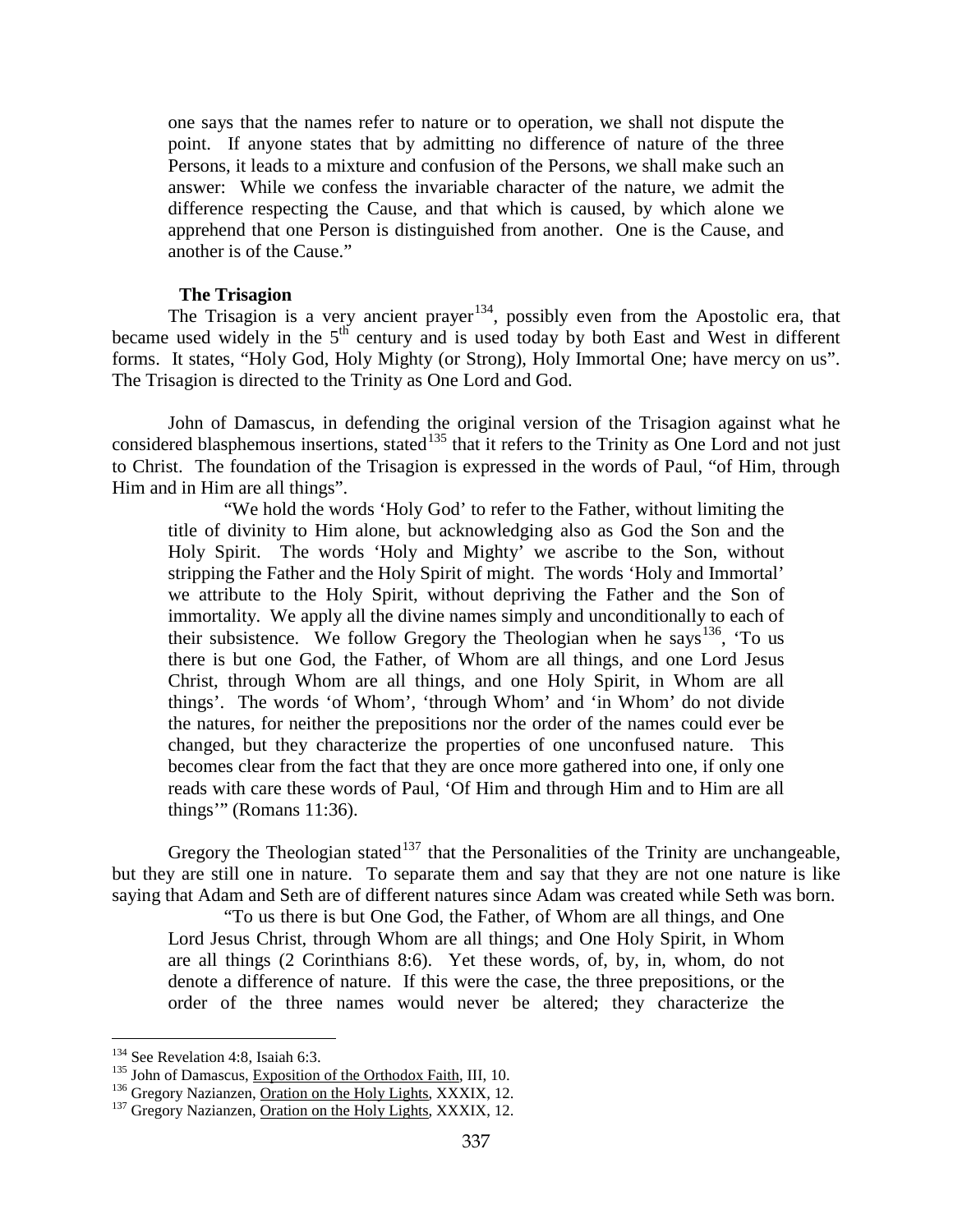personalities of a nature that is one, 'Of Him and through Him and to Him are all things; to Him be glory forever, Amen' (Romans 11:36). The Father is Father, and is not originate, for He is of no one; the Son is Son, and is originate, for He is of the Father. But if you take the word origin in a temporal sense, He too is not originate, for He is the Maker of time, and is not subject to time. The Holy Spirit is truly Spirit, coming forth from the Father, but not after the manner of the Son, for it is not by Generation but by Procession. The Father remained not begotten after His begetting the Son and the Spirit didn't change into Father or Son because He proceeds, or because He is God. For Personality is unchangeable; how could Personality remain, if it were changeable, and could be removed from one and given to another? Those who make "not begotten" and "Begotten" natures of ambiguous gods would perhaps make Adam and Seth differ in nature, since Adam was not born of flesh (he was created), but Seth was born of Adam and Eve. There is then One God in Three, and These Three are One."

# **The Nicene Creed**

Cyril of Jerusalem noted that the Nicene Creed was drafted to deal specifically with Jesus as being One Lord. The Creed starts with the Father as the Fountainhead, and then proceeds to the Son. It says "One Lord Jesus Christ" in order to clarify His Nature as Only-Begotten Son of God, having a natural and eternal Lordship. He is called Son as being naturally Begotten. He has many other names that define His action among us.

"The name of the Father<sup>[138](#page-78-0)</sup>, with the very utterance of the title, suggests the thought of the Son, as in like manner one who names the Son thinks immediately of the Father. If He is a Father, He is certainly the Father of a Son; and if a Son, He is certainly the Son of a Father. The Creed thus speaks, 'In One God, the Father Almighty, Maker of heaven and earth, and of all things visible and invisible'; and we add this also, 'And in One Lord Jesus Christ', in order that no one should irreverently suppose that the Only-Begotten is second in rank to heaven and earth. Before naming them we named God the Father that in thinking of the Father we might at the same time think of the Son; for no being whatever comes between the Son and the Father."

"Don't be carried away<sup>[139](#page-78-1)</sup> with the Jews when they craftily say, 'There is one God alone' (Deuteronomy 6:4); but with the knowledge that God is One, know that there is also an Only-begotten Son of God. The Psalmist in the person of the Son said, 'The Lord said to Me, You are My Son' (Psalm 2:7). Don't pay attention to what the Jews say, but hear what the Prophets say; the Jews stoned and killed the Prophets, and belittled their words?"

The Creed says, "We believe in one Lord Jesus Christ, the Only-Begotten Son of God. We say 'One Lord Jesus Christ', that His Son-ship may be 'Onlybegotten'. We say 'One', that you may not suppose another; we say 'One', that you may not distribute the many names of His action among many sons. He is called a Door (John 10:7, 9); but don't take the name literally for a thing of wood, but a spiritual, a living Door, discriminating those who enter in. He is called a Way (John 14:6), not one trampled by feet, but leading to the Father in heaven.

<span id="page-78-0"></span><sup>&</sup>lt;sup>138</sup> Cyril of Jerusalem, Catechetical Lectures, VII, 4.

<span id="page-78-1"></span><sup>&</sup>lt;sup>139</sup> Cyril of Jerusalem, Catechetical Lectures, X, 2-4.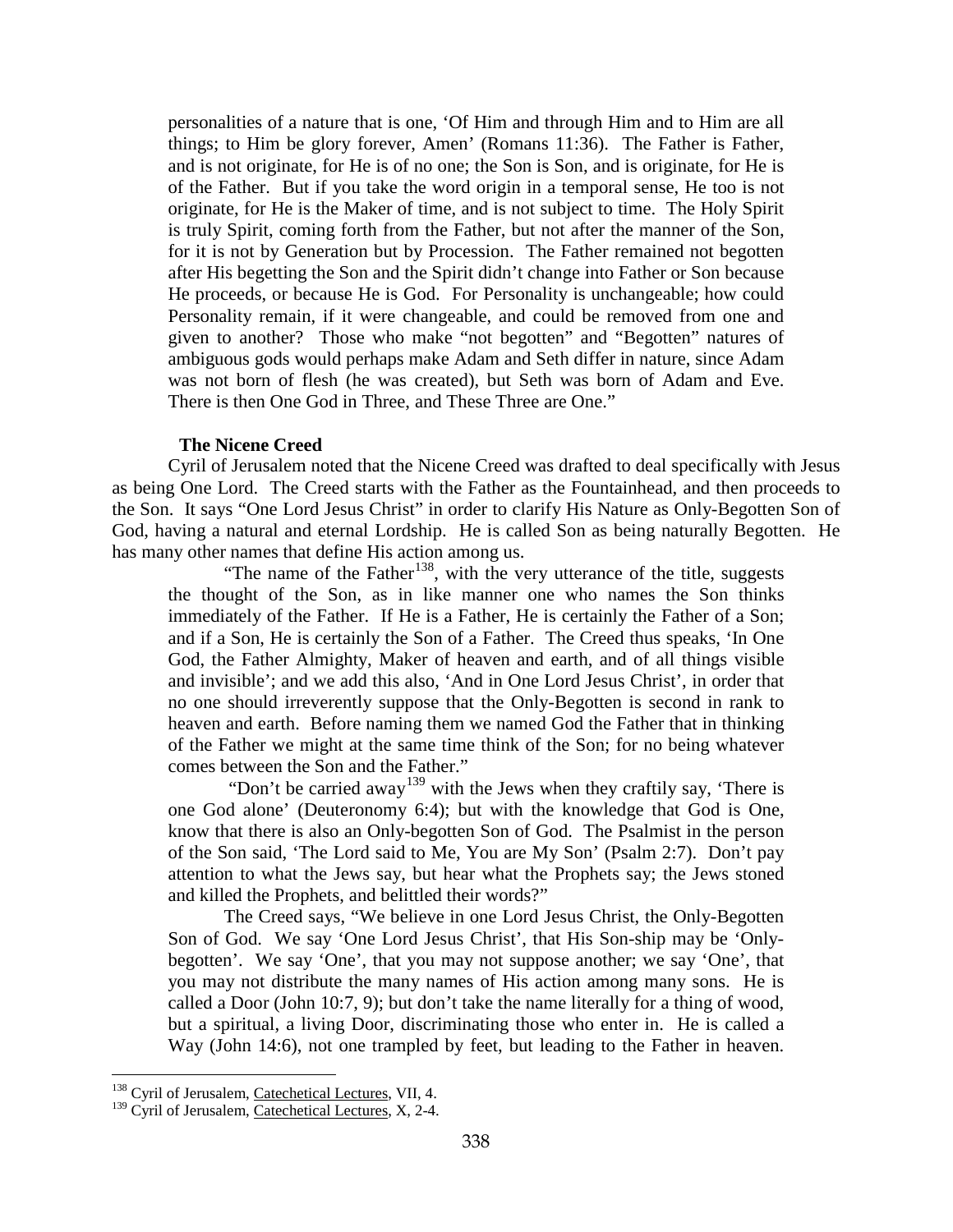He is called a Sheep<sup>[140](#page-79-0)</sup>; not an irrational one, but the one which through its precious blood cleanses the world from its sins, which is led before the shearers, and knows when to be silent. This Sheep again is called a Shepherd, who says, 'I am the Good Shepherd' (John 10:11); He is a Sheep because of His manhood, a Shepherd because of the loving-kindness of His Godhead. He said to the Apostles as rational sheep, 'Behold, I send you as sheep in the midst of wolves' (Matthew 10:16). He is called a Lion, not as a devourer of men, but indicating by the title His kingly, steadfast, and confident nature. He is also called a Lion in opposition to our adversary the lion, who roars and devours those who have been deceived (1 Peter 5:8). Christ came, not as having changed the gentleness of His own nature, but as the strong 'Lion of the tribe of Judah' (Revelation 5:5), saving those that believe, but trampling on the adversary. He is called a Stone, not a lifeless stone, cut out by men's hands, but a 'chief cornerstone<sup>141</sup>, on whom whoever believes shall not be put to shame'".

"Jesus is called Christ, not as having been anointed by men's hands, but eternally anointed by the Father to His High-Priesthood, on behalf of men (Hebrews 2:17). He is called Dead, not as having lived among the dead, as everyone in Hades, but as being alone 'free among the dead' (Psalm 88:5 LXX). He is called Son of Man, not as having had His generation from earth, as each of us, but as coming on the clouds to judge both the living and the dead (John 5:27). He is called Lord, not improperly as those who are so called among men, but as having a natural and eternal Lordship. He is called Son, not as advanced by adoption, but as naturally begotten. Many are His titles; lest His Multiple Names should make you think of many sons, and because of the errors of the heretics, who say that Christ is one, and Jesus another, and the Door another, and so on, the Faith secures you beforehand, saying well, in one Lord Jesus Christ', for though the titles are many, yet their subject is one."

# **Christ Has Two Natures, but is Still One Lord**

Leo the Great pointed out<sup>[142](#page-79-2)</sup> that even though Jesus is truly a man and at the same time truly God, He is still One Lord. For some this is hard to fathom how it is possible.

"Some are so ashamed of the Gospel of the Cross of Christ, as to impudently belittle the punishment that He underwent for the world's redemption. They deny the nature of true flesh of the Lord, not understanding how the unchangeable Deity of God's Word could have condescended so far for man's salvation, as by His power not to lose His own properties, and in His mercy to take on ours. In Christ, there is a twofold form but one person, and the Son of God, who is at the same time Son of Man, is one Lord. He accepted the condition of a slave out of loving-kindness, not by necessity. By His power He became humble; by His power He became capable of human feelings; by His power He became mortal. For the destruction of the tyranny of sin and death, His weak nature was capable of punishment, and His strong nature didn't lose any of its glory."

<span id="page-79-2"></span>

<span id="page-79-1"></span><span id="page-79-0"></span><sup>&</sup>lt;sup>140</sup> John 1:29, Isaiah 53:7, Acts 8:32.<br><sup>141</sup> Psalm 118:22, Isaiah 28:16, 1 Peter 2:4-6 <sup>142</sup> Leo the Great, Pope of Rome, Sermons, XLVI, 1.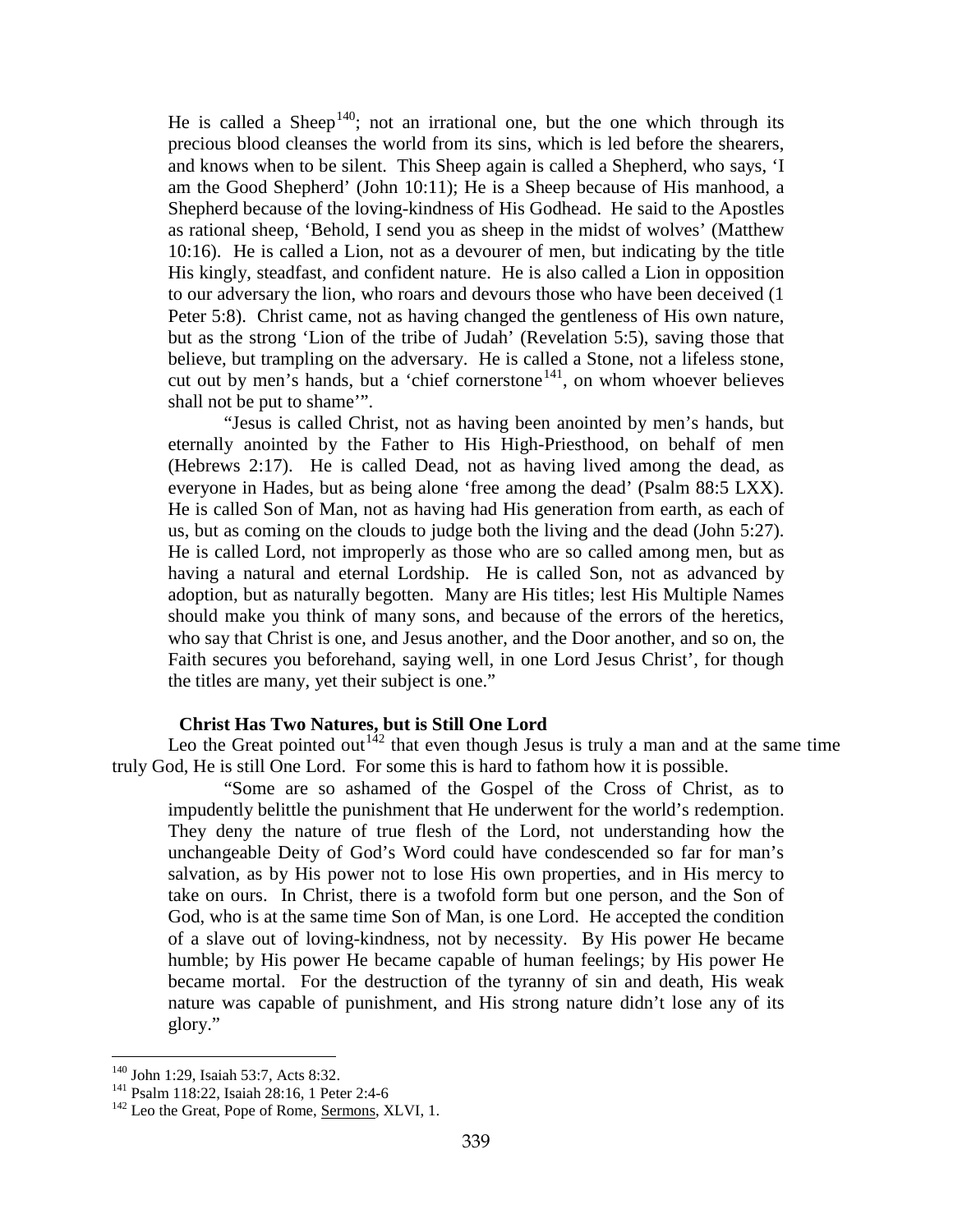John of Damascus wrote<sup>[143](#page-80-0)</sup> extensively on the teaching of the Church regarding the Incarnation. Christ is perfect God and perfect man, but also wholly God and wholly man. Yet He is one distinct person and one Lord. In His humanity, He is limited to a distinct place and time; in His divinity, He is uncircumscribed at any time. The divine nature penetrated His humanity without participation in the affections of His flesh, just as the sun gives us of its energy, but does not participate in ours.

"Christ was in all things and above all things and also dwelt in the womb of the holy Mother of God, but in it by the energy of the Incarnation. He therefore became flesh and He took on Himself the first-fruits of our compound nature, that is, the flesh animated with the intelligent and rational soul. The dwelling of God the Word was changed into the dwelling of the flesh, and the dwelling of the Word, which was formerly just Divine, became compound, of two perfect natures, divinity and humanity. Bearing the characteristic of the divine Son-ship of God the Word He is distinguished from the Father and the Spirit; bearing the characteristic of the flesh, He differs from the Mother and the rest of mankind in that He is God. In His divine nature, He is united to the Father and the Spirit; In His human nature, He is united to the Mother and to us. He differs from the Father, the Spirit, the Mother and us in being at the same time God and man. This we know is the most special property of Christ. Therefore, we confess Him, even after the Incarnation, the one Son of God, and likewise Son of Man, one Christ, one Lord, the Only-Begotten Son and Word of God, one Lord Jesus. We reverence His two generations, one from the Father before time, cause, reason and nature, and one in the end for our sake. He is like us and above us; like us in that He was man born of woman at full term and above us because it was not by seed, but by the Holy Spirit and the Holy Virgin Mary, transcending the laws of childbirth. We proclaim Him not as God only, devoid of our humanity, nor yet as man only, stripping Him of His divinity, nor as two distinct persons, but as one and the same, wholly God and wholly man, the same being wholly God, even though He was also flesh and wholly man, even though He was also most High God. By 'perfect God' and 'perfect man' we mean to emphasize their fullness and unfailing natures; while by 'wholly God' and 'wholly man' we mean to lay stress on singularity and individuality."

"We confess also that there is one incarnate nature of God the Word, expressing by the word 'incarnate' the essence of the flesh. The Word was made flesh and yet did not abandon His own proper immateriality. He became wholly flesh and yet remained wholly uncircumscribed. So far as He is body He is diminished and contracted into narrow limits; but inasmuch as He is God, He is uncircumscribed, His flesh not having the same limits as His uncircumscribed divinity."

"He is then wholly perfect God, but yet is not simply God; for He is not only God but also man. He is also wholly perfect man but not simply man, for He is not only man but also God. 'Simply' here has reference to His nature. But observe that although we hold that the natures of the Lord permeate one another, yet we know that the permeation springs from the divine nature. The divine

<span id="page-80-0"></span><sup>&</sup>lt;sup>143</sup> John of Damascus, Exposition of the Orthodox Faith, III, 10.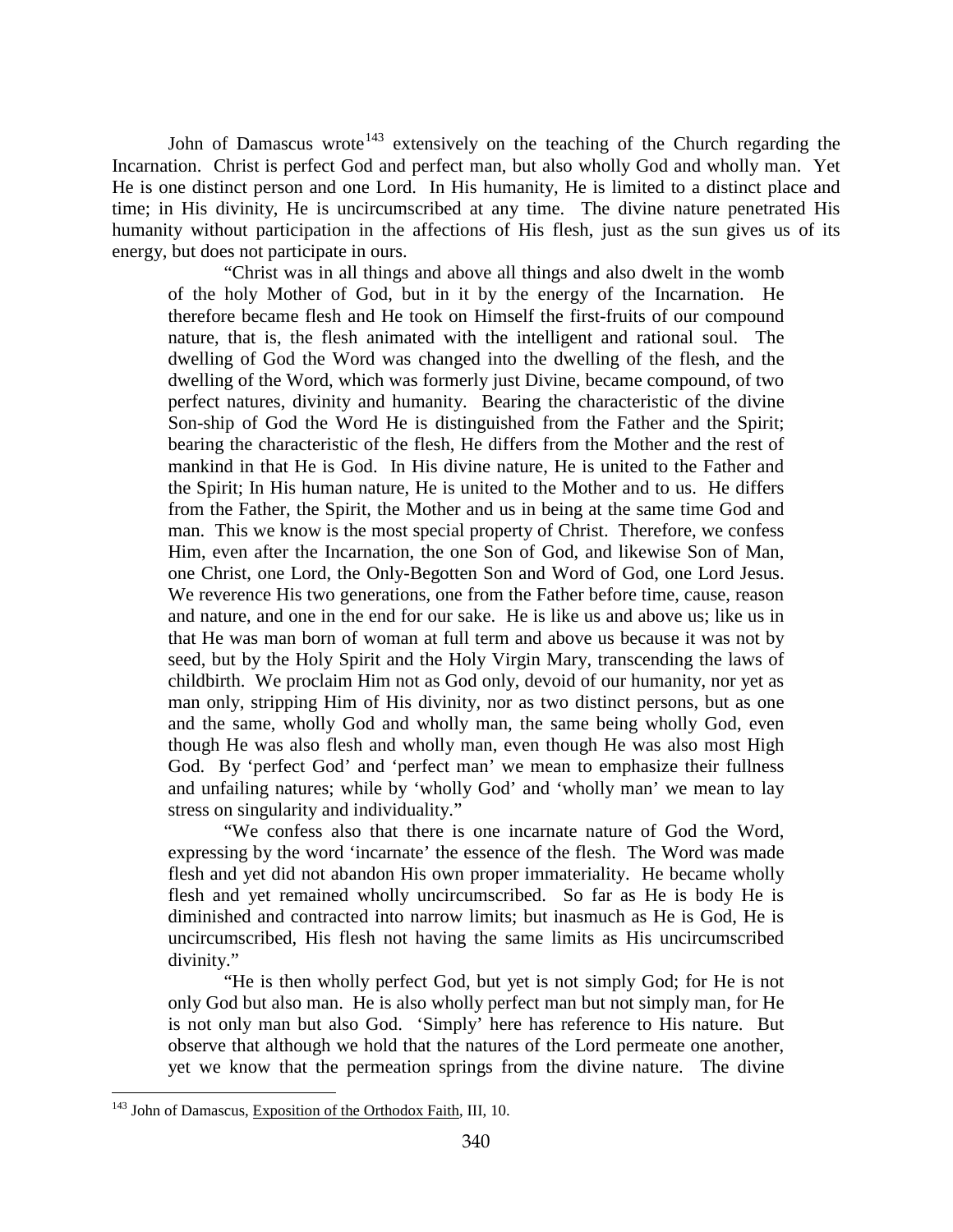nature penetrates and permeates all things, as it wills, while nothing penetrates it; it, too, imparts to the flesh its own peculiar glories, while abiding itself without participation in the affections of the flesh. If the sun imparts to us its energies and yet does not participate in ours, how much the rather must this be true of the Creator and Lord of the Sun."

Hilary of Poitiers used<sup>[144](#page-81-0)</sup> details from the Mosaic Law to show that Christ and the Father are both one Lord and one God. The Scribes, in not understanding this, really didn't understand the Law, of which they were supposed to be experts.

"As Jesus taught in the Temple, He asked how the Scribes say that the Christ is the Son of David? David himself said, 'The Lord said to my Lord, Sit at My Right Hand, till I make Your enemies the footstool of Your feet' (Psalm 110:1). David himself calls Him Lord, and how is He his Son? The Scribe is not far from the Kingdom of God (Mark 12:34) when he confesses one God, Who is to be loved above all things. But his own statement of the Law reveals that the mystery of the Law has escaped him. He does not know Christ the Lord, the Son of God, that the nature of His birth is included in the confession of the one God. So Jesus asked the Scribe: how he can call Christ the Son of David, when David calls Him his Lord? It is against the order of nature that the son of so great a Patriarch should be also his Lord. He asked the Scribe, who regards Him only with respect to His flesh, and His birth from Mary, the daughter of David, to remember that, with respect to His Spirit, He is David's Lord rather than his son. The words, 'Hear, O Israel, the Lord our God is one Lord' (Deuteronomy 6:4), do not sever Christ from the mystery of the One Lord, since so great a Patriarch and Prophet calls Him his Lord, as the Son begotten of the Lord before the morning star. David does not pass over the Law, or forget that none other is to be confessed Lord. Without violating the faith of the Law, David teaches that Christ is Lord, in that He had His being by the mystery of a natural birth from the substance of the incorporeal God. He is one, born of one, and the nature of the one Lord has made Him by nature Lord."

"What room is left for doubt any longer? The Lord Himself, proclaiming that the chief commandment of the Law is to confess and love the one Lord, proves Himself to be Lord not by words of His own, but by the Prophet's testimony, always signifying that He is Lord, because He is the Son of God. Thus by the Law Christ teaches that there is one Lord; by the witness of the prophets He proves Himself Lord also."

## **Scripture Speaks of Father, Son and Holy Spirit All As God**

There are a number of accounts in the Scripture that address Father, Son and Holy Spirit as God. Tertullian commented<sup>[145](#page-81-1)</sup> on a number of these accounts in the Scripture to show that the Father would have had to come down to earth Himself if only one person was described in these accounts. But that is not the case; multiple persons (Father, Son and Holy Spirit) are described, yet still one God and one Lord.

<span id="page-81-0"></span><sup>&</sup>lt;sup>144</sup> Hilary of Poitiers, <u>On the Trinity</u>, IX, 26-27.<br><sup>145</sup> Tertullian, Against Praxeas, II, vii, 13.

<span id="page-81-1"></span>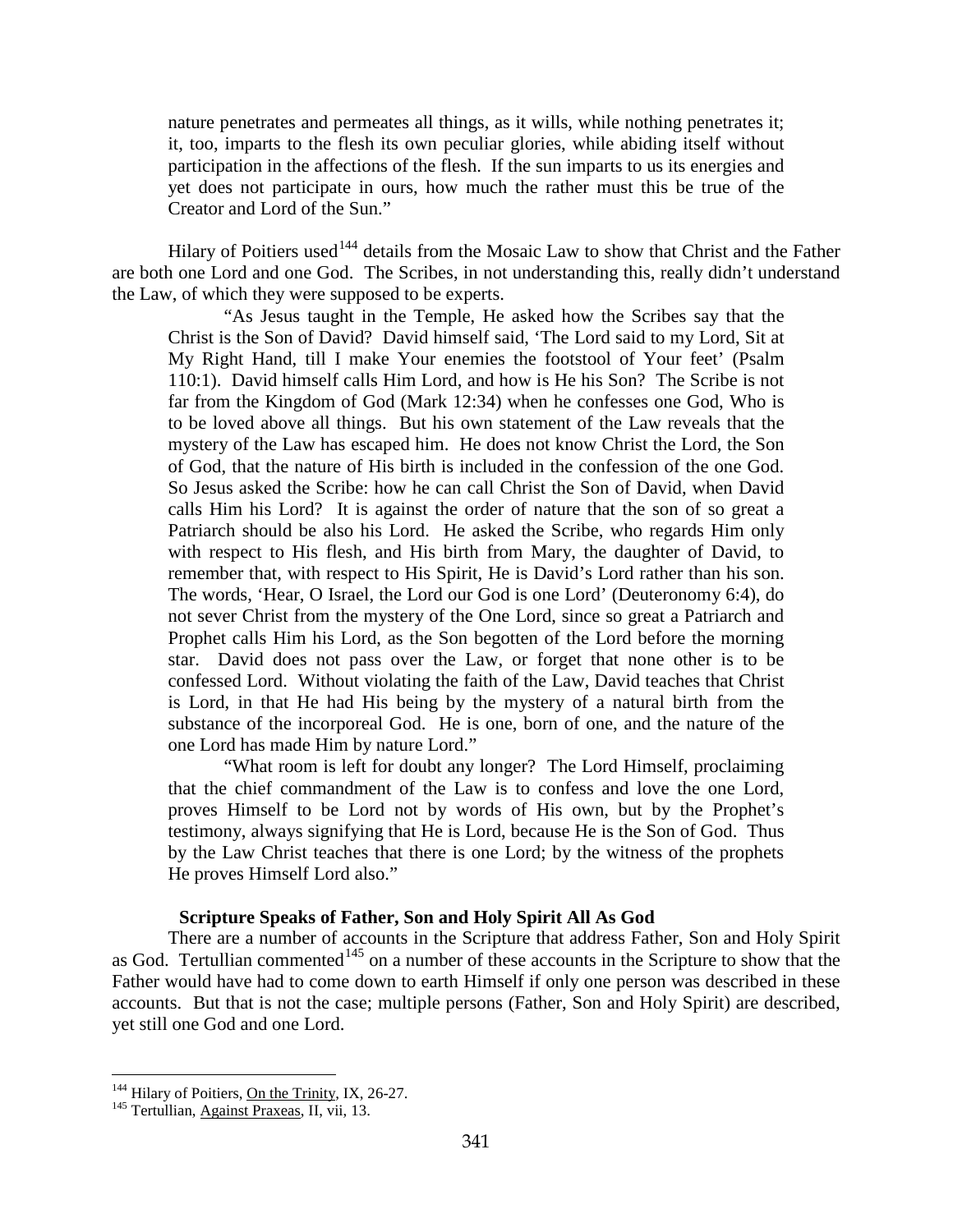"Your throne, O God, is forever and ever; the scepter of Your kingdom is a scepter of righteousness. You have loved righteousness, and hated iniquity; therefore God, Your God, has anointed You' (Psalm 45:6-7); that is, made You His Christ. Since He speaks to God here, and states that God is anointed by God, He confirms that Two are God, by reason of the scepter's royal power."

"Isaiah says to the Person of Christ, 'The Sabeans, men of stature, shall pass over to You; and they shall follow after You, bound in fetters. They shall bow before You, because **God is in You**, and there is no God beside You, O Lord. For **You are our God**, yet we didn't know it; You are the God of Israel' (Isaiah 45:14-15 LXX). Here too, by saying, 'God is in You', and 'You are God', he reveals Two who were God. In the first expression 'in You' means in Christ, and in the second 'You are our God' means the Holy Spirit."

"There is a still grander statement in the Gospel: 'In the beginning was the Word, and the Word was with God, and the Word was God' (John 1:1). There was One God 'who was', and there was another God 'with whom' He was."

"A much more ancient testimony we have in Genesis. 'Then the Lord rained on Sodom and on Gomorrah brimstone and fire from the Lord out of heaven' (Genesis 19:24). Also in Genesis, the Father spoke to the Son, 'Let there be light' as the Holy Spirit moved over the waters (Genesis 1:2-3). In a more veiled reference at the same place, the Father spoke to the Son and the Holy Spirit, 'Let us make man in our image'" (Genesis 1:26-28).

"Now, if there were found in the Scriptures only one Person of Him who is God and Lord, Christ would be justly enough inadmissible to the title of God and Lord. In the Scriptures only One God and One Lord was declared, and the Father Himself would have had to have come down to earth. If that were the case, His entire Economy would be involved in obscurity, which has been planned and arranged with so clear a foresight in His providential dispensation as matter for our faith."

Irenaeus spelled out<sup>[146](#page-82-0)</sup> the relation of the Father, Son and Holy Spirit to each other. The Father is above all, through all and in all, but it is the Holy Spirit that is in us all. The Son grants the Holy Spirit to all as the Father wills. The Father is the head of Christ and Christ is the head of the Church. Christ created all things as the Father spoke. Those who receive Christ are given power to become sons of God.

"The Father bears the creation and His own Word simultaneously, and the Word borne by the Father grants the Spirit<sup> $147$ </sup> to all as the Father wills. To some He gives by creation what is made; to others He gives by adoption, namely generation. Thus, one God the Father is declared, who is above all, and through all, and in all. The Father is indeed above all, and He is the Head of Christ; but the Word is through all things, and is Himself the Head of the Church. The Spirit is in us all and He is the living water (John 7:39), which the Lord grants to those who rightly believe in Him, love Him, and who know that 'there is one Father,

<span id="page-82-1"></span><span id="page-82-0"></span><sup>&</sup>lt;sup>146</sup> Irenaeus, Against Heresies, V, xviii, 2-3.<br><sup>147</sup> Some have argued that Irenaeus is saying here that the Holy Spirit proceeds from the Father and the Son, as the Western Churches have added to the Nicene Creed. But there is nothing here about procession, only about the mission of the Holy Spirit.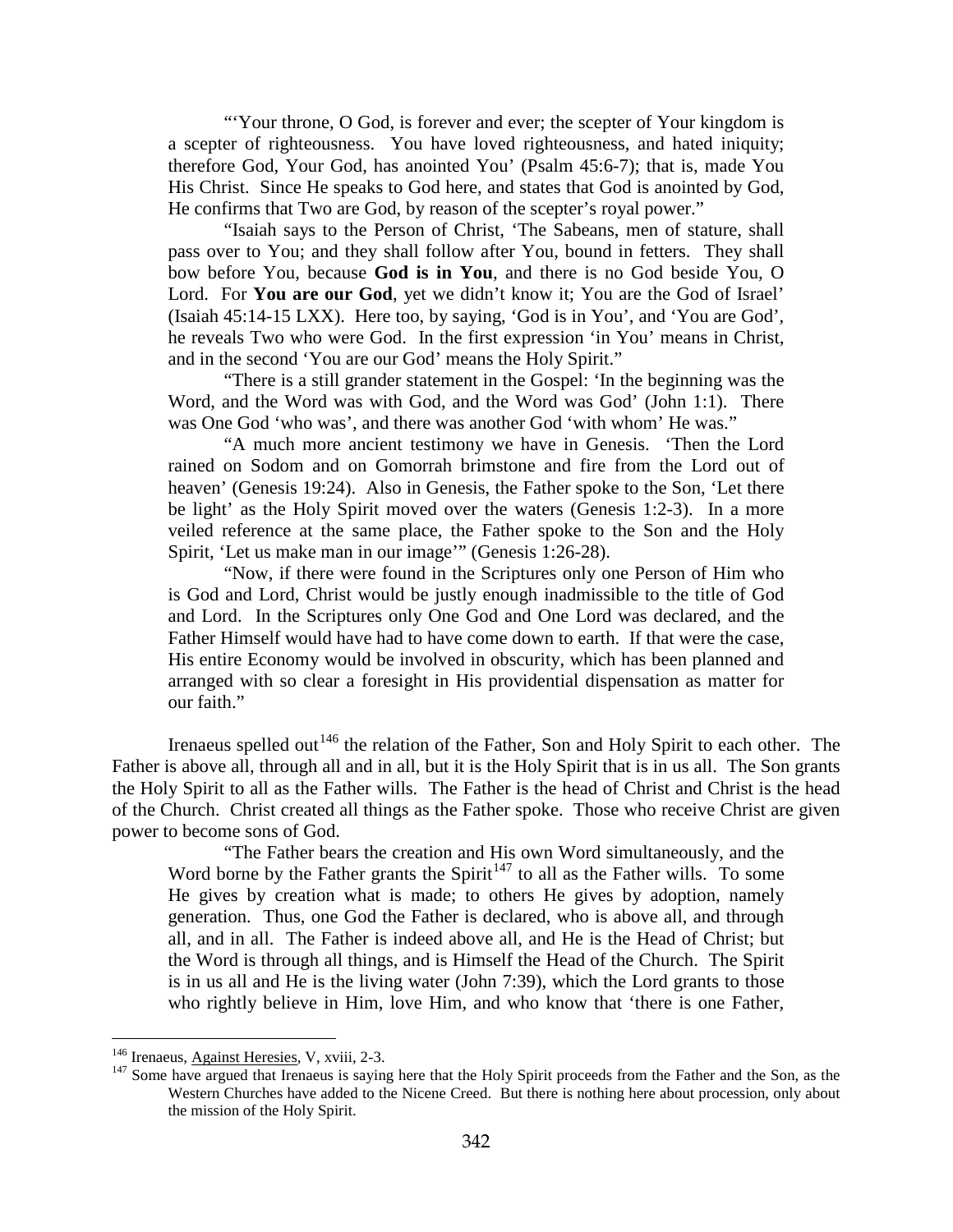who is above all, and through all, and in us all' (Ephesians 4:6). John bears witness to these things, 'In the beginning was the Word, and the Word was with God, and the Word was God. He was in the beginning with God. All things were made through Him, and without Him nothing was made' (John 1:1-3). Then John said of the Word Himself, 'He was in the world, and the world was made by Him, and the world did not know Him. He came to His own, and His own people did not receive Him. But as many as received Him, to them He gave the right to become the sons of God, to those who believe in His Name' (John 1:10-12). Showing His human nature, John said, 'The Word became flesh, and dwelt among us'. Continuing he said, 'We beheld His glory, the glory as of the Only-Begotten by the Father, full of grace and truth' (John 1:14). He thus plainly points out to those willing to hear, to those having ears, that there is one God, the Father over all, and one Word of God, who is through all, by whom all things have been made. This world belongs to Him, and was made by Him, according to the Father's will, and not by angels; nor by apostasy, defect, and ignorance."

"The Creator of the world is truly the Word of God; this is our Lord, who in the last times was made man, and who in an invisible manner contains all things created, and is inherent in the entire creation, since the Word of God governs and arranges all things. Therefore, He came to His own in a visible manner, was made flesh, and hung on the tree, that He might sum up all things in Himself. 'His own peculiar people did not receive Him'. Moses declared this among the people, 'Your life shall hang before your eyes, and you will not believe in your Life' (Deuteronomy 28:66 OSB LXX). Those who did not receive Him did not receive life. 'But to as many as received Him, to them He gave power to become the sons of God'. It is He who has power from the Father over all things, since He is the Word of God. He is really man, communicating with invisible beings after the manner of the intellect, and appointing a law observable to the outward senses. He reigns clearly over things visible and pertaining to men; He brings in just judgment and worthy upon all. David clearly points to this, 'Our God shall openly come, and will not keep silence' (Psalm 50:3 LXX). David shows the judgment which He brings, saying, 'A fire shall burn in His sight, and a strong tempest shall rage round about Him. He shall summon the heaven above, and the earth, that he may judge his people'" (Psalm 50:3-4 LXX).

Ambrose of Milan stated<sup>[148](#page-83-0)</sup> that the Holy Spirit fills and possesses all things just like the Father and the Son. No blessing can be full except through the Holy Spirit, and there is no difference in will between the Father, Son and Holy Spirit.

"In the Gospel, an Angel went down at a certain time into the pool of Siloam and stirred up the water; then whoever stepped in first, after the stirring of the water, was made well (John 5:4). The Angel declared in this type about the descent of the Holy Spirit, which was to come to pass in our day, and should consecrate the waters when invoked by the prayers of the priest. That Angel, then, was a herald of the Holy Spirit; by means of the grace of the Spirit, medicine was to be applied to our infirmities of soul and mind. The Spirit, then, has the same ministry as God the Father and Christ. He fills all things, possesses all

<span id="page-83-0"></span><sup>&</sup>lt;sup>148</sup> Ambrose of Milan, On the Holy Spirit, I, vii, 88-89.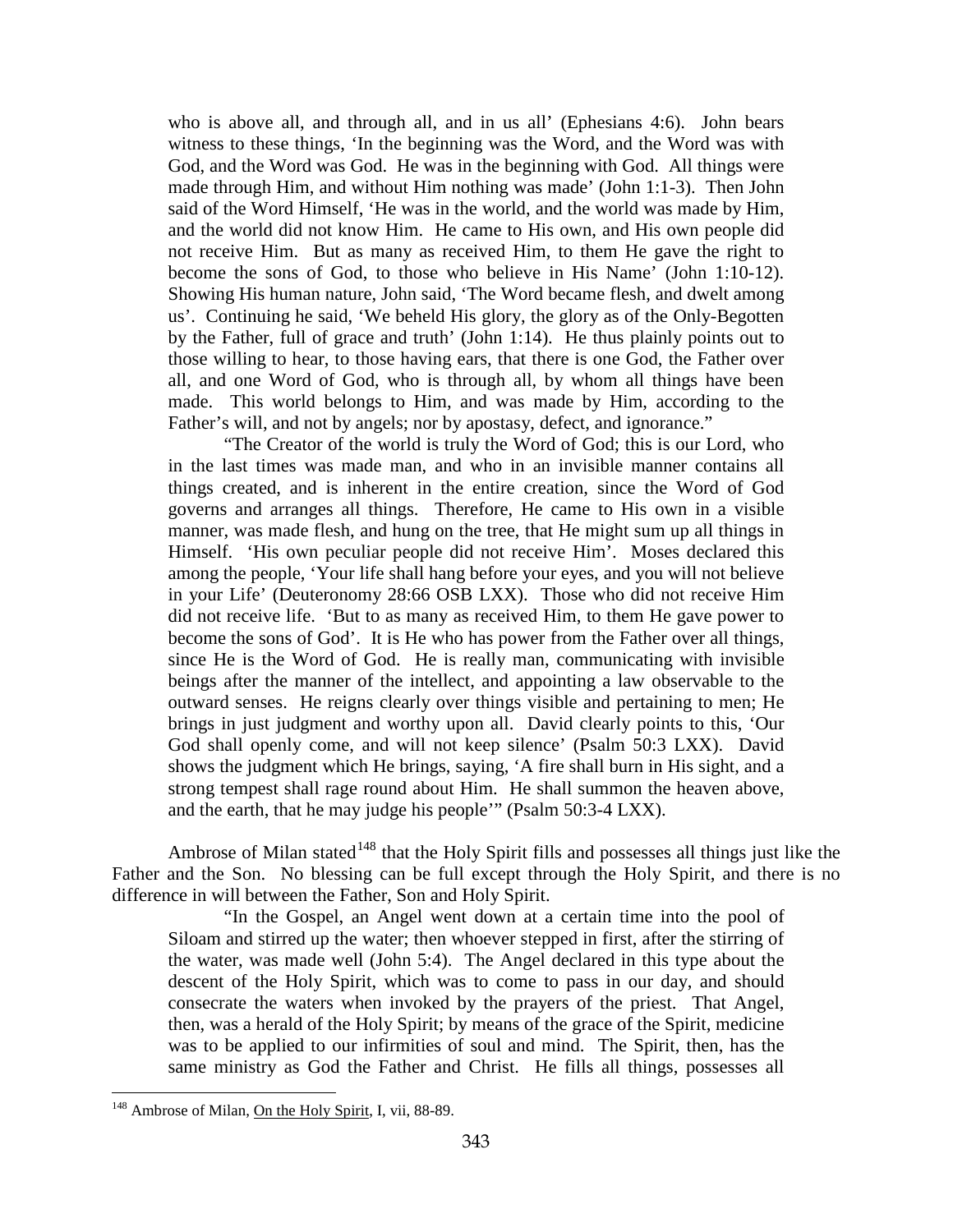things, works all and in all in the same manner as God the Father and the Son work."

"What, then, is more divine than the working of the Holy Spirit, since God Himself testifies that the Holy Spirit presides over His blessings, saying, 'I will put My Spirit upon your seed and My blessings upon your children' (Isaiah 44:3 LXX). No blessing can be full except through the inspiration of the Holy Spirit. Paul found nothing better to wish us than this, 'We do not cease to pray for you, and to ask that you may be filled with the knowledge of His will in all wisdom and spiritual understanding; that you may walk worthy of the Lord' (Colossians 1:9-10). He taught that this was the will of God; by walking in good works, words and affections, we should be filled with the will of God, Who puts His Holy Spirit in our hearts. Therefore, if he who has the Holy Spirit is filled with the will of God, there is certainly no difference of will between the Father and the Son."

Athanasius of Alexandria described<sup>[149](#page-84-0)</sup> the Oneness of the relationship of the Father and the Son in terms of the sun and its radiance. The sun and its radiance are two identifiable things, but the sun is the source just as the Father is the fountainhead. Yet the sun and its radiance are one and come from one nature. Similarly using another example, one can see the Son in the Father and vice versa from looking at the Emperor and a statue or image of the Emperor; if one sees the image, one sees the Emperor, and vice versa, where in our case, the Son is the Image of the Father.

"Jesus had said, 'I and the Father are One' (John 10:30) and added, 'I in the Father and the Father in Me' (John 14:10), to show the identity of the Godhead and the unity of Its Essence. They are one, but not as one thing divided into two parts; they are not as one thing named twice, so that the Son becomes at one time Father, at another time His own Son; for this Sibelius was judged a heretic. They are two, because the Father is Father and is not also Son, and the Son is Son and not also Father; but the nature is one; for the offspring is not unlike its parent, for it is his image. All that is the Father's, is the Son's. The Son is not another God; for He was not procured from outside the Trinity, otherwise there would be many gods. If the Son is another Person, as an Offspring, still He is the same as God; He and the Father are one in peculiarity of nature, and in the identity of the one Godhead. The radiance of the sun is also light, not second to the sun, not a different light, not from participation in it, but a whole and proper offspring of it. Such an offspring is necessarily one light; and no one would say that they are two lights; but the sun and its radiance are two; yet one is the light from the sun enlightening all things in its radiance. So also, the Godhead of the Son is the Father's; therefore, it is also indivisible; thus there is one God and none other than He. Since they are one, and the Godhead itself one, the same things are said of the Son, which are said of the Father. For instance, He is God: 'And the Word was God' (John 1:1); He is Almighty: 'I am He who is and who was and who is to come, the Almighty' (Revelation 1:8); He is Lord: 'One Lord Jesus Christ' (1 Corinthians 8:6); He is Light: 'I am the Light' (John 8:12); He wipes out sins: 'that you may know that the Son of man has power on earth to forgive

<span id="page-84-0"></span><sup>&</sup>lt;sup>149</sup> Athanasius of Alexandria, Four Discourses Against the Arians, III, xxiii, 4-5.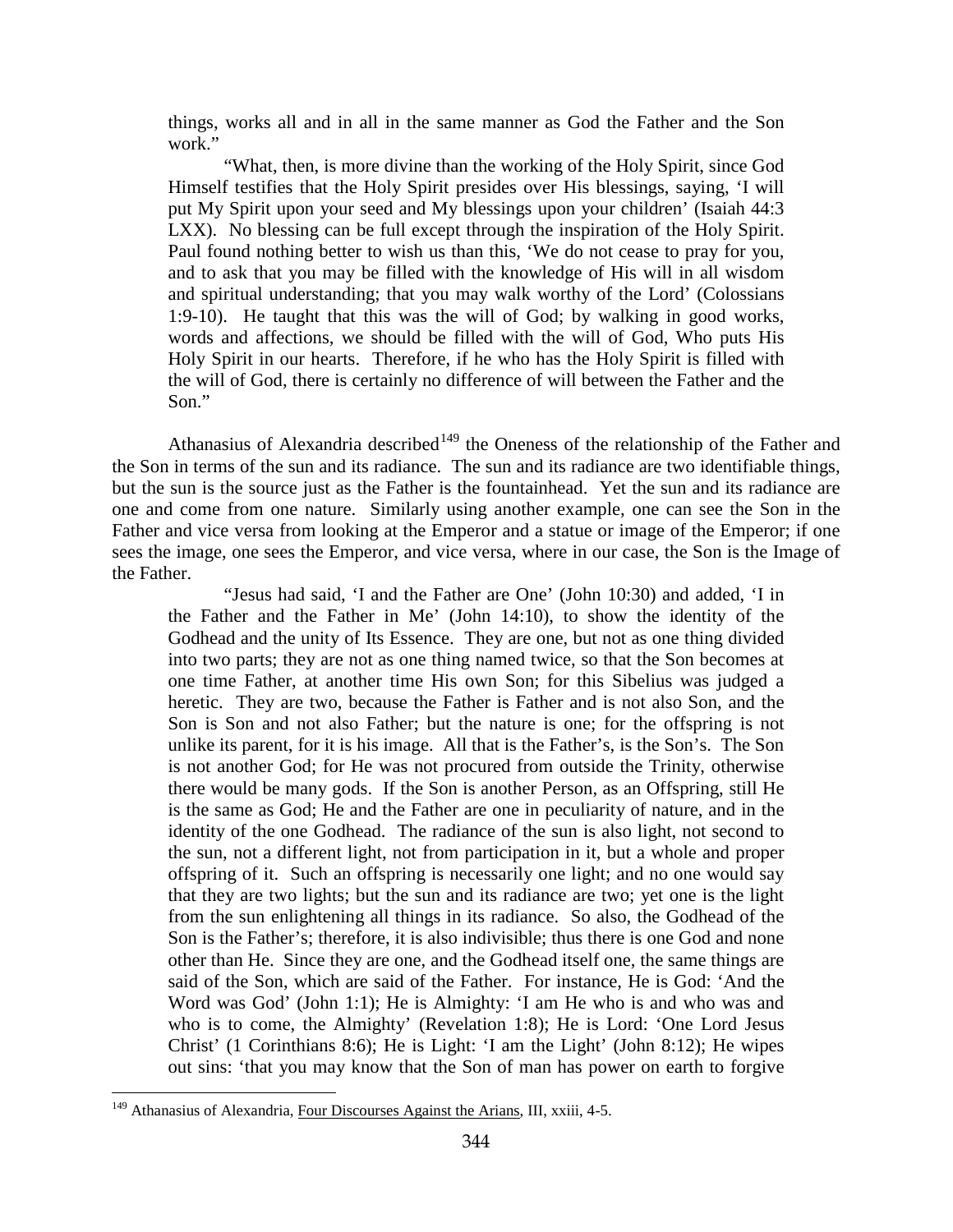sins' (Luke 5:24); and so with other attributes. The Son Himself says, 'All things that the Father has are Mine' (John 16:15); and again, 'And all Mine are Yours'" (John 17:10).

"On hearing the attributes of the Father spoken of a Son, we shall see the Father in the Son; and we shall contemplate the Son in the Father, when what is said of the Son is said of the Father also. The attributes of the Father are ascribed to the Son, because the Son is an Offspring from Him. The Son's attributes are proper to the Father, because the Son is the proper Offspring of His Essence. He who in this sense understands that the Son and the Father are one, knows that He is in the Father and the Father in the Son. Whoever enters into this is convinced that 'He that has seen Me has seen the Father' (John 14:9), for in the Son is contemplated the Father's Godhead."

"We may perceive this from the illustration of the Emperor's image. In the image is the shape and form of the Emperor, and in the Emperor, is that shape which is in the image. The likeness of the Emperor in the image is exact; so that a person who looks at the image, sees in it the Emperor; and he who sees the Emperor, recognizes that it is he who is in the image. The likeness does not differ; to one who saw the image and wished to see the Emperor, the image might say, 'I and the Emperor are one. I am in him, and he is in me; what you see in me, that you behold in him, and what you have seen in him, that you behold in me.' He who worships the image, in it worships the Emperor also; for the image is his appearance. Since the Son is the Father's Image, it must be understood that the Godhead and propriety of the Father is the Being of the Son."

# **One Faith**

Many people pay lip service to the concept of "One Faith", but they don't have the depth of understanding to address the subject in more than a superficial way. There are many implications of "One Faith", and we will cover a few of them.

Irenaeus of Lyons stated<sup>[150](#page-85-0)</sup> that there was a great oneness of the Faith during his life in the mid- $2<sup>nd</sup>$  century. Everyone handed down the Faith as he received it, whether he was a great speaker or a brilliant intellectual.

"The Church, having received the Preaching and the Faith, although scattered throughout the whole world, yet, as if occupying but one house, carefully preserves it. She also believes these points of doctrine just as if she had but one soul, and one and the same heart, and she proclaims them, teaches them, and hands them down, with perfect harmony, as if she possessed only one mouth. Although the languages of the world are dissimilar, yet the impact of the tradition is one and the same. The Churches which have been planted in Germany do not believe or hand down anything different, nor do those in Spain, Gaul, Egypt, Libya, those in the East or those which have been established in the central regions of the world. But as the sun, that creature of God is one and the same throughout the whole world, so also the preaching of the truth shines everywhere, and enlightens all men that are willing to come to knowledge of the truth. None

<span id="page-85-0"></span> $150$  Irenaeus of Lyons, Against Heresies, I, x, 2.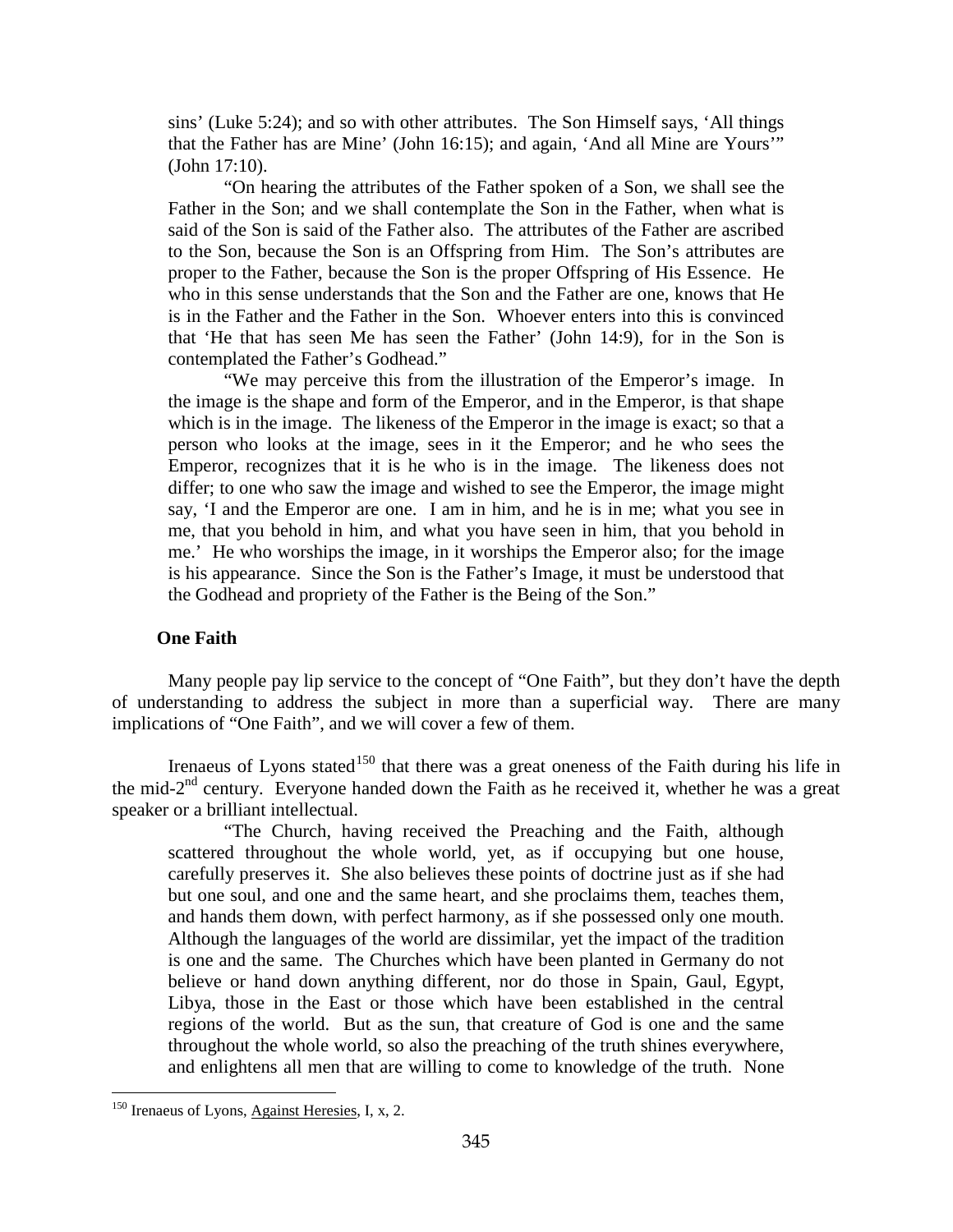of the rulers in the Churches, however highly gifted he may be in point of eloquence, teach doctrines different from these; nor, on the other hand, will he who is deficient in power of expression inflict injury on the tradition. The Faith being ever one and the same, no one, who is able at great length to discourse regarding it, makes any addition to it, nor does one, who can say but little diminish it."

Leo the Great encouraged<sup>[151](#page-86-0)</sup> his people to stick to the one Faith as defined by the catholic and Apostolic creed. There are many people out there promoting wicked fables, trying to shoot down on a moonless night the upright of heart.

"You are 'a chosen generation, a royal priesthood, a holy nation, His own special people' (1 Peter 2:9), built on the impregnable rock, Christ, and joined to the Lord by His true assumption of our flesh. Remain firm in that Faith, which you have professed before many witnesses, and in which you were reborn through water and the Holy Spirit, and received the anointing of salvation, and the seal of eternal life. But 'if anyone preaches any other gospel to you than what you have received, let him be anathema' (Galatians 1:9). Refuse to put wicked fables before the clearest truth, and what you may happen to read or hear contrary to the rule of the catholic and Apostolic creed, judge it altogether deadly and diabolical. Don't be carried away by their deceitful keepings of sham and pretended fasts which tend not to cleanse, but to destroy men's souls. They put on a cloak of piety and chastity, but under this deceit they conceal the filthiness of their acts. From the recesses of their ungodly heart, they hurl shafts to wound the simple; as the prophet says, 'that in a moonless night they may shoot down the upright in heart' (Psalm 11:2 OSB LXX). A mighty defense is a sound faith, to which nothing has to be added or taken away. Unless the Faith is one, it is no faith, as Paul says, 'one Lord, one faith, one baptism, one God and Father of all, who is above all, and through all, and in us all' (Ephesians 4:5-6). Cling to this unity, dearly beloved, with unshaken minds, and in it follow after all holiness (Hebrews 12:14). In it carry out the Lord's commands, because 'without faith it is impossible to please God' (Hebrews 11:6); without it nothing is holy, nothing is pure, nothing is alive. 'The righteous shall live by My faith' (Habakkuk 2:4 OSB LXX); he who by the devil's deception loses it, is dead though living; as righteousness is gained by faith, so too by a true faith is eternal life gained. This is life eternal, that they may know You, the only true God, and Jesus Christ, whom You have sent. May He make you advance and persevere to the end!"

# **One Faith by Nature, Not by Will**

Hilary of Poitiers countered<sup>[152](#page-86-1)</sup> the opinion of heretics of his day, who said that the oneness in Christ, one Lord, one Faith, one baptism, etc. is due to harmony of will and not due to nature. The heretics twisted the Scripture to support their position. Hilary emphasized that the oneness is through faith, and the heretics agreed that those, whose heart and soul were one, achieved this oneness through faith. If it is through faith, Hilary argued, the oneness has its basis in the Nature of God and not in harmony of will.

<span id="page-86-0"></span><sup>&</sup>lt;sup>151</sup> Leo the Great, Pope of Rome, <u>Sermon on the Feast of the Nativity</u>, XXIV, 6.<br><sup>152</sup> Hilary of Poitiers, <u>On the Trinity</u>, VIII, 5, 7-9.

<span id="page-86-1"></span>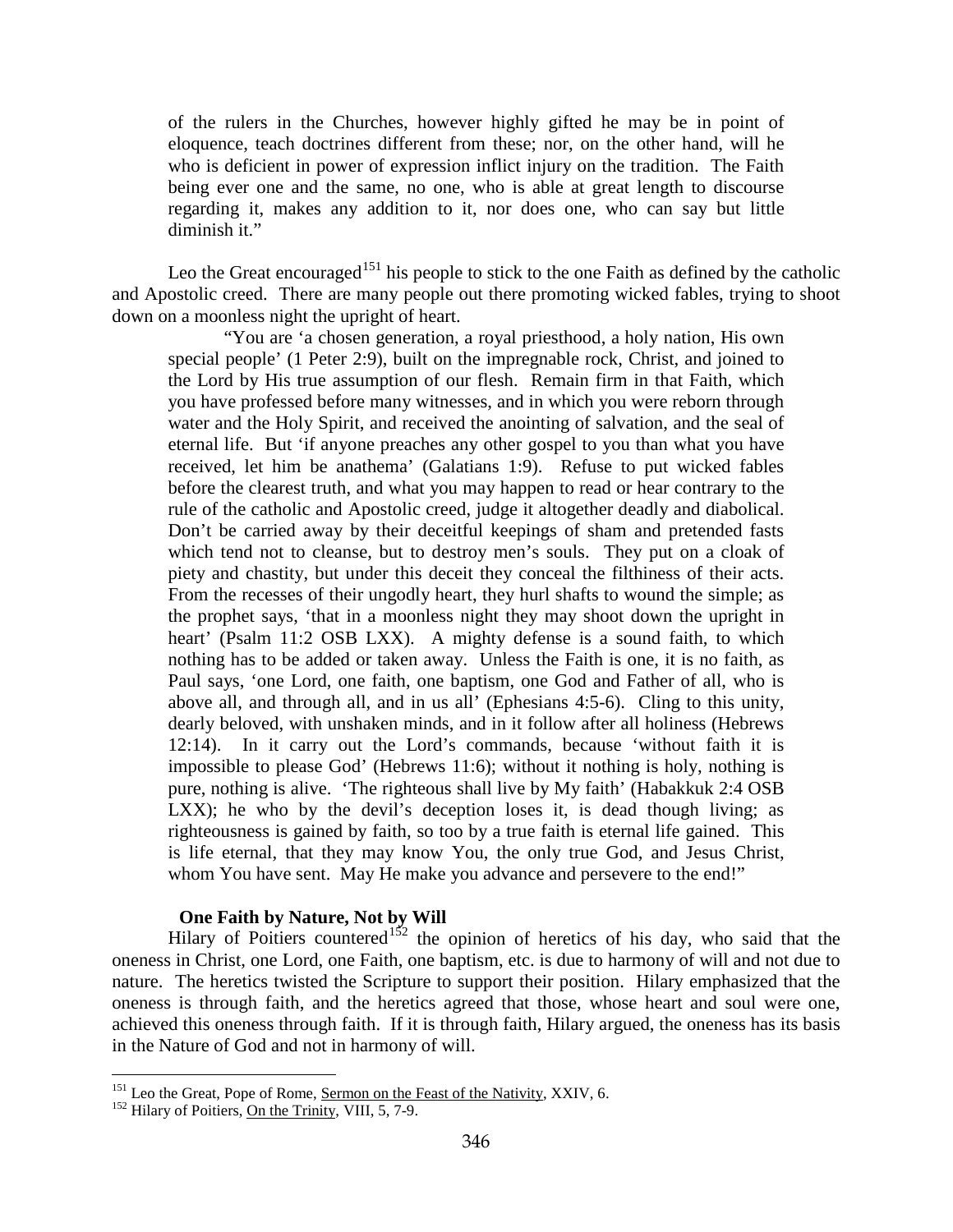"The heretics deny things that are clearly stated and understood; they pervert them by the most foolish lies so as afterwards to deny them. The words of Christ, 'I and My Father are one' (John 10:30), they try to refer to a mere concord of unanimity, so that there may be in them a unity of will not of nature; that is, that they may be one not by essence of being, but by identity of will. They apply to the support of their case, 'Now of the multitude of them that believed were one heart and soul' (Acts 4:32), in order to prove that a diversity of souls and hearts may be united into one heart and soul through a mere conformity of will. They also cite the words, 'Now he that plants and he that waters are one' (1 Corinthians 3:8), to show that, since They are one in Their work for our salvation, and in the revelation of one mystery, Their unity is a unity of wills. Again, they quote the prayer of our Lord for the salvation of the Gentiles who should believe in Him, 'I do not pray for these alone, but also for those who will believe in Me through their word; that they all may be one, as You, Father, *are* in Me, and I in You; that they also may be one in Us' (John 17:20-21). The heretics try to show that, since men cannot be fused back into God or coalesce into one undistinguished mass, this oneness must arise from unity of will, while all perform actions pleasing to God. They claim that we unite one with another in the harmonious accord of our thoughts, and that thus it is not nature which makes us one, but will."

"All agree that those whose soul and heart were one were one through faith in God. I ask, is the faith one or is there a second faith? It is one on the authority of Paul himself, who proclaims one faith even as one Lord, one baptism, one hope, and one God (Ephesians 4:4-5). If then it is through faith, that is, through the nature of one faith, that all are one, how is it that heretics do not understand a natural unity in the case of those who through the nature of one faith are one? All were born again to innocence, to immortality, to the knowledge of God, to the faith of hope. These things cannot differ within themselves because there is both one hope and one God, as also there is one Lord and one baptism of regeneration. These things are one not by agreement but by nature. They have been begotten again into the nature of one life and eternity, inasmuch as their soul and heart are one; the unity of will fails to account for their case who are one by regeneration into the same nature."

"These are not our own conjectures which we offer, nor do we falsely put together any of these things in order to deceive the ears of our hearers by perverting the meaning of words. We hold fast the form of sound teaching; we know and preach the things which are true. Paul shows that this unity of the faithful arises from the nature of the sacraments, 'As many of you as were baptized into Christ have put on Christ. There is neither Jew nor Greek, there is neither slave nor free, there is neither male nor female; for you are all one in Christ Jesus' (Galatians 3:27-28). That these are one amid so great diversities of race, condition, sex, is it from an agreement of will or from the unity of the sacrament, since these have one baptism and have all put on one Christ? How will a concord of minds help here when they are one in that they have put on one Christ through the nature of one baptism?"

"Again, since he who plants and he who waters are one, are they not one because they are born again in one baptism and they form a ministry of one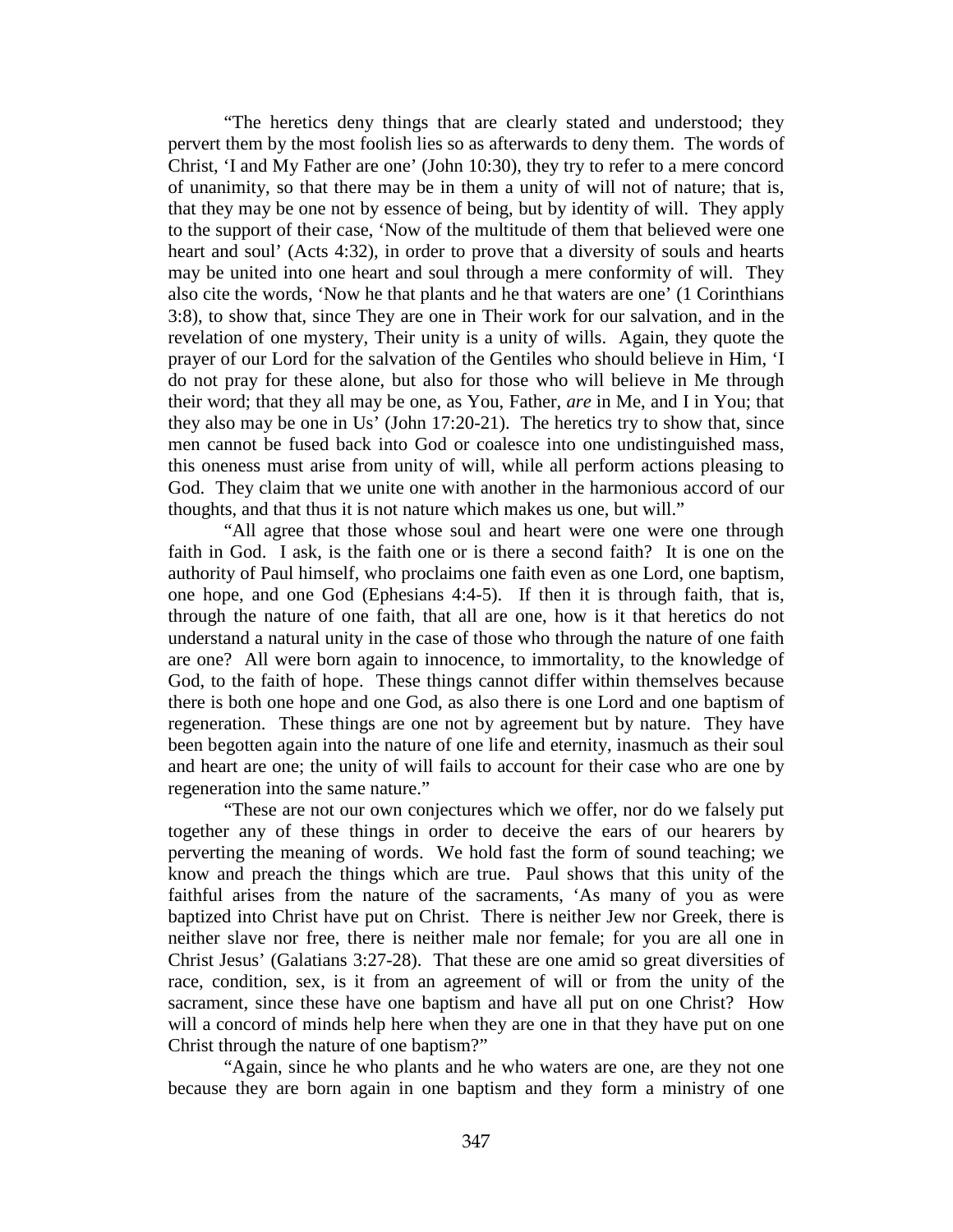regenerating baptism? Do they not do the same thing? Are they not one in One? So they who are one through the same thing are one also by nature, not only by will, inasmuch as they themselves have been made the same thing and are ministers of the same thing and the same power."

# **One Faith by Obedience to the Bishop**

Ignatius of Antioch linked<sup>[153](#page-88-0)</sup> the one Faith with obedience to the Bishop and with the Eucharist, which is the medicine of immortality.

"Stand fast, brethren, in the faith of Jesus Christ, in His love, in His passion, and in His resurrection. Come together all of you in common, and individually, through grace, in one faith of God the Father, and of Jesus Christ His only-begotten Son, and 'the first-born over all creation' (Colossians 1:15), but of the seed of David according to the flesh. Be under the guidance of the Comforter, in obedience to the bishop and the presbytery with an undivided mind. Break one and the same bread, which is the medicine of immortality, and the antidote which prevents us from dying, but a cleansing remedy driving away evil, which causes that we should live in God through Jesus Christ."

Many Orthodox Jurisdictions today are returning to the words of Ignatius in deciding whether to baptize converts coming from various Protestant denominations. It used to be that the baptism of Protestants in the Name of the Father, Son and Holy Spirit was recognized as valid by most Orthodox Jurisdictions, and the converts came into the Church by just Chrismation. But in recent years many Protestant denominations are fracturing into disregard for the Trinity as if it's unimportant. Each individual may be coming from a very different background since there can be a wide spectrum of belief within the same Protestant denomination. A common remedy for this problem is for individuals to enter the Orthodox Church in obedience to the Bishop, and the Bishop will decide in each case what is right and proper for their special case.

## **One Baptism**

 $\overline{a}$ 

One baptism is a very elusive subject, and different people have different concepts as to what Baptism is. Adding to the confusion are different kinds of Baptism, such as the Baptism of John the Baptist versus the Baptism of the Church. Then there are those who think that waterbaptism is of lesser importance that the Baptism of the Holy Spirit. All this adds up to a great challenge to the attainment of one Baptism.

#### **A Different Understanding of Baptism East Versus West**

There is a different understanding of baptism between East and West today<sup>154</sup>. In the Orthodox Church, baptism is generally viewed as something that is done in the Church and by the Church. It is a public event, not a private event. Both East and West would probably agree that there are two deaths in baptism: our death with Christ on the Cross, and our daily dying to sin as we walk in newness of life (Romans 6:4). In the Orthodox Church, baptism is followed immediately with Chrismation, that is, the seal of the gift of the Holy Spirit, and the Eucharist,

<span id="page-88-1"></span>

<span id="page-88-0"></span><sup>&</sup>lt;sup>153</sup> Ignatius of Antioch, <u>Epistle to the Ephesians</u>, 20.<br><sup>154</sup> See Mark Douglas Saunders, <u>Holy Baptism, An Orthodox Christian Understanding</u>, at the web site: [http://www.westernorthodox.com/baptism.html.](http://www.westernorthodox.com/baptism.html)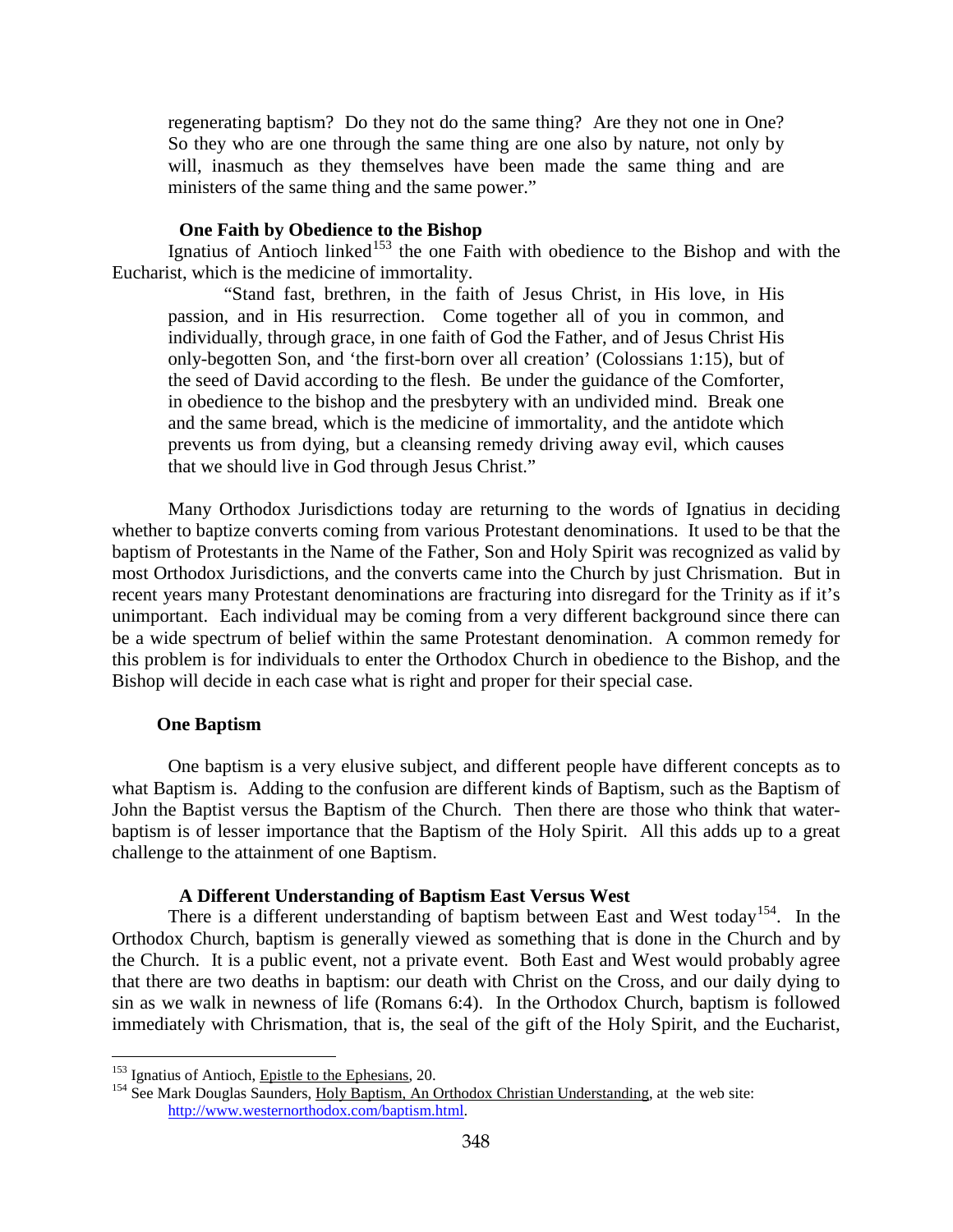the Body and Blood of Christ, which is true food, and without which we have no life (John 6:53- 57). Baptism and Chrismation lead us into that life, and the Eucharist is the continuation and fulfillment of that life.

In the West, baptism is viewed<sup>[155](#page-89-0)</sup> as a private event. One result is the tragic consequence of baptism's absence from liturgy, piety, Christian worldview, and philosophy of life. The West, having largely abandoned full immersion, has lost sight of the fact that baptism is a burial and resurrection with Christ. Having lost this, the West has had to develop<sup>[156](#page-89-1)</sup> alternative theology for the meaning of baptism. The fundamental rule of liturgical theology is that the true meaning of each liturgical act is revealed through context; each rite receives its meaning and also its power from that which precedes it and that which follows<sup>[157](#page-89-2)</sup>. Therefore, changing one part of the sacrament can have profound effects on the rest of the sacrament. The Orthodox Church, by preserving the form of the sacrament of baptism, has also preserved the theology of the sacrament.

We can see the development of this difference between East and West in the controversy between Cyprian of Carthage and Pope Stephen I in the mid-3<sup>rd</sup> century. The matter in dispute was the effect of baptism, when it was administered by heretics. Stephen declared<sup>[158](#page-89-3)</sup> baptism by heretics valid if administered according to the institution either in the name of Christ or of the Holy Trinity. Cyprian, on the other hand, believing that outside the Church there was no true baptism, regarded that of heretics as null and void, and baptized as for the first time those who joined the Church from heretics. When heretics had been baptized in the Church, but had temporarily fallen away and wished to return in penitence, then Cyprian did not re-baptize them.

Following are some excerpts from Cyprian and his fellow  $Bishop<sub>s</sub><sup>159</sup>$  $Bishop<sub>s</sub><sup>159</sup>$  $Bishop<sub>s</sub><sup>159</sup>$  in their understanding that the baptism of heretics is done outside the Church and therefore is not baptism at all. Each paragraph in the following is the viewpoint of a different Bishop.

"According to Apostolic testimony, heretics, who are called adversaries of Christ and Antichrists, when they come to the Church, must be baptized with the one baptism of the Church, that they may be made friends and Christians."

"There is no baptism except the one and true baptism in the Church. Not only is God one, but the faith is one, and the Church is one, wherein stands the one baptism, and holiness. Whatever is done outside has no effect on salvation."

"Let those who favor heretics, consider how many baptisms there are. We claim for the Church one baptism, which we only know in the Church. How can

<span id="page-89-3"></span><span id="page-89-2"></span>

<span id="page-89-1"></span><span id="page-89-0"></span><sup>&</sup>lt;sup>155</sup> Alexander Schmemann, <u>Of Water and the Spirit</u>, pp. 8-101.<br><sup>156</sup> Alexander Schmemann, <u>Of Water and the Spirit</u>, p. 10.<br><sup>157</sup> Alexander Schmemann, <u>Of Water and the Spirit</u>, p. 74.<br><sup>158</sup> The modern Catholic Church ho Christians is valid if done according to the manner that the Church prescribes, in other words by using the Trinitarian formula "I baptize you in the Name of the Father, and of the Son and of the Holy Spirit", while having the intention to baptize, even if the person doing the baptizing is not themselves baptized. [See Catechism of the Catholic Church no.1256, Code of Canon Law, can. 861 no.2.] The doctrinal basis for this was articulated by St. Augustine in his conflict with the Donatists. See http://en.wikipedia.org/wiki/Cyprian.

<span id="page-89-4"></span> $159$  Cyprian of Carthage, The  $7<sup>th</sup>$  Council of Carthage on the Baptism of Heretics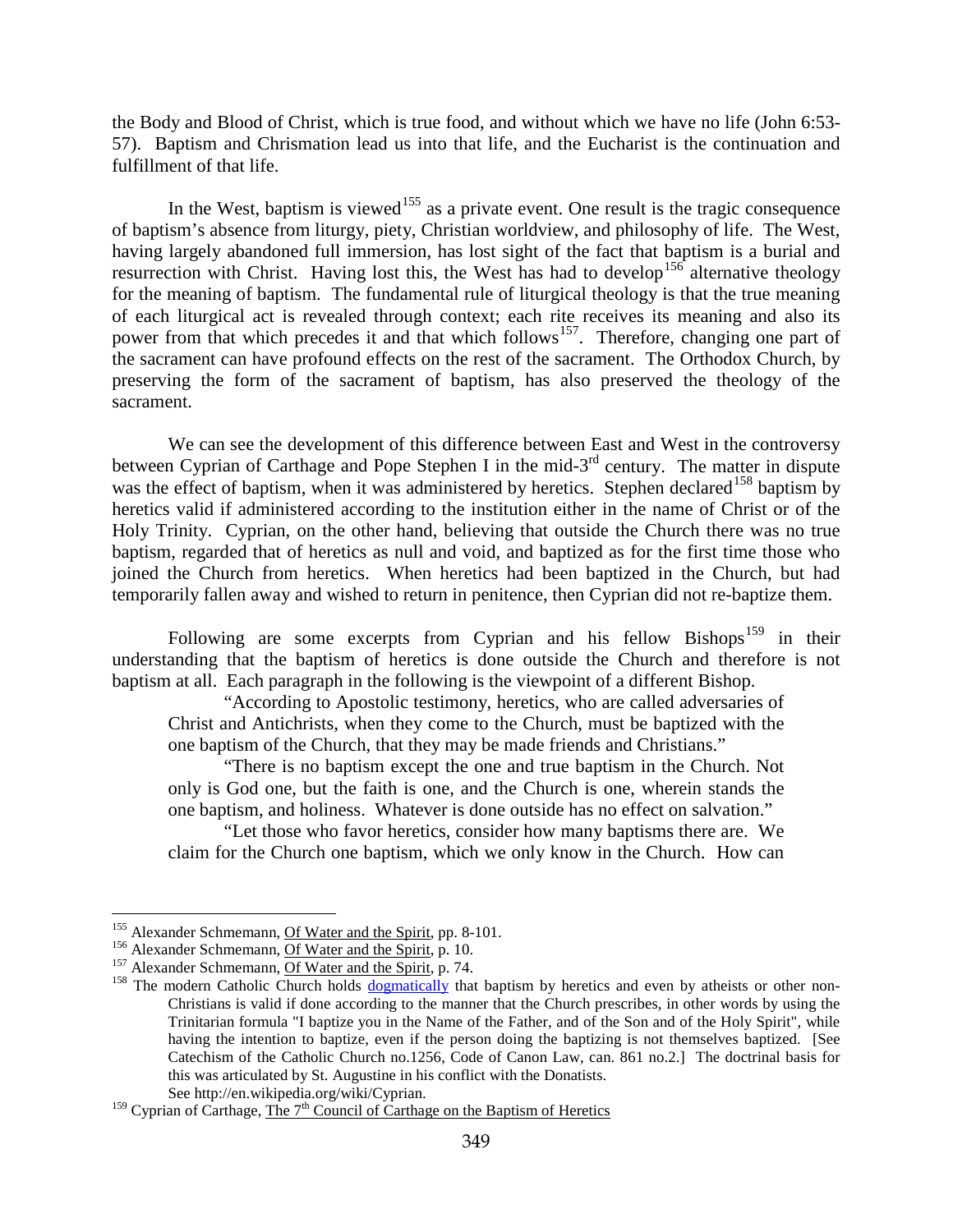they baptize anyone in the name of Christ, whom Christ Himself declares to be His adversaries?"

"Since all confess that there is one baptism, I am surprised that all do not perceive the unity of the same baptism. For the Church and heresy are two different things. If heretics have baptism, we don't have it; but if we have it, heretics cannot have it. But there is no doubt that the Church alone possesses the baptism of Christ, since she alone possesses both the grace and the truth of Christ."

"We maintain one baptism, because we demand for the Church Catholic alone her own property. But those who say that heretics truly and legitimately baptize, are themselves the people who make not one, but many baptisms. Since heresies are many, according to their number, there will be that many different baptisms."

"I know one Church and her one baptism. If there are any who says that the grace of baptism is with heretics, he must first show and prove that the Church is among them."

"God is one; Christ is one; the Church is one; and baptism is one. How, therefore, can anyone be baptized there, where God, Christ, and the one Church is not?"

Cyprian compared<sup>[160](#page-90-0)</sup> Pope Stephen I to Korah in his rebellion against Moses. Both have separated themselves from the Catholic Church. Thus the Church and heretics do not have one Lord, one faith, one baptism or even one Spirit.

"The greatness of Stephen's error, and the depth of his blindness, is that he says that remission of sins can be granted in the synagogues of heretics, and does not remain on the foundation of the one Church which was once based by Christ upon the rock. This may be perceived from Christ's words to Peter, 'Whatever you bind on earth will be bound in heaven, and whatever you loose on earth will be loosed in heaven' (Matthew 16:19). And again, in the Gospel, when Christ breathed on the Apostles alone, saying, 'Receive the Holy Spirit; if you forgive the sins of any, they are forgiven them; if you retain the sins of any, they are retained' (John 20:22-23). Therefore, the power of remitting sins was given to the Apostles, to the Churches which they established, and to the bishops who succeeded them by ordination. Our adversaries and the enemies of the one Catholic Church, where we have succeeded the Apostles, assert for themselves unlawful priesthoods, and set up profane altars. What else are they than Korah, Dathan, and Abiram (Numbers 16), profane with a like wickedness, and about to suffer the same punishments, as well as those who agree with them, just as their partners and abettors perished in the wilderness?"

"Those who contend that people baptized among the heretics ought to be received as if they had obtained the grace of lawful baptism, say that baptism is one and the same to them and to us, and differs in no respect. But the Apostle Paul says, 'One Lord, one faith, one baptism, one God (Ephesians 4:5-6). If the baptism of heretics is one and the same with ours, without doubt their faith also is one. But if our faith is one, we also have one Lord; if there is one Lord, it follows

<span id="page-90-0"></span><sup>&</sup>lt;sup>160</sup> Cyprian, Epistles, LXXIV, 16, 26.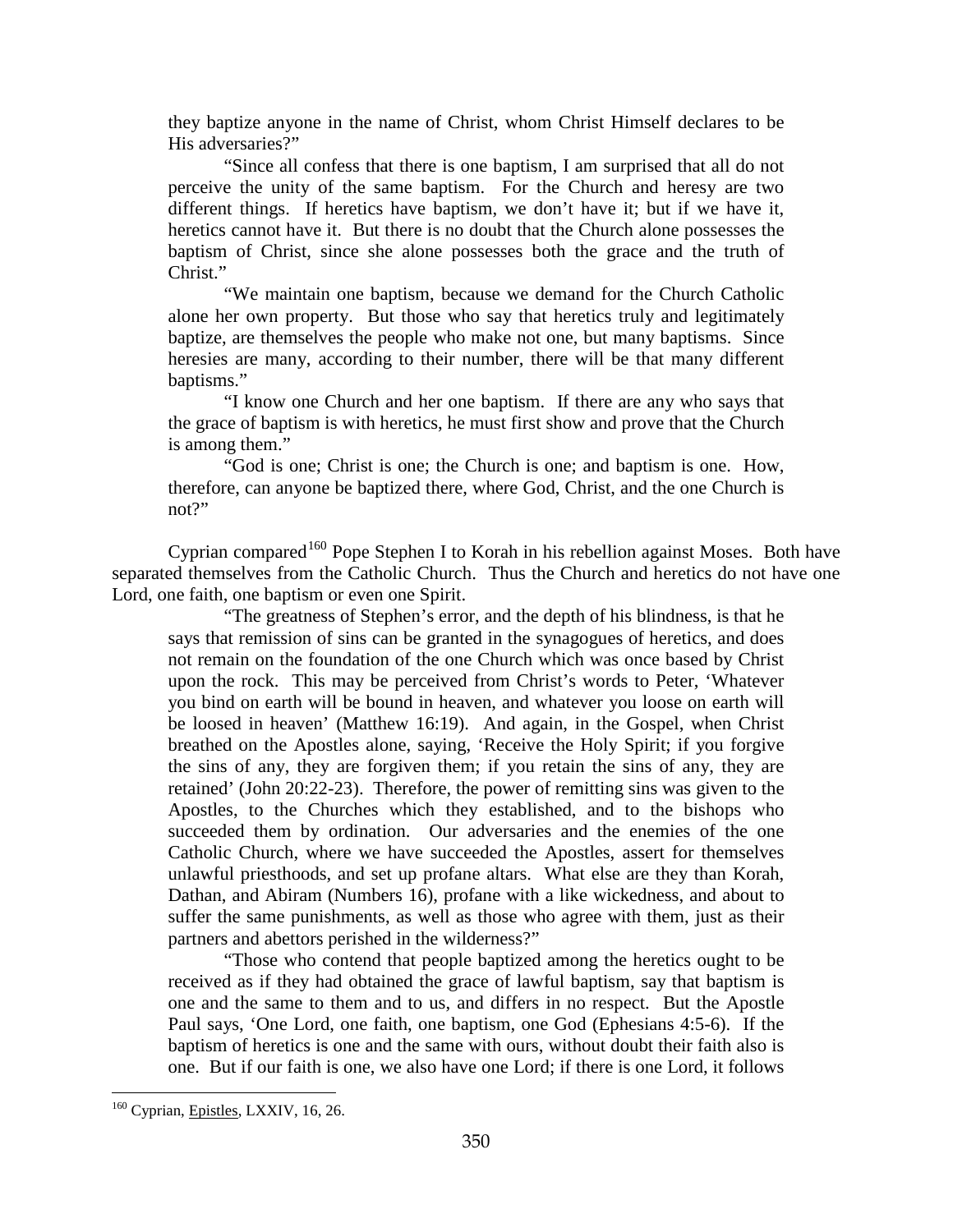that we say that He is one. But if this unity which cannot be separated and divided at all is itself also among heretics, why do we contend anymore? Why do we call them heretics and not Christians? Since we and heretics do not have one God, one Lord, one Church, one faith, not even one Spirit, or one body, it is clear that neither can baptism be common to us and heretics, since between us there is nothing at all in common. Yet Stephen is not ashamed to offer patronage to such heretics in opposition to the Church, and for the sake of maintaining heretics to divide the brotherhood. In addition, he calls Cyprian 'a false Christ and a false apostle, and a deceitful worker'. However, he is conscious that he is what he accuses others of."

Cyprian also noted that the Scriptures are opposed to Pope Stephen I. One must be in the "garden" of Solomon and the Ark of Noah in order to be baptized in the Church. Those who create broken cisterns that don't hold water do not have the baptism contained in the Church; they can't even sanctify themselves, never mind others.

"For it has been delivered<sup>[161](#page-91-0)</sup> to us, that there is one God, one Christ, one hope, one faith, one Church, and one baptism ordained only in the one Church, from which unity whoever departs must be found with heretics. While Stephen upholds the heretics against the Church, he impugns the sacrament of the divine tradition. The unity of the sacrament we see expressed in the Song of Solomon, in the person of Christ, 'A garden enclosed is my sister, my spouse, a fountain sealed, a well of living water, a garden with the fruit of pomegranates' (Song of Solomon 4:12-13 LXX). But if His Church is a garden enclosed, and a fountain sealed, how can he who is not in the Church enter into the same garden, or drink from its fountain? Moreover, Peter, showing and vindicating the unity, has commanded and warned us that we cannot be saved, except by the one only baptism of one Church. 'In the ark', he says, 'of Noah, a few, that is, eight souls, were saved through water, as also baptism in like manner saves you' (1 Peter 3:20-21). In how short and spiritual a summary has he set forth the sacrament of unity! In that baptism of the world, in which its ancient iniquity was purged away, he who was not in the Ark of Noah could not be saved by water. So neither can he appear to be saved by baptism who has not been baptized in the Church, which is established in the unity of the Lord according to the sacrament of the one ark."

"When we were together $162$  in council, dearest brethren, we read your letter which you wrote to us concerning those who seem to be baptized by a heretic and a schismatic, asking whether, when they come to the Catholic Church, they ought to be baptized. On which matter, although you yourselves hold the truth and the Catholic rule, yet since you have thought that we ought to be consulted, we put forward our opinion, not as a new one, but we join with you in equal agreement, in an opinion long since decreed by our predecessors. We judge and hold it for certain that no one can be baptized outside the Church, since there is one baptism appointed in the holy Church. In the words of the Lord, 'They have forsaken Me, the fountain of living waters, and hewn themselves cisterns --

<span id="page-91-1"></span><span id="page-91-0"></span><sup>&</sup>lt;sup>161</sup> Cyprian, *Epistle to Pompey*, LXXIII, 11.<br><sup>162</sup> Cyprian of Carthage, *Epistle to Januarius et al*, LXIX, 1.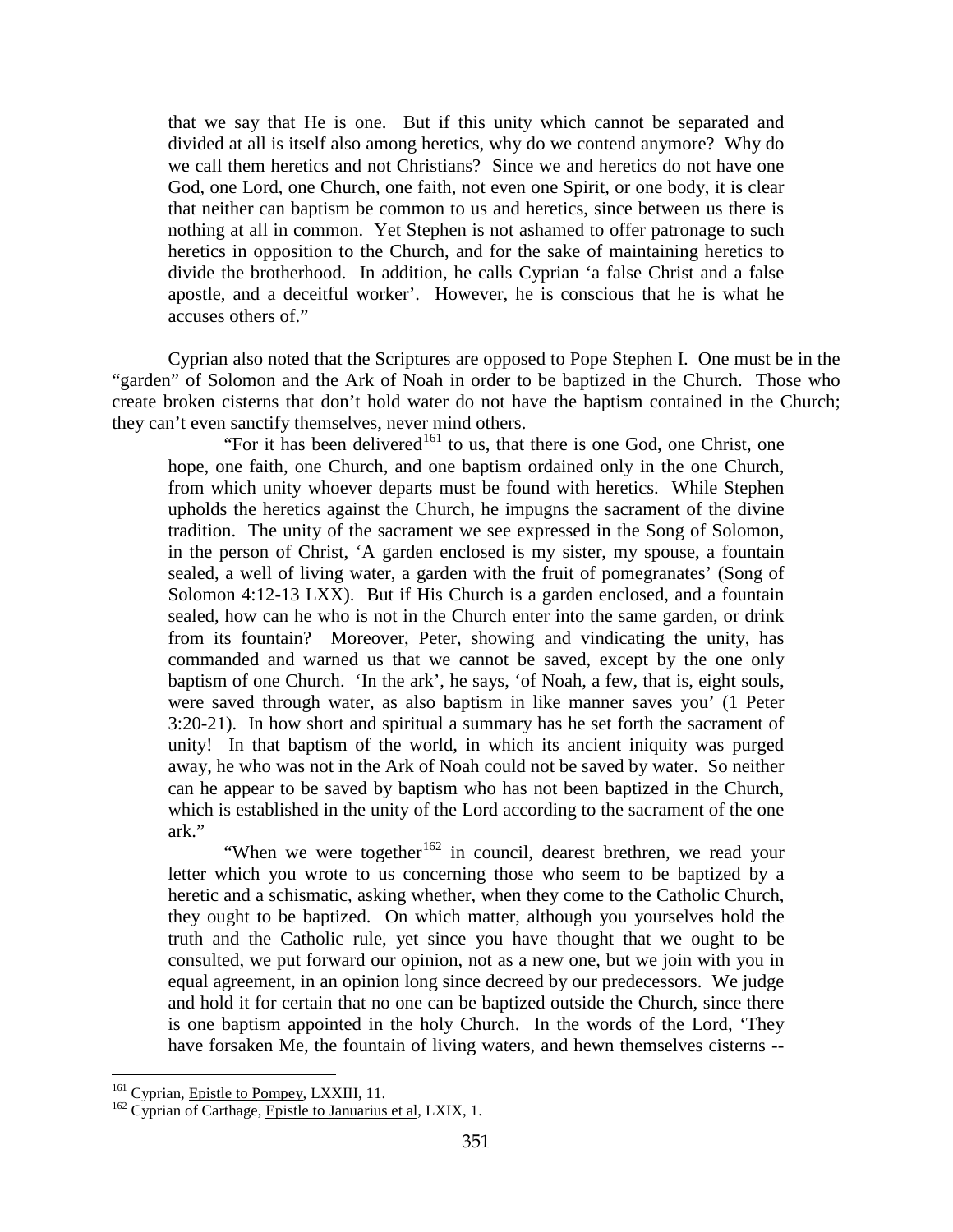broken cisterns that can hold no water' (Jeremiah 2:13). And again, 'Abstain from strange water, and don't drink from a fountain of strange water' (Proverbs 9:18 LXX). It is required that the water should first be cleansed and sanctified by the priest, that it may wash away by its baptism the sins of the man who is baptized. The Lord says, 'Then I will sprinkle clean water on you, and you shall be cleansed from all your filthiness; and from all your idols I will cleanse you. I will give you a new heart and will put a new spirit within you' (Ezekiel 36:25-26). But how can he cleanse and sanctify the water when he is himself unclean, and in whom the Holy Spirit does not dwell? The Lord says, 'Whatever the unclean person touches shall be unclean' (Numbers 19:22). How can he who baptizes give to another remission of sins when he himself, being outside the Church, cannot put away his own sins?"

# **Not All Baptisms Are the Same**

Ambrose of Milan compared<sup>[163](#page-92-0)</sup> different baptisms, noting that they are not all one. The baptism of the Ethiopian eunuch was valid as the Sacrament of baptism because it was done in the Name of Christ (Acts 8:36-39); the baptism of John was not really the Sacrament of baptism and it needed to be repeated since it was done just for repentance (Acts 19:4). Any baptism is complete if done in the Name of the Father, the Son or the Holy Spirit, since they are all one.

"The Ethiopian eunuch of Queen Candace, when baptized in Christ, obtained the fullness of the sacrament. Those who said that they didn't know of any Holy Spirit, although they said that they had been baptized with John's baptism, were baptized afterwards, because John baptized for the remission of sins in the Name of the coming Jesus, not in his own name. They didn't know the Spirit, because in the form in which John baptized they had not received baptism in the Name of Christ. John, though he did not baptize in the Spirit, nevertheless preached Christ and the Spirit. When he was questioned whether he were perchance himself the Christ, he answered, 'I indeed baptize you with water for repentance, but He who is coming after me is mightier than I, whose sandals I am not worthy to carry. He will baptize you with the Holy Spirit and fire' (Matthew 3:11). Because they had been baptized neither in the Name of Christ nor with faith in the Holy Spirit, they could not have received the sacrament of baptism."

"So they were baptized in the Name of Jesus Christ, and baptism was not 'repeated' in their case, but was administered differently, for there is but one baptism. Where there is not the complete sacrament of baptism, there is not considered to be a commencement nor any kind of baptism. But baptism is complete if one confesses the Father, the Son, and the Holy Spirit. If you deny One you overthrow the whole. If you mention in words One only, the Father, the Son, or the Holy Spirit, and in your belief, do not deny either the Father, the Son, or the Holy Spirit, the mystery of the faith is complete. So too, if you name the Father, Son, and Holy Spirit, and lessen the power of either the Father, the Son, or the Holy Spirit, the whole mystery is made empty. Those who had said, 'We have not heard if there is any Holy Spirit' (Acts 19:5), were baptized afterwards in the Name of the Lord Jesus Christ. This was an additional abundance of grace, for now through Paul's preaching they knew the Holy Spirit."

<span id="page-92-0"></span><sup>&</sup>lt;sup>163</sup> Ambrose of Milan, Of the Holy Spirit, I, iii, 41-43.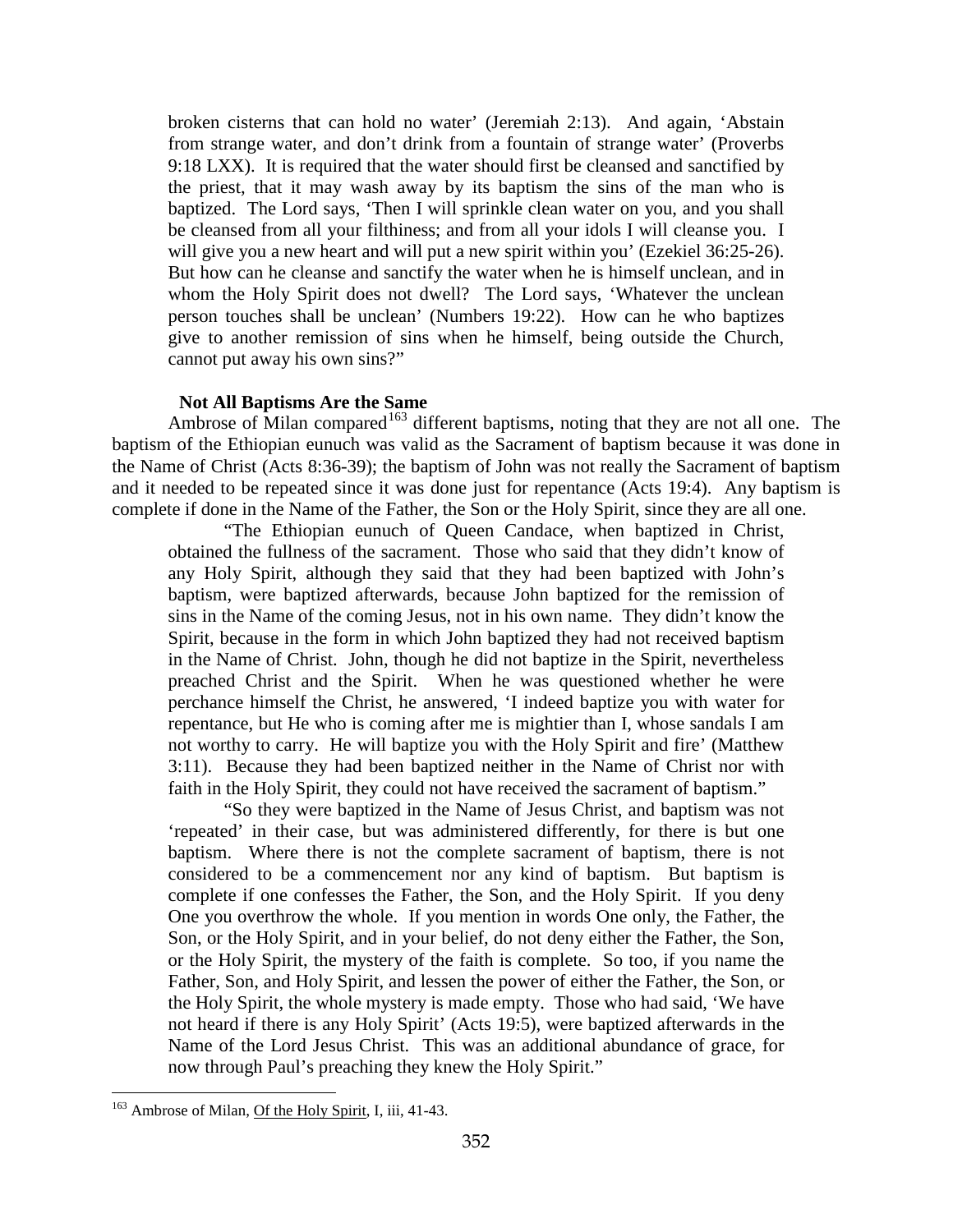"Although subsequently mention is not made of the Spirit, He is yet believed in, and what had not been mentioned in words may be expressed in belief. For when it is said, 'In the Name of our Lord Jesus Christ', the mystery is complete through the oneness of the Name, and the Spirit is not separated from the baptism of Christ, since John baptized into repentance and Christ baptized into the Spirit."

John of Damascus outlined<sup>[164](#page-93-0)</sup> what baptism means for the Orthodox Church. We are only baptized once, but we must be baptized into the Trinity or it is not real Baptism. Baptism is an image of the death of Christ, and the details of the baptismal rite reflect that. But there are two parts to baptism: water and the Spirit, where water expresses death and the Spirit expresses life.

"We confess one baptism for the remission of sins and for life eternal, since baptism declares the Lord's death. We are indeed 'buried with the Lord through baptism' (Colossians 2:12), as Paul said. So then, as our Lord died once for all, we also must be baptized once for all, and baptized according to the Word of the Lord, in the Name of the Father, the Son, and the Holy Spirit (Matthew 28:19), being taught the confession in Father, Son, and Holy Spirit. After having been baptized into Father, Son, and Holy Spirit, and having been taught that there is one Divine Nature in three Persons, if some are re-baptized<sup>[165](#page-93-1)</sup>, these, as Paul says, crucify Christ afresh. For it is impossible for those, who were once enlightened, to renew them again to repentance, seeing they crucify again for themselves the Son of God, and put *Him* to an open shame (Hebrews 6:4-6). But those who were not baptized into the Holy Trinity, these must be baptized again. Although Paul said, 'Into Christ and into His death were we baptized' (Romans 6:3), he does not mean that the invocation of baptism must be in these words, but that baptism is an image of the death of Christ. By the three immersions, baptism signifies the three days of our Lord's entombment. The baptism into Christ means that believers are baptized into Him. We could not believe in Christ if we were not taught confession in Father, Son, and Holy Spirit, where Christ is the Son of the Living God (Matthew 16:16), Whom the Father anointed with the Holy Spirit (Acts 10:38). In the words of David, 'Therefore God, Your God, has anointed You with the oil of gladness above your companions' (Psalm 14:7 LXX). Isaiah, also speaking in the person of the Lord, says, 'The Spirit of the Lord is upon me because He has anointed me' (Isaiah 61:1 LXX). Christ, however, taught His own disciples the invocation and said, 'Baptizing them in the Name of the Father, the Son, and the Holy Spirit' (Matthew 28:19). Since Christ made us for incorruption, and we transgressed His command, He condemned us to the corruption of death in order that that which is evil should not be immortal. In His compassion, He stooped to His servants and became like us to redeem us from corruption through His own passion. He caused the fountain of remission to spring for us out of His holy and immaculate side (John 19:34). Water came out of His side for our regeneration, and the washing away of sin and corruption; blood came out of His side to drink as the pledge of life eternal. He laid on us the

<span id="page-93-0"></span> $^{164}$  John of Damascus, Exposition of the Orthodox Faith, IV, 9.

<span id="page-93-1"></span><sup>&</sup>lt;sup>165</sup> Many of the heretics re-baptized those Christians that entered their communities.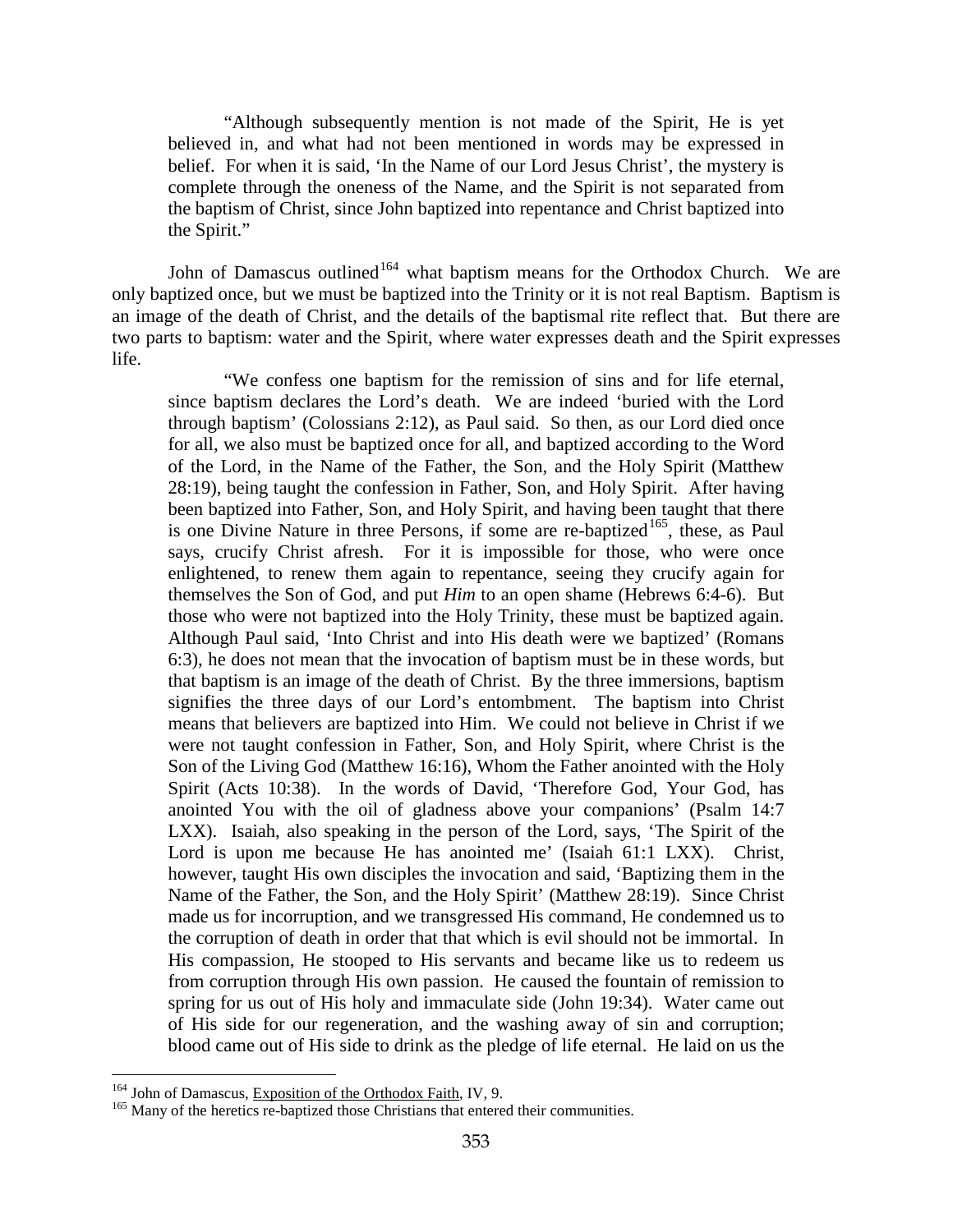command to be born again of water and of the Spirit (John 3:5), through prayer and invocation, the Holy Spirit drawing near to the water. Since man's nature is twofold, consisting of soul and body, He gave us a twofold purification, of water and of the Spirit. The Spirit renews that part in us which is after His image and likeness, and the water by the grace of the Spirit cleanses the body from sin and delivers it from corruption. The water expresses the image of death, but the Spirit expresses the guarantee of life."

Tertullian wrote<sup>[166](#page-94-0)</sup> regarding heretics: their excommunication testifies that they are outside the Faith and that they don't have the same God. Therefore, they can't have the same baptism, and what they do have doesn't count.

"There is to us one, and only one, baptism; as well according to the Gospel as according to Paul's letters, inasmuch as he says, 'One God, and one baptism, and one church in the heavens' (Ephesians 4:4-6 loosely). But it must be admitted that the question, 'What rules are to be observed with regard to heretics?' is worthy of being treated. Heretics have no fellowship with us; the mere fact of their excommunication testifies that they are outsiders. I am not bound to recognize in them a thing which is commanded to me, because they and we don't have the same God, nor the same Christ. Therefore, their baptism is not one with ours either, because it is not the same; they don't have a proper baptism; in fact, they don't have it at all. It is not capable of being counted if they don't have it (Ecclesiastes 1:15). They cannot receive it either. We enter the font once; sins are washed away once, because they ought never to be repeated. The Jewish Israel bathes daily, because he is daily being defiled. Out of fear that defilement might be practiced among us also, therefore the definition regarding the one bathing was made (John 13:10). Happy is the water, which once washes away; which does not mock sinners with vain hopes; which does not defile again those whom it has washed, by being infected with the repetition of impurities!"

# **One Church**

We are living in an age where the concept of "one Church" is a hard thing to fathom. Many divisions exist among the people of God and the number of new denominations keeps increasing. The perspective of the early Church Fathers was quite different; there was a real unity in the Church that was disrupted by heretics who generally denied the Deity of Christ. It was easier for the early Church to achieve unity; they just had to focus back on what the Apostles taught, which was clearer then than now. Our problem today is that there are so many different dissenting voices, all claiming to be speaking for the early Church, that it is hard to know who is right. In addition, modern heretics, who deny the Deity of Christ, are increasing rapidly; like the early heretics, modern heretics also claim to be part of the Church. In this study, we focus on the perspective of what the early Church Fathers had to say on this issue.

Ignatius of Antioch stated<sup>[167](#page-94-1)</sup> that there should be one mind in the Church centered on the Bishop. Nothing is more excellent than this.

<span id="page-94-1"></span>

<span id="page-94-0"></span><sup>&</sup>lt;sup>166</sup> Tertullian, <u>On Baptism</u>, III, ii, 15.<br><sup>167</sup> Ignatius of Antioch, Epistle to the Magnesians, 7.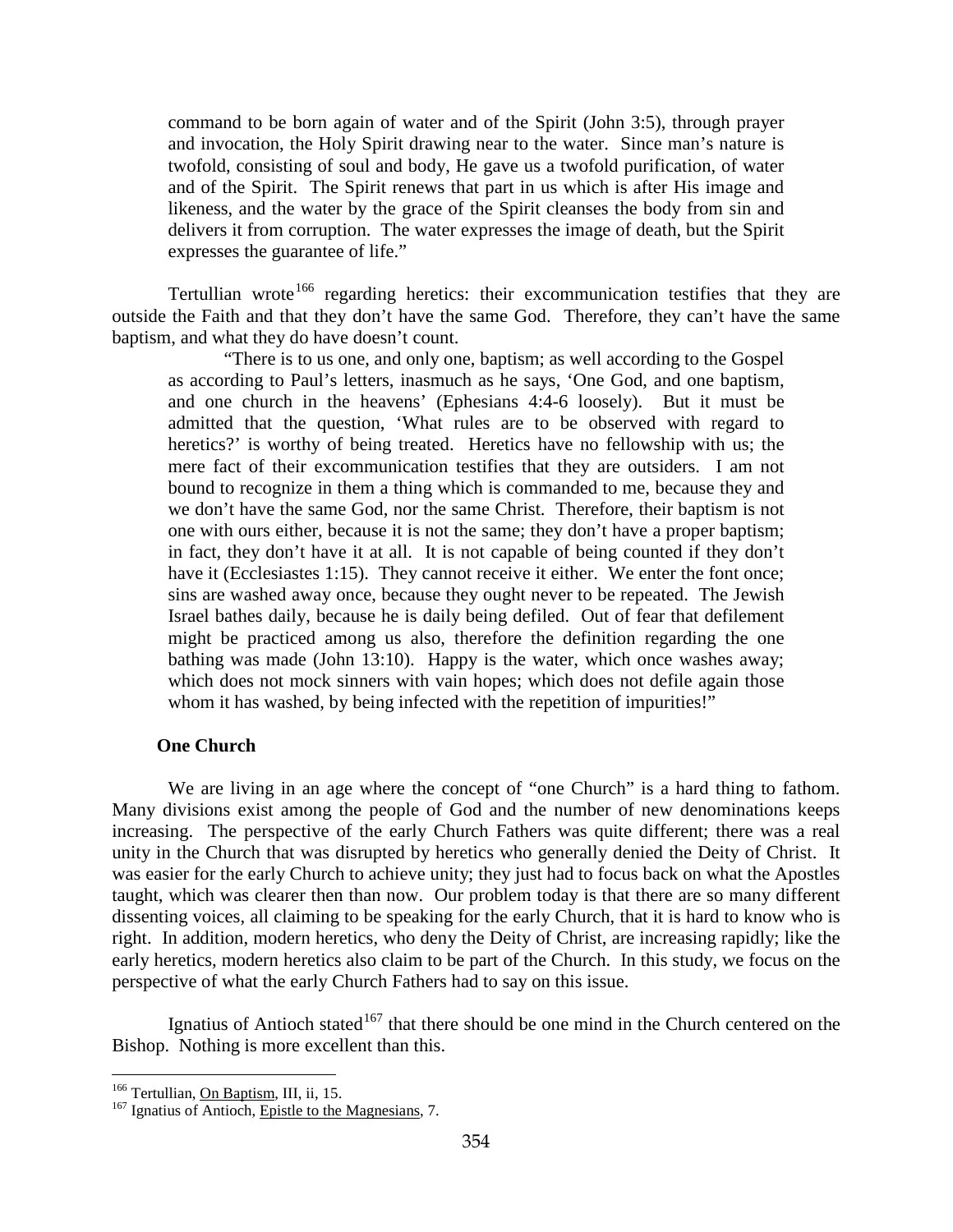"As Christ does nothing without the Father, for says He, 'I can of my own self do nothing' (John 5:30), so do you; let no presbyter, deacon, or layman do anything without the bishop. Don't let anything appear commendable to you which is destitute of his approval. For every such thing is sinful, and opposed to the will of God. All come together into the same place for prayer. Let there be one common supplication, one mind, one hope, with blameless faith in Christ Jesus; nothing is more excellent than this. As one man, run together into the temple of God, as to one altar, to one Jesus Christ, the High Priest of the Unbegotten God."

Cyprian of Carthage emphasized<sup>[168](#page-95-0)</sup> that one can only be saved for sure in the Church; anywhere else, the risk is on us. Peter taught this using the example of Noah's Ark; only those inside were saved for sure; those outside took their chances. Eating the sacrificial lamb at Passover also taught this, and Rahab was an example of the Church protecting her family during the siege of Jericho. Anyone outside her house was at risk.

"Peter showed that the Church is one, and that only they who are in the Church can be baptized. 'In the ark of Noah, few, that is, eight souls, were saved through water; where the figure of baptism now saves us' (1 Peter 3:20-21), proving that the one ark of Noah was a type of the one Church. In that baptism of the world, he who was in the ark of Noah could be saved by water; he who is in the Church to which alone baptism is granted, can also now be made alive by baptism. Paul, more openly and clearly still revealing this same thing, writes to the Ephesians, 'Christ loved the Church, and gave Himself for it, that He might sanctify and cleanse it with the washing of water' (Ephesians 5:25-26). But if the Church is one, which is loved by Christ, and is alone cleansed by His washing, how can he who is not in the Church be either loved by Christ, or washed and cleansed by His washing?"

"The Faith of the Scripture establishes that the Church cannot be separated or divided against itself, but maintains the unity of an inseparable and undivided house. In the sacrament of the Passover, the instructions regarding the sacrificial lamb, where the Lamb designated Christ, state 'In one house it shall be eaten; you shall not carry any of the flesh outside the house' (Exodus 12:46). We also see this expressed concerning Rahab, who herself was a type of the Church, and received the command, 'You shall bring your father, and your mother, and your brethren, and all your father's household to you into your house; whoever shall go out of the doors of your house into the street, his blood shall be on his own head' (Joshua 2:18-19). In this mystery is declared, that they who will live, and escape from the destruction of the world, must be gathered together into only one house, that is, into the Church. If anyone of those thus collected together shall go out of the Church, although he may have obtained grace in the Church, his blood shall be on his own head. That is, he must regard it as his own fault if he perishes. Paul explains this, teaching that a heretic must be avoided, as perverse and a sinner, and as condemned of himself. That man will be guilty of his own ruin, who, not being cast out by the bishop, but of his own accord deserts the Church."

<span id="page-95-0"></span><sup>&</sup>lt;sup>168</sup> Cyprian of Carthage, *Epistles*, LXXV, 2, 4.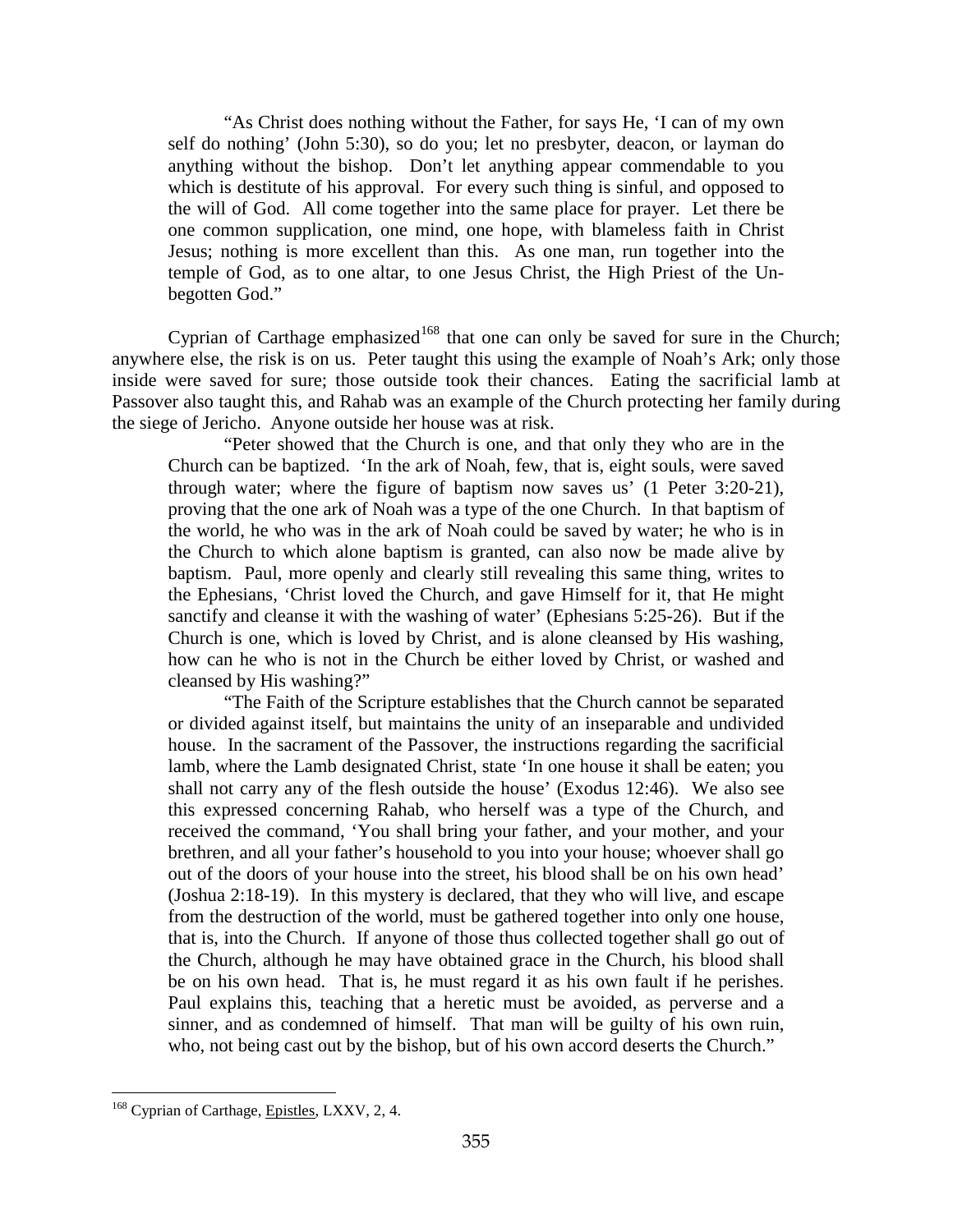Cyprian of Carthage also stated<sup>[169](#page-96-0)</sup> that a heretic or a schismatic is a profane person and an enemy of the Lord's peace. Just as Jeroboam ripped off the Ten Tribes of Israel, so heretics rip Churches away from the Lord's flock. The ten tribes were rewarded for their heresy at the time of the Assyrian Captivity. Even 1000 years later, Jesus refused to allow the Apostles to preach immediately in Samaria, which is where the remnants of the Ten Tribes lived. Thus the saving water of baptism and heavenly grace can't be in common with those who promote schism.

"The Lord suggests to us a unity that comes from divine authority, saying, 'I and my Father are one' (John 10:30). He reduces His Church to this unity, saying, 'There shall be one flock, and one shepherd' (John 10:16). But if the flock is one, how can he be numbered among the flock, who is not in the number of the flock? While the true shepherd remains, and presides over the Church of God by successive ordination, how can he be regarded a pastor of a real Church if he succeeds no one, and beginning a new thing from himself. He becomes a stranger and a profane person, an enemy of the Lord's peace and of the divine unity. He does not dwell in the house of God, that is, in the Church of God, in which none dwell except those that are of one heart and one mind.

"Even the Lord's sacrifices themselves declare that Christian unanimity is linked together with itself by a firm inseparable love. When the Lord calls bread, which is combined by the union of many grains, His body, He indicates our people as being united. When He calls the wine, which is pressed from many grapes and clusters and collected together, His blood, He also signifies our flock linked together by the mingling of a united multitude. How inseparable is the sacrament of unity, and how hopeless are they, and what excessive ruin they earn for themselves who make a schism. If someone forsakes his bishop and appoints another as a false bishop, Holy Scripture declares this in the books of Kings. Ten tribes were ripped away from the tribe of Judah and Benjamin, and, forsaking their king, appointed for themselves another one outside. It says, 'The Lord was angry with the whole seed of Israel; He agitated them, and delivered them into the hand of those that plundered them, until He cast them out of His Presence. Israel revolted from the house of David, and made Jeroboam, the son of Nebat, king' (2 Kings 17:20-21 LXX). It says that the Lord was very angry, and gave them up to perdition, because they were scattered from unity, and had made another king for themselves. So great was the indignation of the Lord against those who had made the schism, that even when the man of God was sent to Jeroboam, to charge him with his sins, and predict the future vengeance, he was forbidden to eat bread or to drink water with them. When he did not observe this, and took food against the command of God, he was immediately struck by the majesty of the divine judgment, so that on his return he was slain on the way by the jaws of a lion (1 Kings 13). Does anyone dare to say that the saving water of baptism and heavenly grace can be in common with those who promote schism, with whom neither earthly food nor worldly drink ought to be in common? Moreover, the Lord satisfies us in His Gospel, and shows a still greater light of intelligence. The same persons who had divided themselves from the tribe of Judah and Benjamin, and had seceded to Samaria<sup>170</sup>, should be reckoned among profane persons and

<span id="page-96-1"></span><span id="page-96-0"></span><sup>&</sup>lt;sup>169</sup> Cyprian of Carthage, *Epistles*, LXXV, 5-6.<br><sup>170</sup> That is, Samaria was the home of the Ten Northern Tribes who had revolted from the House of David.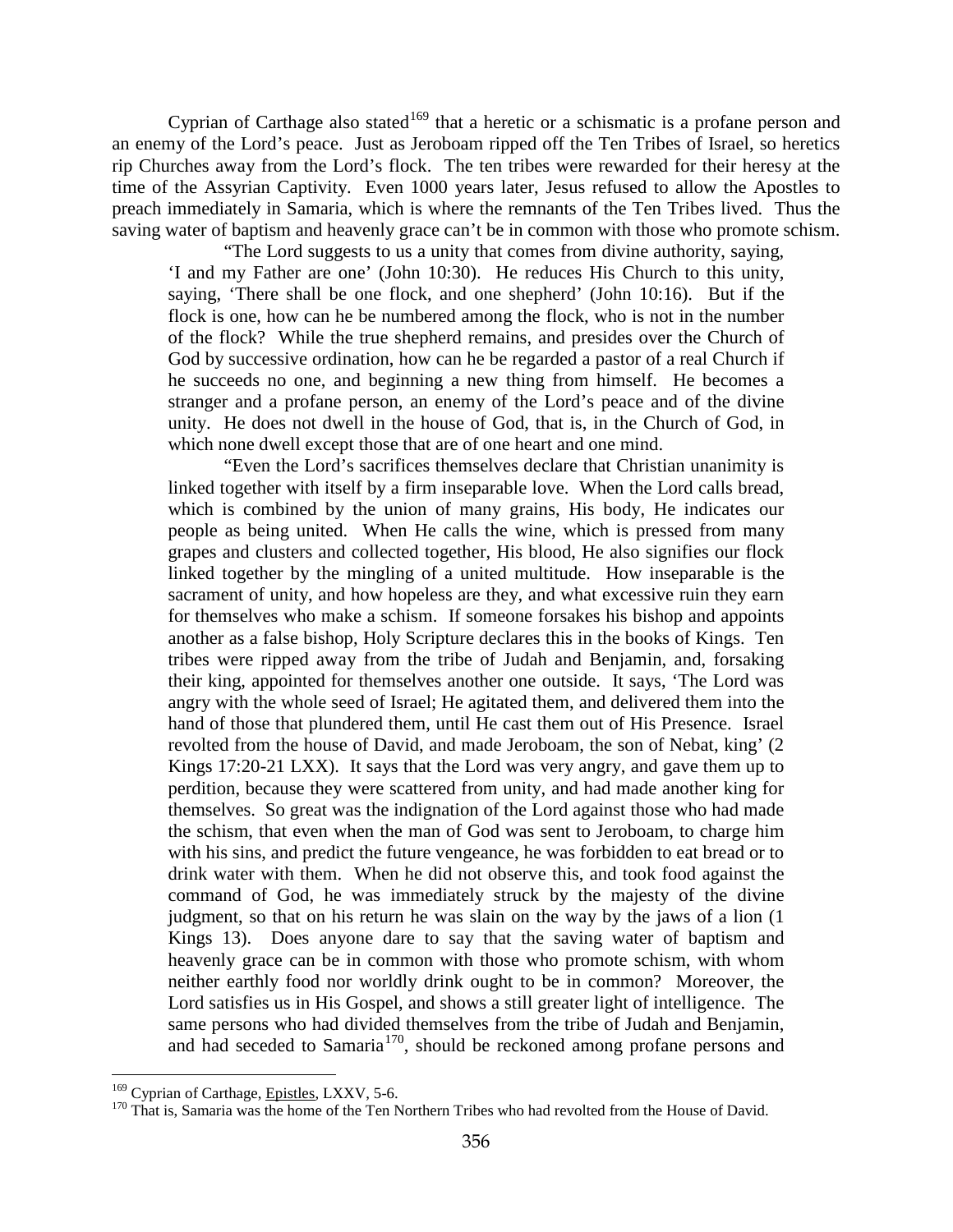Gentiles. When He first sent His disciples on the ministry of salvation, He told them, 'Do not go to the way of the Gentiles, and don't enter into any city of the Samaritans' (Matthew 10:5). Sending them first to the Jews, He commanded that the Gentiles should as yet be passed over, adding that even the cities of the Samaritans were to be omitted. Where there were those who promote schism, He shows that they were to be put on the same level as Gentiles."

John Cassian stated $171$  that it is difficult to find one person to imitate. One person has wisdom; another has humility and another has patience. However, because of the unity of the Faith, for the present Christ is distributed member by member among all the saints. This will be our life experience until the Second Coming.

"If we want to gain all virtues from some one person, we shall with great difficulty or perhaps never at all find suitable examples for us to imitate. We do not as yet see that Christ is made 'all things in all' (1 Corinthians 15:28), as Paul says; still in this way we can find Him bit by bit in all. It is said of Him, 'He became for us wisdom from God, and righteousness, sanctification and redemption' (1 Corinthians 1:30). In one person, there is found wisdom; in another, righteousness; in another, sanctification; in another, kindness; in another, chastity; in another, humility; in another, patience. Christ is at the present time distributed, member by member, among all of the saints. But when all come together into the unity of the faith and virtue, He is formed into the 'perfect man' (Ephesians 4:13), completing the fullness of His body, in the joints and properties of all His members. Until that time arrives, when God will be 'all in all', for the present, God can be 'in all', through particular virtues, although He is not yet 'all in all' through the fullness of them. Although our Faith has but one end and aim, yet there are different ways by which we approach God. So, we must seek a model of discretion and continence more particularly from those from whom we see that those virtues flow more abundantly through the grace of the Holy Spirit. Not everyone can acquire all those things which are divided among many; but in order that we may progress in those good qualities of which we are capable, we may advance by the imitation of those who especially have acquired them."

John Chrysostom stated $172$  that in the One Church, God has called us all on the same terms and all have received tremendous gifts, such that we sit with Him in the heavenly places. But there are specific spiritual gifts given to each person for the work of the Church, not for the honor of one person over another. The one who earned five talents received the same reward as the one who earned two talents; we disgrace the gift if we get stuck up over how much we receive. Each gift that a person receives is accompanied by an expectation to use it.

"There is 'one body'; it is one both by sympathy, by not opposing the good of others, and by sharing their joy. He then beautifully adds, 'and one Spirit', showing that from the one body there will be one Spirit. There could be one body, and yet not one Spirit; for instance, if any member of it should be a friend of heretics. Then he adds, 'Even as you were called in one hope of your calling' (Ephesians 4:4); that is, God has called you all on the same terms. He has

<span id="page-97-0"></span><sup>&</sup>lt;sup>171</sup> John Cassian, <u>Twelve Books on the Institutes of the Coenobia</u>, V, 4. <sup>172</sup> John Chrysostom, <u>Homilies on Ephesians</u>, XI, vv. 4-7.

<span id="page-97-1"></span>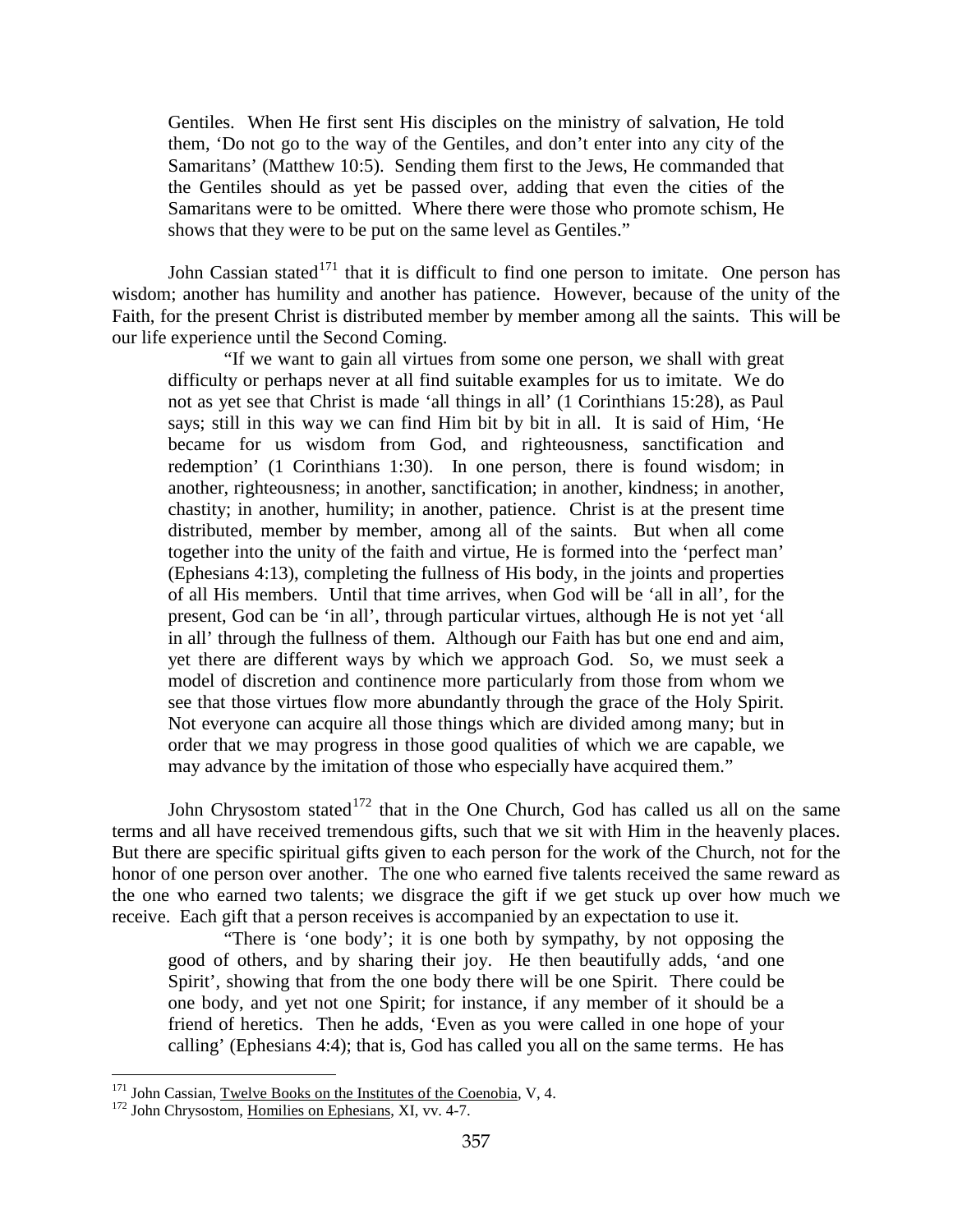given to one more than to another. To all He has freely given immortality, to all eternal life, to all immortal glory, to all brotherhood, to all inheritance. He is the common Head of all; 'He has raised all' up, 'and made them sit with Him' (Ephesians 2:6-10). You then who in the spiritual world have so great equality of privileges, why is it that you are stuck up? Is it that one is wealthy and another strong? How ridiculous this is? If the emperor were to take ten persons, array them all in purple, seat them on the royal throne, and grant them all the same honor, would any one of these people venture to reproach another, as being wealthier or more illustrious than he? Never! And the difference is not so great in heaven as here below. There is 'one Lord, one faith, one baptism'. Behold 'the hope of your calling. There is one God and Father of all, who is above all, and through all, and in us all' (Ephesians 4:4-6). Can it be that you are called by the name of a greater God, and another is called by the name of a lesser God? That you are saved by faith, and another is saved by works? That you have received forgiveness in baptism, while another has not? 'There is one God and Father of all, who is over all, and through all, and in all'. He is 'over all', in that He is the Lord and above all; He is 'through all' in that He provides for and orders all; He is 'in us all' in that He dwells in us all."

"To each one of us was the grace given' (Ephesians 4:7). Paul asked, where did those diverse spiritual gifts come from? This subject was continually carrying away the Ephesians, the Corinthians, and many others, some into vain arrogance, and others into despondency or envy. Paul took along with him everywhere this illustration of the body of Christ. He entered into the subject more fully in the Epistle to the Corinthians, because this malady most especially reigned among them; to the Ephesians he has only alluded to it. Note what he said! He does not say, 'according to the faith of each', lest he should throw those who have no large attainments into despondency. Instead Paul said, 'According to the measure of the gift of Christ' (Ephesians 4:7). The chief points are common to all, that is, Baptism, being saved by faith, having God for our Father, all partaking of the same Spirit. If one man possesses any superiority in any spiritual gift, his labor also is greater. He that had received the five talents, had five more required of him; he that had received the two talents brought back only two more, and yet received no less a reward than the other. Therefore, Paul encourages the hearer on the same ground, showing that gifts are given not for the honor of one above another, but for the work of the Church."

"Paul said that the gifts are 'For the equipping of the saints for the work of ministering for the edifying of the body of Christ' (Ephesians 4:12). Paul himself said, 'Woe is me if I do not preach the Gospel!' (1 Corinthians 9:16). Paul received the grace of Apostleship; for this reason, 'woe to him' if he doesn't follow through; we don't have that gift so we are free from the associated danger."

"Why does one receive more and another less 'according to the measure of Christ's gift?' (Ephesians 4:7). This means that we have received, 'not according to our merit', since we have all received the free gift. Our actions are not the cause of this, Paul would say, since everyone contributes towards 'the building'. He shows that it is not of his own intrinsic merit that one has received more and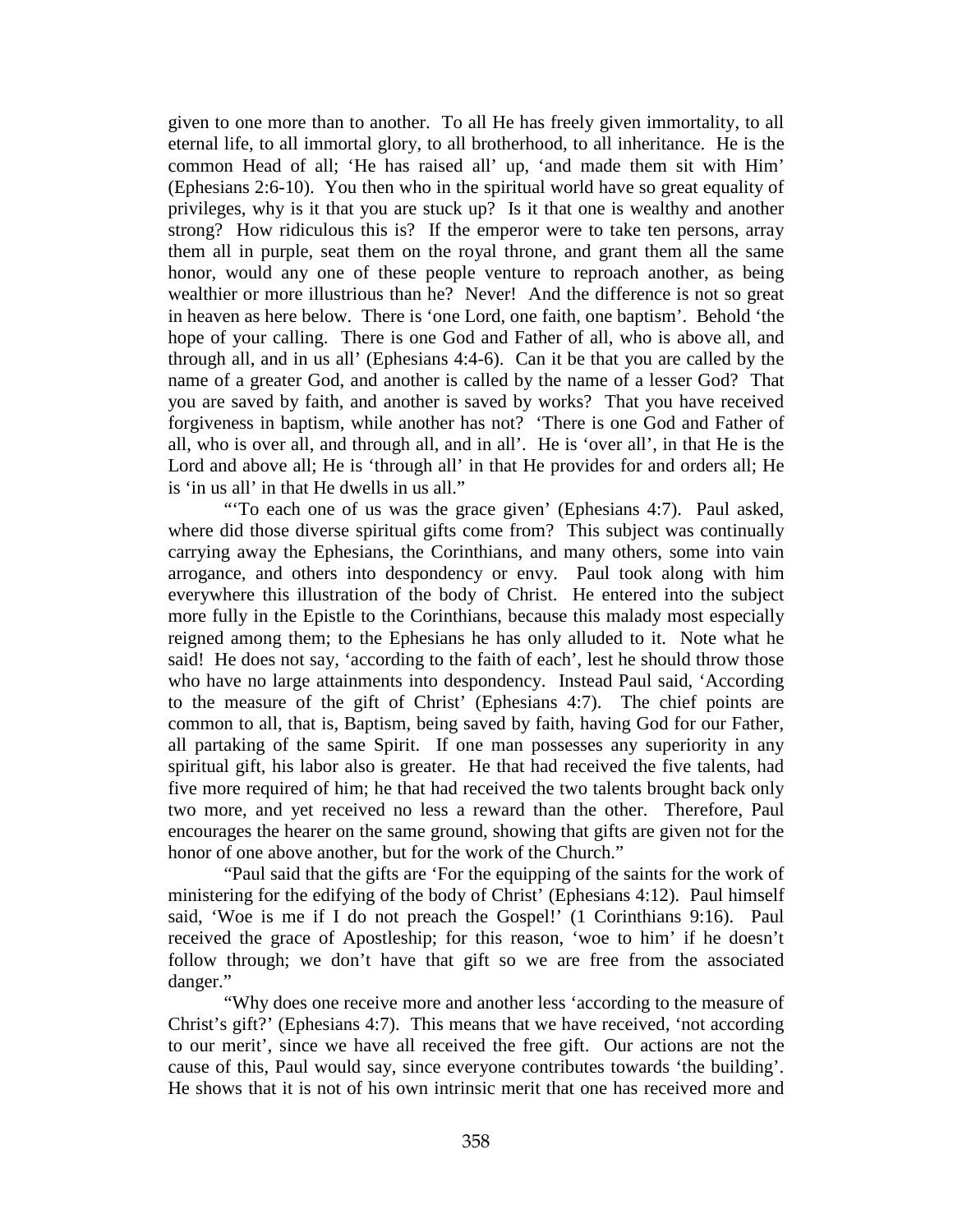another less, but that it is for the sake of others, as God Himself has measured it" (1 Corinthians 12:18).

## **One God and Father of All**

Paul stated, "There is one body and one Spirit, one God and Father of all, who is above all, and through all, and in you all" (Ephesians 4:4-6). Sometimes today in listening to people in their relationship with God, one might think that God the Father was off on vacation somewhere. Everything is Jesus this and Jesus that. The Trinity is just not emphasized. The Son is the only person of the Trinity who took human form, but the Deity of the Godhead is beyond human understanding. While Jesus reveals God the Father through His humanity, everyone needs the Holy Spirit just to understand this. Belief in God the Father is not enough for salvation; one must also believe that the Son was incarnate. But yet the Son's human flesh was not able to fully contain His Godhead. The Son was dwelling with His Father external to the universe as well as dwelling in the human body He assumed from the Virgin Mary. Let us hear what some of the Church Fathers had to say about this.

Cyril of Jerusalem gave  $173$  a brief description of the Unity of God in His majesty. He is sometimes described in characteristics humans can understand, but He is way beyond human understanding. Even the angels can only see Him as far as they are capable.

"For devotion, it is enough for us simply to know that we have a God; a God who is One, an ever-living God; always like Himself; who has no Father, no one mightier than Himself, no successor to thrust Him out from His kingdom. He has many Names, is infinite in power, uniform in substance. He is called Good, Just, Almighty and Sabaoth<sup>[174](#page-99-1)</sup>, but He is not diverse and various because of that. He is one and the same; He sends forth countless operations of His Godhead, not exceeding here and deficient there, but being in all things like Himself. He is not great in loving-kindness only, and little in wisdom, but with wisdom and lovingkindness in equal portions. He does not see in part, and is blind in part; but is all eye, and all ear, and all mind. He is not like us perceiving in part and in part not knowing; for such a statement is blasphemous, and unworthy of Divinity. He foreknows the things that are; He is Holy and Almighty, and excels all in goodness, majesty and wisdom; of Him we can declare neither beginning, form or shape. 'You have neither heard His voice at any time, nor have you seen His form' (John 5:37). Therefore, Moses said to Israel, 'Take careful heed to yourselves, for you saw no form when the Lord spoke to you at Horeb out of the midst of the fire' (Deuteronomy 4:15). If it is wholly impossible to imagine His likeness, how shall thought come near His substance?"

"One He is; He is everywhere present, beholding all things, perceiving all things, creating all things through Christ. 'All things were made through Him, and without Him nothing was made that was made' (John 1:3). A fountain of every good, abundant and unfailing, a river of blessings, an eternal light of neverfailing splendor, an insuperable power condescending to our infirmities. 'Will

<span id="page-99-1"></span><span id="page-99-0"></span><sup>&</sup>lt;sup>173</sup> Cyril of Jerusalem, Catechetical Lectures, VI, 7, 9, 6.<br><sup>174</sup> The word *Sabaoth* is a Hebrew word transliterated into Greek and means "of armies". In connection with God, it means "of hosts", as in Lord of hosts.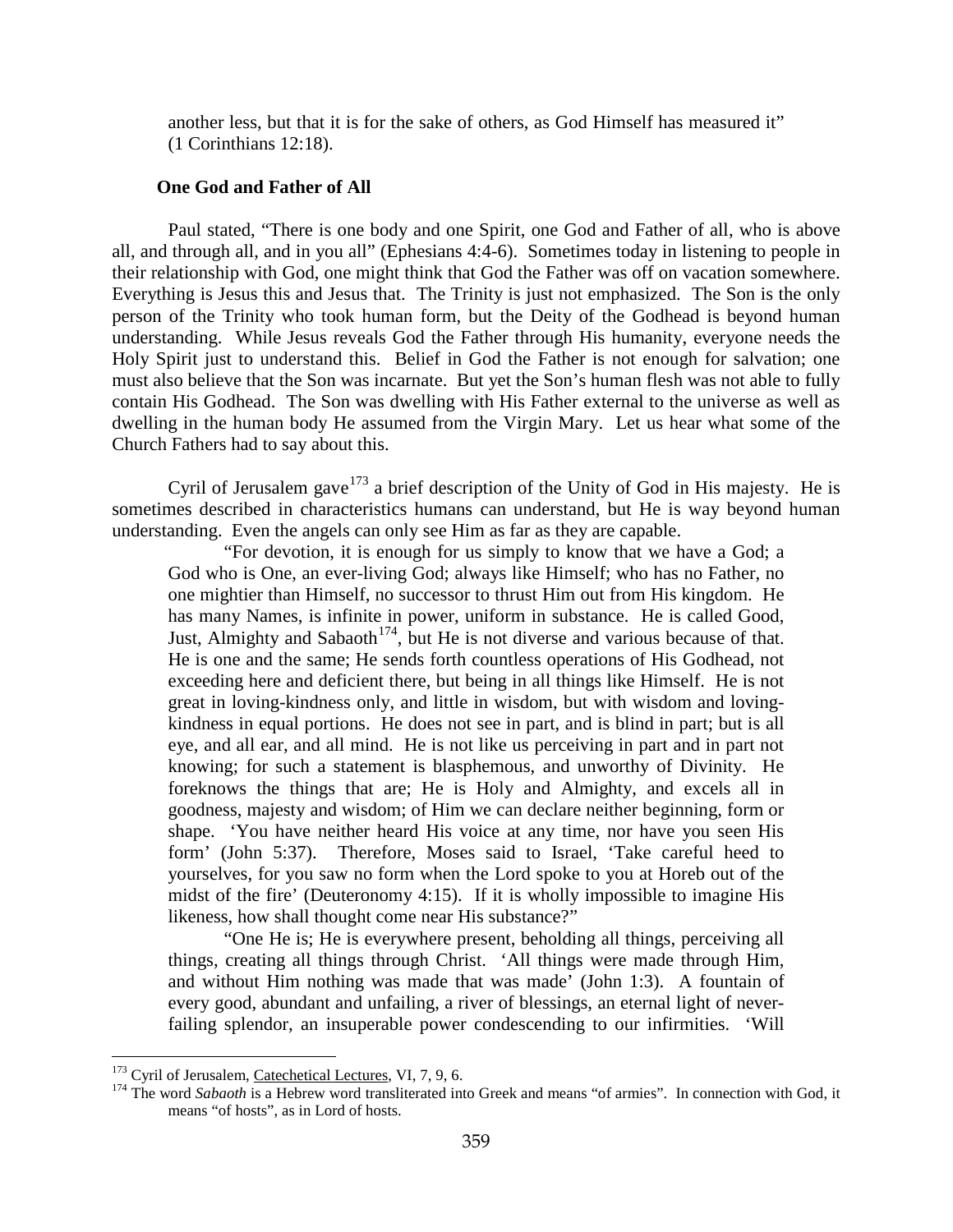you find out the tracks of the Lord?', said Job, 'Or have you come to the end of that which the Almighty has made?' (Job 11:7 LXX). If the least of His works are incomprehensible, shall He be comprehended who made them all? 'Eye has not seen, nor ear heard, nor have entered into the heart of man the things which God has prepared for those who love Him' (1 Corinthians 2:9). If the things which God has prepared are incomprehensible to our thoughts, how can we comprehend with our mind Himself who has prepared them? 'O, the depth of the riches both of the wisdom and knowledge of God! How unsearchable are His judgments and His ways past finding out!' (Romans 11:33). If His judgments and His ways are incomprehensible, can He Himself be comprehended?"

"Someone will say that it is written, 'Take heed that you do not despise one of these little ones, for I say to you that in heaven their angels always see the face of My Father who is in heaven' (Matthew 18:10). But the angels don't see God as He is, but as far as they themselves are capable. For it is Jesus Himself who said, 'No man has seen the Father, except He who is from God; He has seen the Father' (John 6:46). The angels therefore behold as much as they can bear, and archangels as much as they are able; thrones and dominions behold more than these, but yet less than His worthiness; the Son and the Holy Spirit alone can rightly behold Him. 'The Spirit searches all things and knows even the deep things of God. No one knows the things of God except the Spirit of God' (1 Corinthians 2:10-11). The Only-Begotten Son, with the Holy Spirit, knows the Father fully. No man knows the Father, only the Son, and he to whom the Son wills to reveal Him' (Matthew 11:27). He fully beholds; as each can bear, He reveals God through the Spirit, since the Only-Begotten Son together with the Holy Spirit is a partaker of the Father's Godhead. Since Angels then are ignorant, let no man be ashamed to confess his own ignorance. How can I declare Him who has given us speech? I who have a soul, and cannot tell even the soul's distinctive properties, how shall I be able to describe its Giver?"

Hilary of Poitiers stated<sup>[175](#page-100-0)</sup> that the words "one God and one Lord" might seem to limit the property of "God" only to the Father. To understand this, spiritual gifts and the help of the Holy Spirit are needed, since belief in one God the Father is not enough for salvation.

"Paul said, 'For us there is one God, the Father, of Whom are all things, and we in Him, and one Lord Jesus Christ, through Whom are all things, and we through Him' (1 Corinthians 8:6). Again, 'One Lord, one faith, one baptism, one God and Father of all, Who *is* above all, and through all, and in us all' (Ephesians 5:5-6). By these words 'one God and one Lord', it would seem that to God only is attributed the property of being God; since the property of oneness does not admit partnership with another."

"How rare and hard to attain are such spiritual gifts! How truly is the Spirit revealed in the giving of such useful gifts! With reason has this order in the distribution of graces been appointed (1 Corinthians 12:8-10), that (1) the first should be the word of wisdom. 'No one can call Jesus Lord but in the Holy Spirit' (1 Corinthians 12:3), because only through this word of wisdom could Christ be understood to be Lord. (2) Next is the word of understanding that we

<span id="page-100-0"></span><sup>&</sup>lt;sup>175</sup> Hilary of Poitiers, On the Trinity, VIII, 34.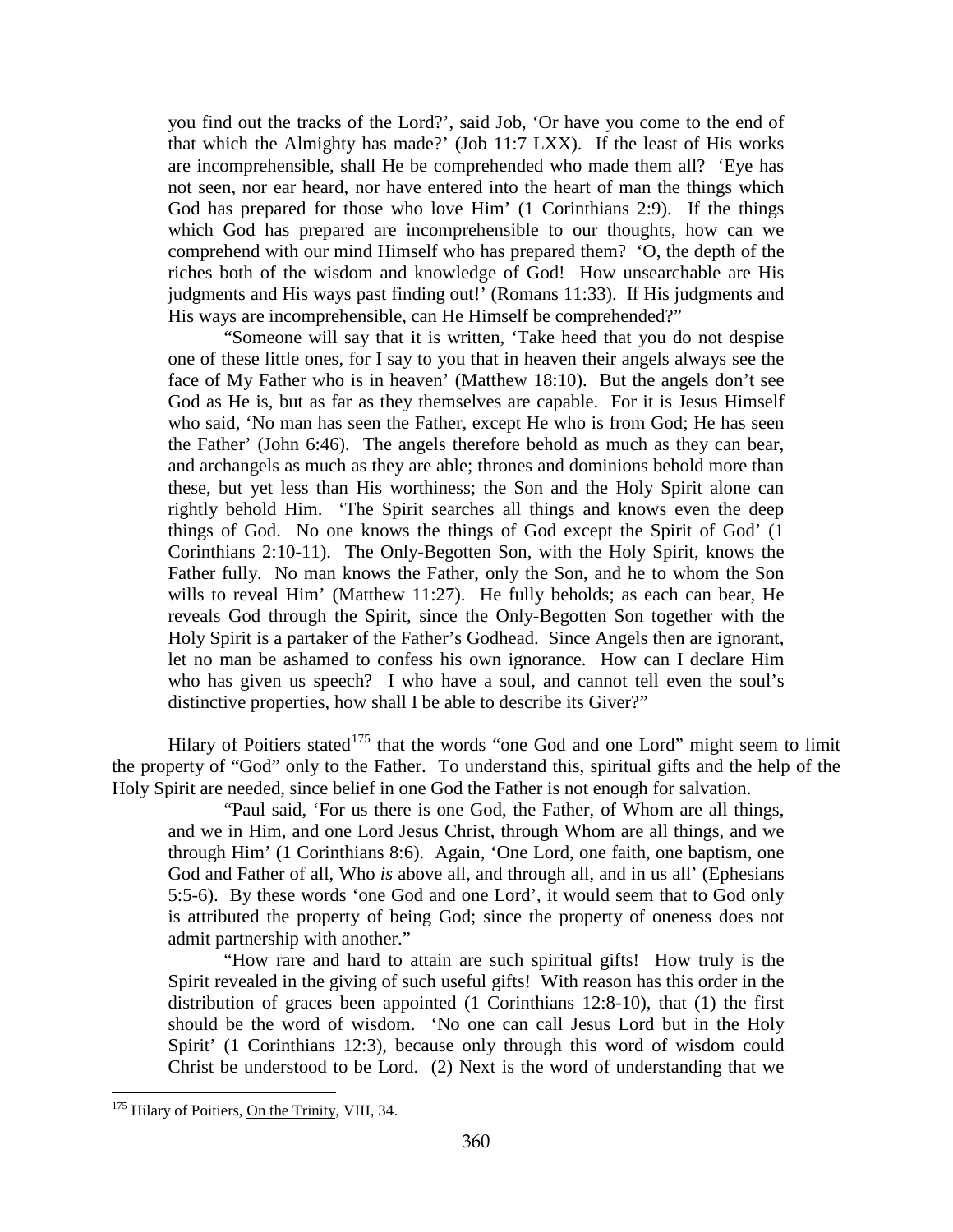might speak with understanding about what we know, and might know the word of wisdom. (3) The third-ranked gift consists of faith, seeing that those higher graces would be unprofitable gifts if we did not believe that He is God. In the true sense of Paul's greatest utterance, no heretics possess either the word of wisdom, the word of knowledge or the true faith. Willful wickedness, being incapable of understanding, is void of the knowledge of the word and of genuineness of faith. No one utters what he does not know; nor can he believe that which he cannot utter; thus when Paul preached one God, a proselyte as He was from the Law, and called everyone to the Gospel of Christ, he has attained to the confession of a perfect faith."

"The simplicity of an unguarded statement might give heretics an opportunity for denying, through the preaching of one God, the birth of the Son. Therefore, Paul has spelled out one God, while indicating His peculiar attributes in these words: 'One God the Father, of Whom are all thing, and we in Him', in order that He, Who is God, might also be acknowledged as Father. 'Since this bare belief in one God the Father is not enough for salvation, Paul added, 'And one Lord Jesus Christ, through Whom are all things, and we through Him', showing that the purity of saving faith consists in the preaching of one God and one Lord. For this is the will of My Father, that everyone that sees the Son and believes on Him should have eternal life (John 6:40). In fixing the order of the Church's faith, and basing our faith upon the Father and the Son, he has uttered the mystery of that indivisible and indissoluble unity and faith in the words one God and one Lord."

Athanasius of Alexandria stated<sup>[176](#page-101-0)</sup> that Christ as a man did not have His Deity contained within His humanity; His Deity was included only within His Father. Men cannot influence things outside their bodies by acts of thought, since their being is included within their bodies. Christ was not bound by His human body, but was Himself controlling it. He was dwelling with His Father external to the universe, and is present in everything.

"Christ was not, as some might imagine, circumscribed in the body; while present in the body, He was also present elsewhere. While He moved the body, the universe was not left void of His working and Providence. The thing most marvelous is that although He was the Word, so far from being contained by anything, He rather contained all things Himself. While present in the whole of Creation, He is at once distinct in being from the universe, and present in all things by His own power. He gives order to all things, overall and in all revealing His own providence, and giving life to each thing and all things, including the whole without being included in it. His being is included in His Own Father alone wholly and in every respect."

"Thus, even while present in a human body and Himself energizing it, He was, without inconsistency, enlivening the universe as well. He was in every process of nature, and was outside the whole; while known from the body by His works, He was none the less revealed from the working of the universe as well."

"It is the function of soul to view even what is outside its own body, by acts of thought, without working outside its own body, or moving things remote

<span id="page-101-0"></span><sup>&</sup>lt;sup>176</sup> Athanasius of Alexandria, On the Incarnation of the Word, XVII, 1-7.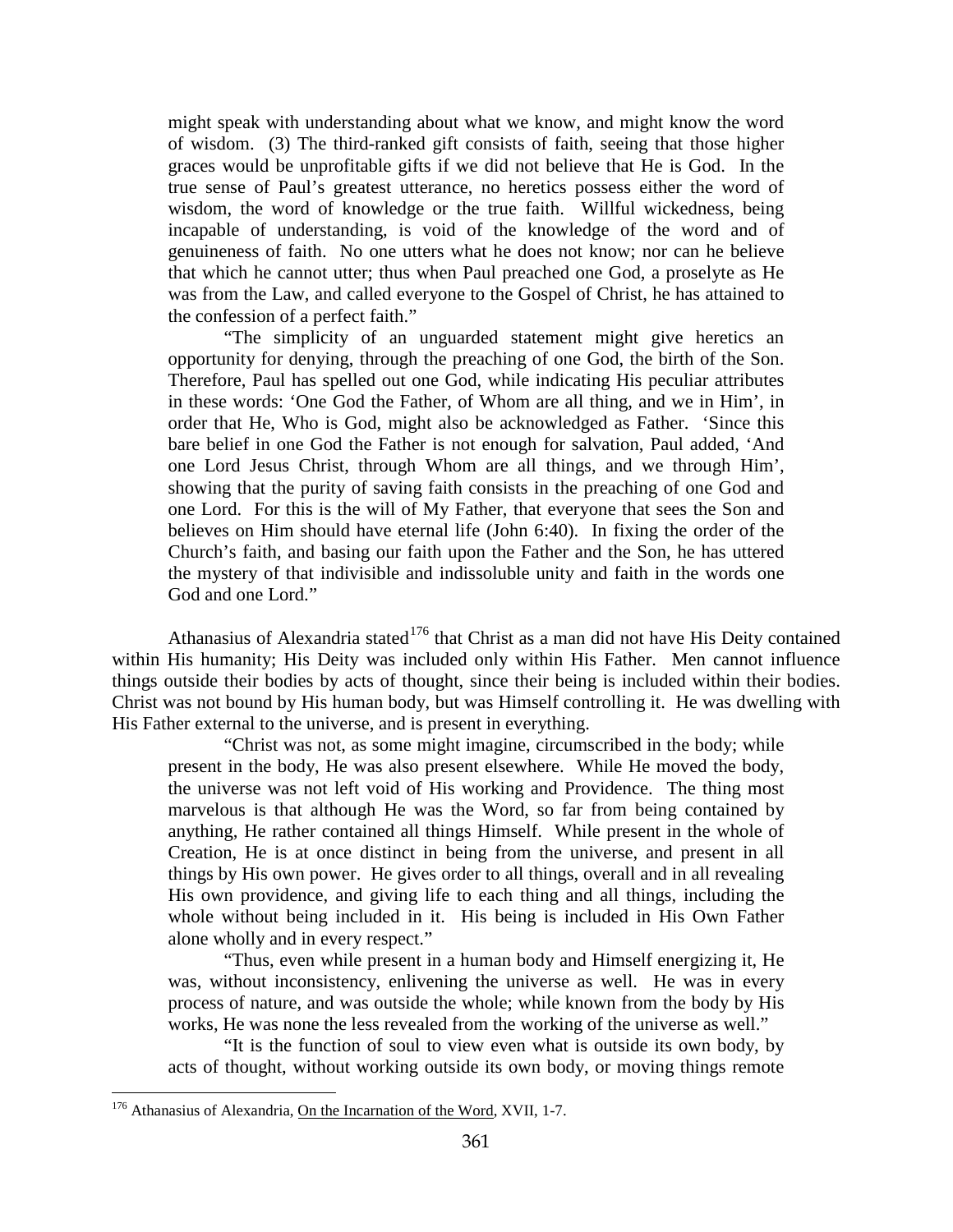from the body. Never does a man, by thinking of things at a distance, either move or displace them. If a man were to sit in his own house and reason about the heavenly bodies, he cannot by that fact either move the sun or make the heavens revolve. But he sees that they move and have their being, without being actually able to influence them."

"Now, the Word of God in His man's nature was not like that; for He was not bound to His body, but rather was Himself controlling it. He was not only in it, but was actually in everything, and while external to the universe, abode within His Father only."

"This was the wonderful thing that He was at the same time walking as man, and as the Word was giving life to all things, and as the Son was dwelling with His Father. So that not even when the Virgin bore Him did He suffer any change, nor by being in the body was His glory dulled; but, on the contrary, He sanctified the body also."

"Not even by being in the universe does He share in its nature, but all things, on the contrary, are energized and sustained by Him."

"If the sun, which was made by Him, and which we see, as it revolves in the heaven, is not defiled by touching the bodies on earth, nor is it extinguished by darkness; on the contrary, itself illuminates and cleanses them. Much less was the all-holy Word of God, Maker and Lord also of the sun, defiled by being made known in the body. On the contrary, being incorruptible, He energized and cleansed the body also, which was in itself mortal. So it says, 'no sin, neither was deceit found in His mouth'" (1 Peter 2:22).

Hilary of Poitiers pointed out<sup>[177](#page-102-0)</sup> that the Scriptures do not give us vague paths open to imagination regarding the definition of the Faith; it is easy to define one Lord, one Faith, one baptism and one God. Heretics who don't fit this definition are not of the one Faith and preach another Christ.

"Paul reviewed the full and perfect mystery of the Gospel, saying, 'You were called in one hope of your calling; One Lord, one faith, one baptism, one God and Father of all, and through all, and in us all' (Ephesians 4:4-6). He does not leave us on vague and misleading paths of an indefinite teaching, or abandon us to the shifting fancies of imagination, but limits the license of intellect by the appointment of restraining barriers. He gives us no opportunity to be wise beyond what he preached, but defines in exact and precise language the faith fixed for all time, that there may be no excuse for instability of belief. He declares one faith, as he preaches one Lord, and pronounces one baptism, as he declares one faith of one Lord. As there is one faith of one Lord, so there may be one baptism of one faith in one Lord. Since the whole mystery of the baptism and the faith is not only in one Lord, but also in one God, we must confess the one God. The one baptism and the one faith are of one God, as they are of one Lord. Lord and God are each one, not by union of person but by distinction of properties. On the one hand, it is the property of Each to be one, whether of the Father in His Fatherhood, or of the Son in His Son-ship. On the other hand, that property of individuality, which Each possesses, constitutes for Each the mystery of His

<span id="page-102-0"></span> $177$  Hilary of Poitiers, On the Trinity, XI, 1-2.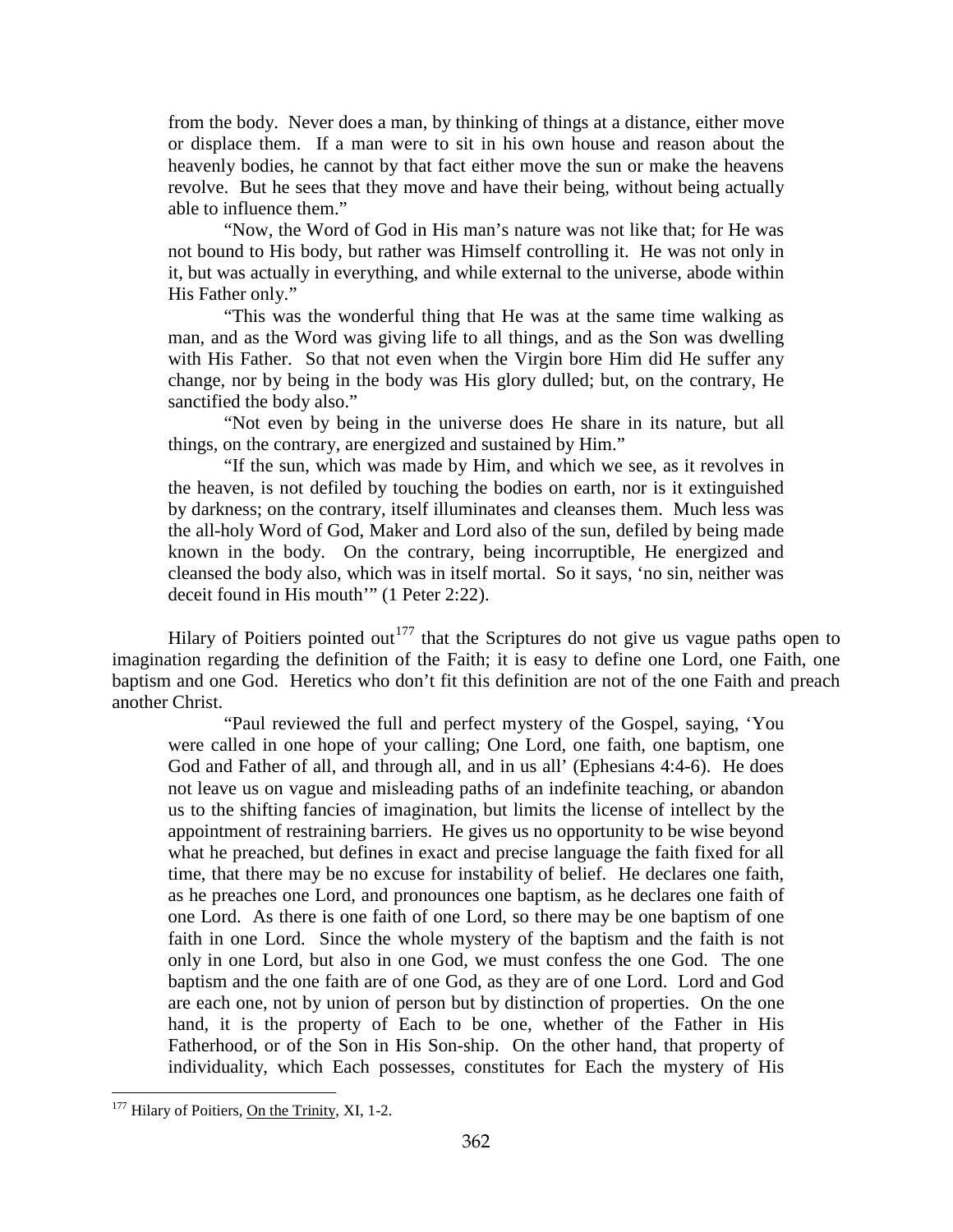union with the Other. Thus, the one Lord Christ cannot take away from God the Father His Lordship and the one God the Father cannot deny to the one Lord Christ His Godhead. If Christ is not also by nature divine, then the one God cannot be Lord, because there is one Lord Christ; their 'oneness' would be signified not by the mystery, but an exclusive unity. So there is one baptism and one faith of one Lord, as of one God."

"How can it be any longer one Faith, if it does not steadfastly confess one Lord and one God the Father? Referring to the various heretical opinions, how can the Faith be one, when its preachers are so at variance? One teaches that the Lord Jesus Christ, in weakness, groaned with anguish when the nails pierced His hands, that He lost the virtue of His own power and nature, and shrank shuddering from the death which threatened Him. Another denies the principal teaching of the Incarnation and pronounces Him a creature. Another might call Him God, but not think Him so, on the ground that the Faith allows us to speak of more Gods than one. How can Christ the Lord be one, when some say that as God He feels no pain; others make Him weak and fearful; to some He is God in name only; to others He is God in nature only; to some He is the Son only by His birth to Mary; to others He is just called the Son? If this is so, how can God the Father be one in the Faith, when to some He is Father by His authority, to others Father by generation?"

"Whatever is not the One Faith, is not faith at all. In the One Faith there is one Lord Christ, and God the Father is one. The one Lord Jesus Christ is not one in the truth of the confession, as well as in name, unless He is Son, God and unchangeable, and unless His Son-ship and His Godhead have been eternally present in Him. He who preaches Christ other than He is, that is, other than Son and God, preaches another Christ, and is not part of the One Faith of the one baptism."

Ambrose of Milan defended<sup>[178](#page-103-0)</sup> the Deity of the Holy Spirit to the Emperor. He is God with the Father and the Son through the Oneness of the Trinity. God can raise the dead; therefore the Holy Spirit raises the dead on some occasions also. By recognizing what is done, we also recognize the Oneness of God; by recognizing the nature of the Holy Spirit, we see that He is over all and in all.

"God has a Name which is above every name, and has given a name to the Son, that at the Name of Jesus knees should bow (Philippians 2:10). Let us consider whether the Spirit has this Name also. It is written, 'Go, baptize the nations in the Name of the Father, and of the Son, and of the Holy Spirit' (Matthew 28:19); He has, then, a Name above every name. What, therefore, the Father and the Son have, the Holy Spirit also has through the oneness of the Name of His nature.

It is a prerogative of God to raise the dead. 'As the Father raises the dead and gives them life, so the Son also gives life to whom He wills' (John 5:21). But the Spirit also raises them, for it is written, 'He will also give life to your mortal bodies through His Spirit Who dwells in you' (Romans 8:11). That you may not think that this is a trivial grace, learn that the Spirit also raises the dead, 'Come, O

<span id="page-103-0"></span><sup>&</sup>lt;sup>178</sup> Ambrose of Milan, Of the Holy Spirit, III, xix, 148-152.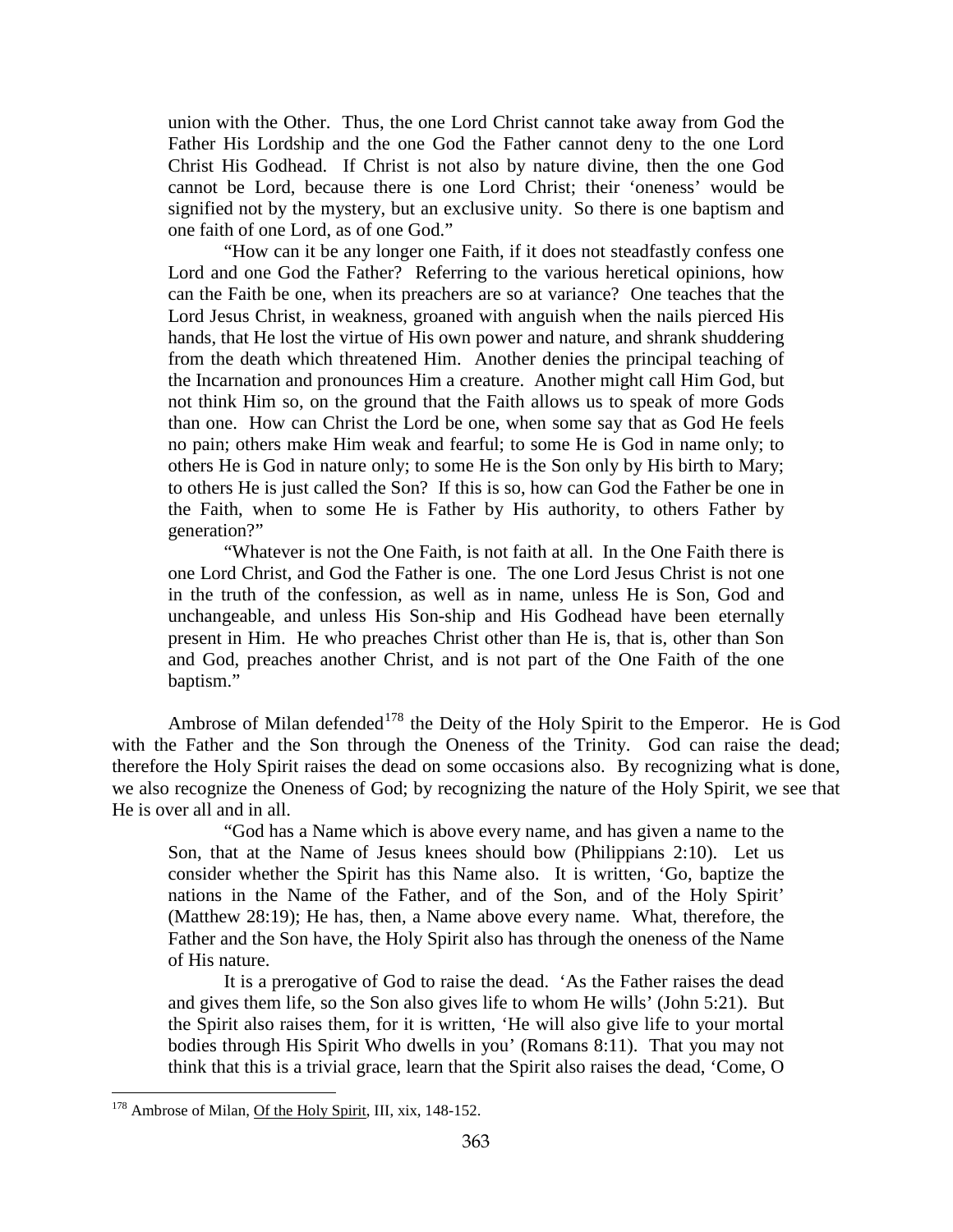Spirit, and breathe on these dead, and they shall live. So I prophesied, as He commanded me, and the Spirit of life entered into them and they lived, and stood up on their feet, an exceeding great assembly' (Ezekiel 37:9-10 OSB LXX). And farther on God says, 'Then you will know that I am the Lord, when I open your tombs to lead you, My people, up from their graves. I will put My Spirit in you, and you shall live'" (Ezekiel 37:13-14).

When He spoke of His Spirit, did He mention any other besides the Holy Spirit? He would neither have spoken of His Spirit as produced by blowing<sup>[179](#page-104-0)</sup>, nor could this Spirit come from the four quarters of the world; for the blowing of these winds, which we experience, is partial, not universal. This spirit by which we live is also individual, not universal. It is the nature of the Holy Spirit to be both overall and in all. Therefore, from the words of the prophet we may see how the bones may come together again to the form of a revived body, when the Spirit gives them life. The ashes come together on their limbs, animated by a disposition to come together before being re-formed in the appearance of living.

Do we not in the likeness of what is done recognize the oneness of the Divine power? The Spirit raises after the same manner as the Lord was raised at the time of His Passion. Suddenly in the twinkling of an eye the graves of the dead were opened, and the bodies living again arose from the tombs, and the smell of death was removed (Matthew 27:51-53). The scent of life was restored, and the ashes of those who were dead took again the likeness of the living.

So, then, the Spirit has that which Christ has, and therefore what God has, for all things which the Father has the Son also has. Therefore, He said, 'All things which the Father has are Mine' (John 16:15).

Paul stated, "God the Father has put all things under Christ's feet. But when He says 'all things are put under Him', it is evident that He who put all things under Him is exempted. Now when all things are made subject to Him, then the Son Himself will also be subject to Him who put all things under Him that God may be all in all" (1 Corinthians 15:27-28).

Paul stated, "Now when all things are made subject to Him, then the Son Himself will also be subject to Him who put all things under Him, that God may be all in all" (1 Corinthians 15:28). Ambrose of Milan stated<sup>[180](#page-104-1)</sup> that the "subjection of Christ" that Paul spoke of refers first to Christ's humanity, and second to a time in the future when the work of God will be perfected, but it is not a degrading subjection. So long as any of us humans are still imperfect, the work of God continues; at Christ's return, things will change. To be "subject" implies obedience, as in Christ's "obedience unto death". At the Second Coming of Christ, all will obey, whether they want to or not; however, those that don't want to will be separated to their own place. Then God will be all and in all, and our humanity, which is the Body of Christ, will be perfected and subject to God. Those who receive this had already begun becoming subject as they served the Lord as represented by the "least of their brethren", which is part of Christ's humanity.

"Some say that Christ is now made subject, because many have believed. This is certainly not the case! Christ's subjection that Paul spoke of lies not in the conversion of a few but in everyone. Just as I am not brought into subjection if

<span id="page-104-1"></span><span id="page-104-0"></span><sup>&</sup>lt;sup>179</sup> In Hebrew and in Greek, the word for spirit also is used to mean wind or blowing depending on the context.  $180$  Ambrose of Milan, Exposition of the Christian Faith, V, 13-15, 168-169, 171, 176-177, 182.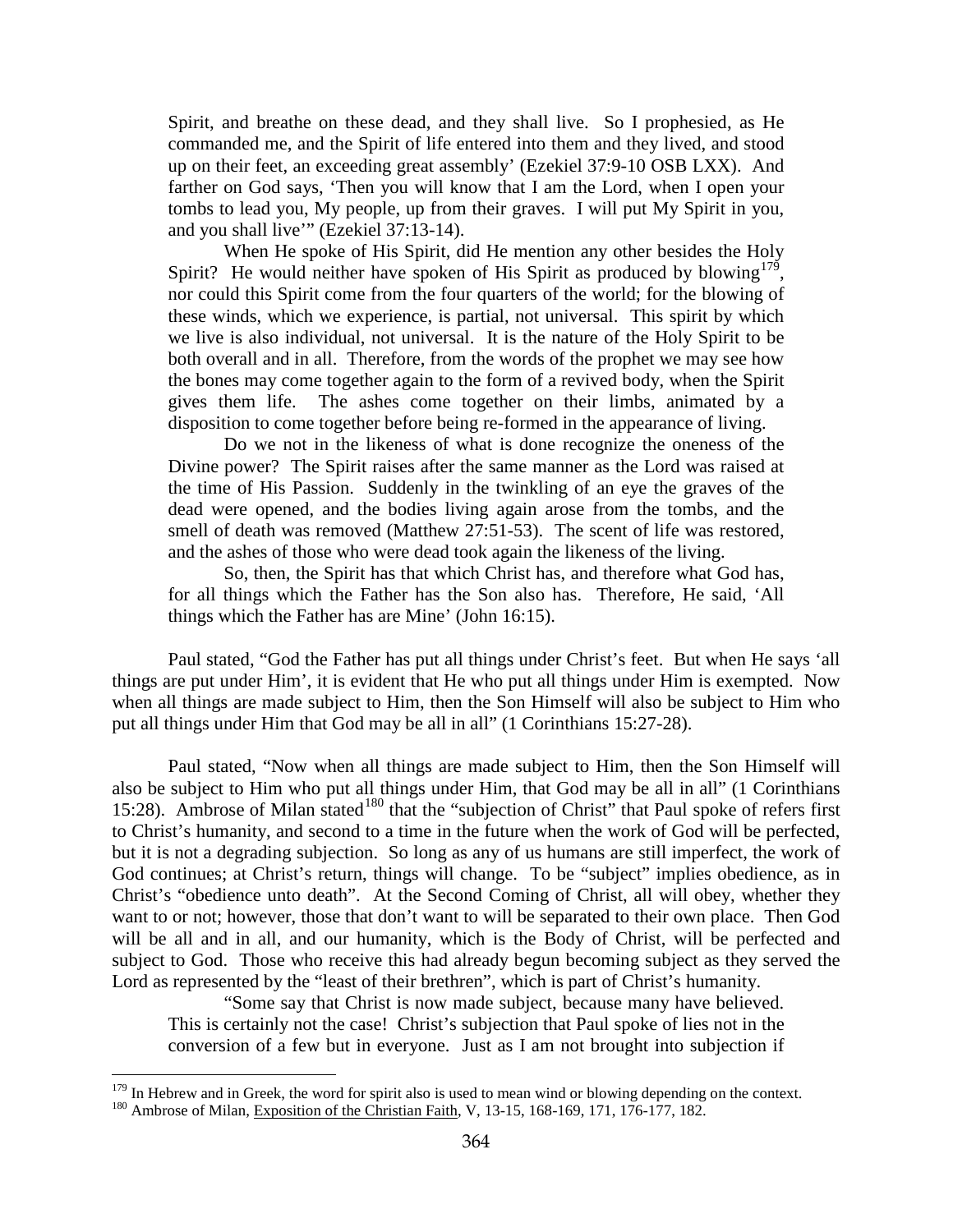my flesh still lusts against the spirit, and the spirit against the flesh (Galatians 5:17), so because the whole Church is the one body of Christ, we divide Christ as long as the human race disagrees. Therefore, Christ is not yet made subject, for His members are not yet brought into subjection. But when we have become one spirit, then He also will become subject, in order that through His subjection 'God may be all and in all'".

"Since Christ is not yet made subject, so the work of God is not yet perfected; for the Son of God said, 'My food is to do the will of My Father, and to finish His work' (John 4:34). There is no doubt that the subjection of the Son in me is still in the future, in whom the work of the Father is unfinished, because I myself am not yet perfect. In so far as we are made subject, it is to our profit, not to that of the Godhead that we are made subject to the Law, that we are made subject to grace. The wisdom of the flesh was formerly at enmity with God, for 'it was not made subject to the Law' (Colossians 2:23); but now it is made subject through the Passion of Christ."

"Let us then consider His subjection. 'Father', He said, 'if it is Your will, take this cup away from Me; nevertheless, not My will, but Yours, be done' (Luke 22:42). Therefore, that subjection will be according to the assumption of human nature; as we read, 'Being found in appearance as a man, He humbled Himself, and became obedient to death' (Philippians 2:8). The subjection therefore is that of obedience; the obedience is that of death; the death is that of the assumed humanity; that subjection therefore will be the subjection of the assumed humanity. Thus in no wise is there a weakness in the Godhead, but we do have a duty to obey Him."

"That you might know that when Paul said, 'That God may be all in all' (1 Corinthians 15:28), he does not separate Christ from God the Father. Paul also said to the Colossians, 'Where there is neither male nor female, Jew nor Greek, Barbarian nor Scythian, bond nor free, but Christ is all and in all' (Colossians 3:11). Paul understood the unity and equality of Christ with God the Father, for the Son is not separated from the Father. In like manner as the Father works all and in all, so also Christ works all in all. If Christ also works all in all, He is not made subject in the glory of the Godhead, but in us. How is He made subject in us, except in the way in which He was made lower than the angels; I mean in the sacrament of His body? All things which have served their Creator from their first beginning seem not yet to be made subject to Him in that."

"But if you should ask how He was made subject in us, He Himself shows us, saying: 'I was in prison, and you came to Me; I was sick, and you visited Me; inasmuch as you have done it to one of the least of these you have done it to Me'. You hear of Christ in subjection<sup>181</sup>, and are moved, though He is sick and weak in him in whom He is in subjection, in whom He was made sin and a curse for us."

"Let us sum up a conclusion on this whole matter. A unity of power puts aside all ideas of a degrading subjection. His giving up of power, and His victory as conqueror over death, have not lessened His power. Obedience works out

<span id="page-105-0"></span><sup>&</sup>lt;sup>181</sup> This is an eye-opening understanding. We really do serve Christ when we do things for the "least of these His brethren" (Matthew 25:34-40). Christ has permitted Himself to be dishonored by identifying Himself with the disadvantaged, in order that anyone may serve Him easily.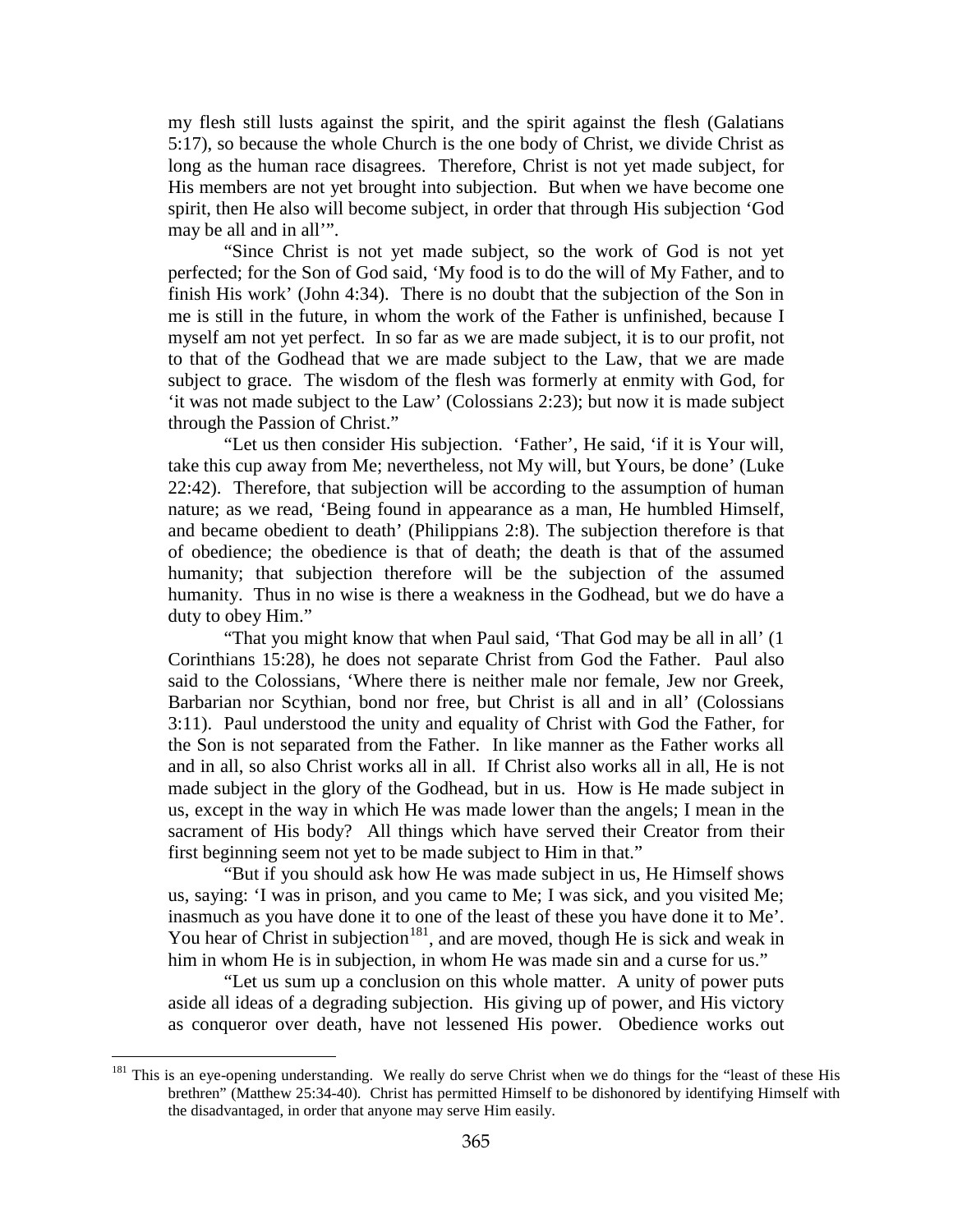subjection. Christ has taken obedience upon Himself, obedience even to taking on Him our flesh and the cross to gain our salvation. Thus where the work lies, there too is the Author of the work. When all things have become subject to Christ, through Christ's obedience, so that all bend their knees in His Name, then He Himself will be all in all. For now, since all do not believe, all do not seem to be in subjection. When all have believed and have done the will of God, then Christ will be all and in all. And when Christ is all and in all, then God the Father will be all and in all; for the Father abides always in the Son."

## **Unity of Spirit**

Paul writes that we are co-crucified with Christ (Galatians 2:20). If the vine has died, so have the branches, for the life of the vine flows through the branches also. If the Head has died, so has the body for they share a common life. The death Paul speaks of is a death to sin and the life is an eternal life. Just as Christ took on the sin of the world when He died (John 1:29, 1 Peter 2:24), so we die to our sin in baptism.

Paul also writes that "if we have been united together in the likeness of His death, certainly we shall also be in the likeness of His resurrection' (Romans 6:5). The vine and the branches, the Head and the body are united in death and resurrection; all this is accomplished in a mystery through baptism (Romans 6:4). The ancient Church Fathers used the illustration of a sword in a fire to describe Christ's two natures (God and man): the sword (humanity) doesn't become fire (divinity). But after a while, the heat of the fire makes the sword glow like fire. The same is true about the branches being connected to the vine, and the body connected to the Head. We begin to take on characteristics of the Master. Similarly, in ancient cultures, the queen (the wife) was empowered with the authority of the king (the husband) in his absence.

John Chrysostom wrote<sup>[182](#page-106-0)</sup> that there is a depth and a perfection of the Spirit's relationship with the soul that goes beyond human understanding.

"In the human body, there is a spirit which holds all together, though in different members. So, it is here also; for to this end was the Spirit given, that He might unite those who are separated by race and by different manners. For old and young, rich and poor, child and youth, woman and man, and every soul become in a manner one, and more entirely so than if there were one body. For this spiritual relation is far higher than the other natural one, and the perfection of the union is more entire; because the conjunction of the soul is more perfect, inasmuch as it is both simple and uniform".

How does this work in real life? Paul writes, "The Spirit Himself bears witness with our spirit that we are children of God, and joint heirs with Christ, if indeed we suffer with Him, that we may also be glorified with Him" (Romans 8:16-17). The Spirit in the vine bears witness with the spirit in the branches; the Spirit of the Head bears witness with the spirit of the body. This is how the organism functions as the Body of Christ. Vine and branches, Head and body suffer and are glorified together.

<span id="page-106-0"></span><sup>&</sup>lt;sup>182</sup> John Chrysostom, Homilies on Ephesians, IX, v. 3.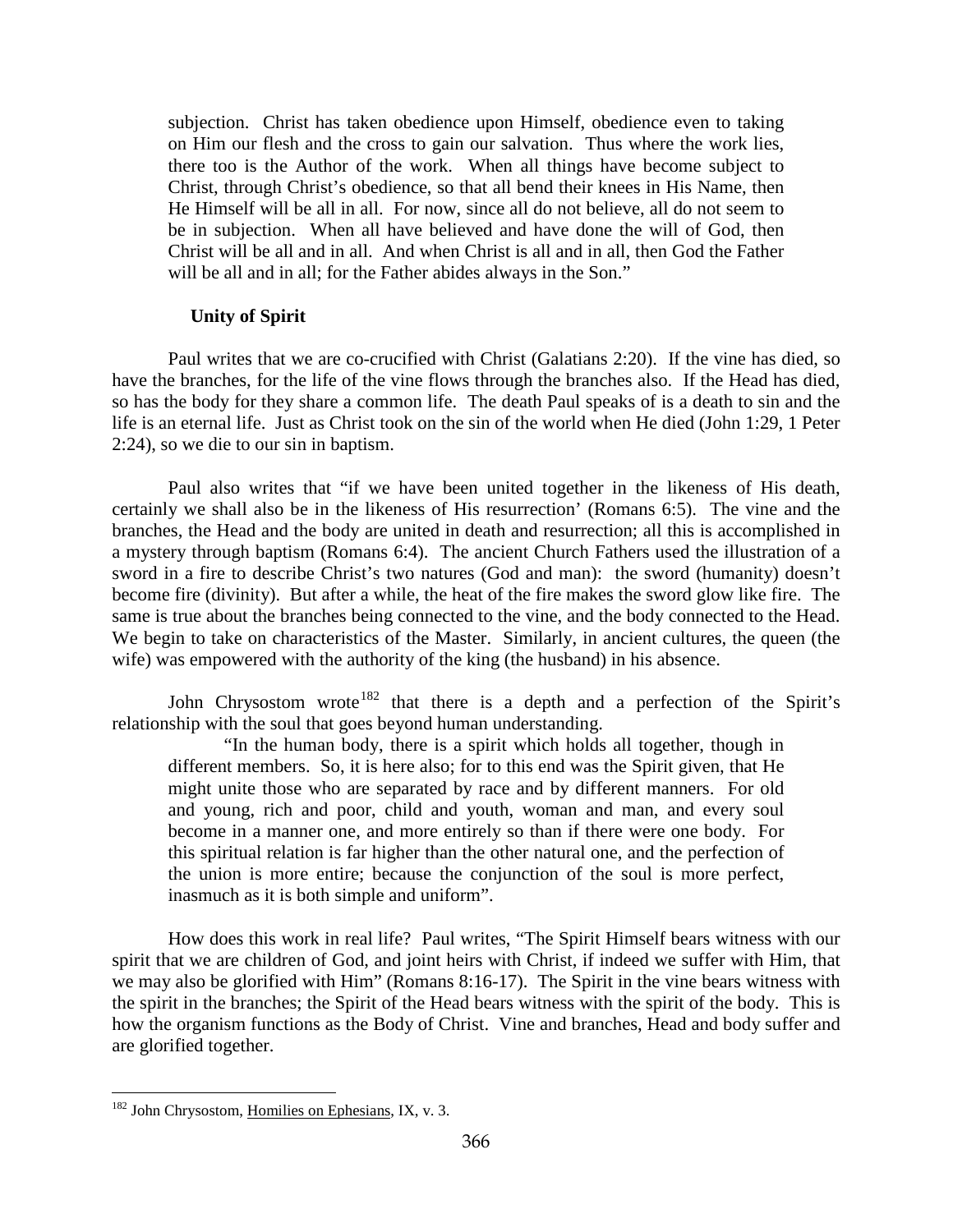Cyprian of Carthage stated<sup>[183](#page-107-0)</sup> that Christ established His authority in the Church around unity in the Bishop. He who separates himself from the Church or breaks the peace of Christ scatters the Church. The unity of God cannot be divided; this unity can be illustrated by the secure house of Rahab during the Conquest and by the eating of the Passover Sacrament. The unity of the Church can also be illustrated by the peaceful life of a dove, which is quite different than the lives of wolves, dogs, snakes and wild beasts.

"To all the Apostles, after His resurrection, Jesus gave an equal power, 'As the Father has sent Me, I also send you. Receive the Holy Spirit; If you forgive the sins of any, they are forgiven them; if you retain the sins of any, they are retained' (John 20:21-23). Yet, to establish unity, He arranged by His authority the origin of that unity, as beginning from one. The rest of the apostles were the same as Peter, given a partnership both of honor and power; but the beginning proceeds from unity. The Holy Spirit designated the one Church in the person of our Lord, 'My dove, my perfect one, is the only one, the only one of her mother, the favorite of the one who bore her' (Song of Solomon 6:9 LXX). The one who does not hold this unity of the Church does not hold the faith. He who strives against and resists the Church is not in the Church. Paul teaches the same thing, and sets forth the sacrament of unity, 'There is one body and one spirit, one hope of your calling, one Lord, one faith, one baptism, one God?'" (Ephesians 4:4)

"Whoever is separated from the Church and is joined to an adulteress is separated from the promises of the Church; he who forsakes the Church of Christ cannot attain to the rewards of Christ. He is a stranger; he is profane; he is an enemy. He can no longer have God for his Father, who has not the Church for his mother. If anyone could escape, who was outside the ark of Noah, then he also may escape, who shall be outside of the Church. The Lord warns, 'He who is not with me is against me, and he who gathers not with me scatters' (Matthew 12:30). He, who breaks the peace and the concord of Christ, does so in opposition to Christ. He who gathers elsewhere than in the Church, scatters the Church of Christ."

"Who is so wicked and faithless that he should believe that the unity of God can be divided? Christ says, 'There shall be one flock and one shepherd' (John 10:16). Paul urges us, 'I plead with you, brethren, by the name of our Lord Jesus Christ, that you all speak the same thing, and that there be no divisions among you, but that you be perfectly joined together in the same mind and in the same judgment' (1 Corinthians 1:10). Again, 'Bearing with one another in love, endeavoring to keep the unity of the Spirit in the bond of peace' (Ephesians 4:3). Do you think that you can stand and live if you withdraw from the Church, building for yourself other homes and a different dwelling?"

"Therefore, the Holy Spirit came as a dove, a simple and joyous creature, not bitter with gall, cruel in its bite, violent with the tearing of its claws, loving human dwellings, knowing the association of one home. When they have young, they bring out their young together; when they migrate, they remain in their flight by the side of one another, spending their life in mutual communication, acknowledging the concord of peace with the kiss of the beak, in all things

<span id="page-107-0"></span><sup>&</sup>lt;sup>183</sup> Cyprian of Carthage, Treatise on the Unity of the Church, I, 4, 6, 8-9.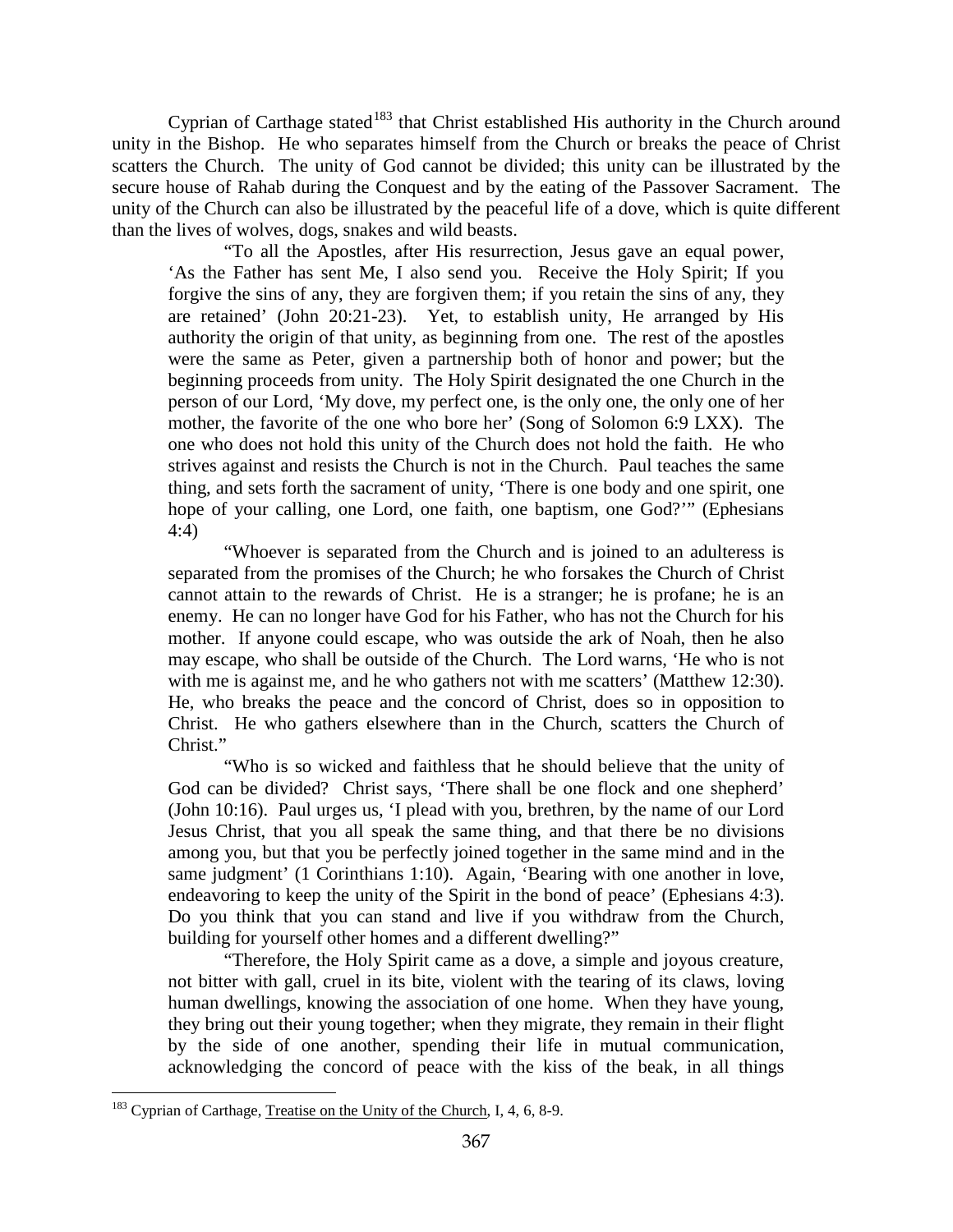fulfilling the law of unanimity. This is the simplicity that ought to be known in the Church; this is the love that ought to be attained; in order that the love of the brotherhood may imitate the doves that their gentleness and meekness may be like lambs and sheep. What does the fierceness of wolves, the savageness of dogs, the deadly venom of snakes, and the bloody cruelty of wild beasts have to do with Christianity? We should be congratulated when such as these are separated from the Church, lest they should lay waste the doves and sheep of Christ with their cruel and venomous disease. Bitterness cannot coexist with sweetness, darkness with light, battle with peace. Let no one think that the good can depart from the Church. The wind does not carry away the wheat, nor does the hurricane uproot the tree that is based on a solid root. It is the light straws that are tossed around by the wind; the feeble trees are overthrown by the twisters. The Apostle John denounces these, 'They went out from us, but they were not of us; for if they had been of us, surely they would have continued with us'" (1 John 2:19).

Clement of Rome wrote of a counter example to Unity of Spirit in a letter strongly criticizing<sup>[184](#page-108-0)</sup> the Corinthians about 40 years after the Apostle Paul wrote his epistles to them. Some of the Corinthians had deposed several of the Corinthian Bishops for no apparent reason. Clement noted that throughout history it is only evil men that have persecuted the righteous. The Corinthians should consider the Lord's words concerning stumbling blocks and how their schism subverts the faith of some people. The Corinthians had been renowned for their brotherly love; they now need to beg the Lord with tears to restore them to their former practice.

"You are fond of contention, brethren, and are full of zeal about things which do not pertain to salvation. Look carefully into the Scriptures, which are the true utterances of the Holy Spirit. Observe that nothing of an unjust character is written in them. The righteous were not cast off by men who themselves were holy. The righteous were indeed persecuted, but only by the wicked. They were thrown into prison, but only by the unholy; they were stoned, but only by transgressors; they were killed, but only by the accursed, and such as had conceived an unrighteous envy against them. Exposed to such suffering, they endured it gloriously. Was Daniel thrown into the lions' den by those that feared God? (Daniel 6:16). Were Shadrach, Meshach, and Abed-Nego shut up in a fiery furnace by those who observed the great and glorious worship of the Most High? (Daniel 3:20). Far from us be such a thought! Who, then, were those that did such things? The hateful and those full of wickedness were roused to such a pitch of fury, that they inflicted torture on those who served God with a holy and blameless purpose of heart, not knowing that the Most High is the Defender of all who venerate His all-excellent Name with a pure conscience. Those who with confidence endured these things are now heirs of glory and honor."

"We should follow such examples; since it is written, 'With the holy will you be holy, and with an innocent man will you be innocent; and with a perverse man will you show disobedience' (Psalm 18:25-26 LXX). Let us cling to the innocent and righteous, since these are the elect of God. 'Where do wars and fights come from among you? Do they not come from your desires for pleasure that war in your members?' (James 4:1). Have we not all one God and one

 $\overline{a}$ 

<span id="page-108-0"></span> $184$  Clement of Rome,  $1<sup>st</sup>$  Epistle to the Corinthians, 45-48.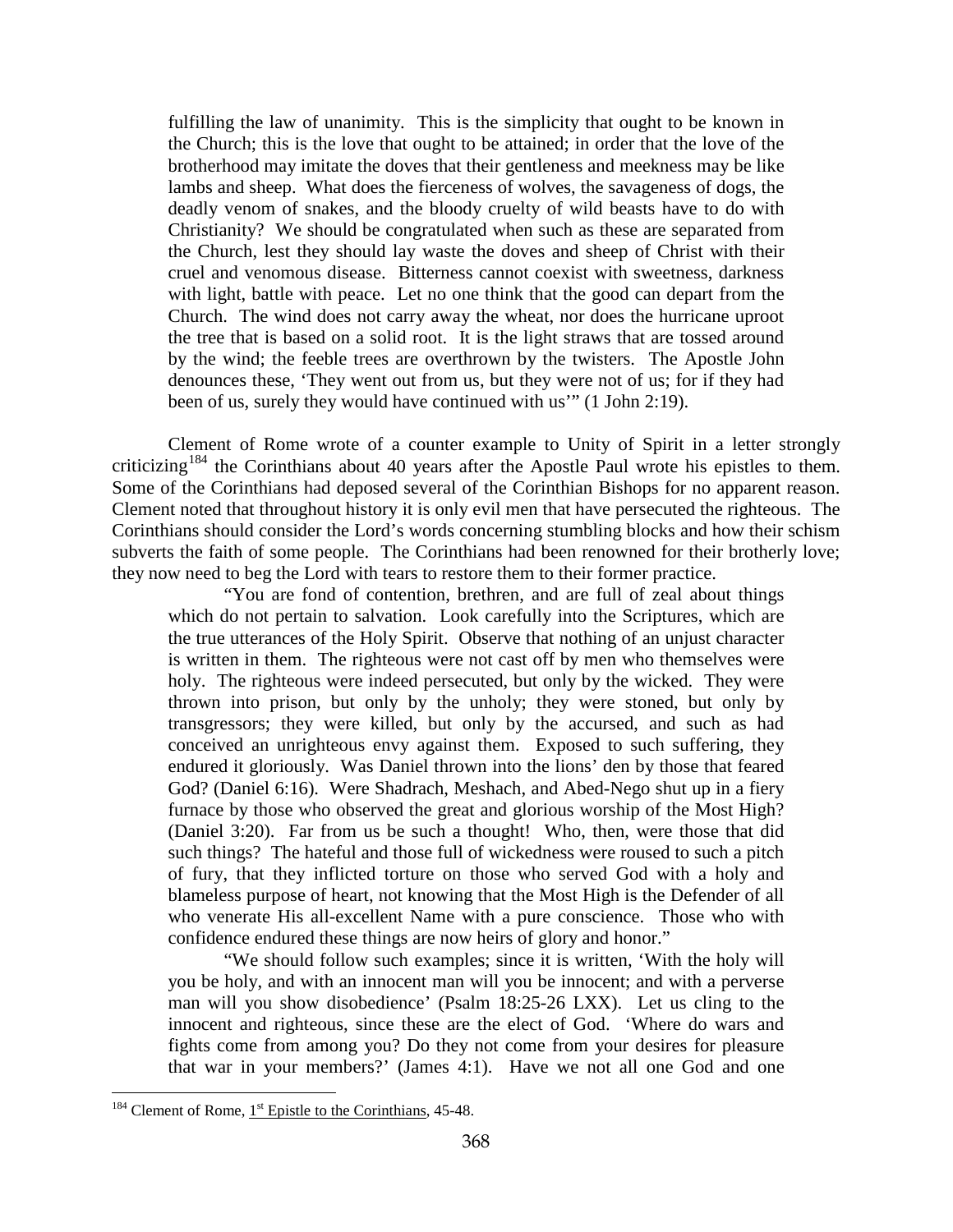Christ? Is there not one Spirit of grace poured out upon us? Have we not one calling in Christ? (Ephesians 4:4-6). Why do we divide and tear to pieces the members of Christ, and raise up strife against our own body. You have reached such a height of madness as to forget that 'you are members of one another' (Romans 12:5). Remember the words<sup>[185](#page-109-0)</sup> of our Lord Jesus Christ, 'Woe to that man by whom offenses come! It would have been better for him if he had never been born, than that he should cast a stumbling-block before one of my elect. It would be better for him that a millstone should be hung around his neck, and he should be sunk in the depths of the sea, than that he should cast a stumbling-block before one of my little ones'. Your schism has subverted the faith of many, has discouraged many, has given rise to doubt in many, and has caused grief to us all. And still your sedition continues."

"What did Paul write to you? He wrote concerning himself, Cephas and Apollos, because even then factions had been formed among you (1 Corinthians 3:3-5). But that inclination for one above another generated less guilt upon you than now. Then your partialities were towards Apostles, already of high reputation, and towards a man whom they had approved. But now reflect who those are that have perverted you, and lessened the renown of your far-famed brotherly love. It is highly disgraceful and unworthy of your Christian profession, that the most steadfast and ancient Church of the Corinthians should engage in sedition against its presbyters on account of one or two persons. This rumor has not only reached us, but also those who are unconnected with us. Through your infatuation, the name of the Lord is blasphemed, and danger is also brought on yourselves."

"Put an end to this, fall down before the Lord and beg Him with tears, that He would mercifully be reconciled to us, and restore us to our former holy practice of brotherly love. Such conduct is the gate of righteousness, which is set open for the attainment of life, as it is written, 'Open to me the gates of righteousness; I will go in by them, and give praise to the Lord. This is the gate of the Lord; the righteous shall enter in by it' (Psalm 118:19-20 LXX). Although many gates have been set open, this gate of righteousness is that gate in Christ by which blessed are all they that have entered in and have directed their way in holiness and righteousness, doing all things without disorder. Let a man be faithful; let him be powerful in the utterance of knowledge. Let him be wise in judging words; let him be pure in all his deeds. Yet the more he seems to be superior to others in these respects, the more humble-minded he ought to be, seeking the common good of all."

John Chrysostom stated<sup>[186](#page-109-1)</sup> that this brotherly connection is true freedom and is a stronger relationship than anything else:

"This is a bond that doesn't bruise, nor does it cramp the hands it binds, but it leaves them free, and gives them ample play, and greater courage than those which are at liberty. The strong, if he is bound to the weak, will support him and not allow him to perish. If he were tied to the lazy, him he will rouse and

 $\overline{a}$ 

<span id="page-109-0"></span><sup>&</sup>lt;sup>185</sup> This is a combination of Matthew 18:6, 26:24, Mark 9:42, Luke 17:2.  $\frac{186}{186}$  John Chrysostom, Homilies on Ephesians, IX, v. 3.

<span id="page-109-1"></span>